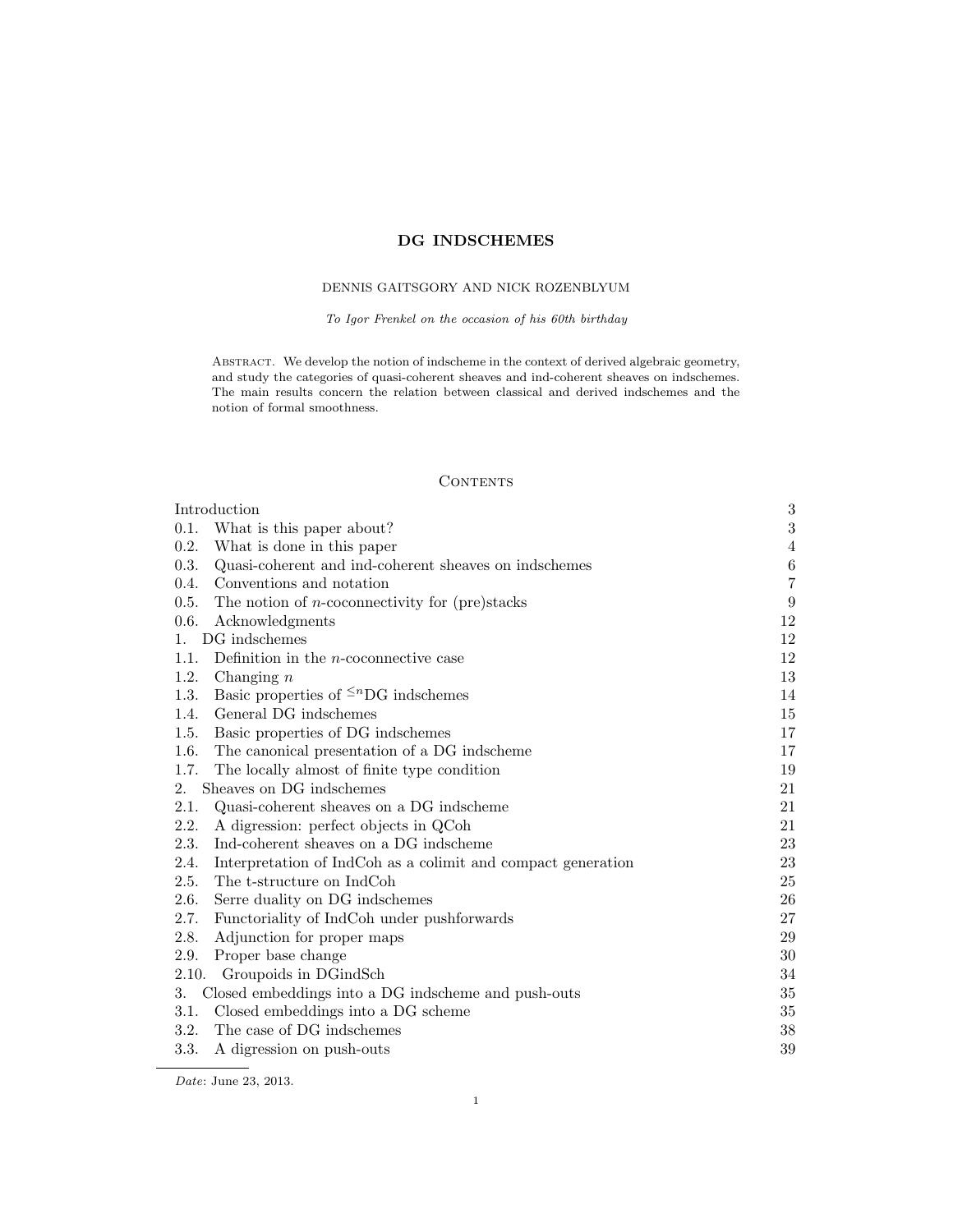| 3.4.<br>DG indschemes and push-outs                                            | 42      |
|--------------------------------------------------------------------------------|---------|
| Presentation of indschemes<br>3.5.                                             | 44      |
| Deformation theory: recollections<br>4.                                        | 47      |
| 4.1.<br>Split square-zero extensions and Condition $(A)$                       | 47      |
| 4.2.<br>A digression: pro-objects in QCoh                                      | 50      |
| 4.3.<br>Functoriality of split square-zero extensions and Condition (B)        | 52      |
| 4.4.<br>The cotangent complex of a DG scheme                                   | 53      |
| 4.5.<br>General square-zero extensions                                         | 54      |
| 4.6.<br>Infinitesimal cohesiveness and Condition $(C)$                         | 56      |
| 4.7.<br>Dropping $n$ -coconnectivity                                           | 58      |
| 5.<br>A characterization of DG indschemes via deformation theory               | 58      |
| 5.1.<br>The statement                                                          | 58      |
| 5.2.<br>The $\aleph_0$ condition                                               | 65      |
| 5.3.<br>The "locally almost of finite type" condition                          | 67      |
| 6. Formal completions                                                          | 69      |
| 6.1.<br>The setting                                                            | 69      |
| 6.2.<br>Formal completions along monomorphisms                                 | 70      |
| 6.3.<br>Formal completions of DG indshemes                                     | 71      |
| 6.4.<br>Formal (DG) schemes                                                    | 72      |
| 6.5.<br>Formal completions of DG schemes                                       | 73      |
| 6.6.<br>Formal completion of the affine line at a point                        | 74      |
| 6.7.<br>Formal completions along subschemes of finite codimension              | 77      |
| 6.8.<br>Classical vs. derived formal completions                               | 79      |
| Quasi-coherent and ind-coherent sheaves on formal completions<br>7.            | 81      |
| 7.1.<br>Quasi-coherent sheaves on a formal completion                          | 81      |
| 7.2.<br>Compact generation and duality                                         | 84      |
| 7.3.<br>t-structures on $\mathrm{QCoh}(X_Y^{\wedge})$                          | 85      |
| 7.4.<br>Ind-coherent sheaves on formal completions                             | 87      |
| 7.5.<br>Comparison of QCoh and IndCoh on a formal completion                   | 89      |
| 7.6.<br>QCoh and IndCoh in the eventually coconnective case                    | 91      |
| 8.<br>Formally smooth DG indschemes                                            | 92      |
| 8.1.<br>The notion of formal smoothness                                        | 92      |
| 8.2.<br>Formal smoothness via deformation theory                               | 93      |
| 8.3.<br>Formal smoothness for prestacks locally of finite type                 | 96      |
| 8.4.<br>Examples of formally smooth DG indschemes                              | 98      |
| Classical vs. derived formal smoothness<br>9.                                  | 100     |
| The main result<br>9.1.                                                        | 100     |
| 9.2. Loop spaces                                                               | $101\,$ |
| 9.3.<br>Loop groups and the affine Grassmannian                                | 104     |
| 9.4.<br>The (pro)-cotangent complex of a classical formally smooth (ind)scheme | 105     |
| 9.5.<br>Classical formally smooth indschemes locally of finite type case       | 107     |
| 9.6.<br>Proof of the key proposition                                           | 109     |
| 10.<br>QCoh and IndCoh on formally smooth indschemes                           | 111     |
| 10.1.<br>The main result                                                       | 111     |
| 10.2.<br>Reduction to the "standard" case                                      | 111     |
| The functor $\Upsilon_{\Upsilon}^{\vee}$<br>10.3.                              | 112     |
| Proof of Proposition 10.3.5<br>10.4.                                           | 114     |
| References                                                                     | 114     |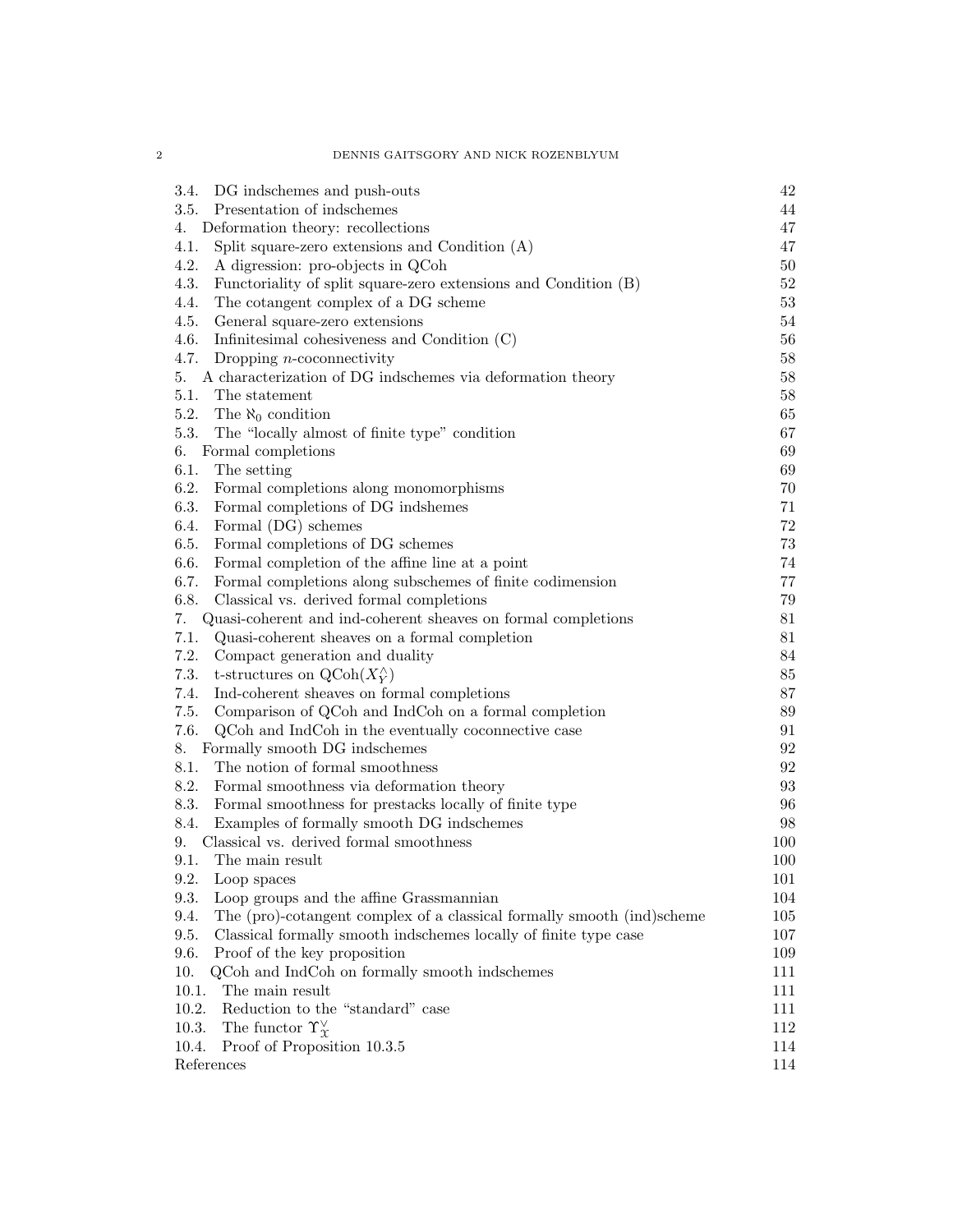#### **INTRODUCTION**

0.1. What is this paper about? The goal of this paper is to develop the foundations of the theory of indschemes, especially in the context of derived algebraic geometry.

0.1.1. The first question to ask here is "why bother"? For, it is more or less clear what DG indschemes are: functors on the category of affine DG schemes, i.e.,  $\infty$ -prestacks in the terminology of [GL:Stacks], that can be written as filtered colimits of DG schemes with transition maps being closed embeddings.

The definition of the category of quasi-coherent sheaves on a DG indscheme  $\mathfrak X$  is also automatic: the category  $QCoh(\mathcal{X})$  is defined on any  $\infty$ -prestack (see [GL:QCoh, Sect. 1.1] or [Lu1, Sect. 2.7]), and in particular on a DG indscheme.

Here is, however, the question, which started life as a remark in another paper, but answering which in detail was one of the main reasons for writing the present one:

0.1.2. Consider the affine Grassmannian  $Gr_G$  corresponding to an algebraic group G. This is an indscheme that figures prominently in the geometric Langlands program. We would like to consider the category  $Q\text{Coh}(Gr_G)$  of quasi-coherent sheaves on  $Gr_G$ .<sup>1</sup> However, a moment's reflection leads one to conclude that the expression  $QCoh(Gr_G)$  is ambiguous. Namely, the affine Grassmannian itself can be understood in two, a priori different, ways.

Recall that, as a functor on the category of commutative algebras,  $\text{Gr}_G$  assigns to a commutative algebra A the groupoid of G-torsors over  $Spec(A[\![t]\!])$  with a trivialization over  $Spec(A(\![t]\!)).$ 

Now, we can first take A's to be *classical*, i.e., non-derived, commutative algebras, and thus consider Gr<sub>G</sub> as a classical indscheme. Let us denote this version of Gr<sub>G</sub> by <sup>cl</sup>Gr<sub>G</sub>. As for any classical indscheme, we can consider the category  $Q\text{Coh}(^{cl}Gr_G)$ .

The second possibility is to take A's to be DG algebras, and thus consider  $Gr_G$  right away as an object of derived algebraic geometry. Thus, we obtain a different version of  $QCoh(Gr_G)$ .

There is a natural functor

(0.1) 
$$
\mathrm{QCoh}(\mathrm{Gr}_G) \to \mathrm{QCoh}({}^{cl}\mathrm{Gr}_G),
$$

and our initial question was whether or not it is an equivalence.

If it were not an equivalence, it would signify substantial trouble for the geometric Langlands community: on the one hand,  ${}^{cl}Gr_G$  is a familiar object that people have dealt with for some time now. However, it is clear that the  $Gr_G$  is "the right object to consider" if we ever want to mix derived algebraic geometry into our considerations, which we inevitably do. <sup>2</sup>

To calm the anxious reader, let us say that the functor (0.1) is an equivalence, as is guaranteed by Theorem 9.3.4 of the present paper.

In fact, we show that  $Gr_G$  is "the same as"  ${}^{cl}Gr_G$ , in the sense that the former is obtained from the latter by the natural procedure of turning classical schemes/indschemes/ $\infty$ -stacks into

<sup>1</sup>The other main result of this paper, also of direct relevance to geometric Langlands, is described in Sect. 0.3.1 below. It expresses the category  $QCoh(Gr_G)$  in terms of the corresponding category of ind-coherent sheaves on  $\mathrm{Gr}_G.$ 

<sup>&</sup>lt;sup>2</sup>One might raise an objection to the relevance of the above question by remarking that for geometric Langlands we mainly consider D-modules on  $Gr_G$ , and those only depend on the underlying classical indscheme. However, this is not accurate, since along with D-modules, we consider their global sections as quasi-coherent sheaves, and the latter do depend on the scheme-theoretic structure.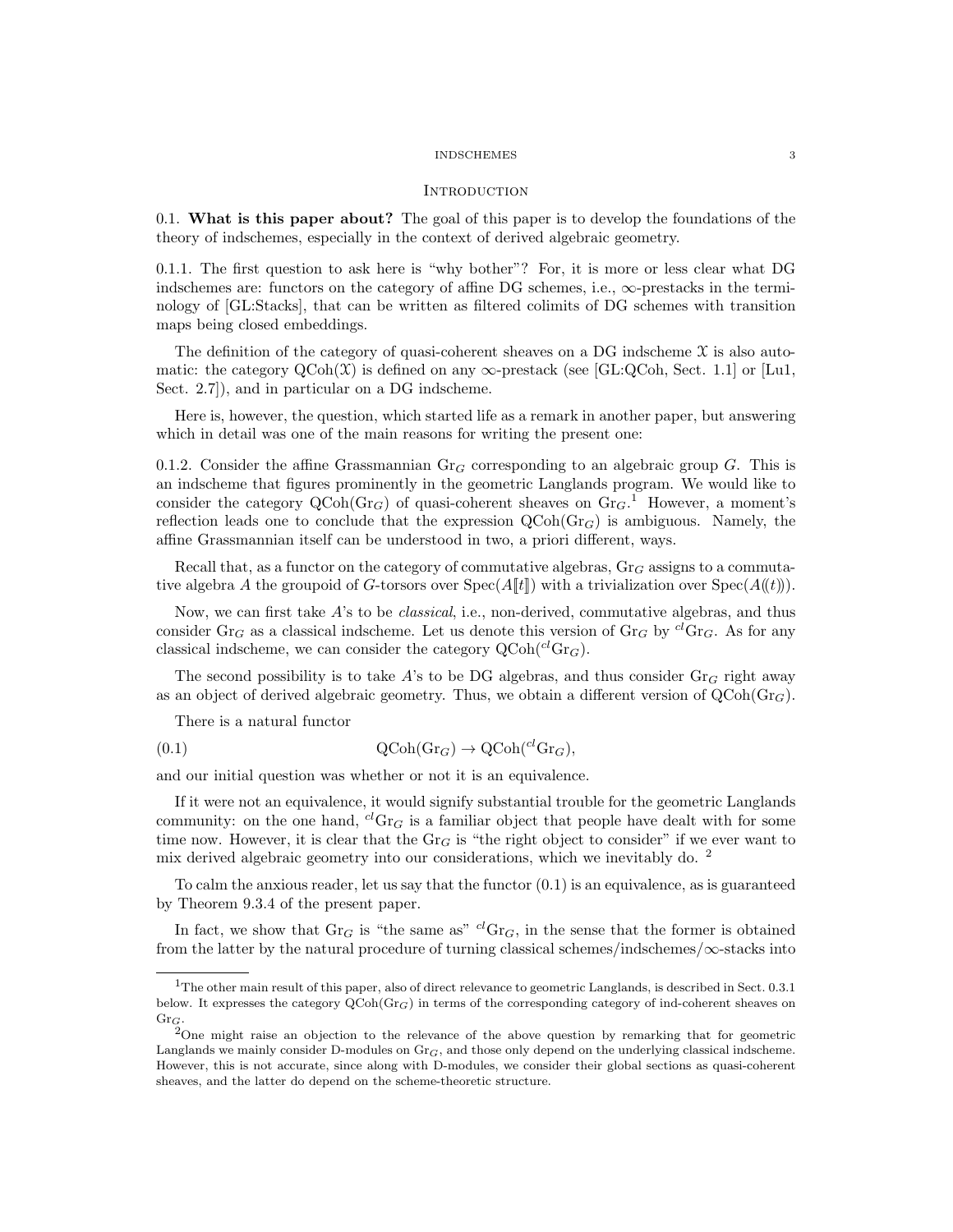derived ones, <sup>3</sup> which preserves the operation of taking QCoh (see [GL:QCoh, Lemma 1.2.5] for the latter statement).

0.1.3. Another result along these lines, Proposition 6.8.2, concerns formal completions.

Let X be a classical scheme and  $Y \subset X$  a Zariski-closed subset. Consider the formal completion  $X_Y^{\wedge}$ . By definition, as a functor on commutative algebras,  $X_Y^{\wedge}$  assigns to a ring A the groupoid of maps  $Spec(A) \to X$ , such that their image is, set-theoretically, contained in Y.

However, again there are two ways to understand  $X_Y^{\wedge}$ : as a classical indscheme, which we then turn into a DG indscheme by the procedure mentioned above. Or, we can consider it as a functor of DG algebras, obtaining a DG indscheme right away.

In Proposition 6.8.2 we show that, under the assumption that  $X$  is Noetherian, the above two versions of  $X_Y^{\wedge}$  are isomorphic.

So, by and large, this paper is devoted to developing the theory in order to prove the above and similar results.

0.2. What is done in this paper. We shall presently proceed to review the main results of this paper (not necessarily in the order in which they appear in the paper).

We should say that none of these results is really surprising. Rather, they are all in the spirit of "things work as they should." <sup>4</sup>

0.2.1. DG indschemes via deformation theory. The first theorem of this paper, Theorem 5.1.1, addresses the following issue. Let  $\mathfrak X$  be an  $\infty$ -prestack, such that the underlying classical  $\infty$ prestack is a classical indscheme. What are the conditions that would guarantee that  $\mathcal X$  is itself a DG indscheme?

There is a natural guess: since DG algebras can be thought of as infinitesimal deformations of classical algebras, if we know the behavior of the functor  $\mathfrak X$  on the latter, its behavior on the former should be governed by deformation theory.

By deformation theory we mean the following: if an algebra  $A'$  is the extension of an algebra A by a square-zero ideal J, then the groupoid of extensions of a given map  $x : Spec(A) \to \mathfrak{X}$  to a map  $x': Spec(A') \to \mathfrak{X}$  is determined by the *cotangent space* to  $\mathfrak{X}$  at x, denoted  $T_x^*\mathfrak{X}$ , which is understood just as a functor on the category of I's, i.e., on A-mod.

If we expect  $\mathfrak X$  to be a DG indscheme, then the functor

(0.2) 
$$
T_x^* \mathfrak{X}: A \text{-mod} \to \infty \text{-Grpd}
$$

must have certain properties: for a given algebra  $A$ , as well as for algebra homomorphisms  $A \rightarrow B$ . If an abstract  $\infty$ -prestack X has these properties, we shall say that X admits connective deformation theory.

Our Theorem 5.1.1 asserts that if X is such that its underlying classical  $\infty$ -prestack is a classical indscheme, and if  $\mathfrak X$  admits connective deformation theory, then it is a DG indscheme.

<sup>&</sup>lt;sup>3</sup>This procedure is the left Kan extension along the embedding Sch<sup>aff</sup>  $\rightarrow$  DGSch<sup>aff</sup>, followed by sheafification in the fppf topology.

<sup>4</sup>For the duration of the paper we make the technical assumption that our DG indschemes are what one could call "ind-quasi compact and "ind-quasi separated."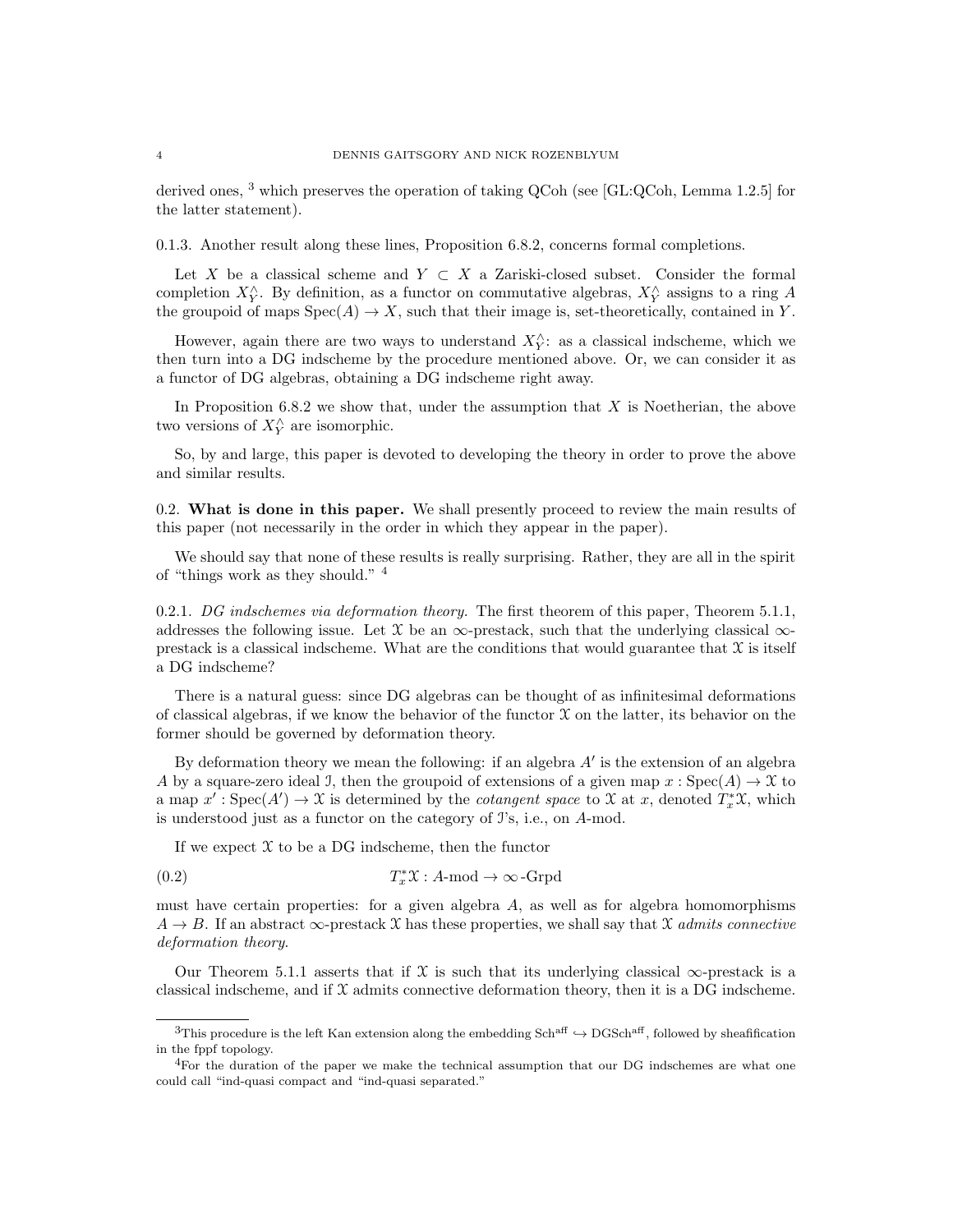0.2.2. Formal smoothness. Let us recall the notion of formal smoothness for a classical scheme, or more generally for a classical  $\infty$ -prestack, i.e., a functor

(0.3) 
$$
\mathfrak{X}: (\mathbf{Sch}^{\text{aff}})^{\text{op}} \to \infty\text{-}\mathbf{Grpd}.
$$

We say that X is *formally smooth* if whenever  $S \to S'$  is a nilpotent embedding (i.e., a closed embedding with a nilpotent ideal), then the restriction map

$$
\pi_0(\mathfrak{X}(S')) \to \pi_0(\mathfrak{X}(S))
$$

is surjective.

The notion of formal smoothness in the DG setting is less evident. We formulate it as follows. Let  $\mathfrak X$  be an  $\infty$ -prestack, i.e., just a functor

$$
(\mathrm{DGSch}^{\mathrm{aff}})^{\mathrm{op}} \to \infty\,\text{-}\mathrm{Grpd}\,.
$$

We say that it is formally smooth if:

- When we restrict  $\mathfrak X$  to classical affine schemes, the resulting functor as in (0.3), is formally smooth in the classical sense.
- For an affine DG scheme  $S = Spec(A)$ , the *i*-th homotopy group of the  $\infty$ -groupoid  $\mathfrak{X}(S)$  depends only on the truncation  $\tau^{\geq -i}(A)$  (i.e., a map  $A_1 \to A_2$  that induces an isomorphisms of the *i*-th truncations should induce an isomorphism of  $\pi_i$ 's of  $\mathfrak{X}(\mathrm{Spec}(A_1))$ and  $\mathfrak{X}(\mathrm{Spec}(A_2))$ .<sup>5</sup>

It is well-known that if a classical scheme of finite type is classically formally smooth, then it is actually smooth. This implies that it is formally smooth also when viewed as a derived scheme. <sup>6</sup>

The question we consider is whether the same is true for indschemes. Namely, if  $\mathfrak X$  is a classical indscheme, which is classically formally smooth, and locally of finite type, is it true that it will be formally smooth also as a DG indscheme? (By "as a DG indscheme" we mean the procedure of turning classical ∞-stacks into derived ones by the procedure mentioned above.)

The answer turns out to be "yes", under some additional technical hypotheses, see Theorem 9.1.2.

Moreover, the above theorem formally implies that (under the same additional hypotheses), every formally smooth DG indscheme is classical, i.e., is obtained by the above procedure from a classical formally smooth indscheme.

The theorem about the affine Grassmannian mentioned above is an easy corollary of this result.

0.2.3. Loop spaces. We don't know whether Theorem  $9.1.2$  remains valid if one omits the locally finite type hypothesis. It is quite possible that this hypothesis is essential. However, we do propose the following conjecture:

Let  $Z$  be a classical affine scheme of finite type, which is smooth. Consider the corresponding DG indscheme  $Z((t))$  (see Sect. 9.2 for the definition). It is easy to see that it is formally smooth.

We conjecture that, although  $Z(\ell t)$  is not locally of finite type, it is classical. The evidence for this is provided by [Dr, Theorem 6.4]. This theorem says that  $Z(\ell t)$  violates the locally finite

<sup>&</sup>lt;sup>5</sup>It is quite possible that a more reasonable definition in both the classical and derived contexts is when the corresponding properties take place not "on the nose", but after Zariski/Nisnevich/étale localization. It is likely that the notion of formal smoothness defined as above is only sensible for  $\infty$ -prestacks that are "locally of finite type", or more generally of Tate type.

 $6W$ e do not know whether the latter is true in general without the finite type hypothesis.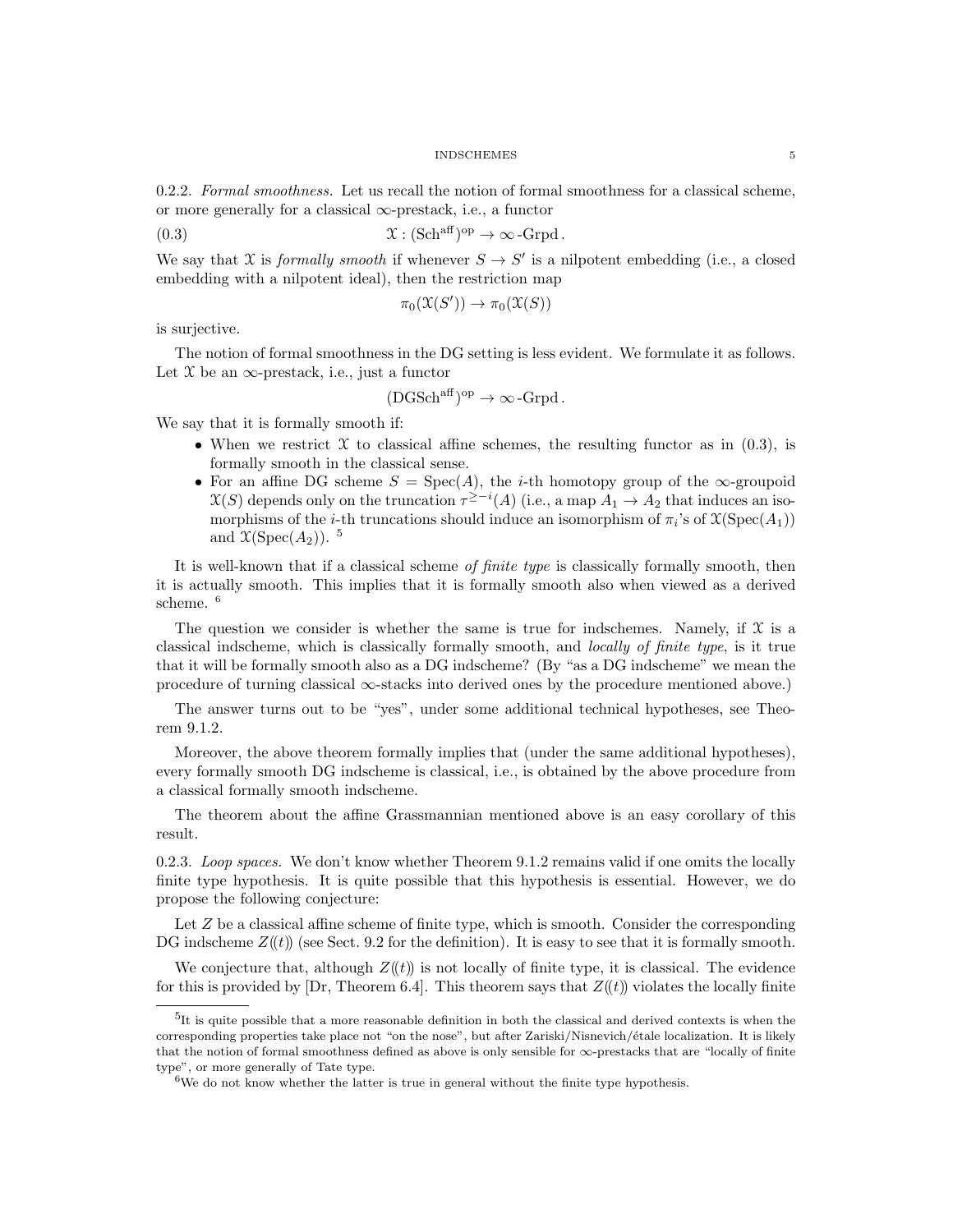type condition by factors isomorphic to the infinite-dimensional affine space, and the latter does not affect the property of being classical.

We prove this conjecture in the special case when  $Z$  is an algebraic group  $G$ .

0.3. Quasi-coherent and ind-coherent sheaves on indschemes. With future applications in mind, the focus of this paper is the categories  $\text{IndCoh}(\mathfrak{X})$  and  $\text{QCoh}(\mathfrak{X})$  of ind-coherent and quasi-coherent on a DG indscheme X. 7

We shall now proceed to state the main result of this paper.

0.3.1. Comparison of QCoh and IndCoh on the loop group. Let us return to the situation of the affine Grassmannian Gr<sub>G</sub>, or rather, the loop group  $G((t))$ . As we now know, both of these DG indschemes are classical.

In the study of local geometric Langlands, one considers the notion of category acted on by the loop group  $G(\ell t)$ . This notion may be defined in two, a priori, different ways:

(a) As a co-action of the co-monoidal category  $\text{QCoh}(G(\ell t))$ , where the co-monoidal structure is given by pullback with respect to the multiplication map on  $G(\ell)$ .

(b) As an *action* of the *monoidal* category  $\text{IndCoh}(G(\mathcal{U}))$ , where the monoidal structure is given by push-forward with respect to the same multiplication map. <sup>8</sup>

Obviously, one would like these two notions to coincide. This leads one to believe that the corresponding categories  $Q\text{Coh}(G(\mathcal{t}))$  and IndCoh( $G(\mathcal{t}))$ ) are duals of one another (duality is understood here in the sense of [GL:DG, Sect. 2.1]).

Moreover, unless we prove something about  $QCoh(G(\ell))$ , it would be a rather unwieldy object, as  $Q\text{Coh}(\mathcal{X})$  is for a general DG indscheme  $\mathcal{X}$ . For instance, we would not know that it is compactly generated, etc.

0.3.2. To formulate a precise statement, we shall return to the case of the affine Grassmannian. We claim that the functor

$$
\mathrm{QCoh}(\mathrm{Gr}_G) \to \mathrm{IndCoh}(\mathrm{Gr}_G)
$$

given by tensoring with the dualizing sheaf  $\omega_{\text{Gr}_G} \in \text{IndCoh}(\text{Gr}_G)$  is an equivalence.

In fact, we prove Theorem 10.1.1 that asserts that a similarly defined functor is an equivalence for any formally smooth DG indscheme locally of finite type (with an additional technical hypothesis).

This theorem was originally stated and proved by J. Lurie in 2008.

We give a different proof, but it should be noted that Lurie's original proof was much more elegant. The reason we do not reproduce it here is that it uses some not yet documented facts about Ext computations on indschemes.

<sup>&</sup>lt;sup>7</sup>We the refer the reader to [GL:IndCoh] where the category  $\text{IndCoh}(\mathfrak{X})$  on a prestack  $\mathfrak X$  is studied. For it to be defined, X needs to be locally almost of finite type (see [GL:Stacks, Sect. 1.3.9] for what the latter means).

<sup>&</sup>lt;sup>8</sup>We should remark that when talking about  $IndCoh(G(t)))$ , we are leaving the realm of documented mathematics, as  $G(\ell t)$  is not locally of finite type. However, it is not difficult to give a definition of IndCoh "by hand" in the particular case of  $G((t))$ , using the affine Grassmannian.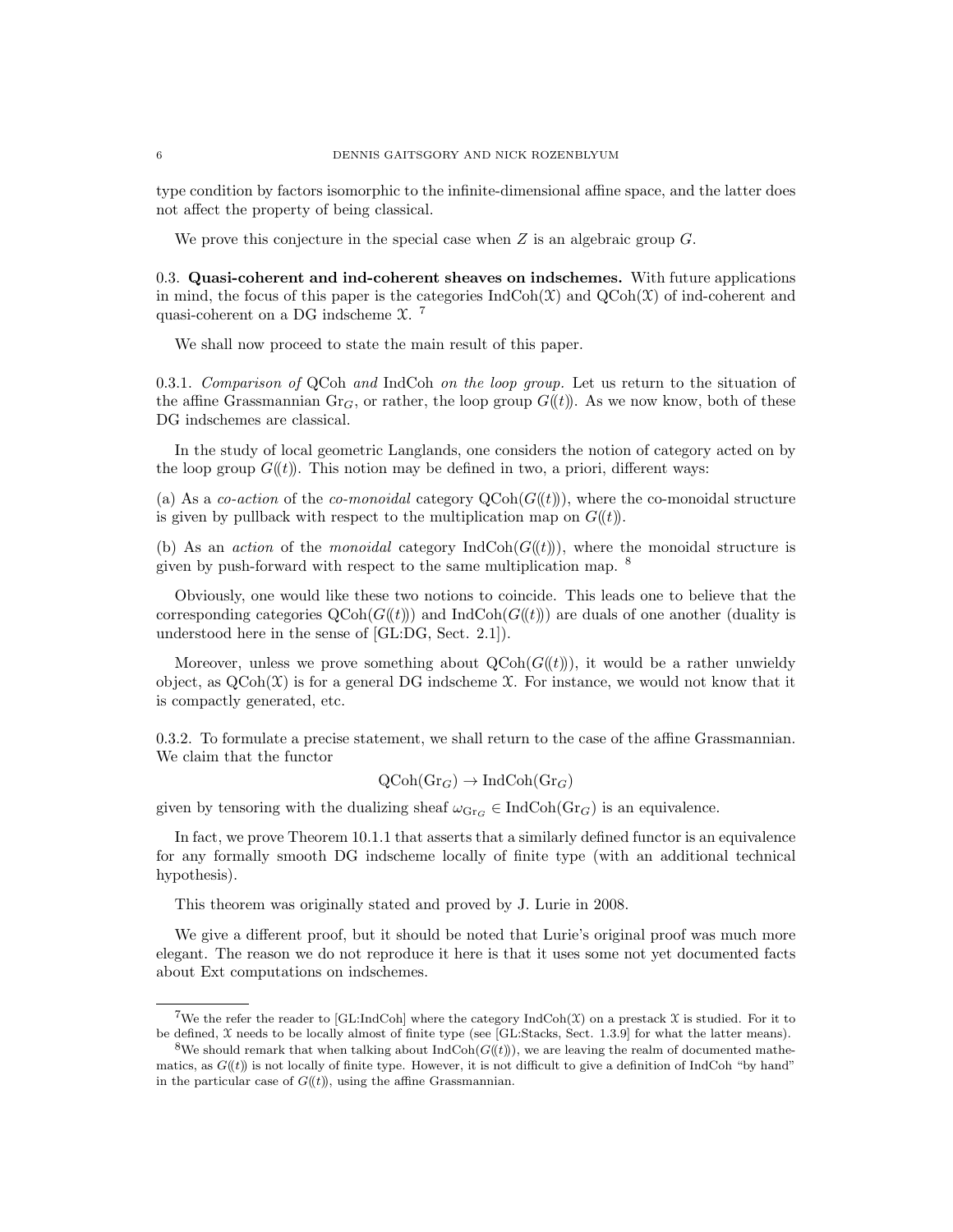0.3.3. QCoh and IndCoh on formal completions. Another set of results we establish concerning QCoh and IndCoh is the following.

In order to prove Theorem 10.1.1 mentioned above, we have to analyze in detail the behavior of the categories QCoh and IndCoh on a DG indscheme obtained as a formal completion  $X_{Y}^{\wedge}$ of a DG scheme  $X$  along a Zariski-closed subset  $Y$ .

We show that the category  $\text{QCoh}(X_Y^{\wedge})$  (resp., IndCoh $(X_Y^{\wedge})$ ) is equivalent to the localization of  $QCoh(X)$  (resp., IndCoh $(X)$ ) with respect to  $QCoh(U)$  (resp., IndCoh $(U)$ ), where  $U = X - Y$ .

This implies some favorable properties of  $Q\text{Coh}(X_Y^{\wedge})$ , e.g., that it is compactly generated (something, which is not necessarily true for an arbitrary indscheme). We also endow  $\operatorname{QCoh}(X_Y^{\wedge})$  with two different t-structures, one compatible with pullbacks from X, and another compatible with push-forwards to X.

In addition, we show that the functors  $\Psi, \Xi, \Psi^{\vee}, \Xi^{\vee}$  that act between QCoh and IndCoh (see [GL:IndCoh, Sects. 1.1, 1.5, 9.3 and 9.6]) are compatible for  $X_{Y}^{\wedge}$  and X under the push-forward and pullback functors.

0.4. Conventions and notation. Our conventions follow closely those of [GL:IndCoh]. Let us recall the most essential ones.

0.4.1. The ground field. Throughout the paper we will be working over a fixed ground field  $k$ . We assume that  $char(k) = 0$ .

0.4.2.  $\infty$ -categories. By an  $\infty$ -category we always mean an  $(\infty, 1)$ -category. By a slight abuse of language we will sometimes talk about "categories" when we actually mean  $\infty$ -categories. Our usage of  $\infty$ -categories is not tied to any particular model, but it is their realization as quasi-categories that we actually have in mind, the basic reference to which is [Lu0].

By  $\infty$ -Grpd we denote the  $\infty$ -category of  $\infty$ -groupoids, which is the same as the category S of spaces in the notation of [Lu0].

There is a natural functor

$$
\infty\text{-}\mathrm{Cat}\to\infty\text{-}\mathrm{Grpd}
$$

which is the right adjoint of the inclusion functor. It sends an  $\infty$ -category C to its maximal subgroupoid, which we will denote by  $\mathbf{C}^{\text{grpd}}$ . I.e.,  $\mathbf{C}^{\text{grpd}}$  is obtained from  $\overline{\mathbf{C}}$  by discarding the non-invertible 1-morphisms.

For an  $\infty$ -category **C**, and  $x, y \in \mathbf{C}$ , we shall denote by Maps $_{\mathbf{C}}(x, y) \in \infty$ -Grpd the corresponding mapping space. By Hom<sub>C</sub> $(x, y)$  we denote the set  $\pi_0(\text{Maps}_C(x, y))$ , i.e., what is denoted  $\text{Hom}_{h\mathbf{C}}(x, y)$  in [Lu0].

When working in a fixed  $\infty$ -category **C**, for two objects  $x, y \in \mathbf{C}$ , we shall call a point of Maps<sub>C</sub> $(x, y)$  an *isomorphism* what is in [Lu0] is called an *equivalence*. I.e., a map that admits a homotopy inverse. We reserve the word "equivalence" to mean a (homotopy) equivalence between ∞-categories.

0.4.3. Subcategories. Let  $\phi : \mathbf{C}' \to \mathbf{C}$  be a functor between  $\infty$ -categoris.

We shall say that  $\phi$  is *0-fully faithful*, or just *fully faithful* if for any  $\mathbf{c}'_1, \mathbf{c}'_2 \in \mathbf{C}'$ , the map

(0.4) 
$$
\text{Maps}_{\mathbf{C}'}(\mathbf{c}'_1, \mathbf{c}'_2) \to \text{Maps}_{\mathbf{C}}(\phi(\mathbf{c}'_1), \phi(\mathbf{c}'_2))
$$

is an isomorphism (=homotopy equivalence) of  $\infty$ -groupoids. In this case we shall say that  $\phi$ makes  $\mathbf{C}'$  into a *0-full* (or just *full*) subcategory of  $\mathbf{C}$ .

We also consider two weaker notions: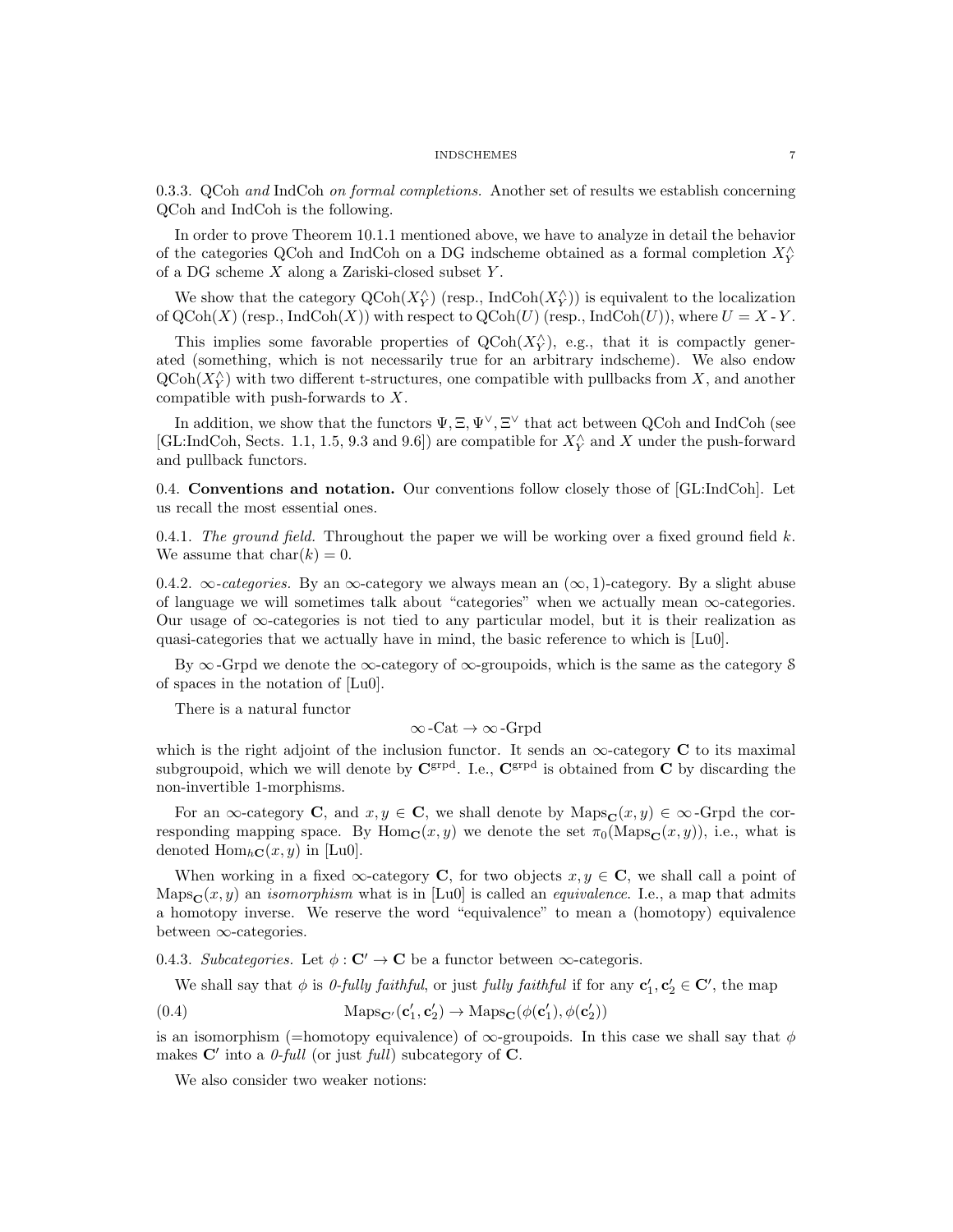We shall say that  $\phi$  is 1-fully faithful, or just faithful, if for any  $\mathbf{c}'_1, \mathbf{c}'_2 \in \mathbf{C}'$ , the map  $(0.4)$ is a fully faithful map of  $\infty$ -groupoids. Equivalently, the map (0.4) induces an injection on  $\pi_0$ and a bijection on the homotopy groups  $\pi_i$ ,  $i \geq 1$  on each connected component of the space  $\mathrm{Maps}_{\mathbf{C}'}(\mathbf{c}'_1, \mathbf{c}'_2).$ 

I.e., 2- and higher morphisms between 1-morphisms in  $\mathbb{C}'$  are the same in  $\mathbb{C}'$  and  $\mathbb{C}$ , up to homotopy.

We shall say that  $\phi$  is *faithful and groupoid-full* if it is faithful, and for any  $\mathbf{c}'_1, \mathbf{c}'_2 \in \mathbf{C}'$ , the map (0.4) is surjective on those connected components of  $\text{Maps}_{\mathbf{C}}(\phi(\mathbf{c}'_1), \phi(\mathbf{c}'_2))$  that correspond to isomorphisms. In other words,  $\phi$  is faithful and groupoid-full if it is faithful and the restriction

$$
\phi^{\mathrm{grpd}}: \mathbf{C}'^{\mathrm{grpd}} \to \mathbf{C}^{\mathrm{grpd}}
$$

is fully faithful. In this case, we shall say that  $\phi$  makes C' into a 1-full subcategory of C.

0.4.4. DG categories. Our conventions regarding DG categories follow [GL:IndCoh, Sects. 0.6.4 and 0.6.5].

In particular, we denote by Vect the DG category of chain complexes of  $k$ -vector spaces.

Unless specified otherwise, we will only consider continuous functors between DG categories (i.e., exact functors that commute with direct sums, or equivalently, with all colimits). In other words, we will be working in the category  $DGCat_{cont}$  in the notation of [GL:DG]. <sup>9</sup>

For a DG category **C** and  $c_1, c_2 \in \mathbb{C}$  we let

$$
Maps_{\mathbf{C}}(\mathbf{c}_1, \mathbf{c}_2)
$$

denote the corresponding object of Vect. We can regard  $\mathcal{M}ap_{\mathcal{S}_{\mathbf{C}}}(\mathbf{c}_1, \mathbf{c}_2)$  as a not necessarily connective spectrum and thus identify

$$
Maps_{\mathbf{C}}(\mathbf{c}_1, \mathbf{c}_2) = \Omega^{\infty} (Maps_{\mathbf{C}}(\mathbf{c}_1, \mathbf{c}_2)).
$$

For a DG category C equipped with a t-structure, we denote by  $\mathbb{C}^{\leq n}$  (resp.,  $\mathbb{C}^{\geq m}$ ,  $\mathbb{C}^{\leq n,\geq m}$ ) the corresponding full subcategories. The inclusion  $\mathbb{C}^{\leq n} \hookrightarrow \mathbb{C}$  admits a right adjoint denoted by  $\tau^{\leq n}$ , and similarly, for the other categories. We let  $\mathbb{C}^{\heartsuit}$  denote the heart of the t-structure, and by  $H^i$ :  $\mathbf{C} \to \mathbf{C}^\heartsuit$  the functor of *i*th cohomology with respect to our t-structure. Note that if  $\mathbf{c} \in \mathbf{C}^{\leq n}$  (resp.,  $\mathbf{C}^{\geq m}$ ) then  $H^i(\mathbf{c}) = 0$  for  $i > n$  (resp.,  $i < m$ ), but the converse is not true, unless the t-structure is separated.

0.4.5. (Pre)stacks and DG schemes. Our conventions regarding (pre)stacks and DG schemes follow [GL:Stacks]:

Let DGSch<sup>aff</sup> denote the  $\infty$ -category opposite to that of *connective* commutative DG algebras over k.

The category PreStk of prestacks is by definition that of all accessible<sup>10</sup> functors

$$
(\text{DGSch}^{\text{aff}})^{\text{op}} \to \infty\text{-}\text{Grpd}.
$$

The category Stk is a full subcategory in PreStk that consists of those functors that satisfy fppf descent (see [GL:Stacks, Sect. 2.2]). This inclusion admits a left adjoint, denoted L, referred to as the sheafification functor.

<sup>&</sup>lt;sup>9</sup>One can replace DGCat<sub>cont</sub> by (the equivalent) (∞, 1)-category of stable presentable ∞-categories tensored over Vect, with colimit-preserving functors.

<sup>&</sup>lt;sup>10</sup>Recall that an accessible functor is one which commutes with  $\kappa$ -filtered colimits for some regular cardinal κ. This condition ensures that we can avoid set theoretic difficulties when dealing with categories which are not small. See [Lu0] for a discussion of accessible  $\infty$ -categories and functors.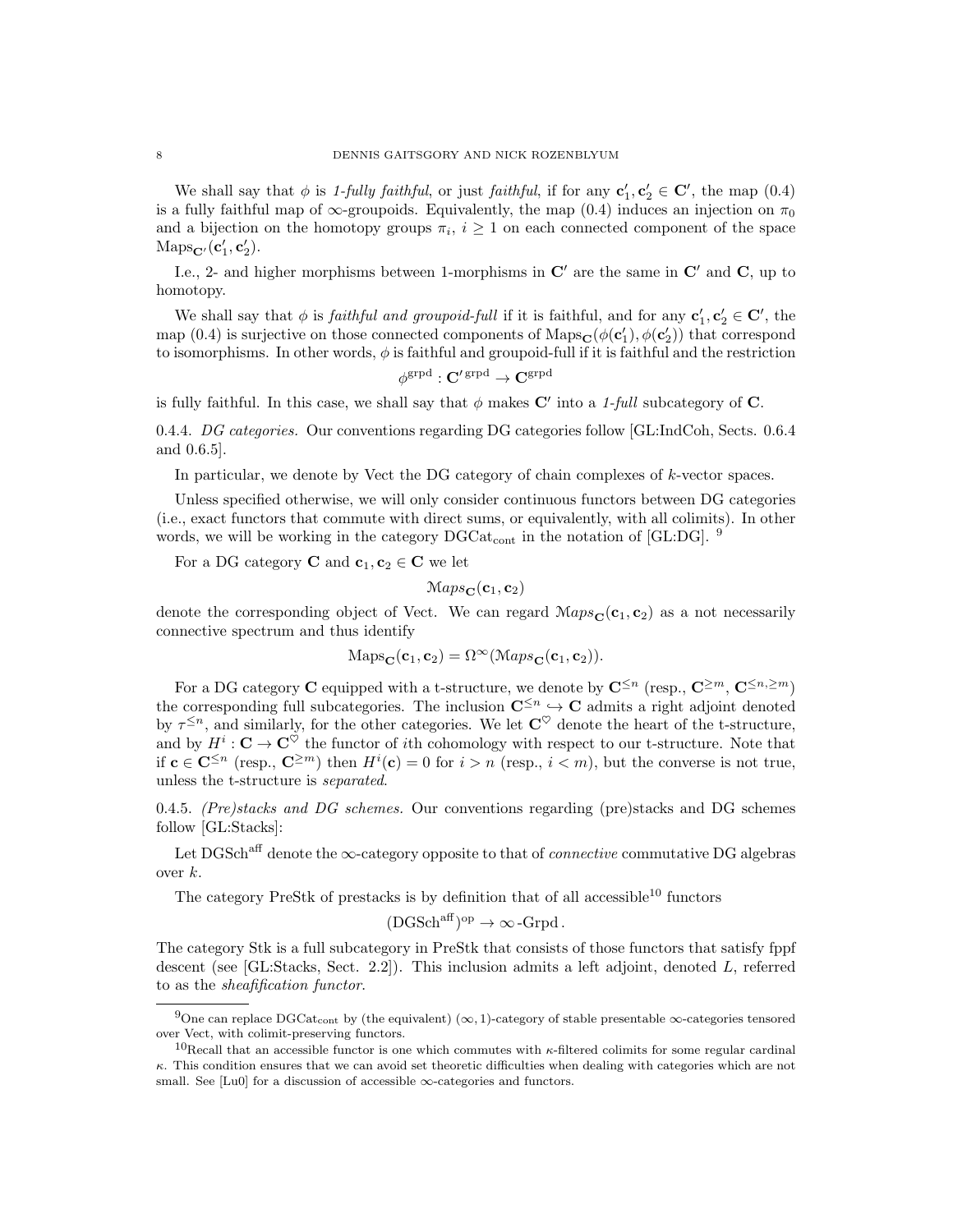We remark that for the purposes of the current paper, the fppf topology can be replaced by the ´etale, Nisnevich or Zariski topology: all we need is that a non-affine (DG) scheme be isomorphic to the colimit, taken in the category of stacks, of its affine open subschemes.

0.5. The notion of  $n$ -coconnectivity for (pre)stacks. For the reader's convenience, in this subsection, we briefly review the material of [GL:Stacks] related to the notion of n-connectivity.

0.5.1. Let  $n$  be a non-negative integer.

We denote by  $\leq^n$ DGSch<sup>aff</sup> the full subcategory of DGSch<sup>aff</sup> that consists of affine DG schemes  $S = \text{Spec}(A)$ , such that  $H^{-i}(A) = 0$  for  $i > n$ . We shall refer to objects of this category as "*n*-coconnective affine DG schemes." When  $n = 0$  we shall also use the terminology "classical" affine schemes", and denote this category by Sch<sup>aff</sup>.

The inclusion  $\leq^n\mathrm{DGSch}^{\mathrm{aff}}\hookrightarrow \mathrm{DGSch}^{\mathrm{aff}}$  admits a right adjoint given by cohomological truncation below degree  $-n$ ; we denote this functor by  $S \mapsto \tau^{\leq n}(S)$ .

0.5.2. The case of prestacks. In this paper, we make extensive use of the operation of restricting a prestack  $\mathcal{Y}$  to the subcategory  $\leq^n$ DGSch<sup>aff</sup>. We denote this functor by

$$
y \mapsto \leq^n y : \text{PreStk} \to \leq^n \text{PreStk},
$$

where  $\leq^n$ PreStk is by definition the category of all functors  $($  $\leq^n$ DGSch<sup>aff</sup> $)$ <sup>op</sup>  $\rightarrow \infty$ -Grpd.

The above restriction functor admits a (fully faithful) left adjoint, given by left Kan extension along  $\leq^n$ DGSch<sup>aff</sup>  $\hookrightarrow$  DGSch<sup>aff</sup>; we denote it by

$$
\mathrm{LKE}_{(\leq^n \mathrm{DGSch}^{\mathrm{aff}})^{\mathrm{op}} \leftrightarrow (\mathrm{DGSch}^{\mathrm{aff}})^{\mathrm{op}}} : {}^{\leq n}\mathrm{PreStk} \to \mathrm{PreStk} \, .
$$

The composition

$$
\mathcal{Y}\mapsto \mathrm{LKE}_{(\leq^n\mathrm{DGSch}^{\mathrm{aff}})^{\mathrm{op}}\hookrightarrow (\mathrm{DGSch}^{\mathrm{aff}})^{\mathrm{op}}}(\leq^n \mathcal{Y})
$$

is a colocalization functor on PreStk; we denote it by  $\mathcal{Y} \mapsto \tau^{\leq n}(\mathcal{Y})$ . When  $\mathcal{Y}$  is an affine scheme S, this coincides with what was denoted above by  $\tau^{\leq n}(S)$ .

We shall say that a prestack  $\mathcal{Y}$  is *n*-coconnective if it belongs to the essential image of  $LKE_{(\leq nDGSch^{aff})^{op}} \rightarrow (DGSch^{aff})^{op}$ , or equivalently if the canonical map  $\tau^{\leq n}(\mathcal{Y}) \rightarrow \mathcal{Y}$  is an isomorphism.

Thus, the functors of restriction and left Kan extension identify  $\leq^{n}$ PreStk with the full subcategory of PreStk spanned by *n*-coconnective prestacks.

We shall say that  $\mathcal Y$  is *eventually coconnective* if it is *n*-coconnective for some *n*.

We shall refer to objects of  $\leq^0$ PreStk as "classical prestacks"; we shall denote this category also by  $\alpha$  PreStk. By the above, the category of classical prestacks is canonically equivalent to that of 0-coconnective prestacks.

0.5.3. The notion of n-coconnectivity for stacks. By considering fppf topology on the category  $\leq$ <sup>n</sup>DGSch<sup>aff</sup>, we obtain the corresponding full subcategory

$$
\leq^n \text{Stk} \subset \leq^n \text{PreStk}.
$$

The restriction functor PreStk  $\rightarrow \leq^n$ PreStk sends

(0.5) Stk → <sup>≤</sup><sup>n</sup>Stk,

but the left adjoint  $LKE_{(\leq nDGSch^{aff})^{op}} \hookrightarrow (DGSch^{aff})^{op}}$  does not send  $\leq^nStk$  to Stk. The left adjoint to the functor  $(0.5)$  is given by the composition

$$
\leq^n \text{Stk} \hookrightarrow \leq^n \text{PreStk} \xrightarrow{\text{LKE}_{(\leq^n \text{DGSch}^{\text{aff}})^{\text{op}} \hookrightarrow (\text{DGSch}^{\text{aff}})^{\text{op}}}} \text{PreStk} \xrightarrow{L} \text{Stk},
$$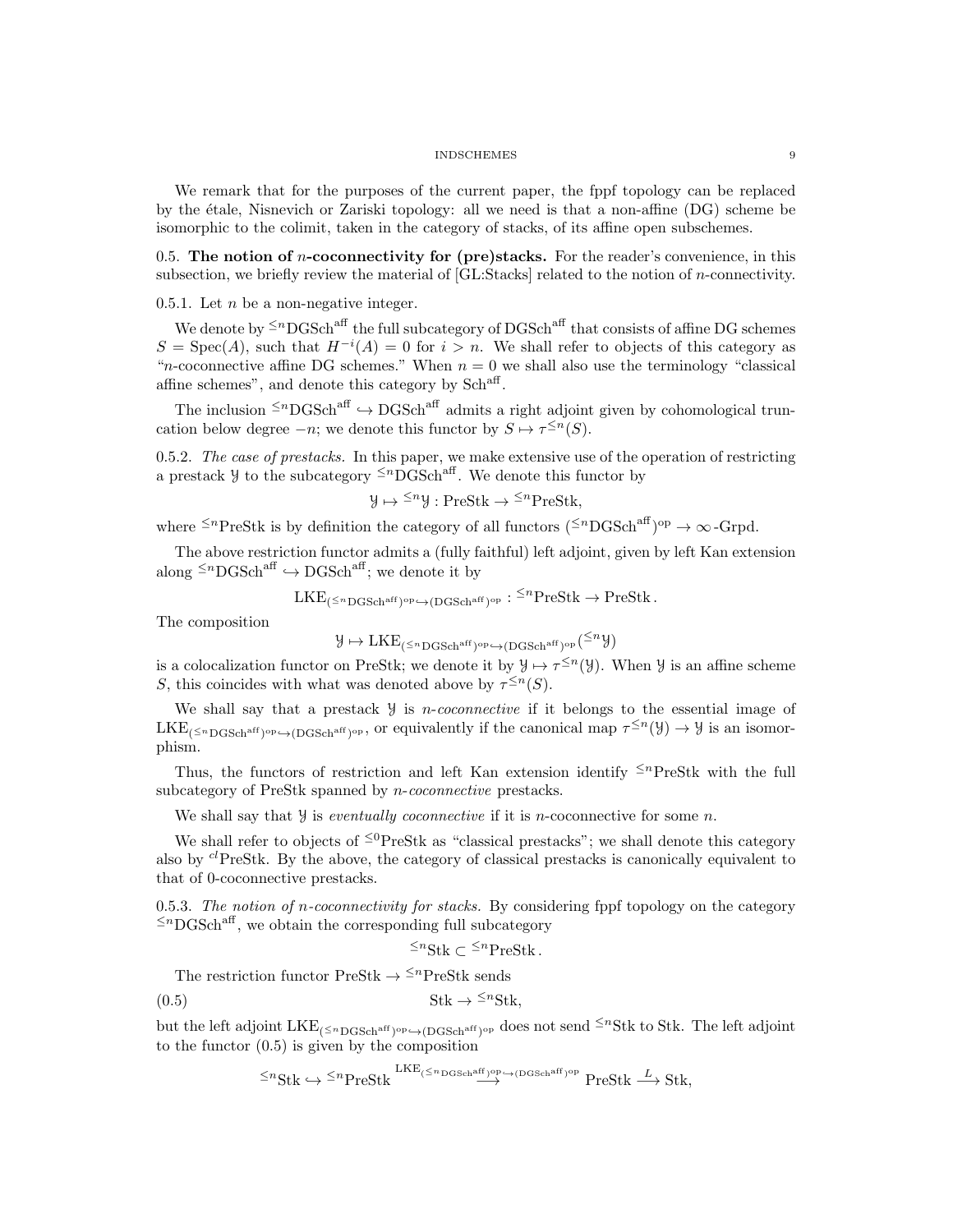and is denoted  ${}^L \text{LKE}_{(\leq n\text{DGSch}^\text{aff})^\text{op}} \rightarrow (\text{DGSch}^\text{aff})^\text{op}}$ . The functor  ${}^L \text{LKE}_{(\leq n\text{DGSch}^\text{aff})^\text{op}} \rightarrow (\text{DGSch}^\text{aff})^\text{op}}$ is fully faithful. The composition of the functor  $(0.5)$  with  ${}^L LKE_{(\leq nDGSch^{aff})^{op} \rightarrow (DGSch^{aff})^{op}}$  is a colocalization functor on Stk and is denoted  $\mathcal{Y} \mapsto L_{\tau} \leq n(\mathcal{Y})$ .

We shall say that a stack  $\mathcal{Y} \in \text{Stk}$  is *n*-coconnective as a stack if it belongs to the essential image of the functor  ${}^L LKE_{(\leq n_{\text{DGSch}}^{aff})^{\text{op}}} \rightarrow (DGSch^{aff})^{\text{op}}$ , or equivalently, if the canonical map  $L_{\tau} \leq n(\mathcal{Y}) \to \mathcal{Y}$  is an isomorphism.

We emphasize, however, that if  $\mathcal{Y}$  is *n*-coconnective as a stack, it is *not* necessarily *n*coconnective as a prestack. The corresponding morphism  $\tau^{\leq n}(\mathcal{Y}) \to \mathcal{Y}$  becomes an isomorphism only after applying the sheafification functor L.

Thus, the functor (0.5) and its left adjoint identify the category  $\leq^n$ Stk with the full subcategory of Stk spanned by n-coconnective stacks.

We shall say that  $\mathcal Y$  is *eventually coconnective as a stack* if it is *n*-coconnective as a stack for some n.

We shall refer to objects of  $\leq^0$ Stk as "classical stacks"; we shall also denote this category by  ${}^{cl}$ Stk. By the above, the category of classical stacks is canonically equivalent to that of 0-coconnective stacks.

0.5.4. DG schemes. The category Stk (resp.,  $\leq^n$ Stk) contains the full subcategory DGSch  $(resp., \leq^n \text{DGSch}$ , see [GL:Stacks], Sect. 3.2.

The functors of restriction and  ${}^{L}LKE_{(\leq n)}$ <sub>GSch<sup>aff</sup>)<sup>op</sup> $\leftrightarrow$ (DGSch<sup>aff</sup>)<sup>op</sup> send the categories DGSch</sub> and  $\leq n$ DGSch to one another, thereby identifying  $\leq n$ DGSch with the subcategory of DGSch that consists of n-coconnective DG schemes, i.e., those DG schemes that are n-coconnective as stacks.

For  $n = 0$  we shall refer to objects of <sup>≤0</sup>DGSch as "classical schemes", and denote this category also by Sch.

Notational convention: In order to avoid unbearably long formulas, we will sometimes use the following slightly abusive notation: if Z is an object of  $\leq^{n}$ DGSch, we will use the same symbol Z for the object of DGSch that should properly be denoted

$$
{}^L \mathrm{LKE}_{(\leq n\,\mathrm{DGSch}^{\mathrm{aff}})^{\mathrm{op}} \leftrightarrow (\mathrm{DGSch}^{\mathrm{aff}})^{\mathrm{op}}} (Z).
$$

Similarly, for  $n' \geq n$ , we shall write Z for the object of <sup> $\leq n'$ </sup>DGSch that should properly be denoted

$$
\leq n' \left( {}^L \mathrm{LKE}_{(\leq^n \mathrm{DGSch}^{\mathrm{aff}})^{\mathrm{op}}} \rightarrow (\mathrm{DGSch}^{\mathrm{aff}})^{\mathrm{op}}(Z) \right).
$$

0.5.5. Convergence. An object  $\mathcal Y$  of PreStk (resp., Stk) is said to be convergent if for any  $S \in \text{DGSch}^{\text{aff}}$ , the natural map

$$
\mathcal{Y}(S) \to \lim_{n} \mathcal{Y}(\tau^{\leq n}(S))
$$

is an isomorphism.

Equivalently,  $\mathcal{Y} \in \text{PreStk}$  (resp., Stk) is convergent if the map

$$
\mathcal{Y} \rightarrow \mathrm{RKE}_{(<^{\infty}DGSch^{aff})^{op} \hookrightarrow (DGSch^{aff})^{op}}(\mathcal{Y}|_{<^{\infty}DGSch^{aff}})
$$

is an isomorphism. Here,  $\leq^{\infty}$ DGSch<sup>aff</sup> denotes the full subcategory of DGSch<sup>aff</sup> spanned by eventually coconnective affine DG schemes.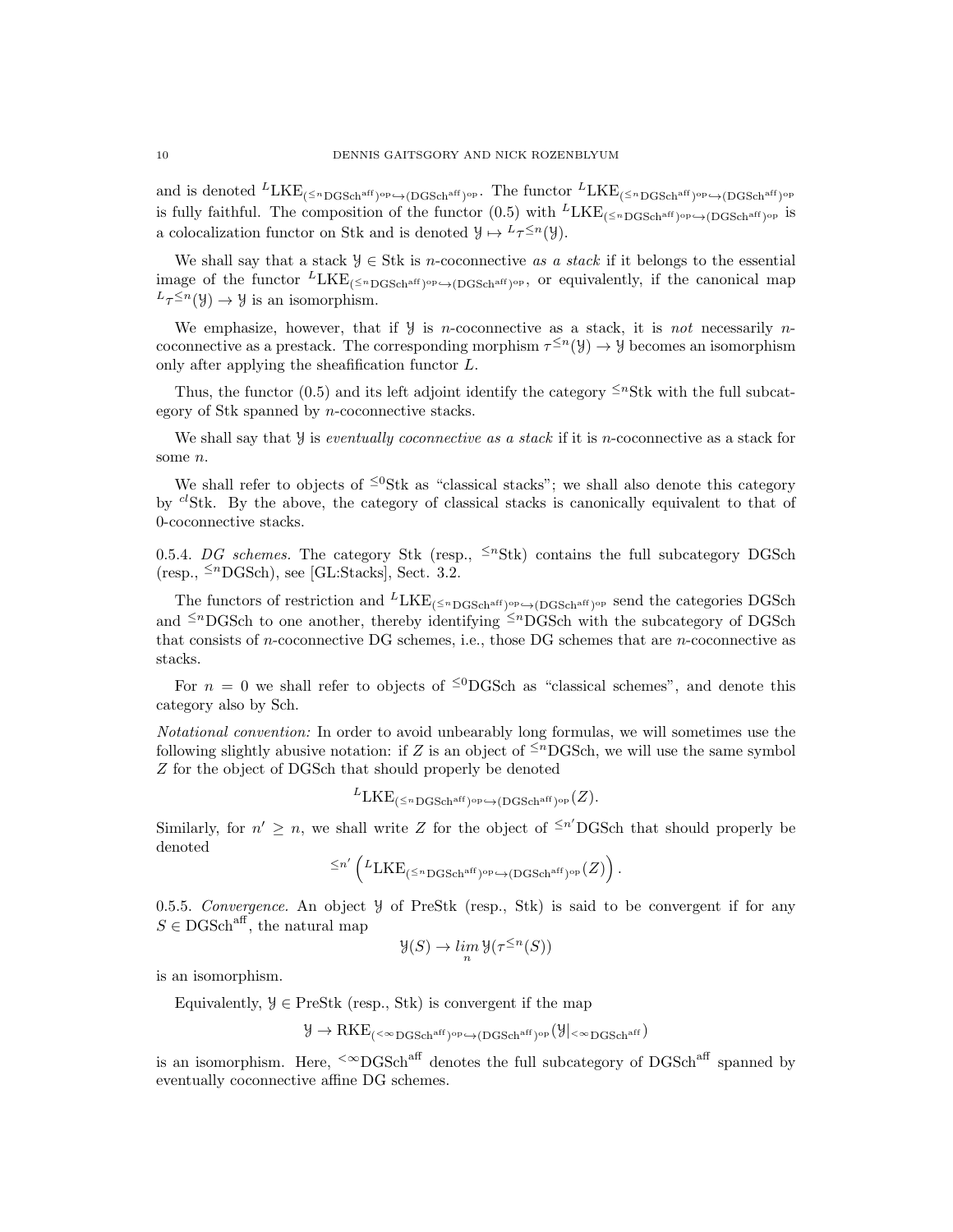The full subcategory of PreStk (resp., Stk) that consists of convergent objects is denoted  $\frac{\text{conv}}{\text{PreStk}}$  (resp.,  $\frac{\text{conv}}{\text{Stk}}$ ). The embedding

 $\operatorname{conv}\mathsf{PreStk}\hookrightarrow\mathsf{PreStk}$ 

admits a left adjoint, called the convergent completion, and denoted  $\mathcal{Y} \mapsto$  <sup>conv</sup>y. <sup>11</sup> The restriction of this functor to Stk sends

$$
Stk \to \rm ^{conv}Stk,
$$

and is the left adjoint to the embedding  $\text{conv}Stk \hookrightarrow Stk$ .

Tautologically, we can describe the functor of convergent completion as the composition

 $\mathcal{Y} \mapsto \mathrm{RKE}_{(<^{\infty} \mathrm{DGSch}^{\mathrm{aff}})^{\mathrm{op}} \hookrightarrow (\mathrm{DGSch}^{\mathrm{aff}})^{\mathrm{op}}}(\mathcal{Y}|_{<^{\infty} \mathrm{DGSch}^{\mathrm{aff}}}).$ 

Le, the functor of right Kan extension  $RKE_{( $\infty$ DGSch<sup>aff</sup>)^{op} \rightarrow (DGSch<sup>aff</sup>)^{op}}$  along

 $({}^{<\infty} {\rm DGSch}^{\rm aff})^{\rm op} \hookrightarrow ({\rm DGSch}^{\rm aff})^{\rm op}$ 

identifies the category  $\leq \infty$ PreStk with  $\leq \infty$ Stk, and  $\leq \infty$ Stk with  $\leq \infty$ Stk.

0.5.6. Weak n-coconnectivity. For a fixed n, the composite functor

 $\text{conv}\text{PreStk} \hookrightarrow \text{PreStk} \overset{\text{restriction of } n}{\longrightarrow} \text{PreStk}$ 

also admits a left adjoint given by

(0.6)

$$
\mathcal{Y}_n \mapsto \overset{\mathrm{conv}}{\longmapsto} \mathrm{LKE}_{(\leq^n\mathrm{DGSch}^{\mathrm{aff}})^{\mathrm{op}} \leftrightarrow (\mathrm{DGSch}^{\mathrm{aff}})^{\mathrm{op}}}(\mathcal{Y}_n) := \overset{\mathrm{conv}}{\longmapsto} (\mathrm{LKE}_{(\leq^n\mathrm{DGSch}^{\mathrm{aff}})^{\mathrm{op}} \leftrightarrow (\mathrm{DGSch}^{\mathrm{aff}})^{\mathrm{op}}}(\mathcal{Y}_n)).
$$

Equivalently, when we identify  $\leq \infty$ PreStk  $\simeq$  convPreStk, the above functor can be described as  $\text{LKE}_{(\leq n\,\text{DGSch}^{\text{aff}})^{\text{op}} \hookrightarrow (<^{\infty}\text{DGSch}^{\text{aff}})^{\text{op}}}.$ 

The composite functor

 $\mathcal{Y} \mapsto \frac{\mathrm{conv}_\text{LKE}(\leq n_\text{DGSch}^\text{aff})^\text{op} \hookrightarrow (\text{DGSch}^\text{aff})^\text{op}}{(\mathcal{Y}|\leq n_\text{DGSch}^\text{aff})}$ 

is a colocalization on <sup>conv</sup>PreStk, and we will denote it by  $\text{conv}_{\tau} \leq n$ .

Similarly, the composite functor

$$
{}^{\mathrm{conv}}\mathrm{Stk} \hookrightarrow \mathrm{Stk} \stackrel{\mathrm{restriction}}{\longrightarrow} {}^{\leq n}\mathrm{Stk}
$$

also admits a left adjoint given by

(0.7)

 $\mathcal{Y}_n \mapsto \frac{\mathrm{conv},L}{\mathrm{LKE}}_{(\leq n\mathrm{DGSch}^{\mathrm{aff}})^{\mathrm{op}} \hookrightarrow (\mathrm{DGSch}^{\mathrm{aff}})^{\mathrm{op}}}(\mathcal{Y}_n) := \frac{\mathrm{conv}(L_{\mathrm{LKE}}_{(\leq n\mathrm{DGSch}^{\mathrm{aff}})^{\mathrm{op}} \hookrightarrow (\mathrm{DGSch}^{\mathrm{aff}})^{\mathrm{op}}}(\mathcal{Y}_n))}{\mathrm{cov}}.$ Alternatively, when we identify  $\frac{<\infty}{s}$ tk  $\simeq$  convStk, the above functor can be described as

$$
{}^{<\infty}{\rm LKE}_{(\leq n\,{\rm DGSch}^{\rm aff})^{\rm op}\hookrightarrow ({}^{<\infty}{\rm DGSch}^{\rm aff})^{\rm op}}\cdot
$$

The composite functor

 $\mathcal{Y} \mapsto \frac{\mathrm{conv},L}{\mathrm{LKE}}(\leq n\mathrm{DGSch}^{\mathrm{aff}})^\mathrm{op} \hookrightarrow (\mathrm{DGSch}^{\mathrm{aff}})^\mathrm{op} \big(\mathcal{Y} \big| \leq n\mathrm{DGSch}^{\mathrm{aff}}\big)$ 

is a colocalization on <sup>conv</sup>Stk, and we will denote it by <sup>conv,  $L_{\tau} \leq n$ </sup>.

We shall say that an object  $\mathcal Y$  of <sup>conv</sup>PreStk (resp., <sup>conv</sup>Stk) is *weakly n*-coconnective if it belongs to the essential image of the functor  $(0.6)$  (resp.,  $(0.7)$ ). Equivalently, an object as above is weakly n-coconnective if and only if its restriction to  $\leq^m$ DGSch<sup>aff</sup> is n-coconnective for any  $m \geq n$ .

<sup>&</sup>lt;sup>11</sup>In [GL:Stacks], this functor was denoted  $\mathcal{Y} \mapsto \hat{\mathcal{Y}}$ .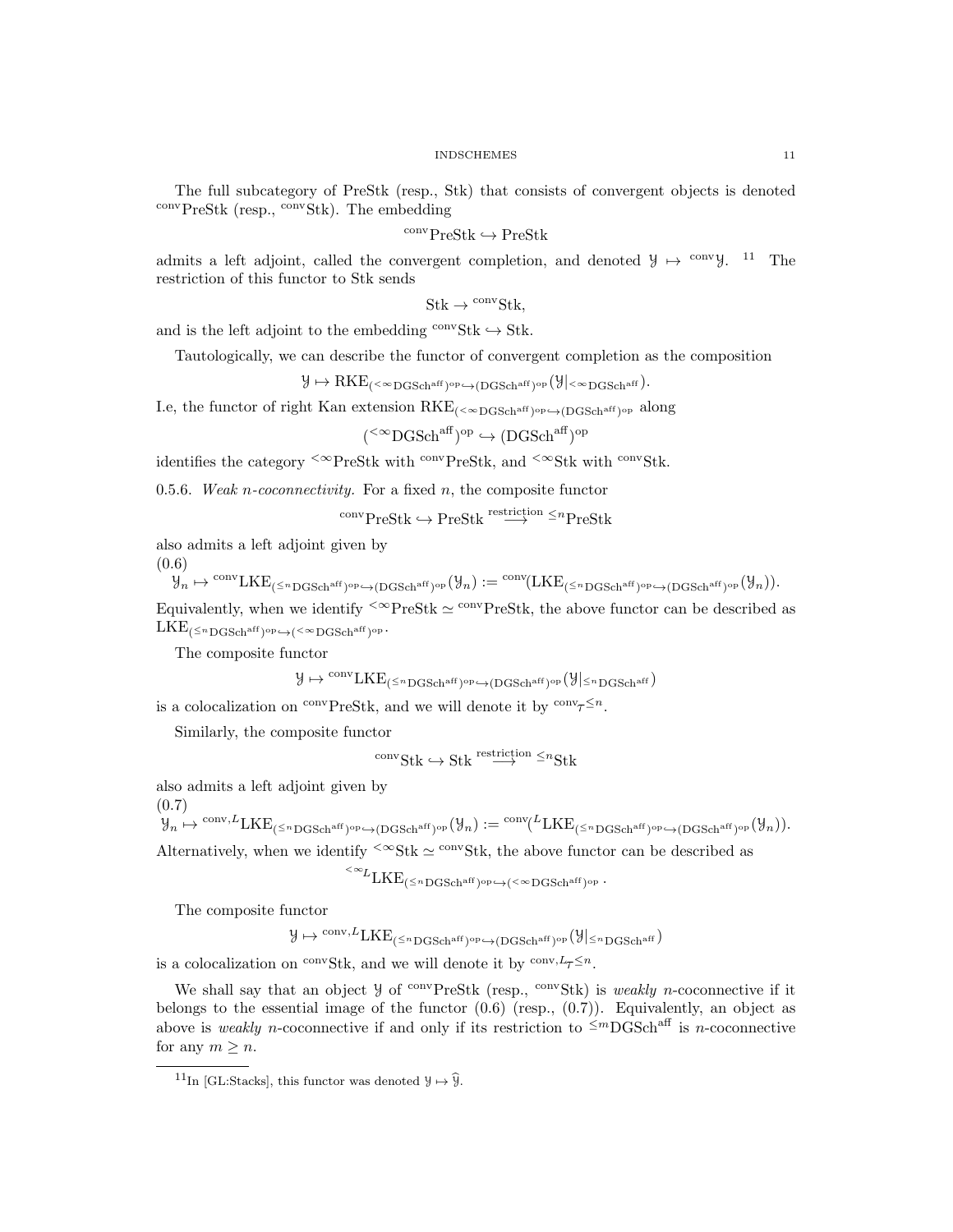It is clear that if an object is n-coconnective, then it is weakly n-coconnective. However, the converse is false.

0.6. Acknowledgments. We are much indebted to Jacob Lurie for many helpful discussions (and, really, for teaching us derived algebraic geometry). We are also grateful to him for sharing with us what appears in this paper as Theorem 10.1.1.

We are also very grateful to V. Drinfeld for his help in proving Theorem 9.1.2: he pointed us to Sect. 7.12 of [BD], and especially to Proposition 7.12.22, which is crucial for the proof.

The research of D.G. is supported by NSF grant DMS-1063470.

# 1. DG indschemes

When dealing with usual indschemes, the definition is straightforward: like any "space" in algebraic geometry, an indscheme is a presheaf on the category of affine schemes, and the condition we require is that it should be representable by a filtered family of schemes, where the transition maps are closed embeddings.

The same definition is reasonable in the DG setting as long as we restrict ourselves to  $n$ coconnective DG schemes for some  $n$ . However, when dealing with arbitrary DG indschemes, one has to additionally require that the presheaf be convergent, see Sect. 0.5.5.

Thus, for reasons of technical convenience we define DG indschemes by requiring the existence of a presentation as a filtered colimit at the truncated level. We will later show that a DG indscheme defined in this way itself admit a presentation as a colimit of DG schemes.

In this section we define DG indschemes, first in the *n*-coconnective setting for some  $n$ , and then in general, and study the relationship between these two notions.

As was mentioned in the introduction, the class of (DG) indschemes that we consider in this paper is somewhat smaller than one could in principle consider in general: we will only consider those (DG) indschemes that are ind-quasi compact and ind-quasi separated.

### 1.1. Definition in the n-coconnective case.

1.1.1. Let us recall the notion of closed embedding in derived algebraic geometry.

**Definition 1.1.2.** A map  $X_1 \rightarrow X_2$  in DGSch or <sup> $\leq n$ </sup>DGSch is a closed embedding if the corresponding map of classical schemes  ${}^{cl}X_1 \rightarrow {}^{cl}X_2$  is.

Recall that the notation <sup>cl</sup>X means  $X|_{c}$  of  $C_{\text{DGSch}}$  and  $C_{\text{DGSch}}$  is a functor on classical affine schemes, and if X was a DG scheme, then  ${}^{cl}X$  is a classical scheme (see [GL:Stacks, Sect. 3.2.1]).

Let  $(DGSch)_{closed}$  (resp.,  $({}^{2n}DGSch)_{closed}$ ) denote the 1-full subcategory of DGSch (resp.,  $\leq$ <sup>n</sup>DGSch), where we restrict 1-morphisms to be closed embeddings. Let

 $\rm DGSch_{\rm (sep-qc)} \subset DGSch$ ,  $(DGSch_{\rm (sep-qc)})_{closed} \subset (DGSch)_{closed}$ ,

<sup>≤n</sup>DGSch<sub>qsep-qc</sub> ⊂ <sup>≤n</sup>DGSch, (<sup>≤n</sup>DGSch<sub>qsep-qc</sub>)<sub>closed</sub> ⊂ (<sup>≤n</sup>DGSch)<sub>closed</sub>

be the full subcategories corresponding to quasi-separated and quasi-compact DG schemes (by definition, this is a condition on the underlying classical scheme).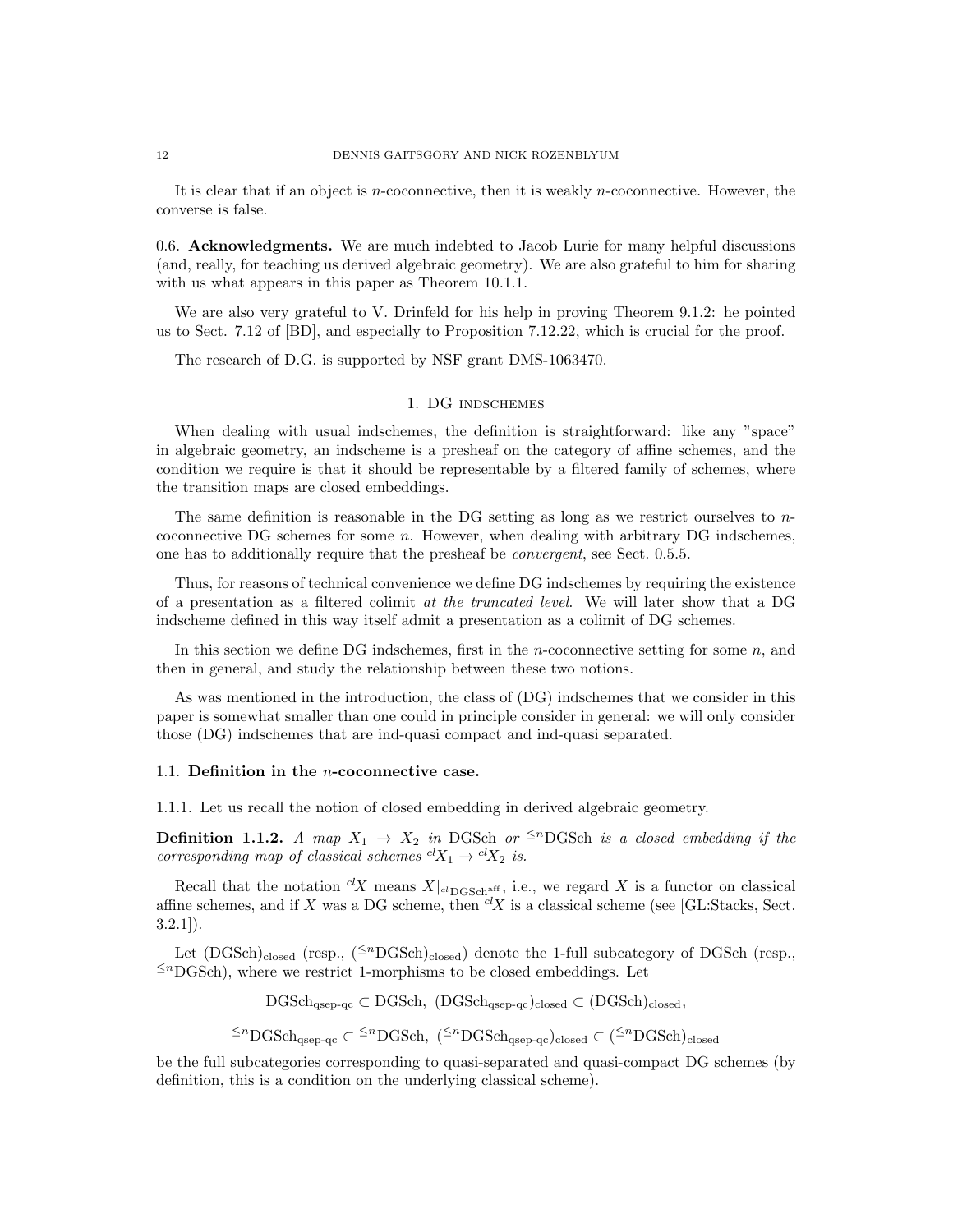1.1.3. We give the following definition:

**Definition 1.1.4.** A <sup>≤n</sup>DG indscheme is an object X of <sup>≤n</sup>PreStk that can be represented as a colimit of a functor

$$
A \to {}^{\leq n} \mathrm{PreStk}
$$

which can be factored as

$$
A \to ({}^{\leq n}D{\rm GSch}_{\rm qsep\text{-}qc})_{\rm closed} \hookrightarrow {}^{\leq n}{\rm PreStk},
$$

and where the category A is filtered.

I.e.,  $\mathcal{X} \in \text{PreStk}$  is a <sup> $\leq n$ </sup>DG indscheme if it can be written as a filtered colimit in  $\leq^n$ PreStk: (1.1) colim  $X_{\alpha}$ ,

where  $X_{\alpha} \in {}^{\leq n} {\rm DGSch}_{qsep-qc}$  and for  $\alpha_1 \to \alpha_2$ , the corresponding map  $i_{\alpha_1,\alpha_2}: X_{\alpha_1} \to X_{\alpha_2}$  is a closed embedding.

Let  $\leq^{n}$ DGindSch denote the full subcategory of  $\leq^{n}$ PreStk spanned by  $\leq^{n}$ DG indschemes. We shall refer to objects of  $\leq^0$ DGindSch as *classical indschemes*; we shall also use the notation  $\operatorname{indSch} := {}^{\leq 0}\mathbf{DGindSch}.$ 

Remark 1.1.5. Note that the quasi-compactness and quasi-separatedness assumption in the definition of <sup> $\leq n$ </sup>DG indschemes means that not every  $\leq n$ DG scheme X is a  $\leq n$ DG indscheme. However, a scheme which is an indscheme is not necessarily quasi-separated and quasi-compact: for example, a disjoint union of quasi-separated and quasi-compact  $\leq^{n}$ DG schemes is a  $\leq^{n}$ DG indscheme.

## 1.2. Changing  $n$ .

1.2.1. Clearly, for  $n' < n$ , the functor

 $\leq^n$ PreStk  $\rightarrow \leq^{n'}$ PreStk,

corresponding to restriction along

$$
\leq^{n'}\mathbf{DGSch}^{\text{aff}} \hookrightarrow \leq^{n}\mathbf{DGSch}^{\text{aff}},
$$

sends the subcategory  $\leq^n$ DGindSch to  $\leq^n$ <sup>'</sup>DGindSch.

Indeed, if X is presented as in (1.1), then  $\leq n'$   $\mathfrak{X} := \mathfrak{X}|_{\leq n' \text{DGSch}^{\text{aff}}}$  can be presented as

$$
colim_{\alpha} \; ({}^{\leq n'}X_{\alpha}).
$$

Thus, restriction defines a functor

$$
\leq^{n'}\!\operatorname{DGindSch}\nolimits \leftarrow \leq^n\!\operatorname{DGindSch}\nolimits.
$$

1.2.2. Vice versa, consider the functor

 $(1.2) \quad \leq^{\scriptscriptstyle nL} \text{LKE}_{(\leq n'\text{DGSch}^{\text{aff}})^{\text{op}} \hookrightarrow (\leq^{\scriptscriptstyle n}\text{DGSch}^{\text{aff}})^{\text{op}}} :=$ 

$$
\leq^n L \circ \mathrm{LKE}_{(\leq n' \mathrm{DGSch}^{\mathrm{aff}})^{\mathrm{op}}} \hookrightarrow (\leq^n \mathrm{DGSch}^{\mathrm{aff}})^{\mathrm{op}} : \leq^{n'} \mathrm{Stk} \to \leq^n \mathrm{Stk},
$$

left adjoint to the restriction functor. In the above formula  $\leq nL : \leq^n$  Presk  $\rightarrow \leq^n$ Stk is thesheafification functor, left adjoint to the embedding  $\leq^n \text{Stk} \hookrightarrow \leq^n \text{PreStk}$ .

We claim that it sends  $\leq n'$ DGindSch to  $\leq n$ DGindSch. Indeed, if  $\mathcal{X}' \in \leq n'$ DGindSch is written as

$$
\mathfrak{X}' \simeq \operatornamewithlimits{colim}_{\alpha} X_{\alpha}, \quad X_{\alpha} \in {}^{\leq n'}\mathbf{DGSch}
$$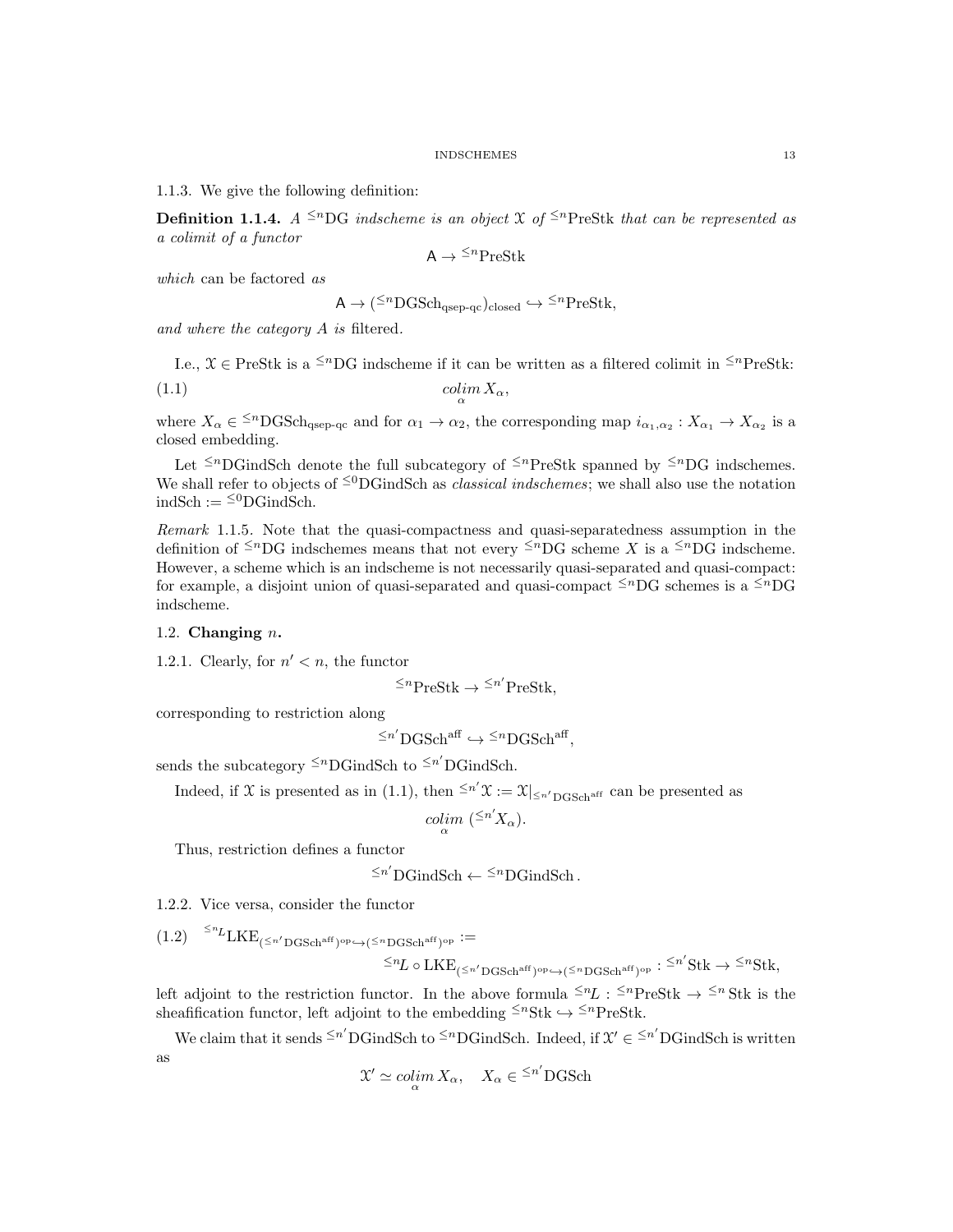(the colimit taken in  $\leq n'$ PreStk), then

$$
{}^{\leq n}L\textnormal{LKE}_{(\leq n'\textnormal{DGSch}^{\textnormal{aff}})^{\textnormal{op}} \hookrightarrow (\leq^n\textnormal{DGSch}^{\textnormal{aff}})^{\textnormal{op}}}(\mathcal{X}')\simeq \operatorname*{colim}_\alpha X_\alpha,
$$

where the colimit is taken in <sup> $\leq n$ </sup>PreStk, and  $X_\alpha$  is perceived as an object of  $\leq n$ DGSch, see the notational convention in Sect. 0.5.4.

1.2.3. We obtain a pair of adjoint functors

 $(1.3)$   $\leq n$  $\overleftrightarrow{D}$ GindSch  $\rightleftarrows$   $\leq$ <sup>n</sup>DGindSch,

with the left adjoint being fully faithful.

An object  $\mathcal{X} \in \leq^{n}$ DGindSch belongs to the essential image of the left adjoint in (1.3) if and only if it is n'-coconnective as an object of  $\leq^n$ Stk, i.e., if it belongs to the essential image of the left adjoint (1.2).

Moreover, if  $\mathcal{X} \in \leq^{n}$ DGindSch has this property, it admits a presentation as in (1.1), where the  $X_{\alpha}$  are *n'*-coconnective.

# 1.3. Basic properties of  $\leq^{n}$ DG indschemes.

1.3.1. We observe:

**Proposition 1.3.2.** Every <sup> $\leq n$ </sup>DG indscheme belongs to  $\leq^n$ Stk i.e., satisfies fppf descent.

The proof is immediate from the following general assertion:

**Lemma 1.3.3.** Let  $\alpha \mapsto X_{\alpha}$  be a filtered diagram in <sup> $\leq n$ </sup>PreStk. Set

$$
\mathfrak{X} := \operatornamewithlimits{colim}_\alpha X_\alpha.
$$

Then if all  $X_{\alpha}$  belong to <sup> $\leq n$ </sup>Stk and are k-truncated for some k (see [GL:Stacks, Sect. 1.1.7]), then X has the same properties.

Proof. By assumption,

$$
X_{\alpha}
$$
 and  $\mathfrak{X}: \leq^{n} {\mathrm{DGSch}}^{\mathrm{aff}} \to \infty$ -Grpd

take values in the subcategory  $(k + n)$ -groupoids.

Recall that for a co-simplicial object  $\mathbf{c}^{\bullet}$  in the category of *m*-groupoids, the totalization Tot( $c^{\bullet}$ ) maps isomorphically to Tot<sup> $m+1$ </sup>( $c^{\bullet}$ ), where Tot $m+1$ <sup>-1</sup>(-) denotes the limit taken over the category of finite ordered sets of cardinality  $\leq (m+1)$ .

Hence, for an fppf cover  $S' \to S$  and its Čech nerve  $S' \bullet / S$ , for its  $(k + n + 1)$ -truncation  $S'^{\bullet \leq k+n+1}/S$ , the restriction maps

 $\operatorname{Tot}(X_\alpha(S'^{\bullet}/S)) \to \operatorname{Tot}^{\leq (k+n+1)}(X_\alpha(S'^{\bullet}/S))$  and  $\operatorname{Tot}(\mathfrak{X}(S'^{\bullet}/S)) \to \operatorname{Tot}^{\leq (k+n+1)}(\mathfrak{X}(S'^{\bullet}/S))$ 

are isomorphisms.

In particular, it suffices to show that the map  $\mathfrak{X}(S) \to \text{Tot}^{\leq (k+n+1)}(\mathfrak{X}(S^{\prime\bullet}/S))$  is an isomorphism.

Consider the commutative diagram

$$
\begin{array}{ccc}\n\operatorname{colim}_{\alpha} X_{\alpha}(S) & \longrightarrow & \operatorname{Tot}^{\leq (k+n+1)} \left( \operatorname{colim}_{\alpha} X_{\alpha}(S'^{\bullet}/S) \right) \\
\qquad \qquad \text{id} \uparrow & & \uparrow \\
\operatorname{colim}_{\alpha} X_{\alpha}(S) & \longrightarrow & \operatorname{colim}_{\alpha} \left( \operatorname{Tot}^{\leq (k+n+1)} (X_{\alpha}(S'^{\bullet}/S)) \right).\n\end{array}
$$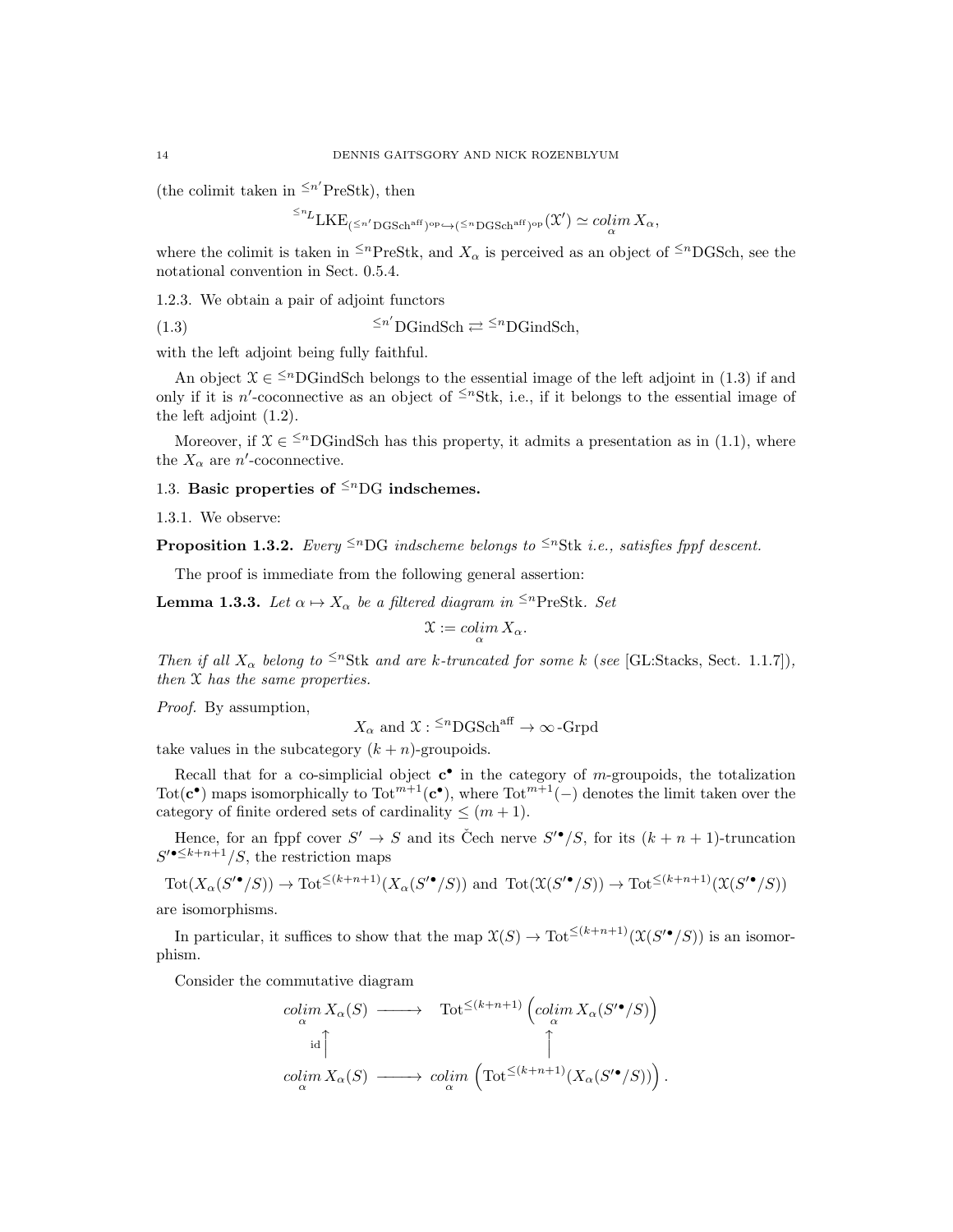The bottom horizontal arrow is an isomorphism, since all  $X_\alpha$  satisfy descent. The right vertical arrow is an isomorphism, since filtered colimits commute with finite limits. Hence, the top horizontal arrow is also an isomorphism, as desired.

1.3.4. We obtain that if  $\mathcal{X} \in \frac{1}{n}$  is written as in (1.1), but where the colimit is taken in the category  $\leq^n$ Stk, then X is a  $\leq^n$ DG indscheme.

Indeed, Proposition 1.3.2 implies that the the natural map from the colimit of (1.1) taken in  $\leq^n$ PreStk to that in  $\leq^n$ Stk is an isomorphism.

1.3.5. Let Y be an object of <sup> $\leq n$ </sup>DGSch, and let  $\mathfrak{X} \in \leq^n$ DGindSch be presented as in (1.1). We have a natural map

(1.4) 
$$
\operatorname{colim}_{\alpha} \operatorname{Maps}(Y, X_{\alpha}) \to \operatorname{Maps}(Y, \mathfrak{X}).
$$

If  $Y$  is affine, the above map is an isomorphism by definition, since colimits in

 $\leq^n \text{PreStk} = \text{Func}(\leq^n \text{DGSch}^{\text{aff}}, \infty \text{-Grpd})$ 

are computed object-wise.

For a general  $Y$ , the map  $(1.4)$  need not be an isomorphism. However, we have:

**Lemma 1.3.6.** If Y is quasi-separated and quasi-compact, then the map  $(1.4)$  is an isomorphism.

*Proof.* This follows from the fact that X belongs to  $\leq^n$ Stk, and that a quasi-separated and quasi-compact DG scheme can be written as a colimit in  $\leq^n$ Stk of a *finite* diagram whose terms are in  $\leq nDGSch^{aff}$ , and the fact that filtered colimits in  $\infty$ -Grpd commute with finite  $\Box$ 

Remark 1.3.7. The reason we ever mention sheafification and work with Stk rather than simply with PreStk is Lemma 1.3.6 above. However, the proof of Lemma 1.3.6 shows that we could equally well work with étale, Nisnevich or Zariski topologies, instead of fppf.

# 1.4. General DG indschemes.

1.4.1. We give the following definition:

**Definition 1.4.2.** An object  $X \in \text{PreStk}$  is a DG indscheme if the following two conditions hold:

- (1) As an object of PreStk, X is convergent (see Sect. 0.5.5).
- (2) For every  $n, \leq^n \mathfrak{X} := \mathfrak{X}|_{\leq^n \text{DGSch}^{\text{aff}}}$  is a  $\leq^n \text{DG}$  indscheme.

We shall denote the full subcategory of PreStk spanned by DG indschemes by DGindSch.

1.4.3. We will prove the following (see also Proposition 1.6.4 below for a more precise assertion):

**Proposition 1.4.4.** Any DG indscheme  $X$  can be presented as a filtered colimit in PreStk

$$
(1.5)\qquad \qquad \text{colim}\, X_{\alpha},
$$

where  $X_{\alpha} \in \text{DGSch}_{qsep-qc}$  and for  $\alpha_1 \to \alpha_2$ , the corresponding map  $i_{\alpha_1,\alpha_2}: X_{\alpha_1} \to X_{\alpha_2}$  is a closed embedding.

The above proposition allows us to give the following, in a sense, more straightforward, definition of DG indschemes:

 $\Box$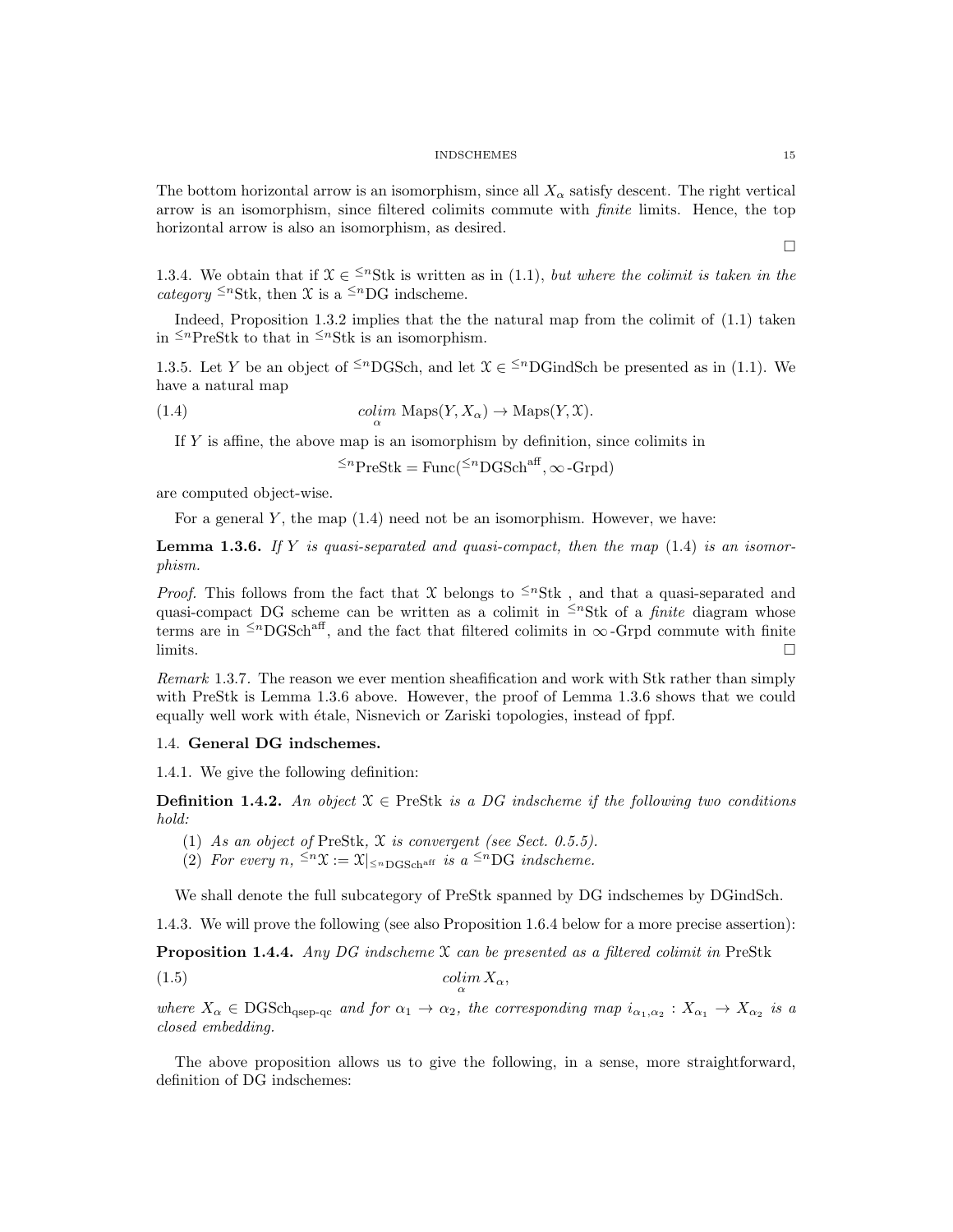**Corollary 1.4.5.** An object  $X \in \text{PreStk}$  is a DG indscheme if and only if:

- It is convergent;
- As an object of PreStk it admits a presentation as in (1.5).

1.4.6. Note that unlike the case of  $\leq^n DG$  indschemes, an object of PreStk written as in (1.5) need *not* be a DG indscheme. Indeed, it can fail to be convergent.

However, such a colimit gives rise to a DG indscheme via the following lemma:

**Lemma 1.4.7.** For  $X \in \text{PreStk}$  given as in (1.5), the object

 $\text{conv}\,\Upsilon\in\mathsf{PreStk}$ 

belongs to DGindSch.

*Proof.* Indeed, <sup>conv</sup> $\mathcal{X}$  is convergent by definition, and for any n, we have  $\leq^{n}(\text{conv}\mathcal{X}) \simeq \leq^{n}\mathcal{X}$ .

1.4.8. If  $X$  is a DG indscheme, then

$$
^{\leq n}\mathfrak{X}:=\mathfrak{X}|_{^{\leq n}\mathrm{DGSch}^{\mathrm{aff}}}
$$

 $\Box$ 

is a  $\leq$ <sup>n</sup>DG indscheme. In particular, <sup>cl</sup>X is a classical indscheme. Thus, we obtain a functor

(1.6)  $\leq^n$ DGindSch ← DGindSch.

Vice versa, if  $\mathfrak{X}_n$  is a <sup> $\leq n$ </sup>DG indscheme, set

 $\mathfrak{X}:=\frac{\mathrm{conv},L}{\mathrm{LKE}}\left(\leq^n\mathrm{DGSch}^{\mathrm{aff}}\right)^{\mathrm{op}}\hookrightarrow\left(\mathrm{DGSch}^{\mathrm{aff}}\right)^{\mathrm{op}}(\mathfrak{X}_n).$ 

Explicitly, if  $\mathfrak{X}_n$  is given by the colimit as in (1.1), then  $\mathfrak X$  is the convergent completion of the same colimit taken in PreStk, but where  $X_\alpha$  are understood as objects of DGSch, see notational convention in Sect. 0.5.4. By Lemma 1.4.7, we obtain that  $\mathfrak X$  is a DG indscheme.

This defines a functor

$$
\leq^{n} D\text{GindSch} \to D\text{GindSch},
$$

which is left adjoint to the one in (1.6). It is easy to see that the unit map defines an isomorphism from the identity functor to

 $\leq^n$ DGindSch  $\rightarrow$  DGindSch  $\rightarrow \leq^n$ DGindSch.

I.e., the functor in (1.7) is fully faithful.

1.4.9. In what follows, we shall say that a DG indscheme is *weakly n*-coconnective if it is such as an object of Stk, see Sect. 0.5.6, i.e., if it belongs to the essential image of the functor (1.7).

Thus, the above functor establishes an equivalence between  $\leq^n$ DGindSch and the full subcategory of DGindSch spanned by weakly n-coconnective DG schemes. In particular, it identifies classical indschemes with weakly 0-coconnective DG indschemes.

We shall say that  $\mathfrak X$  is weakly eventually coconnective if it is weakly n-coconnective for some  $\boldsymbol{n}.$ 

1.4.10. We shall say that a DG indscheme is *n*-coconnective if it is *n*-coconnective as an object of Stk, i.e., if it lies in the essential image of the functor

(1.8)  ${}^{L}LKE_{(\leq n_{\text{DGSch}}^{aff})^{op}\to(\text{DGSch}^{aff})^{op}}: {}^{\leq n}Stk \to Stk.$ 

We shall say that  $\mathfrak X$  is eventually coconnective if it is *n*-coconnective for some *n*.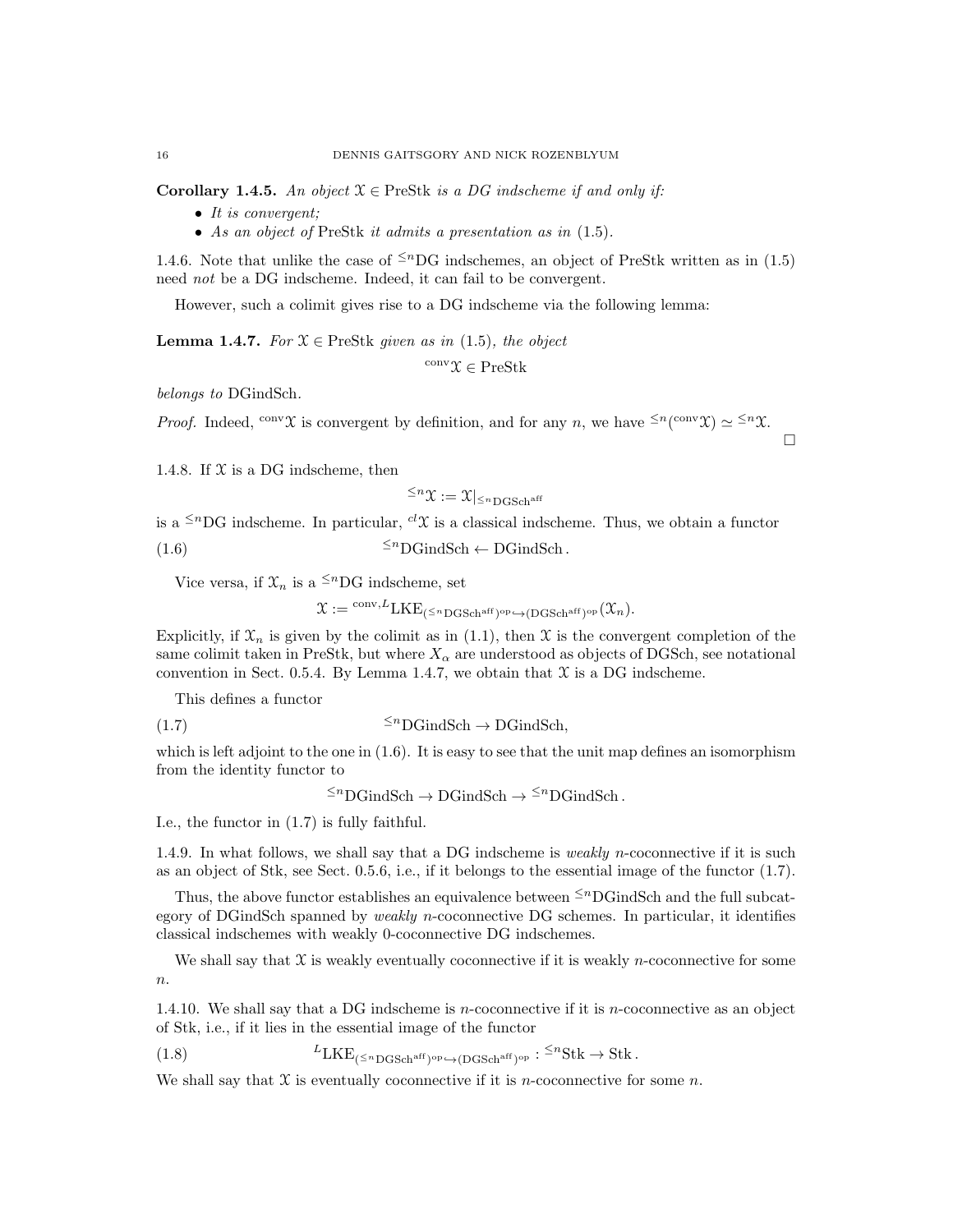1.4.11. The  $\aleph_0$  condition. We shall say that  $\mathfrak{X} \in \leq^n$ DGindSch is  $\aleph_0$  if there exists a presentation as in (1.1) with the category of indices equivalent to the poset N.

We shall say that  $\mathcal{X} \in \text{DGindSch}$  is  $\aleph_0$  if for it admits a presentation as in Proposition 1.4.4, with the category of indices equivalent to the poset N.

We shall say that  $X \in \text{DGindSch}$  is *weakly*  $\aleph_0$  if for every *n*, the object

 $\leq^n$ X ∈  $\leq^n$ DGindSch

is  $\aleph_0$ .

# 1.5. Basic properties of DG indschemes.

1.5.1. We claim:

**Proposition 1.5.2.** Every  $\mathcal{X} \in \text{DGindSch}$  belongs to Stk, i.e., satisfies fppf descent.

*Proof.* Let  $S' \to S$  be an fppf map in DGSch<sup>aff</sup>, and let  $S'^{\bullet}/S$  be its Čech nerve. We need to show that the map

$$
Maps(S, \mathcal{X}) \to Tot(Maps(S'^{\bullet}/S, \mathcal{X}))
$$

is an isomorphism.

For an integer n, we consider the truncation  $\leq^n S \in \leq^n \text{DGSch}^{\text{aff}}$  of S. Note that since  $S' \to S$ is flat, the map  $\leq^{n}S' \to \leq^{n}S$  is flat, and the simplicial object  $\leq^{n}(S' \bullet / S)$  of  $\leq^{n}DGSch^{aff}$  is the Čech nerve of  $\leq^n S' \to \leq^n S$ .

We have a commutative diagram

$$
\text{Maps}(S, \mathfrak{X}) \longrightarrow \text{Tot}(\text{Maps}(S'^{\bullet}/S, \mathfrak{X}))
$$
\n
$$
\downarrow \qquad \qquad \downarrow
$$
\n
$$
\downarrow \qquad \qquad \downarrow
$$
\n
$$
\lim_{n \in \mathbb{N}^{\text{op}}} \text{Maps}(\leq^n S, \leq^n \mathfrak{X}) \longrightarrow \lim_{n \in \mathbb{N}^{\text{op}}} \text{Tot}(\text{Maps}(\leq^n (S'^{\bullet}/S), \leq^n \mathfrak{X}))
$$

In this diagram the vertical arrows are isomorphisms, since  $\mathfrak X$  is convergent. The bottom horizontal arrow is an isomorphism by Proposition 1.3.2. Hence, the top horizontal arrow is an isomorphism as well, as desired.

 $\Box$ 

.

1.5.3. As in Sect. 1.3.5 we consider maps into a DG indscheme  $\mathfrak X$  from an arbitrary DG scheme Y, and we have the following analog of Lemma 1.3.6 (with the same proof, but relying on Proposition 1.4.4):

**Lemma 1.5.4.** For  $X \in \text{Stk}$  written as in (1.5), and  $Y \in \text{DGSch}$ , the natural map

$$
\underset{\alpha}{colim} \text{ Maps}(Y, X_{\alpha}) \to \text{Maps}(Y, \mathcal{X})
$$

is an isomorphism, provided that Y is quasi-separated and quasi-compact.

1.6. The canonical presentation of a DG indscheme. We shall now formulate a sharper version of Proposition 1.4.4, which will be proved in Sect. 3.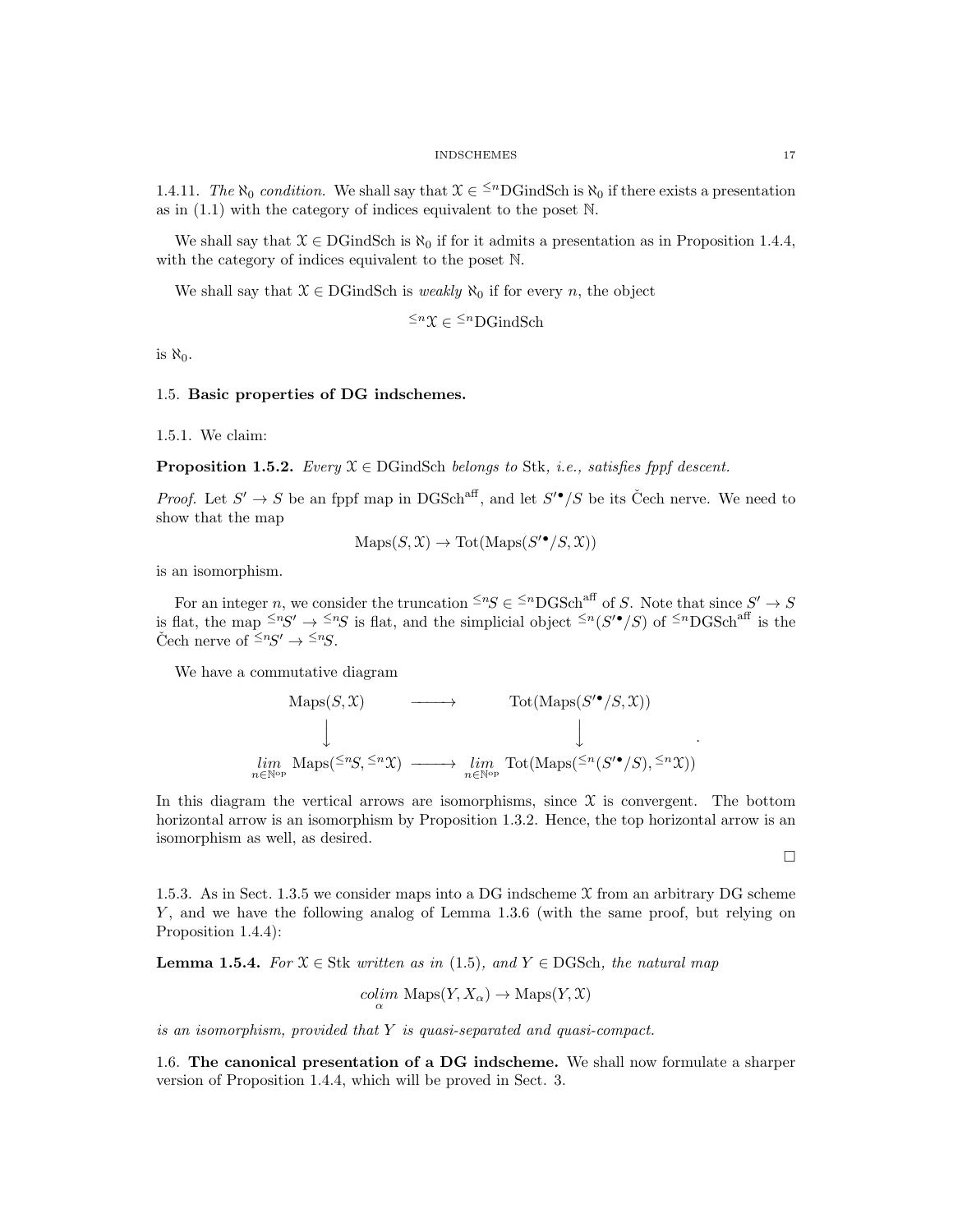1.6.1. We give the following definition:

**Definition 1.6.2.** A map  $\mathcal{Y}_1 \to \mathcal{Y}_2$  in PreStk is said to be a closed embedding if the corresponding map  ${}^{cl}y_1 \rightarrow {}^{cl}y_2$  is a closed embedding (i.e., its base change by an affine scheme yields a closed embedding).

Note that in the DG setting, being a closed embedding does not imply that a map is schematic<sup>12</sup>. Indeed, a closed embedding of a DG scheme into a DG indscheme is typically not schematic.

It is easy to see that for maps  $\mathcal{Y}_1 \to \mathcal{Y}_2 \to \mathcal{Y}_3$  with  $\mathcal{Y}_2 \to \mathcal{Y}_3$  being a closed embedding, the map  $\mathcal{Y}_1 \rightarrow \mathcal{Y}_2$  is a closed embedding if and only if  $\mathcal{Y}_1 \rightarrow \mathcal{Y}_3$  is.

1.6.3. For a DG indscheme  $\mathfrak{X}$ , let

$$
(\text{DGSch}_{\text{qsep-qc}})_{\text{closed in } \mathfrak{X}} \subset (\text{DGSch}_{\text{qsep-qc}})_{/\mathfrak{X}}
$$

be the full subcategory, consisting of those objects for which the map  $Z \to \mathcal{X}$  is a closed embedding in the above sense.

In Sects. 3.2 and 3.5 we will prove:

**Proposition 1.6.4.** Let  $X$  be a DG scheme.

- (a) The category  $(DGSch<sub>qsep-qc</sub>)<sub>closed in</sub> x is filtered.$
- (b) The natural map

(1.9) colim  $Z \to \mathfrak{X},$ <br>  $Z \in (\text{DGSch}_{\text{agep-qc})}\text{closed in } \mathfrak{X}$ 

where the colimit is taken in PreStk, is an isomorphism.

1.6.5. Combined with Lemma 1.5.4, we obtain the following:

**Corollary 1.6.6.** Let  $X$  be a DG indscheme. The functor

(1.10)  $(DGSch<sub>asep-ac</sub>)_{closed in } \mathfrak{X} \rightarrow (DGSch<sub>asep-ac</sub>)_{/\mathfrak{X}}$ 

is cofinal.

*Proof.* We need to show that for  $X \in \text{DGSch}_{\text{qsep-qc}}$  and a map  $X \to \mathcal{X}$ , the category of its factorizations

$$
X \to Z \to \mathfrak{X},
$$

where  $Z \to \mathfrak{X}$  is a closed embedding, is contractible. However, the above category of factorizations is the fiber of the map of spaces

$$
\underset{Z \in (\text{DGSch}_{\text{qsep-qc}})_{\text{closed in } \mathcal{X}}}{\text{colin}} \ \ \text{Maps}(X, Z) \to \text{Maps}(X, \mathcal{X})
$$

over our given point in Maps $(X, \mathcal{X})$ .

Finally, we can give the following characterization of DG indschemes among PreStk:

**Corollary 1.6.7.** An object  $X \in \text{convPreStk}$  is a DG indscheme if and only if:

- The category of closed embeddings  $Z \to \mathfrak{X}$ , where  $Z \in \text{DGSch}_{\text{asep-ac}}$ , is filtered.
- The functor  $(1.10)$  is cofinal.

 $12$ We recall that a map of prestacks is called *schematic* if its base change by an affine DG scheme yields an affine DG scheme.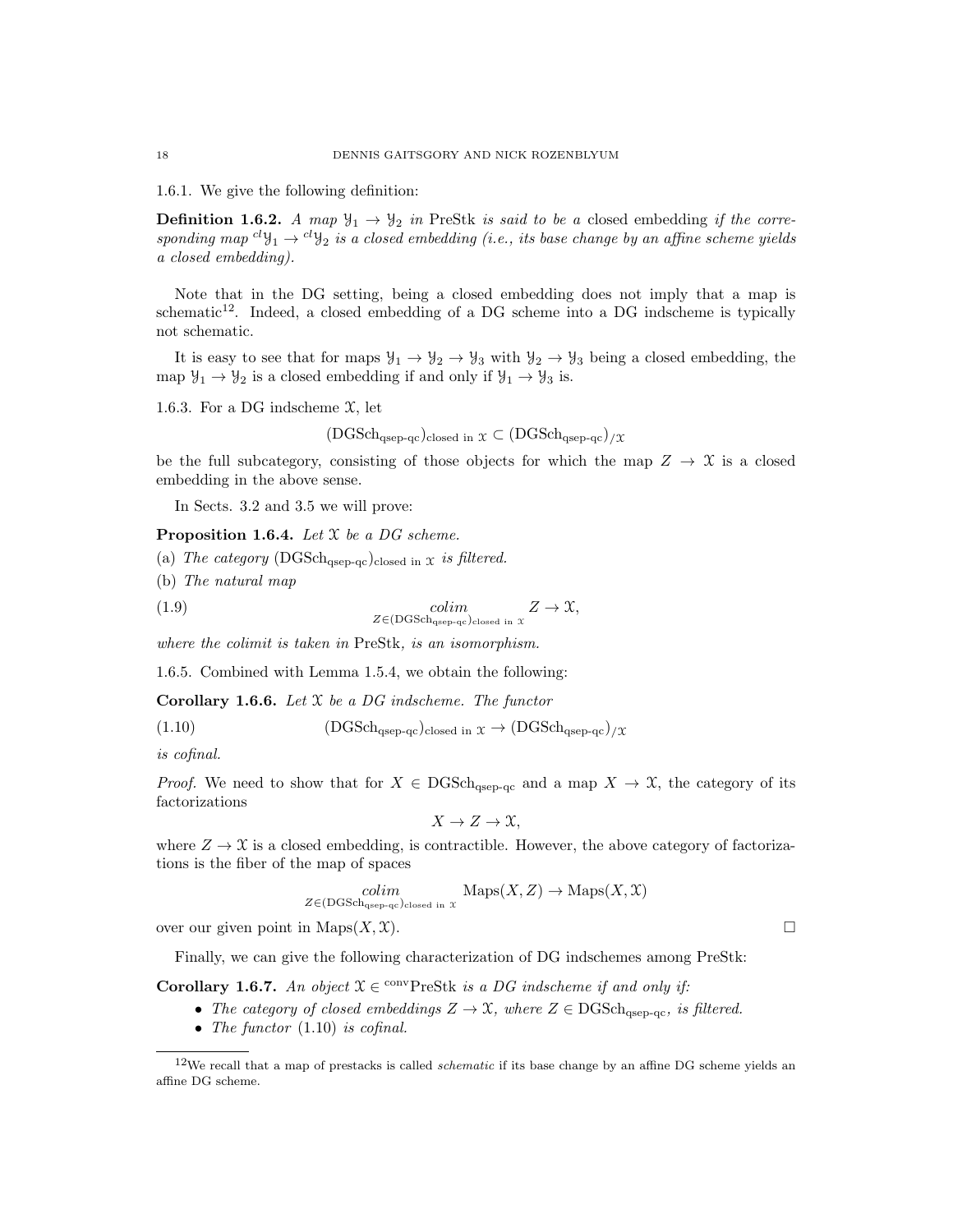1.6.8. Let us also note that Lemma 1.5.4 implies that for any presentation of a DG indscheme as in Proposition 1.4.4, the tautological map

$$
A \to (DGSch_{qsep-qc})_{closed in} x
$$

is cofinal.

## 1.7. The locally almost of finite type condition.

1.7.1. We shall say that  $\mathfrak{X} \in \frac{1}{n}$  Sch is locally of finite type if it is such as an object of  $≤<sup>n</sup>PreStk$  (see [GL:Stacks, Sect. 1.3.2]), i.e., it belongs to  $≤<sup>n</sup>PreStk<sub>lft</sub>$  in the terminology of loc. cit.

By definition, this means that  $\mathfrak{X}$ , viewed as a functor

$$
(^{\leq n} \operatorname{DGSch}^{\operatorname{aff}})^{\operatorname{op}} \to \infty
$$
-Grpd,

equals the left Kan extension under

$$
(\mathbf{M}^n\operatorname{DGSch}^{\operatorname{aff}}_{\operatorname{ft}})^\mathrm{op}\hookrightarrow (\mathbf{M}^n\operatorname{DGSch}^{\operatorname{aff}})^\mathrm{op}
$$

of its own restriction to  $($ ≤n DGSch<sub>aff</sub><sup>op</sup>, where <sup>≤n</sup> DGSch<sub>aff</sub><sup>or</sup>  $\subset$  ≤n DGSch<sup>aff</sup> denotes the full subcategory of *n*-coconnective affine DG schemes of finite type.<sup>13</sup>

We shall denote the full subcategory of  $\leq^n$ DGindSch spanned by  $\leq^n$ DG indschemes locally of finite type by  $\leq^n$ DGindSch<sub>lft</sub>.

We shall say that  $\mathcal{X} \in \text{DGindSch}$  is locally almost of finite type if it is such as an object of PreStk, see [GL:Stacks, Sect. 1.3.9], i.e., if in the notation of loc.cit. it belongs to the subcategory PreSt $k_{\text{left}} \subset \text{PreStk}$ . By definition, this means that

 $\leq^n$ X ∈  $\leq^n$ DGindSch

must be locally of finite type for every  $n$ . We shall denote the full subcategory of DGindSch spanned by DG indschemes locally almost of finite type by  $\rm DGindSch_{laff}.$ 

1.7.2. It is natural to wonder whether one can represent objects of  $\rm DGindSch<sub>laff</sub>$  as colimits of objects of DGSchaft under closed embeddings. (We denote by DGSchaft the category of DG schemes almost of finite type, i.e.,  $DGSch_{\text{aft}} := DGSch_{\text{laft}} \cap DGSch_{\text{qc}}$ , see [GL:Stacks, Sect. 3.3.1].)

In fact, there are two senses in which one can ask this question: one may want to have a presentation in a "weak sense", i.e., as in Lemma 1.4.7, or in the "strong" sense, i.e., as in Proposition 1.4.4.

The answer to the "weak" version is affirmative: we will prove the following:

**Proposition 1.7.3.** For a DG indscheme  $X$  locally almost of finite type there exists a filtered family

$$
A \to (\text{DGSch}_{\text{aft}})_{\text{closed}} : \alpha \mapsto X_{\alpha},
$$

such that  $\mathfrak X$  is isomorphic to the convergent completion of

$$
\underset{\alpha \in \mathsf{A}}{\text{colim}} X_{\alpha},
$$

where the colimit is taken in PreStk.

<sup>&</sup>lt;sup>13</sup>We remind that Spec(A)  $\in \leq^n$  DGSch<sup>aff</sup> is said to be *of finite type* if  $H^0(A)$  is a finitely generated algebra over k, and each  $H^{i}(A)$  is finitely generated as an  $H^{0}(A)$ -module.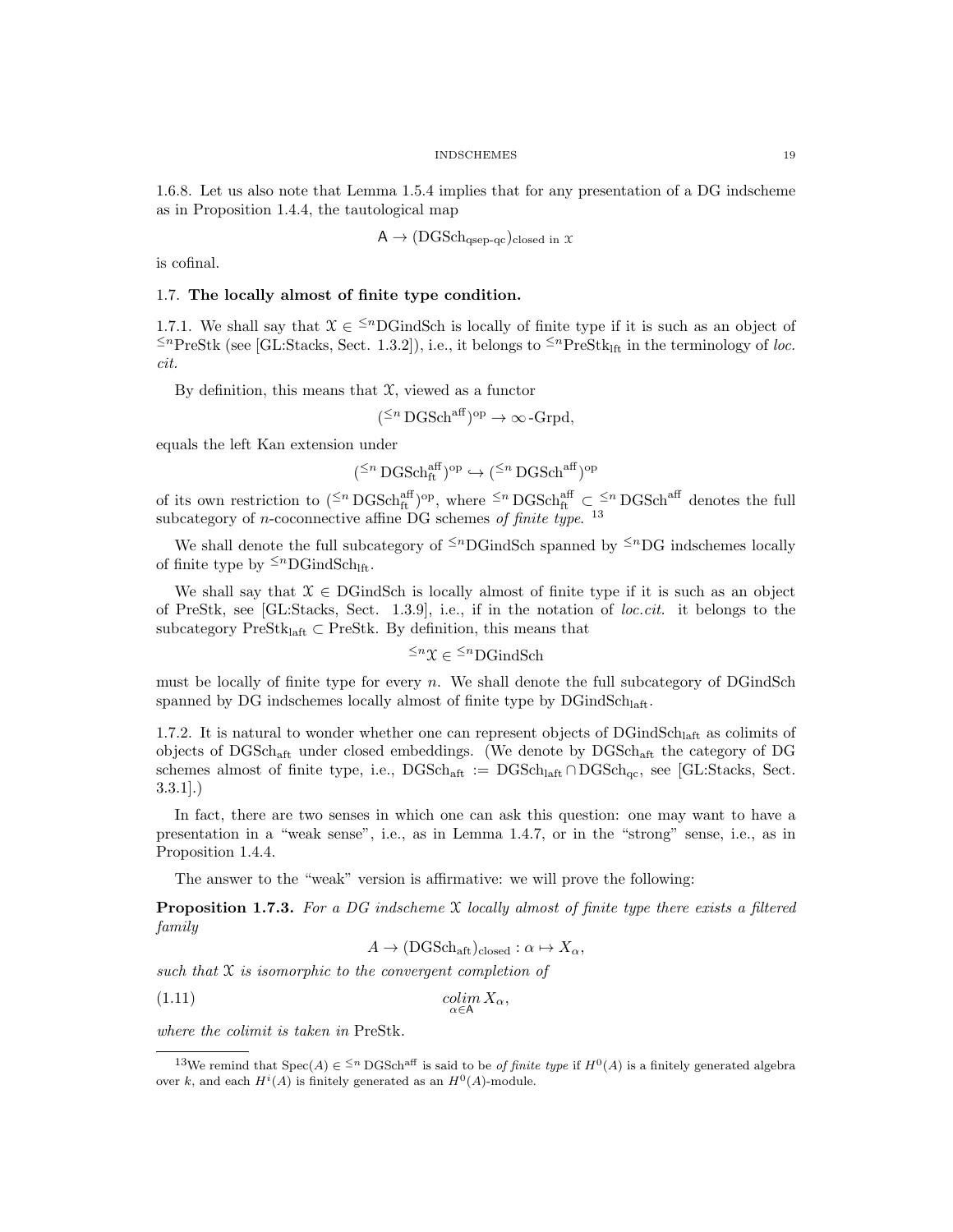1.7.4. Before we answer the "strong question", let us note that it is not true that for any  $\mathcal{Y} \in \text{PreStk}_{\text{laft}}$ , the functor

$$
(DGSch_{aft}^{aff})_{/\mathcal{Y}}\rightarrow (DGSch^{aff})_{/\mathcal{Y}}
$$

is cofinal. However, if  $\mathfrak{X} \in \mathrm{DGindSch}_{\mathrm{laff}}$  admitted a presentation as a colimit of objects of DGSchaft, it would automatically have this property. We have the following general result that will appear in [GR]:

**Theorem 1.7.5.** Suppose that  $\mathcal{Y} \in \text{PreStk}_{\text{left}}$  admits deformation theory. <sup>14</sup> Then, the functor

$$
(DGSch_{aft}^{aff})_{/\mathcal{Y}}\rightarrow (DGSch^{aff})_{/\mathcal{Y}}
$$

is cofinal.

This theorem makes it less suprising that that the answer to the "strong" question is also affirmative:

**Proposition 1.7.6.** For a DG indscheme  $X$  locally almost of finite type there exists a filtered family

$$
A \to (\text{DGSch}_{\text{aff}})_{\text{closed}} : \alpha \mapsto X_{\alpha},
$$

such that  $\mathfrak X$  is isomorphic to

$$
\underset{\alpha \in \mathsf{A}}{\text{colim}} X_{\alpha},
$$

where the colimit is taken in PreStk.

1.7.7. In fact, we shall prove a more precise version of the above assertions. Namely, in Sect. 3.5 we will prove:

**Proposition 1.7.8.** Let  $X$  be an object of DGindSch<sub>laft</sub>.

- (a) The category  $(DGSch_{\text{aff}})_{closed \text{ in } X}$  is filtered.
- (b) The natural map

$$
\underset{Z \in (\text{DGSch}_{\text{aft}})_{\text{closed in } \mathcal{X}}}{\text{colim}} Z \to \mathcal{X},
$$

where the colimit is taken in PreStk, is an isomorphism.

As a formal consequence, we obtain:

Corollary 1.7.9. For  $\mathfrak{X} \in \mathrm{DGindSch}_{\mathrm{laff}}$  the following functors are cofinal:

(1.13) 
$$
(DGSch_{\text{aft}})_{\text{closed in } \mathfrak{X}} \to (DGSch_{\text{qsep-qc}})_{/\mathfrak{X}}
$$

(1.14) 
$$
(DGSch_{\text{aff}})_{\text{closed in } \mathcal{X}} \to (DGSch_{\text{qsep-qc}})_{\text{closed in } \mathcal{X}}
$$

(1.15) 
$$
(DGSch_{\text{aft}})_{\text{closed in } \mathfrak{X}} \to (DGSch_{\text{aft}})_{/\mathfrak{X}}
$$

and

(1.16) 
$$
(^{<\infty}DGSch_{\text{aft}})_{\text{closed in } \mathfrak{X}} \to (^{<\infty}DGSch_{\text{aft}})_{/\mathfrak{X}}.
$$

<sup>&</sup>lt;sup>14</sup>A particular case of this notion, namely, what it means for  $\mathfrak X$  to admit connective deformation theory, is reviewed in Sect. 4.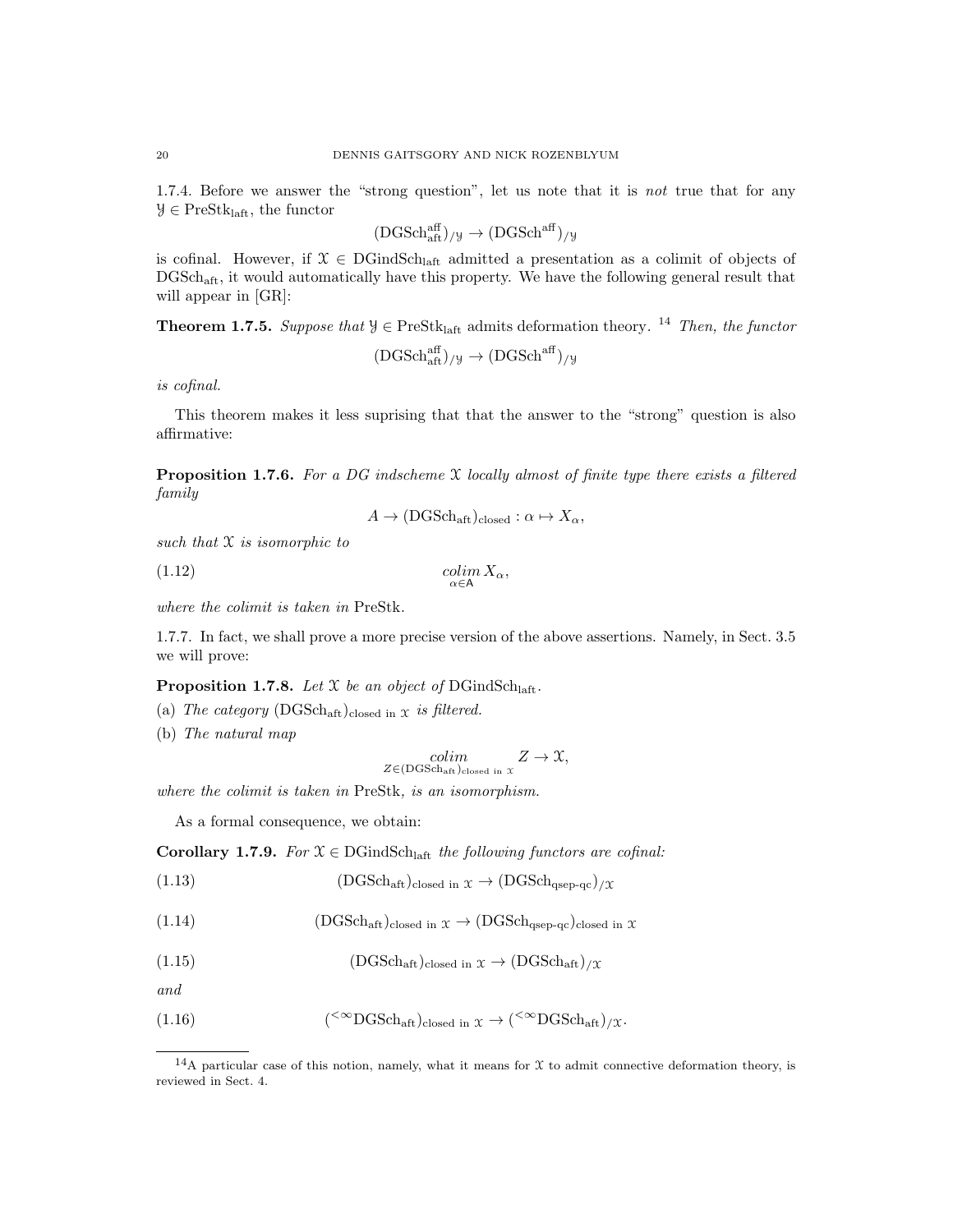Corollary 1.7.10. An object  $X \in \text{DGindSch}_{\text{laff}} \subset \text{PreStk}$  lies in the essential image of the fully faithful functor

 $\mathrm{LKE}_\mathrm{(DGSch^{aff}_{aff})^{op}\rightarrow(DGSch^{aff})^{op}}: \mathrm{Funct}((\mathrm{DGSch^{aff}_{aff})^{op}, \infty\text{-}Grpd)\rightarrow$ 

$$
\to \text{Funct}((\text{DGSch}^{\text{aff}})^{\text{op}}, \infty\text{-}\text{Grpd}) = \text{PreStk}.
$$

Equivalently, the functor

$$
(\text{DGSch}^{\text{aff}}_{\text{aff}})_{/\mathfrak{X}} \to (\text{DGSch}^{\text{aff}})_{/\mathfrak{X}}
$$

is cofinal.

**Corollary 1.7.11.** An object  $\mathcal{X} \in \text{convPrestk belongs to DGindSch<sub>laff</sub> if and only if:$ 

- The category of closed embeddings  $Z \to \mathfrak{X}$ , where  $Z \in \text{DGSch}_{\text{aff}}$ , is filtered.
- The functor  $(1.13)$  is cofinal.

1.7.12. Note that Lemma 1.5.4 implies that for any presentation of  $\mathfrak X$  as in Proposition 1.7.6, the tautological map

$$
A \to (\text{DGSch}_{\text{aft}})_{\text{closed in } \mathcal{X}}
$$

is cofinal.

# 2. Sheaves on DG indschemes

## 2.1. Quasi-coherent sheaves on a DG indscheme.

2.1.1. For any  $\mathcal{Y} \in \text{PreStk}$ , we have the symmetric monoidal category  $\text{QCoh}(\mathcal{Y})$  defined as in [GL:QCoh, Sect. 1.1.3]. Explicitly,

$$
\text{QCoh}(\mathcal{Y}) := \lim_{S \in (\text{(DGSchaff})_{/\mathcal{Y}})^{\text{op}}} \text{QCoh}(S).
$$

2.1.2. In particular, for  $\mathcal{X} \in \text{DGindSch}$  we obtain the symmetric monoidal category  $\text{QCoh}(\mathcal{X})$ .

If  $\mathcal{X} \in \text{DGindSch}$  is written as  $(1.5)$ , we have:

$$
\text{QCoh}(\mathfrak{X}) \simeq \lim_{\alpha} \text{QCoh}(X_{\alpha}),
$$

where for  $\alpha_2 \ge \alpha_1$ , the map  $\mathrm{QCoh}(X_{\alpha_2}) \to \mathrm{QCoh}(X_{\alpha_1})$  is  $i_{\alpha_1,\alpha_2}^*$ . This follows from the fact that the functor

 $QCoh_{\text{PreStk}}: \text{PreStk}^{\text{op}} \to \text{DGCat}_{\text{cont}}$ 

takes colimits in PreStk to limits in  $DGCat_{cont}$ .

Since the category  $Q\text{Coh}(\mathcal{X})$  is given as a limit, it is not at all guaranteed that it will be compactly generated.

2.1.3. We have the following nice feature of the category QCoh on DG indschemes that are locally almost of finite type. Namely, we "only need to know" QCoh on affine DG schemes that are almost of finite type to recover it. More precisely, from Corollary 1.7.10, we obtain:

Corollary 2.1.4. For  $\mathfrak{X} \in \text{DGindSch}_{\text{laff}},$  the functor

$$
\mathrm{QCoh}(\mathfrak{X}) = \lim_{S \in (\mathrm{DGSch}^{\mathrm{aff}})_{/\mathfrak{Y}})^{\mathrm{op}}} \mathrm{QCoh}(S) \to \lim_{S \in (\mathrm{DGSch}^{\mathrm{aff}}_{\mathrm{aff}})_{/\mathfrak{Y}})^{\mathrm{op}}} \mathrm{QCoh}(S),
$$

given by restriction, is an equivalence.

2.2. A digression: perfect objects in QCoh.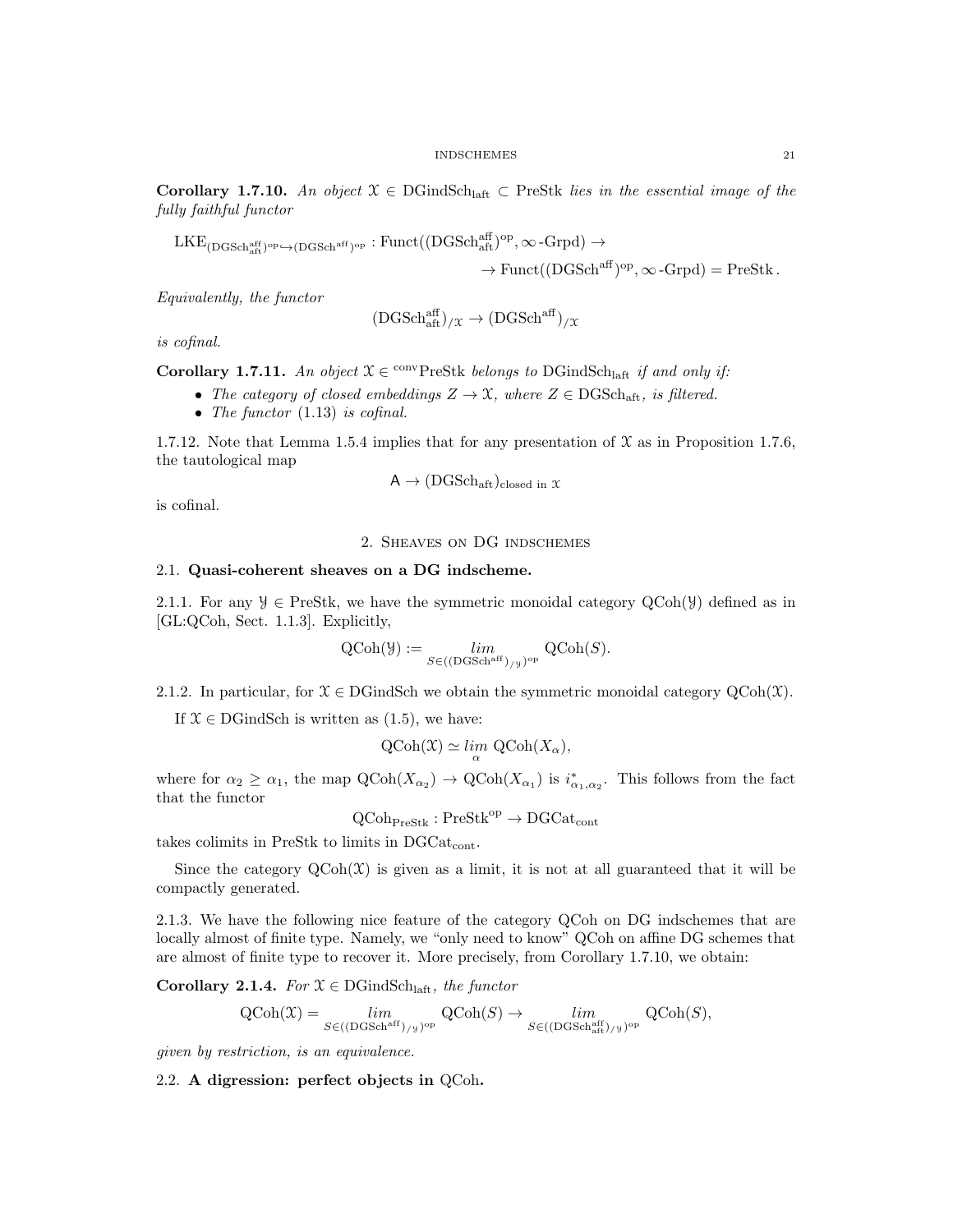2.2.1. Recall the notion of a perfect object in  $QCoh(\mathcal{Y})$  for  $\mathcal{Y} \in \text{PreStk}$ , see, e.g., [GL:QCoh, Sect. 4.1.6].

The subcategory  $QCoh(\mathcal{Y})^{perf}$  coincides with that of dualizable objects of  $QCoh(\mathcal{Y})$  (see, e.g., [GL:QCoh, Lemma 4.2.2]).

2.2.2. Recall also that if  $\mathcal{Y} = X$  is a quasi-separated and quasi-compact scheme, then the category  $\mathrm{QCoh}(X)$  is compactly generated and  $\mathrm{QCoh}(X)^c = \mathrm{QCoh}(X)^{\mathrm{perf}}$ . Moreover, we have the canonical self-duality equivalence

$$
\mathbf{D}^{\text{naive}}_X : \text{QCoh}(X)^\vee \simeq \text{QCoh}(X)
$$

which can be described in either of the following two equivalent ways:

• The corresponding <sup>15</sup> equivalence  $\mathbb{D}_{\text{QCoh}(X)}^{\text{naive}} : (\text{QCoh}(X)^c)^{\text{op}} \simeq \text{QCoh}(X)^c$  is the duality functor with respect to the symmetric monoidal structure on  $\mathrm{QCoh}(X)$ :

$$
\mathcal{F} \mapsto \mathcal{F}^{\vee} : (\mathrm{QCoh}(X)^{\mathrm{perf}})^{\mathrm{op}} \to \mathrm{QCoh}(X)^{\mathrm{perf}}.
$$

• The pairing  $\mathrm{QCoh}(X) \otimes \mathrm{QCoh}(X) \to \mathrm{Vect}$  is the composition

$$
Q\text{Coh}(X) \otimes Q\text{Coh}(X) \stackrel{\otimes}{\to} Q\text{Coh}(X) \stackrel{\Gamma(X,-)}{\longrightarrow} \text{Vect}.
$$

2.2.3. Note that for an object  $\mathcal{Y} \in \text{PreStk}$  (and, in particular, for  $\mathcal{X} \in \text{DGindSch}$ ), the functor  $\Gamma(\mathcal{Y}, -): \text{QCoh}(\mathcal{Y}) \to \text{Vect}$  is not, in general, continuous. Therefore, the functor

$$
\text{QCoh}(\mathcal{Y}) \otimes \text{QCoh}(\mathcal{Y}) \stackrel{\otimes}{\to} \text{QCoh}(\mathcal{Y}) \stackrel{\Gamma(\mathcal{Y}, -)}{\longrightarrow} \text{Vect}
$$

is not continuous either, and as such cannot serve as a candidate the duality paring.

2.2.4. Let *y* be an arbitrary object of PreStk. We shall say that *y* is quasi-perfect if

(i) The category QCoh(Y) is compactly generated.

(ii) The compact objects of QCoh(Y) are perfect, and the duality functor

(2.1) 
$$
\mathcal{F} \mapsto \mathcal{F}^{\vee} : (\mathrm{QCoh}(\mathcal{Y})^{\mathrm{perf}})^{\mathrm{op}} \simeq \mathrm{QCoh}(\mathcal{Y})^{\mathrm{perf}}
$$

sends  $(QCoh(\mathcal{Y})^c)^\text{op}$  to  $QCoh(\mathcal{Y})^c$ .

Note that for y quasi-perfect, there exists a canonical equivalence

$$
\mathbf{D}^{\mathrm{naive}}_\mathcal{Y}: \mathrm{QCoh}(\mathcal{Y})^\vee \simeq \mathrm{QCoh}(\mathcal{Y}),
$$

given by the equivalence

$$
\mathbb{D}^{\text{naive}}_{\text{QCoh}(\mathcal{Y})}: (\text{QCoh}(\mathcal{Y})^c)^{\text{op}} \simeq \text{QCoh}(\mathcal{Y})^c
$$

induced by the duality functor (2.1).

The corresponding pairing  $QCoh(\mathcal{Y}) \otimes QCoh(\mathcal{Y}) \rightarrow$  Vect can be described as follows: it is obtained by ind-extending the pairing on compact objects given by

$$
\mathcal{F}_1, \mathcal{F}_2 \in \mathrm{QCoh}(\mathcal{Y})^c \mapsto \Gamma(\mathcal{X}, \mathcal{F}_1 \underset{\mathcal{O}_{\mathcal{Y}}}{\otimes} \mathcal{F}_2) \in \mathrm{Vect}.
$$

Indeed, this follows from the fact that for  $\mathcal{F} \in \text{QCoh}(\mathcal{Y})^{\text{perf}}$  and  $\mathcal{F}' \in \text{QCoh}(\mathcal{X})$ , we have a functorial isomorphism

$$
Maps(\mathcal{F}^{\vee}, \mathcal{F}') \simeq \Gamma(\mathfrak{X}, \mathcal{F} \underset{\mathcal{O}_{\mathfrak{X}}}{\otimes} \mathcal{F}').
$$

Furthermore, note that  $\mathrm{QCoh}(\mathfrak{X})^c$  is a monoidal ideal in  $\mathrm{QCoh}(X)^\mathrm{perf}$ .

<sup>&</sup>lt;sup>15</sup>We recall that for a compactly generated category **C** we have a canonical equivalence  $(\mathbf{C}^{\vee})^c \simeq (\mathbf{C}^c)^{op}$ .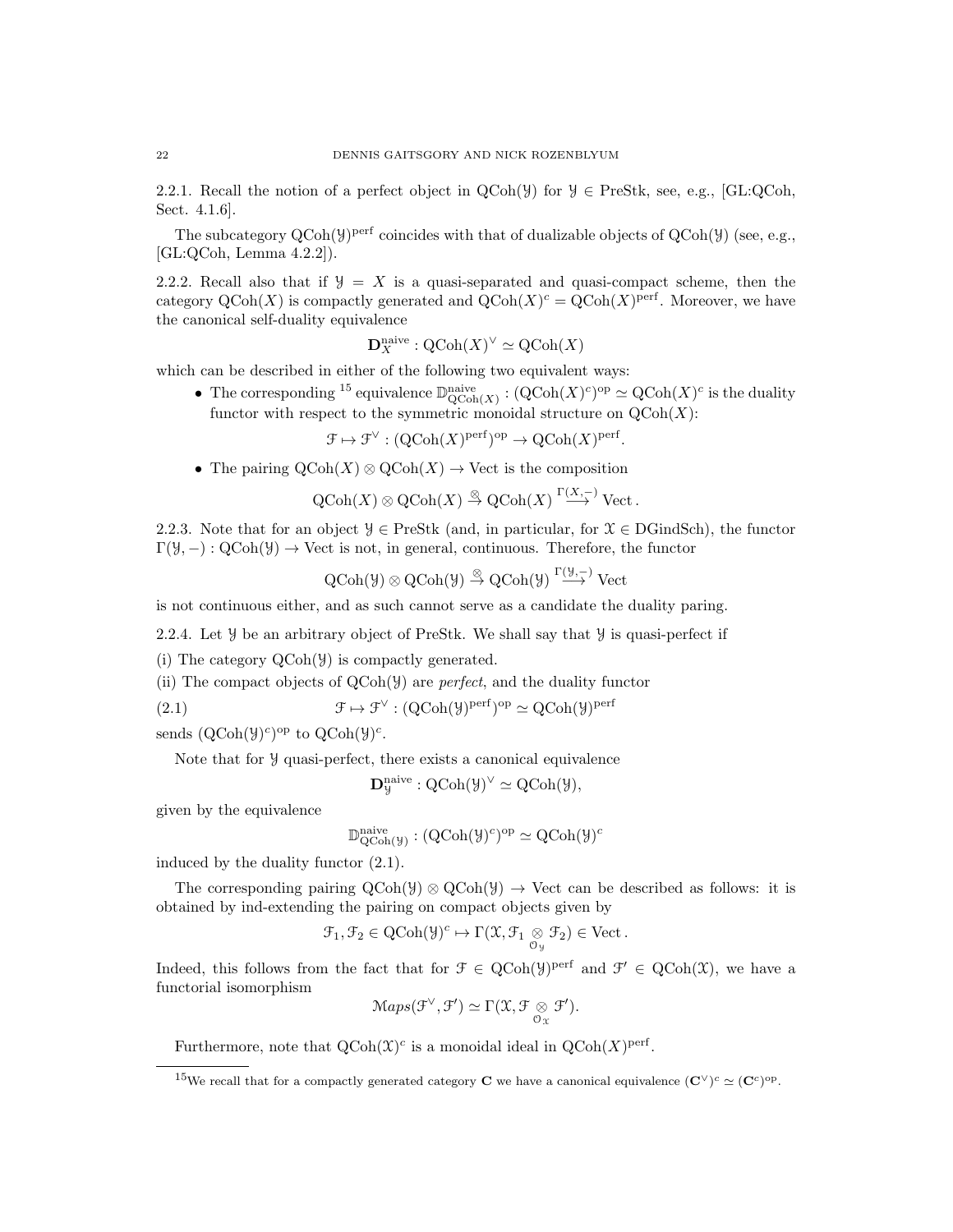2.2.5. We shall see that certain DG indschemes are quasi-perfect in the above sense (see Sect. 7.2 and Sect. 10.3.1).

## 2.3. Ind-coherent sheaves on a DG indscheme.

2.3.1. Let  $\mathcal Y$  be an object of PreStk<sub>laft</sub>. Following [GL:IndCoh, Sect. 10.1], we define the category IndCoh( $\mathcal{Y}$ ), which is a module category over QCoh( $\mathcal{Y}$ ) (see [GL:IndCoh, Sect. 10.3] for the latter piece of structure).

Explicitly,

$$
\operatorname{IndCoh}(\mathcal{Y})=\lim_{S\in (({}^{\scriptscriptstyle{< \infty}\operatorname{DGSch}^{\operatorname{aff}}_{\operatorname{aff}}) / \mathcal{Y}})^{\operatorname{op}}} \operatorname{IndCoh}(S),
$$

where for  $(f: S_1 \to S_2) \in (\infty \text{DGSch}_{\text{aff}}^{\text{aff}})/y$ , the functor  $\text{IndCoh}(S_2) \to \text{IndCoh}(S_1)$  is  $f^!$ .

It follows from [GL:IndCoh, Corollaries 10.2.2 and 10.5.5] that in the following commutative diagram all arrows are equivalences:

$$
\begin{array}{ccc}\n\lim_{S \in ((\text{DGSch}_{\text{aft}})_{/\mathcal{Y}})^{\text{op}}} \text{IndCoh}(S) & \longrightarrow & \lim_{S \in ((\text{DGSch}_{\text{aft}}^{\text{aff}})_{/\mathcal{Y}})^{\text{op}}} \text{IndCoh}(S) \\
\downarrow & & \downarrow & \\
\lim_{S \in ((\leq \infty \text{DGSch}_{\text{aft}})_{/\mathcal{Y}})^{\text{op}}} \text{IndCoh}(S) & \longrightarrow & \lim_{S \in ((\leq \infty \text{DGSch}_{\text{aft}}^{\text{aff}})_{/\mathcal{Y}})^{\text{op}}} \text{IndCoh}(S) =: \text{IndCoh}(\mathcal{Y}).\n\end{array}
$$

The following is immediate from the definitions:

Lemma 2.3.2. The functor

$$
\mathrm{IndCoh}_{\mathrm{PreStk}_\mathrm{laff}}: (\mathrm{PreStk}_\mathrm{laff})^\mathrm{op}\to \mathrm{DGCat}_\mathrm{cont}
$$

takes colimits in Pre $Stk<sub>laff</sub>$  to limits in DGCat<sub>cont</sub>.

2.3.3. Let us denote by  $\text{IndCoh}_{\text{DGindSch}_{\text{laff}}}^!$  the functor

 $(DGindSch<sub>laff</sub>)<sup>op</sup> \rightarrow DGCat<sub>cont</sub>$ ,

obtained from  $IndCoh_{\text{PreStk}_\text{left}}^!$  by restriction along the fully faithful embedding

 $DGindSch<sub>laff</sub> \hookrightarrow PreStk<sub>laff</sub>$ .

Thus, for every  $\mathcal{X} \in \text{DGindSch}_{\text{laff}}$ , we have a well-defined DG category IndCoh $(\mathcal{X})$ , which is a module for  $QCoh(\mathfrak{X})$ .

We have:

**Lemma 2.3.4.** Let  $\mathcal{X} \in \text{DGindSch}$  be written as in (1.11). Then the natural map

$$
IndCoh(\mathfrak{X}) \to \lim_{\alpha} IndCoh(X_{\alpha}),
$$

is an equivalence.

*Proof.* Follows from Lemma 2.3.2.

Remark 2.3.5. We present results using the presentation of a DG indscheme as in (1.11) rather than in (1.12), because many DG schemes that occur in practice come in this form. The possibility of presenting them as in (1.12) is the result of Proposition 1.7.6 and is seldom explicit.

## 2.4. Interpretation of IndCoh as a colimit and compact generation.

2.4.1. One of the main advantages of the category  $\text{IndCoh}(\mathfrak{X})$  over  $\text{QCoh}(\mathfrak{X})$  for a DG indscheme  $\mathfrak X$  is that the former admits an alternative description as a colimit.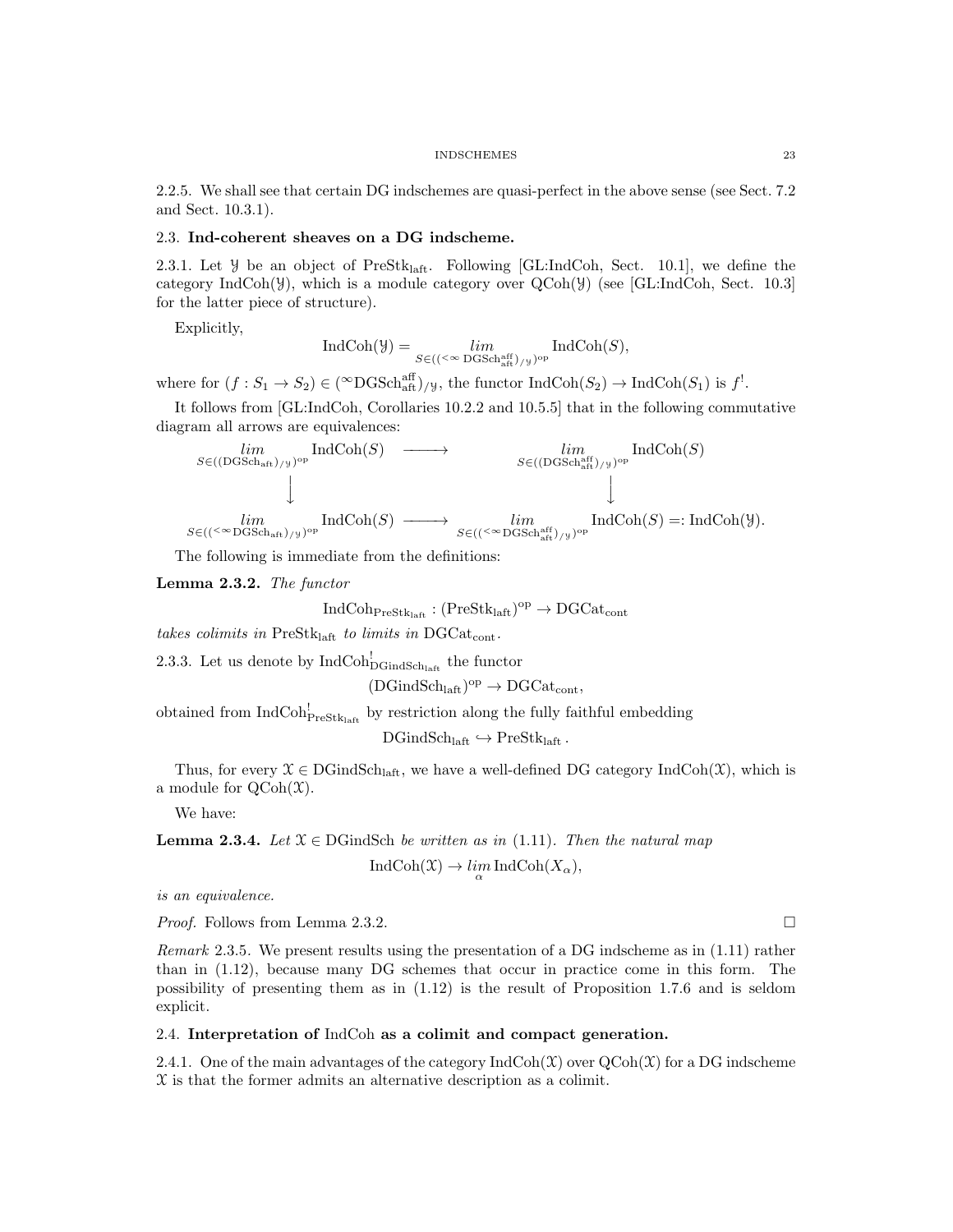2.4.2. Indeed, recall that for a closed embedding of DG schemes  $i : X_1 \to X_2$ , the functor

 $i^!: \text{IndCoh}(X_2) \to \text{IndCoh}(X_1)$ 

admits a left adjoint,  $i_*^{\text{IndCoh}}$ , see [GL:IndCoh, Sect. 3.3].

By Lemma 2.3.4 and [GL:DG, Lemma. 1.3.3], we have that for  $\mathfrak X$  as in (1.11),

(2.2) 
$$
\operatorname{IndCoh}(\mathfrak{X}) \simeq \operatorname{colim}_{\alpha} \operatorname{IndCoh}(X_{\alpha}),
$$

where for  $\alpha_2 \ge \alpha_1$ , the map  $\text{IndCoh}(X_{\alpha_2}) \to \text{IndCoh}(X_{\alpha_1})$  is  $(i_{\alpha_1,\alpha_2})_*^{\text{IndCoh}}$ .

2.4.3. For  $\mathfrak{X} \in \text{DGindSch}_{\text{laff}}$ , we let  $\text{Coh}(\mathfrak{X})$  denote the full subcategory of IndCoh(X) spanned by objects

 $i_*^{\text{IndCoh}}(\mathcal{F}), \quad i: X \to \mathcal{X}$  is a closed embedding and  $\mathcal{F} \in \text{Coh}(X)$ .

By [GL:DG, Sect. 2.2.1], we obtain:

Corollary 2.4.4. For  $\mathfrak{X} \in DGindSch$ , the category IndCoh(X) is compactly generated by  $Coh(\mathfrak{X}).$ 

2.4.5. We are going to prove:

## Proposition 2.4.6.

(a)  $Coh(\mathfrak{X})$  is a (non-cocomplete) DG subcategory of IndCoh( $\mathfrak{X}$ ).

(b) The natural functor  $\text{Ind}(\text{Coh}(\mathfrak{X})) \to \text{Ind} \text{Coh}(\mathfrak{X}))$  is an equivalence.

(c) Every compact object of  $IndCoh(\mathfrak{X})$  can be realized as a direct summand of an object of  $Coh(\mathfrak{X}).$ 

2.4.7. For the proof of the above proposition, we will need the following observation:

Let

$$
X' \stackrel{i'}{\to} \mathfrak{X} \stackrel{i''}{\leftarrow} X''
$$

be closed embeddings.

We would like to calculate the composition

 $(i')^! \circ (i'')_*^{\text{IndCoh}} : \text{IndCoh}(X'') \to \text{IndCoh}(X').$ 

Let A denote the category (DGSch<sub>aft</sub>)<sub>closed in x</sub>, so that X' and X'' correspond to indices  $\alpha$ and  $\alpha'$ , respectively. Let B be any category cofinal in

$$
A_{\alpha\sqcup\alpha'}/\vcentcolon=A_{\alpha}/\underset{A}{\times}A_{\alpha'}/.
$$

For  $\beta \in B$ , let

$$
X' = X_{\alpha} \xrightarrow{i_{\alpha,\beta}} X_{\beta} \xleftarrow{i_{\alpha',\beta}} X_{\alpha'} = X''
$$

denote the corresponding maps.

The next assertion follows from [GL:DG, Sect. 1.3.5]:

Lemma 2.4.8. Under the above circumstances, we have a canonican isomorphism

$$
(i')^! \circ (i'')^{\operatorname{IndCoh}}_* \simeq \underset{b \in B}{\operatorname{colim}} \, (i_{\alpha, \beta})^! \circ (i_{\alpha', \beta})^{\operatorname{IndCoh}}_*.
$$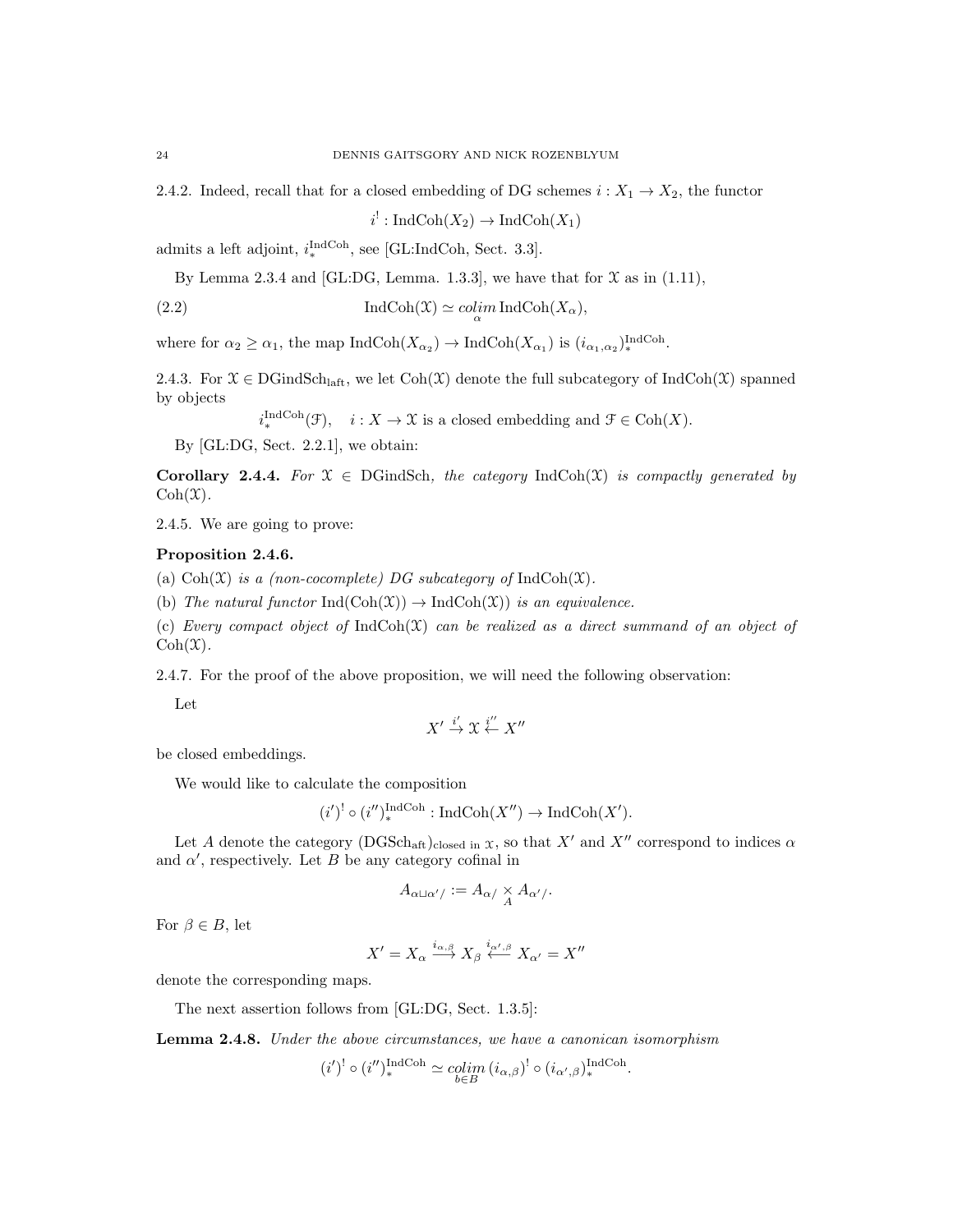2.4.9. Proof of Proposition 2.4.6. To prove point (a), we only need to show that the category  $\text{Coh}(\mathfrak{X})$  is preserved by taking cones. I.e., we have to show that in the situation of Sect. 2.4.7, for

$$
\mathcal{F}' \in \mathrm{Coh}(X'), \ \mathcal{F}'' \in \mathrm{Coh}(X'')
$$

and a map

$$
(i')_*^{\text{IndCoh}}(\mathcal{F}') \to (i'')_*^{\text{IndCoh}}(\mathcal{F}'') \in \text{IndCoh}(\mathfrak{X}),
$$

this map can be realized coming from a map

$$
(i_{a',b})_{*}^{\operatorname{IndCoh}}(\mathcal{F}') \to (i_{a'',b})_{*}^{\operatorname{IndCoh}}(\mathcal{F}'') \in \operatorname{IndCoh}(X_b)
$$

for some  $b \in A_{a' \sqcup a''}$ . However, this readily follows from Lemma 2.4.8.

Point (b) follows from point (a) combined with Corollary 2.4.4. Point (c) follows from point (b).

 $\Box$ 

## 2.5. The t-structure on IndCoh.

2.5.1. For  $\mathfrak{X} \in \text{DGindSch}_{\text{laff}}$ , we define a t-structure on  $\text{IndCoh}(\mathfrak{X})$  as follows. An object

 $\mathfrak{F} \in \mathrm{IndCoh}(\mathfrak{X})$ 

belongs to IndCoh<sup> $\geq 0$ </sup> if and only if for every closed embedding  $i : X \to \mathfrak{X}$  with  $X \in \text{DGSch}_{\text{aff}},$ the object  $i^{!}(\mathcal{F}) \in \text{IndCoh}(X)$  belongs to  $\text{IndCoh}(X)^{\geq 0}$ .

By construction, this t-structure is compatible with filtered colimits, i.e.,  $\text{IndCoh}(\mathfrak{X})^{\geq 0}$  is preserved by filtered colimits.

2.5.2. We can describe this t-structure and the category  $\text{IndCoh}(\mathfrak{X})^{\leq 0}$  more explicitly. Fix a presentation of X as in (1.11). For each  $\alpha$ , let  $i_{\alpha}$  denote the corresponding map  $X_{\alpha} \to \mathfrak{X}$ . By (2.2), we have a pair of adjoint functors

 $(i_{\alpha})_*^{\text{IndCoh}} : \text{IndCoh}(X_{\alpha}) \rightleftarrows \text{IndCoh}(\mathfrak{X}) : i_{\alpha}^!$ .

Lemma 2.5.3. Under the above circumstances we have:

(a) An object  $\mathcal{F} \in \text{IndCoh}(\mathcal{X})$  belongs to  $\text{IndCoh}^{\geq 0}$  if and only if for every  $\alpha$ , the object  $i^!_{\alpha}(\mathcal{F}) \in$ IndCoh $(X_{\alpha})$  belongs to IndCoh $(X_{\alpha})^{\geq 0}$ .

(b) The category IndCoh $(\mathfrak{X})^{\leq 0}$  is generated under colimits by the essential images of the functors  $(i_{\alpha})_*^{\text{IndCoh}}\left(\text{Coh}(X_{\alpha})^{\leq 0}\right).$ 

*Proof.* It is easy to see that for a quasi-compact DG scheme X, the category  $\text{IndCoh}(X)^{\leq 0}$  is generated under colimits by  $\text{Coh}(^{cl}X)^{\leq 0}$ . In particular, by adjunction, an object  $\mathcal{F} \in \text{IndCoh}(X)$ is coconnective if and only if its restriction to  ${}^{cl}X$  is coconnective.

Hence, in the definition of  $IndCoh(\mathfrak{X})^{\geq 0}$ , instead of all closed embeddings  $X \to \mathfrak{X}$ , it suffices to consider only those with X a classical scheme.

This implies point (a) of the lemma by Lemma 1.3.6. Point (b) follows formally from point (a).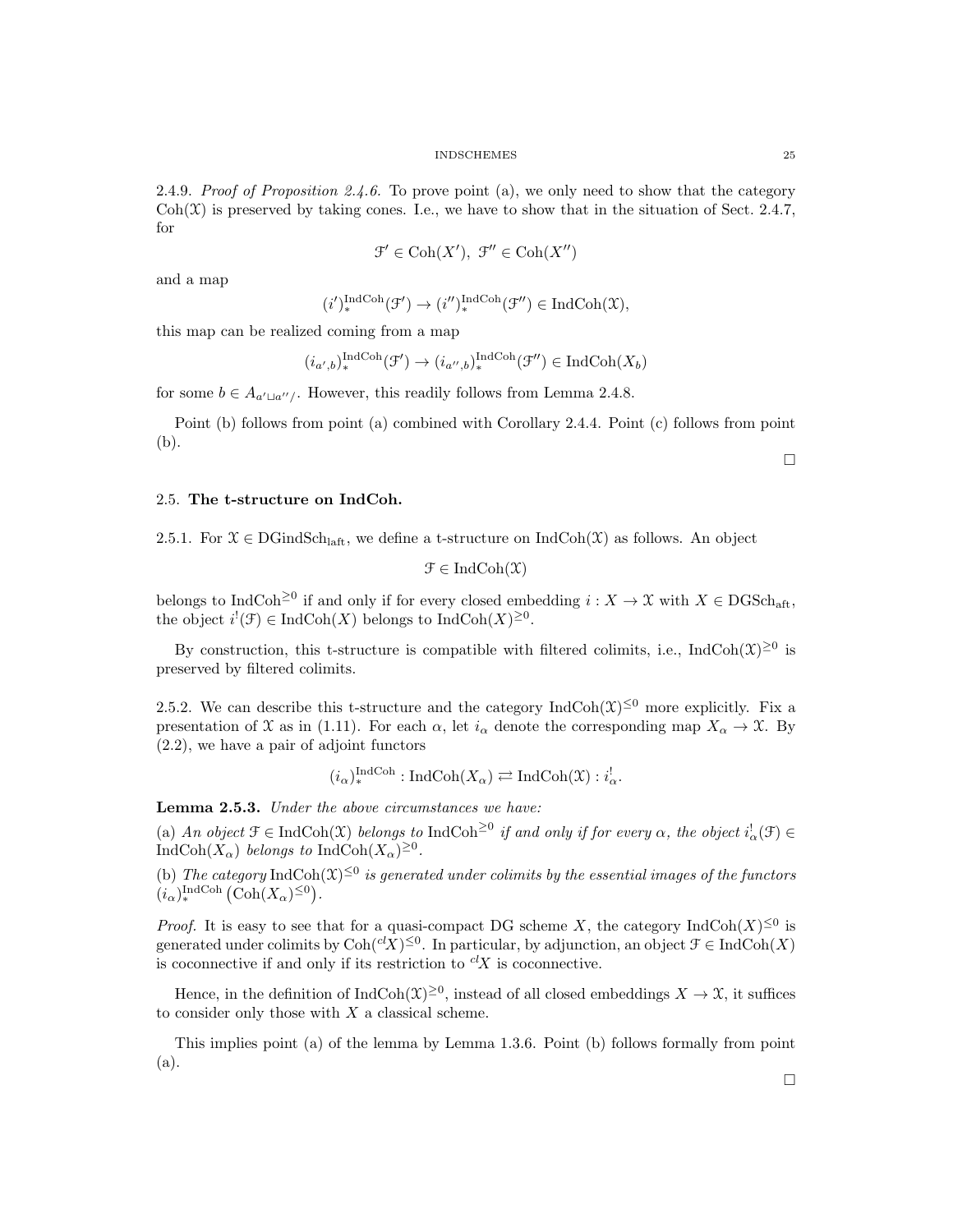2.5.4. Suppose  $i: X \to \mathfrak{X}$  is a closed embedding of a DG scheme into a DG indscheme. We then have:

**Lemma 2.5.5.** The functor  $i_{\ast}^{\text{IndCoh}}$  is t-exact.

*Proof.* Since  $i_{\ast}^{\text{IndCoh}}$  is the left adjoint of  $i^!$ , it is right t-exact. Thus we need to show that for  $\mathfrak{F} \in \text{IndCoh}(X)^{\geq 0}$ , we have  $i_{\alpha}^! \circ i_{*}^{\text{IndCoh}}(\mathfrak{F}) \in \text{IndCoh}(X_{\alpha})^{\geq 0}$  for every closed embedding  $i_{\alpha}: X_{\alpha} \to \mathfrak{X}$ . However, this follows from Lemma 2.4.8.

2.5.6. Recall the full (but not cocomplete) subcategory  $\text{Coh}(\mathfrak{X}) \subset \text{IndCoh}(\mathfrak{X})$ , see Sect. 2.4.3 above. From Lemma 2.5.5 we obtain:

Corollary 2.5.7. The full subcategories

 $\mathrm{Coh}(\mathfrak{X}) \subset \mathrm{IndCoh}(\mathfrak{X})^c \subset \mathrm{IndCoh}(\mathfrak{X})$ 

are preserved by the truncation functors.

Thus, taking into account Proposition 2.4.6, we obtain that the t-structure on  $\text{IndCoh}(\mathfrak{X})$ can also be described as the ind-extension of the t-structure on  $Coh(\mathfrak{X})$ :

**Corollary 2.5.8.** The category IndCoh $(\mathfrak{X})^{\geq 0}$  is generated under filtered colimits by Coh $(\mathfrak{X})^{\geq 0}$ .

2.6. Serre duality on DG indschemes. We shall now show that the category  $IndCoh(\mathcal{X})$  is canonically self-dual, i.e. there exists a canonical equivalence

(2.3) 
$$
\mathbf{D}_{\mathcal{X}}^{\text{Serre}} : \text{IndCoh}(\mathcal{X})^{\vee} \simeq \text{IndCoh}(\mathcal{X}).
$$

2.6.1. Let us write  $\mathfrak X$  as in (1.11). Combining (2.2) with [GL:DG, Lemma 2.2.2] and [GL:IndCoh, Sect. 9.2.3], we obtain:

Corollary 2.6.2. Serre duality defines a canonical equivalence:

$$
IndCoh(\mathfrak{X})^{\vee} \simeq IndCoh(\mathfrak{X}).
$$

Note that by Sect. 1.7.12, any other way of writing  $\mathfrak X$  as in (1.12) will give rise to a canonically isomorphic duality functor.

2.6.3. Let us describe the equivalence of Corollary 2.6.2 more explicitly. Namely, we would like to describe the corresponding pairing:

(2.4) 
$$
\operatorname{IndCoh}(\mathfrak{X}) \otimes \operatorname{IndCoh}(\mathfrak{X}) \to \operatorname{Vect}.
$$

2.6.4. For a DG scheme  $X$  almost of finite type, let

$$
\Gamma^{\text{IndCoh}}(X, -) : \text{IndCoh}(X) \to \text{Vect}
$$

denote the functor  $(p_X)_*^{\text{IndCoh}}$  of [GL:IndCoh], Proposition 3.1.1, where  $p_X : X \to \text{pt}$ .

For a DG indscheme  $\mathfrak{X}$ , written as in (1.11), we define the functor

$$
\Gamma^{\text{IndCoh}}(\mathfrak{X},-): \text{IndCoh}(\mathfrak{X}) \to \text{Vect}
$$

to be given by the compatible family of functors  $\Gamma^{\text{IndCoh}}(X_{\alpha}, -) : \text{IndCoh}(X_{\alpha}) \to \text{Vect}.$ 

Again, by Sect. 1.7.12, the above definition of  $\Gamma^{\text{IndCoh}}(\mathfrak{X},-)$  is canonically independent of the choice of the presentation (1.11).

2.6.5. The definition of the functor  $\mathbf{D}_{\mathcal{X}}^{\text{Serre}}$  in (2.3) and [GL:IndCoh, Sect. 9.2.2] imply:

**Corollary 2.6.6.** The functor  $(2.4)$  is canonically isomorphic to the composite

 $\mathrm{IndCoh}(\mathfrak{X})\otimes \mathrm{IndCoh}(\mathfrak{X}) \stackrel{\boxtimes}{\longrightarrow} \mathrm{IndCoh}(\mathfrak{X}\times \mathfrak{X}) \stackrel{\Delta_{\mathfrak{X}}^!}{\longrightarrow} \mathrm{IndCoh}(\mathfrak{X}) \stackrel{\Gamma^{\mathrm{IndCoh}}(\mathfrak{X},-)}{\longrightarrow} \mathrm{Vect}\,.$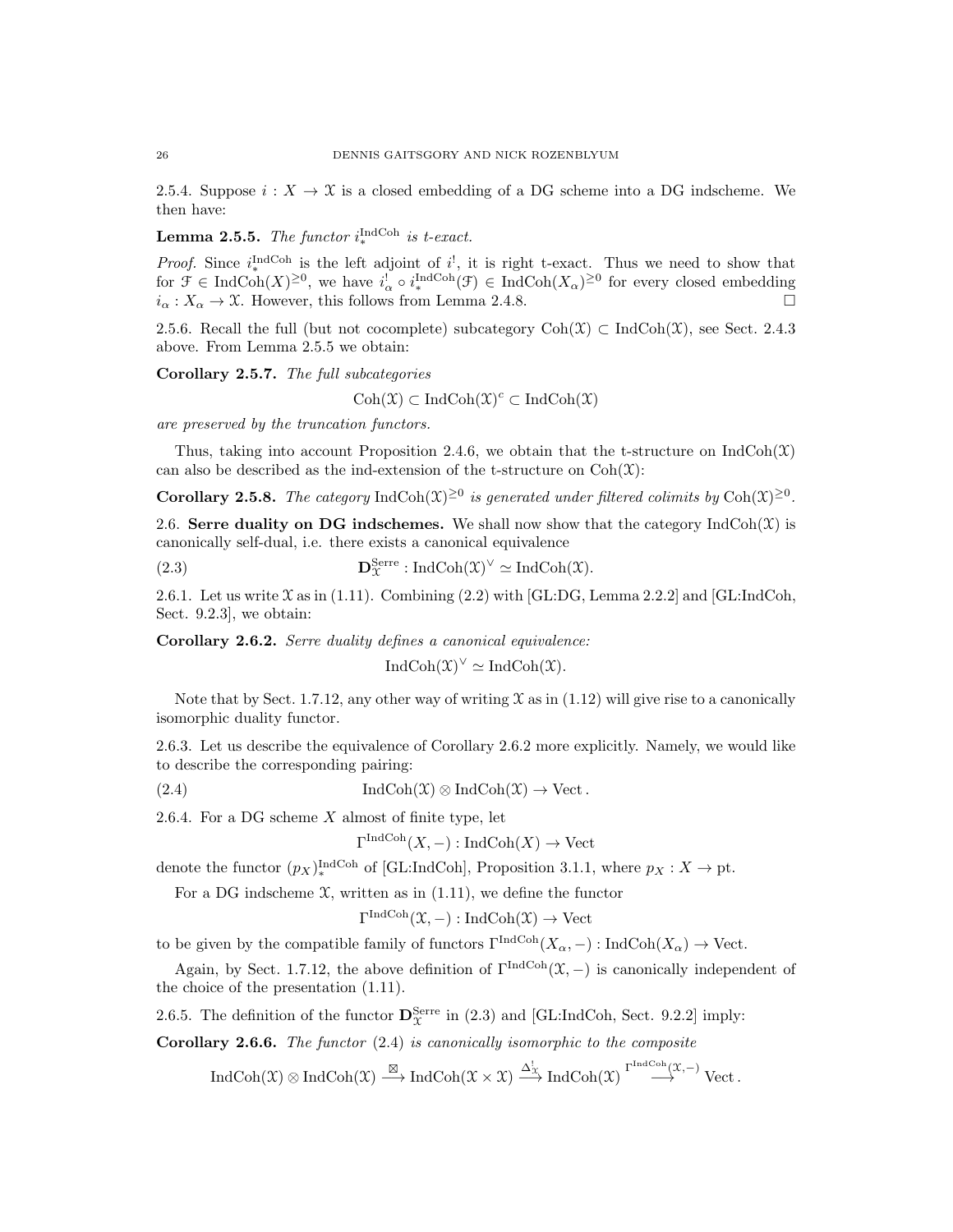## 2.7. Functoriality of IndCoh under pushforwards.

2.7.1. Recall the functor  $IndCoh<sub>DGSch<sub>aff</sub></sub> : DGSch<sub>aff</sub> \rightarrow DGCat<sub>cont</sub>$  of [GL:IndCoh, Sect. 3.2], which assigns to  $X \in \text{DGSch}_{\text{aff}}$  the category  $\text{IndCoh}(X)$  and to a map  $f : X_1 \to X_2$  the functor

$$
f^{\text{IndCoh}}_{*}: \text{IndCoh}(X_1) \to \text{IndCoh}(X_2).
$$

Let

 $(DGSch_{\text{aft}})_{\text{closed}} \subset (DGSch_{\text{aft}})_{\text{proper}} \subset DGSch_{\text{aft}}$ 

be the 1-full subcategories, where we restrict 1-morphisms to be closed embeddings (resp., proper). Let

 $\text{IndCoh}_{(\text{DGSch}_{\text{aff}})_{\text{closed}}}$  and  $\text{IndCoh}_{(\text{DGSch}_{\text{aff}})_{\text{proper}}}$ 

be the restriction of  $IndCoh<sub>DGSch<sub>aff</sub></sub>$  to these subcategories.

2.7.2. We shall say that a map of classical indschemes  $f : \mathfrak{X}_1 \to \mathfrak{X}_2$  is an *ind-closed embedding* (resp.,  $ind\text{-}proper$ ) if the following condition is satisfied:

Whenever  $X_i \hookrightarrow \mathfrak{X}_i$  are closed embeddings with  $X_i \in \text{Sch}_{\text{ft}}$  such that there exists a commutative diagram

$$
X_1 \longrightarrow X_1
$$
  

$$
f' \downarrow \qquad \qquad \downarrow f
$$
  

$$
X_2 \longrightarrow X_2,
$$

the map  $f'$  (which is automatically unique!), is a closed embedding (resp., proper).

Equivalently, one can reformulate this as follows: if

$$
\mathfrak{X}_1 := \operatornamewithlimits{colim}_{\alpha \in A} X_{1,a} \text{ and } \mathfrak{X}_2 := \operatornamewithlimits{colim}_{\beta \in A} X_{2,\beta},
$$

then for every index  $\alpha$ , and every/some index  $\beta$  for which  $X_{1,\alpha} \to \mathfrak{X}_1 \to \mathfrak{X}_2$  factors as

$$
X_{1,\alpha} \to X_{2,\beta} \to \mathfrak{X}_2,
$$

the map  $X_{1,\alpha} \to X_{2,\beta}$  is a closed embedding (resp., proper).

It is easy to see that if  $\mathfrak{X}_1 = X_1 \in \text{Sch}_{qsep-qc}$ , then  $f : X_1 \to \mathfrak{X}_2$  is an ind-closed embedding if and only if it is a closed embedding.

Remark 2.7.3. Note that, in general, "closed embedding" is stronger than "ind-closed embedding." For instance,

$$
Spf(k[[t]]) \to Spec(k[t])
$$

is an an "ind-closed emnedding", but not a closed embedding.

2.7.4. We shall say that a map of DG indschemes  $f: \mathfrak{X}_1 \to \mathfrak{X}_2$  is an ind-closed embedding (resp., ind-proper) if the induced map of classical indschemes  ${}^{cl}\mathfrak{X}_1 \rightarrow {}^{cl}\mathfrak{X}_2$  is an ind-closed embedding  $(resp., ind-proper).$ 

Let

 $(DGindSch<sub>laff</sub>)_{ind-closed} \subset (DGindSch<sub>laff</sub>)_{ind-proper}$ 

denote the corresponding 1-full subcategories of  $\rm DGindSch<sub>laff</sub>$ .

Let

 $(2.5)$  IndCoh<sub>(DGindSch<sub>laft)ind-closed</sub>, IndCoh<sub>(DGindSch<sub>laft)ind-proper</sub> and IndCoh<sub>DGindSchlaft</sub></sub></sub> denote the left Kan extensions of the functors

 $\rm IndCoh_{(DGSch_{aff})_{closed}}, \; IndCoh_{(DGSch_{aff})_{proper}} \; and \; IndCoh_{DGSch_{aff}}$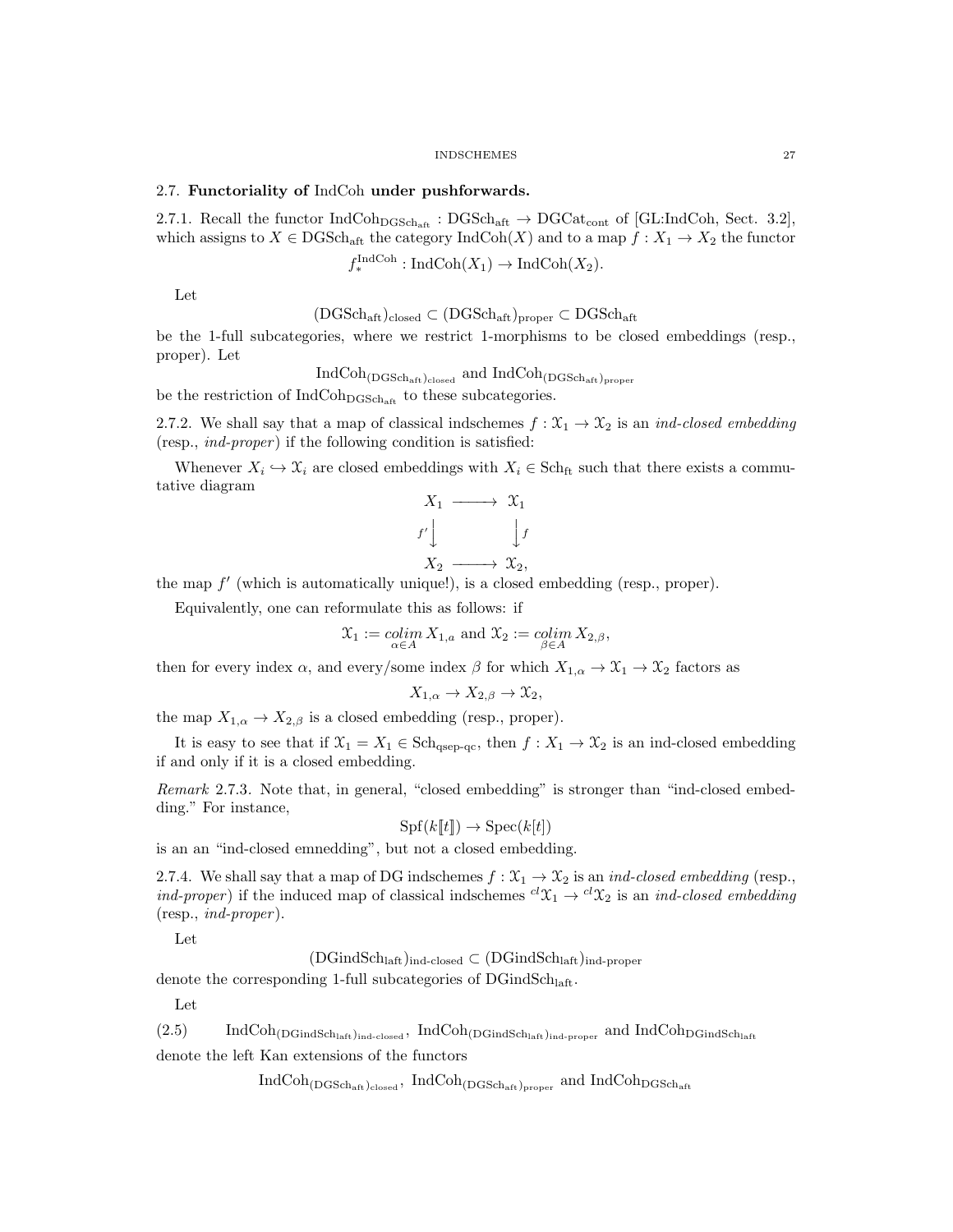along the fully faithful embeddings

 $(DGSch_{aff})_{closed} \hookrightarrow (DGindSch_{laff})_{ind-closed}$ ,  $(DGSch_{aff})_{proper} \hookrightarrow (DGindSch_{laff})_{ind-proper}$ and

$$
\mathrm{DGSch}_{\mathrm{aft}} \hookrightarrow \mathrm{DGindSch}_{\mathrm{laff}},
$$

respectively.

From  $(2.2)$  and Sect. 1.7.12 we obtain:

Corollary 2.7.5. For  $\mathfrak{X} \in \mathrm{DGindSch}_{\mathrm{laff}}$ , the value of the functor  $\mathrm{IndCoh}_{(\mathrm{DGindSch}_{\mathrm{laff}})_{\mathrm{ind-closed}}}$ on  $\mathfrak X$  is canonically equivalent to IndCoh( $\mathfrak X$ ).

2.7.6. By construction, we have the natural transformations

 $(2.6)$  IndCoh<sub>(DGindSch<sub>laft)ind-proper</sub>  $\rightarrow$  IndCoh<sub>DGindSch<sub>laft</sub> |(DGindSch<sub>laft)ind-proper</sub> and</sub></sub>  $\text{IndCoh}_{(\text{DGindSch}_{\text{laff}})_{\text{ind-closed}}}\to \text{IndCoh}_{(\text{DGindSch}_{\text{laff}})_{\text{proper}}}|_{(\text{DGindSch}_{\text{laff}})_{\text{ind-closed}}}.$ 

Proposition 2.7.7. The natural transformations  $(2.6)$  are equivalences.

*Proof.* For a given  $\mathcal{X} \in \text{DGindSch}$ , the value of the functors (2.5) on it are given by

 $\operatorname{colim}_{X \in (\operatorname{DGSch}_{\operatorname{aff}})_{\operatorname{closed}}}\operatorname{IndCoh}(X), \ \operatorname{colim}_{X \in (\operatorname{DGSch}_{\operatorname{aff}})_{\operatorname{proper}}}\operatorname{ordCoh}(X)$ 

and

$$
\underset{X \in (\text{DGSch}_{\text{aft}}) / \chi}{colim} \text{IndCoh}(X),
$$

respectively.

Hence, to prove the proposition, it suffices to show that the functors

 $(DGSch_{\text{aff}})_{closed \text{ in } \mathfrak{X}} \to (DGSch_{\text{aff}})_{proper \text{ over } \mathfrak{X}} \to (DGSch_{\text{aff}})_{/\mathfrak{X}}$ 

are cofinal. Since both arrows are fully faithful embeddings, it suffices to show that the functor

 $(DGSch_{\text{aft}})_{\text{closed in } \mathfrak{X}} \to (DGSch_{\text{aft}})_{/\mathfrak{X}}$ 

is cofinal, but the latter is given by Corollary 1.7.9.

 $\Box$ 

2.7.8. Thus, from Proposition 2.7.7 we obtain that for a morphism  $f : \mathfrak{X}_1 \to \mathfrak{X}_2$  we have a well-defined functor

$$
f_*^{\text{IndCoh}} : \text{IndCoh}(\mathfrak{X}_1) \to \text{IndCoh}(\mathfrak{X}_2).
$$

Concretely, the functor  $f_*^{\text{IndCoh}}$  can be described as follows. By (2.2), objects of  $\text{IndCoh}(X)$ are colimits of objects of the form  $(i_1)_*^{\text{IndCoh}}(\mathcal{F}_1)$  for  $\mathcal{F}_1 \in \text{IndCoh}(X_1)$ , where  $X_1$  is a DG scheme almost of finite type equipped with a closed embedding  $X_1 \stackrel{i_1}{\rightarrow} X_1$ . By continuity, the functor  $f_*^{\text{IndCoh}}$  is completely determined by its values on such objects.

By Corollary 1.7.9, we can factor the map

$$
X_1 \stackrel{i_1}{\to} \mathfrak{X}_1 \stackrel{f}{\to} \mathfrak{X}_2
$$

as

$$
X_1 \stackrel{g}{\to} X_2 \stackrel{i_2}{\to} \mathfrak{X}_2,
$$

where  $X_2 \in \text{DGSch}_{\text{aff}}$  and  $i_2$  being a closed embedding. We set

$$
f_*^{\text{IndCoh}}((i_1)_*^{\text{IndCoh}}(\mathcal{F}_1)) := (i_2)_*^{\text{IndCoh}}(g_*^{\text{IndCoh}}(\mathcal{F}_1)).
$$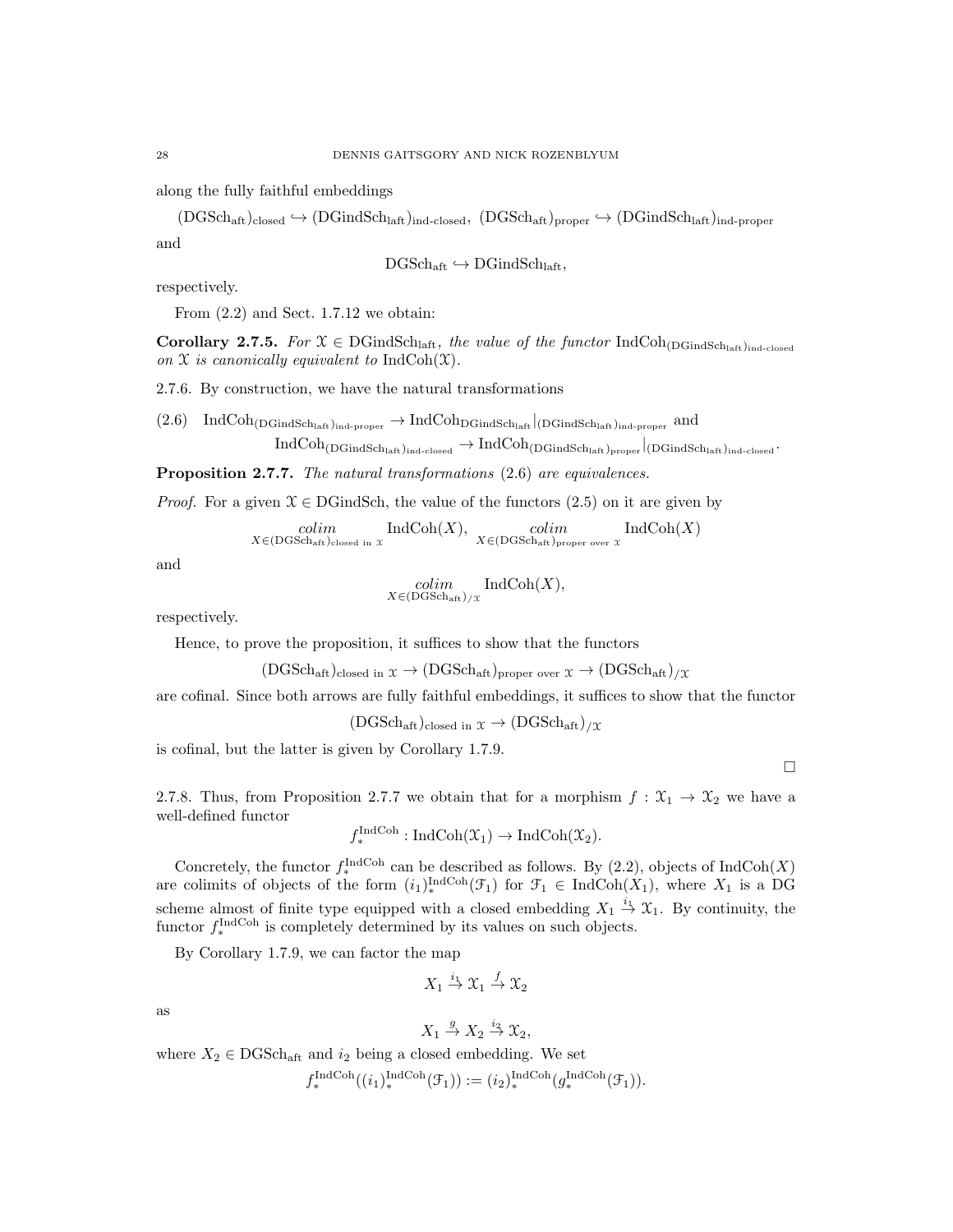The content of Proposition 2.7.7 is that this construction extends to a well-defined functor  $f_*^{\text{IndCoh}}: \text{IndCoh}(\mathfrak{X}_1) \to \text{IndCoh}(\mathfrak{X}_2).$ 

Note that the functor  $\Gamma^{\text{IndCoh}}(\mathfrak{X},-)$  of Sect. 2.6.4 is a particular instance of this construction for  $\mathfrak{X}_1 = \mathfrak{X}$  and  $\mathfrak{X}_2 = \text{pt}$ .

2.7.9. It follows from the definition of the self-duality functors

$$
\mathbf{D}_{\mathfrak{X}_i}^{\text{Serre}}: \text{IndCoh}(\mathfrak{X}_i)^{\vee} \to \text{IndCoh}(\mathfrak{X}_i), \quad i = 1, 2
$$

that the dual of the functor  $f_*^{\text{IndCoh}}$  identifies canonically with  $f^!$ .

2.7.10. For a morphism of DG indschemes, the pushforward functor on IndCoh interacts with the t-structure in the usual way:

**Lemma 2.7.11.** Let  $f: \mathfrak{X}_1 \to \mathfrak{X}_2$  be a map of indschemes. Then the functor  $f_*^{\text{IndCoh}}$  is left t-exact. Furthermore, if f is a closed embedding, then it is t-exact.

*Proof.* Let  $\mathcal{F} \in \text{IndCoh}(\mathcal{X}_1)^{\geq 0}$ . We wish to show that  $f_*^{\text{IndCoh}}(\mathcal{F}) \in \text{IndCoh}(\mathcal{X}_2)^{\geq 0}$ . By Corollary 2.5.8, we can assume that  $\mathcal{F} = (i_1)_*^{\text{IndCoh}}(\mathcal{F}_1)$  for  $\mathcal{F}_1 \in \text{IndCoh}(X_1)^{\geq 0}$  where  $i_1 : X_1 \to \mathcal{X}_1$ is a closed embedding.

Let now

$$
X_1 \stackrel{g}{\to} X_2 \stackrel{i_2}{\to} \mathcal{X}_2
$$

be a factorization of  $f \circ i_1$ , where  $i_2$  is a closed embedding. We have:

$$
f_*^{\text{IndCoh}}(\mathcal{F}) \simeq f_*^{\text{IndCoh}}((i_1)_*^{\text{IndCoh}}(\mathcal{F}_1)) = (i_2)_*^{\text{IndCoh}}(g_*^{\text{IndCoh}}(\mathcal{F}_1)).
$$

By Lemma 2.5.5,  $(i_2)_*^{\text{IndCoh}}(g_*^{\text{IndCoh}}(\mathcal{F}_1)) \in \text{IndCoh}(\mathcal{X}_2)^{\geq 0}$ .

Suppose now that f is a closed embedding. In this case, we wish to show that  $f_*^{\text{IndCoh}}$  is suppose now that f is a closed embedding. In this case, we wish to show that  $f_*$  is also right t-exact. Let  $\mathcal{F} \in \text{IndCoh}(\mathcal{X}_1)^{\leq 0}$ . By Lemma 2.5.3(b), we can assume that  $\mathcal{F} =$  $(i_1)_*^{\text{IndCoh}}(\mathcal{F}_1)$  for  $\mathcal{F}_1 \in \text{IndCoh}(X_1)^{\leq 0}$  where  $i_1 : X_1 \to X_1$  is a closed embedding. The result now follows from the fact that the composed map

$$
X_1 \to \mathfrak{X}_1 \to \mathfrak{X}_2
$$

is a closed embedding and Lemma 2.5.5.

#### 2.8. Adjunction for proper maps.

2.8.1. Consider the functor

$$
\mathrm{IndCoh}^!_{\mathrm{DGindSch}_{\mathrm{laff}}}:\mathrm{DGindSch}^{\mathrm{op}}_{\mathrm{laff}}\to \mathrm{DGCat}_{\mathrm{cont}},
$$

and let

 $\rm{IndCoh}_{(DGindSch_{laff})_{ind\textrm{-}proper}}^!(\thinspace\thinspace\mathrm{and}\thinspace\thinspace IndCol_{(DGindSch_{laff})_{ind\textrm{-}closed}}^!($ 

be the restrictions of  $\text{IndCoh}_{\text{DGindSch}_{\text{laff}}}^!$  to the corresponding 1-full subcategories.

In addition, consider the corresponding functors

 $\rm IndCoh_{DGSch_{aff}}^{!},~IndCoh_{(DGSch_{aff})_{proper}}^{!}~and~IndCoh_{(DGSch_{aff})_{closed}}^{!}$ 

for  $\text{DGSch}_{\text{aft}}$  instead of  $\text{DGindSch}_{\text{laft}}$ .

As in Proposition 2.7.7, we have: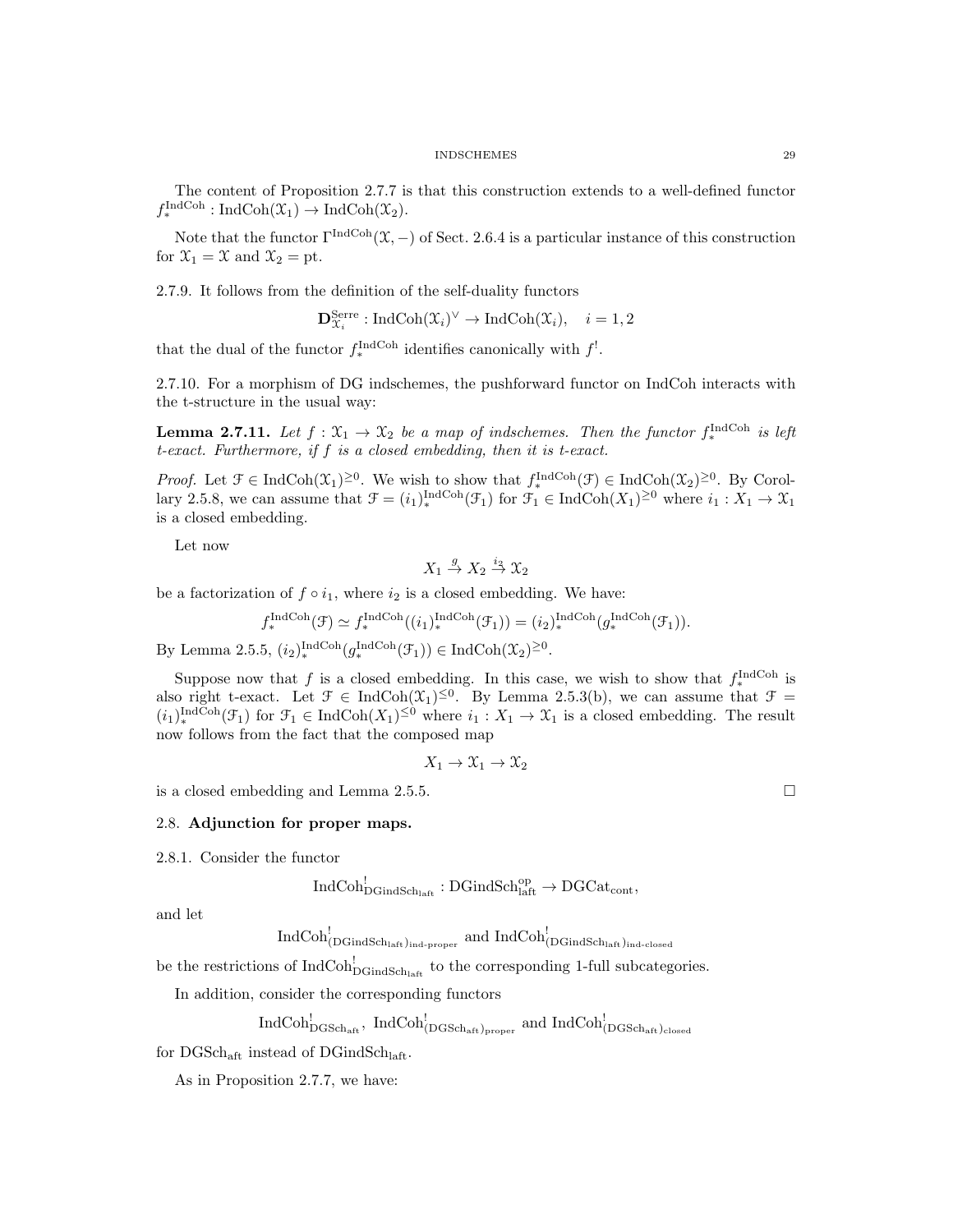# Lemma 2.8.2. The natural maps

 $\mathrm{IndCoh}^!_{(\mathrm{DGindSch}_{\mathrm{laff}})_{\mathrm{ind}\text{-}proper}} \to \mathrm{RKE}_{(\mathrm{DGSch}_{\mathrm{aff}})_{\mathrm{proper}}^{\mathrm{op}}}$   $\hookrightarrow$  (DGindSch $_{\mathrm{laff}},_{\mathrm{ind}\text{-}proper}^{\mathrm{op}}}$  ( $\mathrm{IndCoh}^!_{(\mathrm{DGSch}_{\mathrm{aff}})_{\mathrm{proper}}})$ and

 $\mathrm{IndCoh}^!_{(\mathrm{DGindSch}_{\mathrm{laff}})_{\mathrm{ind-closed}}}\to \mathrm{RKE}_{(\mathrm{DGSch}_{\mathrm{aff}})_{\mathrm{closed}}^{\mathrm{op}}}\hookrightarrow(\mathrm{DGindSch}_{\mathrm{laff}})_{\mathrm{ind-closed}}^{\mathrm{op}}(\mathrm{IndCoh}^!_{(\mathrm{DGSch}_{\mathrm{aff}})_{\mathrm{closed}}})$ are isomorphisms.

We shall now deduce the following:

Corollary 2.8.3. The functor

 $IndCoh_{(DGindSch<sub>laff</sub>)_{ind-proper}} : (DGindSch<sub>laff</sub>)_{ind-proper} \rightarrow DGCat_{cont}$ 

is obtained from the functor

$$
\mathrm{IndCoh}^!_{(\mathrm{DGindSch}_{\mathrm{laft}})_{\mathrm{ind}\text{-}proper}}: (\mathrm{DGindSch}_{\mathrm{laft}})_{\mathrm{ind}\text{-}proper}^{\mathrm{op}}\to \mathrm{DGCat}_{\mathrm{cont}}
$$

by passing to left adjoints.

This corollary means that for a proper map  $f : \mathfrak{X}_1 \to \mathfrak{X}_2$  in DGindSch<sub>laft</sub>, the functor  $f_*^{\text{IndCoh}}: \text{IndCoh}(\mathfrak{X}_1) \to \text{IndCoh}(\mathfrak{X}_2)$ 

is the left adjoint of  $f' : \text{IndCoh}(\mathfrak{X}_2) \to \text{IndCoh}(\mathfrak{X}_1)$  in a way compatible with compositions, and that this data is homotopy-coherent.

*Proof.* This follows from the corresponding fact for the functors  $IndCoh_{(DGSch_{\text{aff}})_{proper}}$  and  $\text{IndCoh}_{(\text{DGSch}_{\text{aff}})_{\text{proper}}}^!$  (see [GL:IndCoh, Theorem 5.2.2(a)]), and the following general assertion:

Let  $F: \mathbf{C}_1 \to \mathbf{C}_2$  be a functor between  $\infty$ -categories. Let  $\Phi_1: \mathbf{C}_1 \to \mathrm{DGCat}_{\mathrm{cont}}$  be a functor such that for every  $\mathbf{c}'_1 \to \mathbf{c}''_1$ , the corresponding functor

$$
\Phi_1(\mathbf{c}'_1) \to \Phi_1(\mathbf{c}''_1)
$$

admits a continuous right adjoint. Let  $\Psi_1$ :  $\mathbf{C}_1^{\text{op}} \to \text{DGCat}$  be the resulting functor given by taking the right adjoints.

Let  $\Phi_2$  and  $\Psi_2$  be the left (resp., right) Kan extension of  $\Phi_1$  (resp.,  $\Psi_1$ ) along F (resp.,  $F^{\rm op}$ ). The following is a version of [GL:DG, Lemma 1.3.3]:

**Lemma 2.8.4.** Under the above circumstances, the functor  $\Psi_2$  is obtained from  $\Phi_2$  by taking right adjoints.

# 2.9. Proper base change.

2.9.1. Let

$$
\begin{array}{ccc}\n\mathcal{Y}_1 & \xrightarrow{g_1} & \mathcal{X}_1 \\
f_Y \downarrow & & \downarrow f_X \\
\mathcal{Y}_2 & \xrightarrow{g_2} & \mathcal{X}_2\n\end{array}
$$

be a Cartesian diagram of DG indschemes, with the maps  $f_X$  and  $f_Y$  ind-proper. From the isomorphism of functors !  $\mathbf{r}$ 

$$
g_1^! \circ f_X^! \simeq f_Y^! \circ g_2^!,
$$

by adjunction, we obtain a natural transformation

(2.7)  $(f_Y)_{*}^{\text{IndCoh}} \circ g_1^! \to g_2^! \circ (f_X)_{*}^{\text{IndCoh}}.$ 

 $\Box$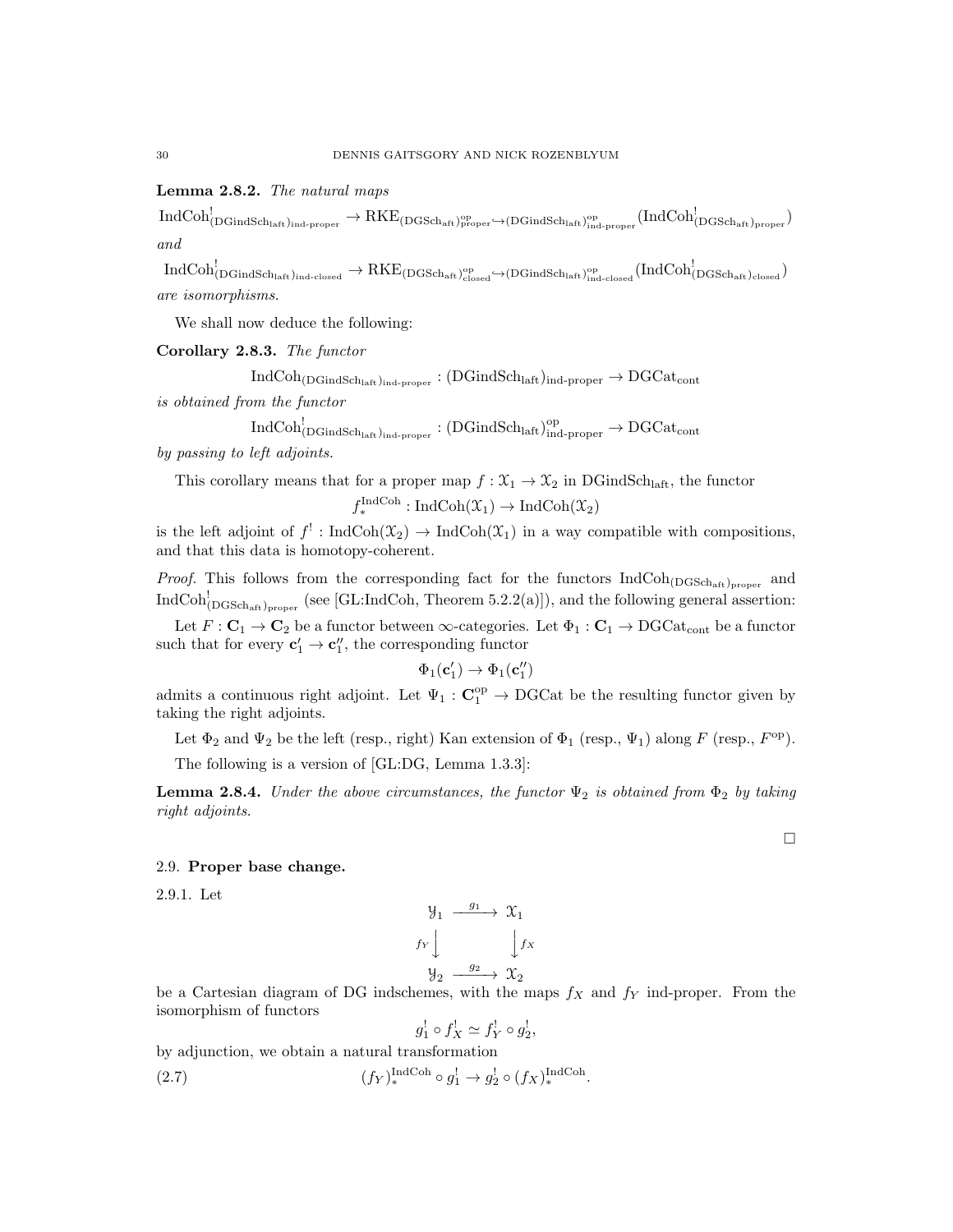Proposition 2.9.2. The natural transformation  $(2.7)$  is an isomorphism.

The proof of this proposition will occupy the next few subsections.

2.9.3. Proof of Proposition 2.9.2, Step 1. The assertion readily reduces to the case when  $\mathcal{Y}_2$  is a DG scheme, denote it  $Y_2$ . Next, we are going to show that we can assume  $\mathfrak{X}_2$  is also a DG scheme.

2.9.4. Interlude. Consider the following general paradigm. Let  $G : \mathbf{C}_2 \to \mathbf{C}_1$  be a functor between  $\infty$ -categories. Let A be a category of indices, and suppose we are given an A-family of commutative diagrams

$$
\begin{array}{ccc}\n\mathbf{C}_{1,\alpha} & \xleftarrow{i_{1,\alpha}} & \mathbf{C}_1 \\
G_{\alpha} \uparrow & & \uparrow G \\
\mathbf{C}_{2,\alpha} & \xleftarrow{i_{2,\alpha}} & \mathbf{C}_2.\n\end{array}
$$

Assume that for each  $\alpha \in A$ , the functor  $G_{\alpha}$  admits a left adjoint  $F_{\alpha}$ . Furthermore, assume that for each map  $\alpha' \to \alpha''$  in A, the natural transformation in the diagram



is an isomorphism.

Finally, assume that the functors

$$
\mathbf{C}_1 \to \lim_{\alpha \in A} \mathbf{C}_{1,\alpha} \text{ and } \mathbf{C}_2 \to \lim_{\alpha \in A} \mathbf{C}_{2,\alpha}
$$

are equivalences.

Under the above circumstances we have:

**Lemma 2.9.5.** The functor G admits a left adjoint, denoted F, and for every  $\alpha \in A$ , the natural transformation in the diagram



is an isomorphism.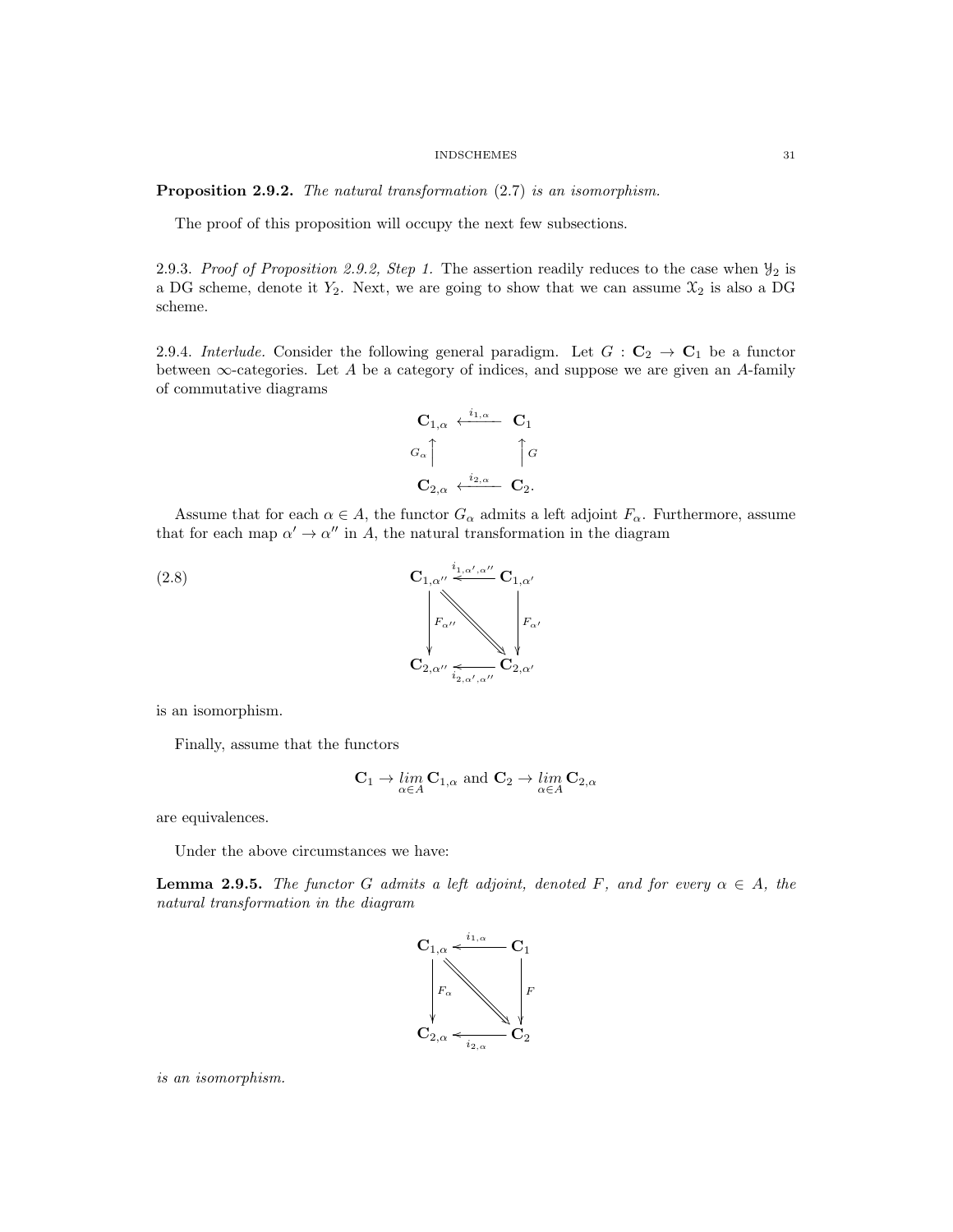2.9.6. Proof of Proposition 2.9.2, Step 2. Write

$$
\mathfrak{X}_2 \simeq \operatornamewithlimits{colim}_{\alpha \in A} X_{2,\alpha}
$$

where A is the category  $(DGSch<sub>aff</sub><sup>aff</sup>)/x<sub>2</sub>$ . Set

$$
\mathfrak{X}_{1,\alpha}:=X_{2,\alpha}\underset{\mathfrak{X}_2}{\times}\mathfrak{X}_1.
$$

It is clear that

$$
\mathfrak{X}_1\simeq \operatornamewithlimits{colim}_{\alpha\in A}\mathfrak{X}_{1,\alpha},
$$

where the colimit is taken in  $PreStk<sub>left</sub>$ .

Hence, by Lemma 2.3.2,

$$
\operatorname{IndCoh}(\mathfrak{X}_1) \simeq \lim_{\alpha \in A^{\mathrm{op}}} \operatorname{IndCoh}(\mathfrak{X}_{1,\alpha}).
$$

Set

$$
\mathbf{C}_2 = \text{IndCoh}(\mathfrak{X}_2), \ \mathbf{C}_1 = \text{IndCoh}(\mathfrak{X}_1), \ \mathbf{C}_{2,\alpha} = \text{IndCoh}(X_{2,\alpha}), \ \mathbf{C}_{1,\alpha} = \text{IndCoh}(\mathfrak{X}_{1,\alpha}).
$$

The condition of Lemma 2.9.5 is equivalent to the assertion of Proposition 2.9.2 when instead of  $\mathcal{X}_2 \in \text{DGindSch}_{\text{laft}}$  we take  $X_{2,\alpha} \in \text{DGSch}_{\text{laft}}$ .

Thus, the assertion of Lemma 2.9.5 reduces the assertion of Proposition 2.9.2 to the case when both  $\mathcal{Y}_2 = Y_2$  and  $\mathcal{X}_2 = X_2$  are DG schemes.

2.9.7. Proof of Proposition 2.9.2, Step 3. Write

$$
\mathfrak{X}_1 \simeq \operatornamewithlimits{colim}_{\beta \in B} X_{1,\beta},
$$

where  $X_{1,\beta} \in \text{DGSch}_{\text{aff}}$  and  $i_{X,\beta}: X_{1,\beta} \to \mathfrak{X}_1$  are closed embeddings.

Set

$$
Y_{1,\beta} := Y_2 \underset{X_2}{\times} X_{1,\beta}.
$$

We have:

$$
\mathcal{Y}_1 \simeq \operatornamewithlimits{colim}_{\beta \in B} Y_{1,\beta},
$$

Let  $i_{Y,\beta}$  denote the correspoding closed embedding  $Y_{1,\beta} \to Y_1$ , and let  $g_\beta$  denote the map  $Y_{1,\beta} \to X_{1,\beta}$ . Note that the maps  $f_X \circ i_{X,\beta} : X_{1,\beta} \to X_2$  and  $f_Y \circ i_{Y,\beta} : Y_{1,\beta} \to Y_2$  are proper, by assumption.

By  $(2.2)$ , we have:

$$
\mathrm{Id}_{\mathrm{Ind}\mathrm{Coh}(\mathfrak{X}_1)} \simeq \underset{\beta \in B}{\mathrm{colim}} \left( i_{X,\beta} \right)^{\mathrm{Ind}\mathrm{Coh}}_{*} \circ \left( i_{X,\beta} \right)^{\mathrm{!}} \text{ and } \mathrm{Id}_{\mathrm{Ind}\mathrm{Coh}(\mathfrak{Y}_1)} \simeq \underset{\beta \in B}{\mathrm{colim}} \left( i_{Y,\beta} \right)^{\mathrm{Ind}\mathrm{Coh}}_{*} \circ \left( i_{Y,\beta} \right)^{\mathrm{!}}
$$

Hence, we can rewrite the functor  $(f_Y)_{*}^{\text{IndCoh}} \circ g_1^!$  as

$$
\underset{\beta \in B}{colim} \; (f_Y)^{\text{IndCoh}}_* \circ (i_{Y,\beta})_*^{\text{IndCoh}} \circ (i_{Y,\beta})^! \circ g_1^!,
$$

and the functor  $g_2^! \circ (f_X)^{\text{IndCoh}}_*$  as

$$
\underset{\beta \in B}{colim} g_2^! \circ (f_X)_*^{\text{IndCoh}} \circ (i_{X,\beta})_*^{\text{IndCoh}} \circ (i_{X,\beta})^!.
$$

It follows from the construction that the map in (2.7) is given by a compatible system of maps for each  $\beta \in B$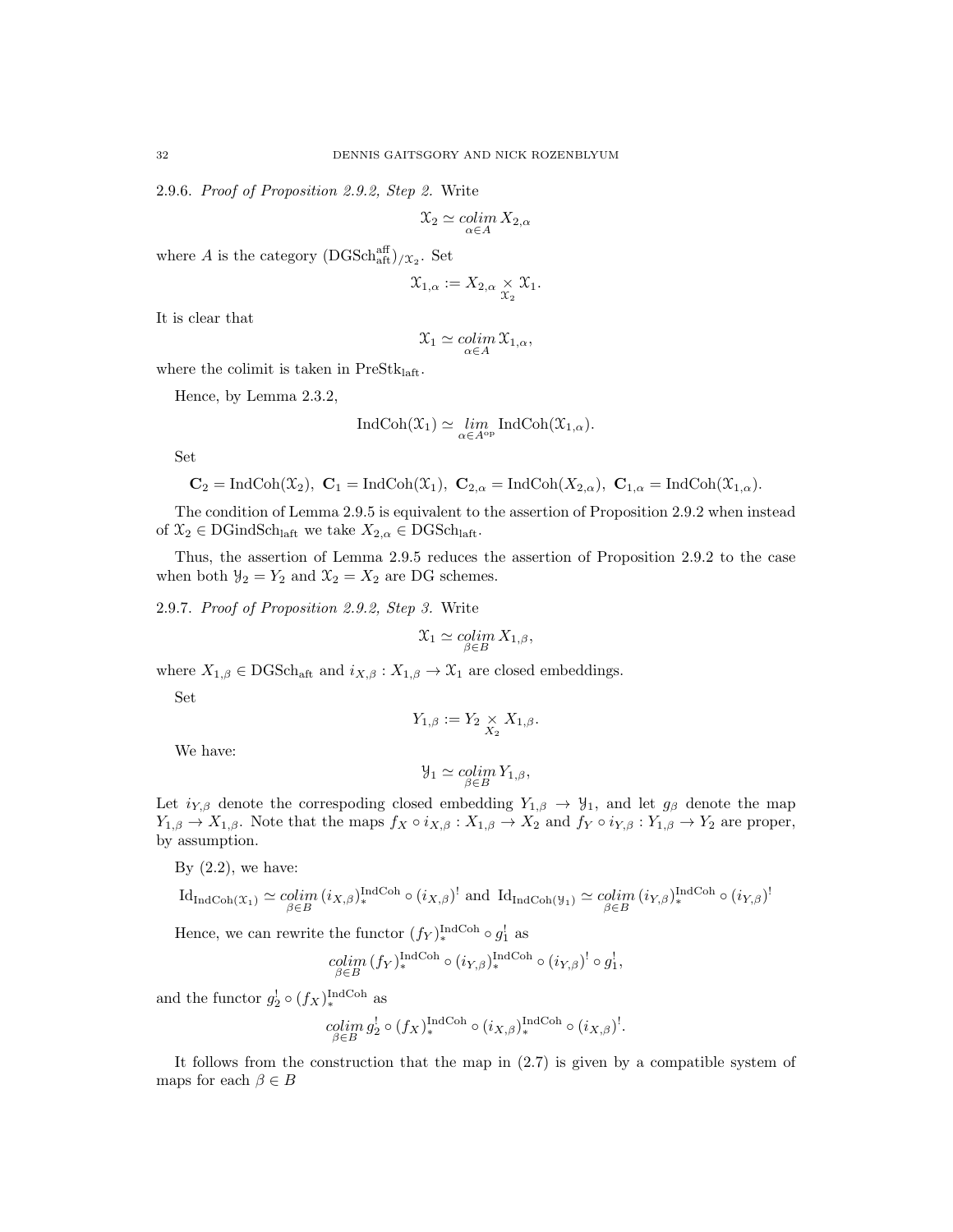$$
(f_Y)_*^{\text{IndCoh}} \circ (i_{Y,\beta})_*^{\text{IndCoh}} \circ (i_{Y,\beta})^! \circ g_1^! \simeq (f_Y \circ i_{Y,\beta})_*^{\text{IndCoh}} \circ (g_1 \circ i_{Y,\beta})^! \simeq
$$
  

$$
(f_Y \circ i_{Y,\beta})_*^{\text{IndCoh}} \circ (i_{X,\beta} \circ g_{\beta})^! \simeq (f_Y \circ i_{Y,\beta})_*^{\text{IndCoh}} \circ g_{\beta}^! \circ i_{X,\beta}^! \rightarrow
$$
  

$$
\rightarrow g_2^! \circ (f_X \circ i_{X,\beta})_*^{\text{IndCoh}} \circ i_{X,\beta}^! \simeq g_2^! \circ (f_X)^{\text{IndCoh}} \circ (i_{X,\beta})_*^{\text{IndCoh}} \circ i_{X,\beta}^!
$$

where the arrow

$$
(f_Y \circ i_{Y,\beta})_*^{\text{IndCoh}} \circ g_{\beta}^! \to g_2^! \circ (f_X \circ i_{X,\beta})_*^{\text{IndCoh}}
$$

is base change for the Cartesian square

$$
Y_{1,\beta} \xrightarrow{\quad g_{\beta}} X_{1,\beta}
$$
\n
$$
f_Y \circ i_{Y,\beta} \downarrow \qquad \qquad \downarrow f_X \circ i_{X,\beta}
$$
\n
$$
Y_2 \xrightarrow{\quad g_2} X_2.
$$

Hence, the required isomorphism follows from proper base change in the case of DG schemes, see [GL:IndCoh, Proposition 3.4.2].

 $\Box$ 

2.9.8. Let

$$
\begin{array}{ccc}\n\mathcal{Y}_1 & \xrightarrow{g_1} & \mathcal{X}_1 \\
f_Y \downarrow & & \downarrow f_X \\
\mathcal{Y}_2 & \xrightarrow{g_2} & \mathcal{X}_2\n\end{array}
$$

now be a Cartesian diagram of DG indschemes, where the maps  $g_1$  and  $g_2$  are ind-proper. From the isomorphism of functors

$$
(g_2)^{\operatorname{IndCoh}}_* \circ (f_Y)^{\operatorname{IndCoh}}_* \simeq (f_X)^{\operatorname{IndCoh}}_* \circ (g_1)^{\operatorname{IndCoh}}_*
$$

.

by adjunction, we obtain a natural transformation

(2.9) 
$$
(f_Y)_{*}^{\text{IndCoh}} \circ g_1^! \to g_2^! \circ (f_X)_{*}^{\text{IndCoh}}
$$

Proposition 2.9.9. The natural transformation  $(2.9)$  is an isomorphism.

Remark 2.9.10. It is easy to see from Corollary 2.8.3 that when both pairs of morphisms (i.e.,  $(f_X, f_Y)$  and  $(g_1, g_2)$  are ind-proper, then the natural transformations (2.7) and (2.9) are canonically isomorphic.

*Proof.* By (2.2), we can assime that  $\mathfrak{X}_1 = X_1 \in \text{DGSch}_{\text{aft}}$ . Factor the map  $f : X_1 \to \mathfrak{X}_2$  as a composition

$$
X_1 \to X_2 \to \mathfrak{X}_2,
$$

where  $X_2 \in \text{DGSch}_{\text{aff}}$  and  $X_2 \to X_2$  is a closed embedding. Such a factorization is possible by Corollary 1.7.9.

This reduces the assertion of the proposition to the analyses of the following two cases: (1) when the morphism  $f$  is a closed embedding (and, in particular, proper); and  $(2)$  when both  $\mathfrak{X}_1 = X_1$  and  $\mathfrak{X}_2 = X_2$  are DG schemes.

Now, the assertion in case (1) follows from Proposition 2.9.2. The assertion in case (2) follows by repeating the argument of Step 3 in the proof of Proposition 2.9.2.

 $\Box$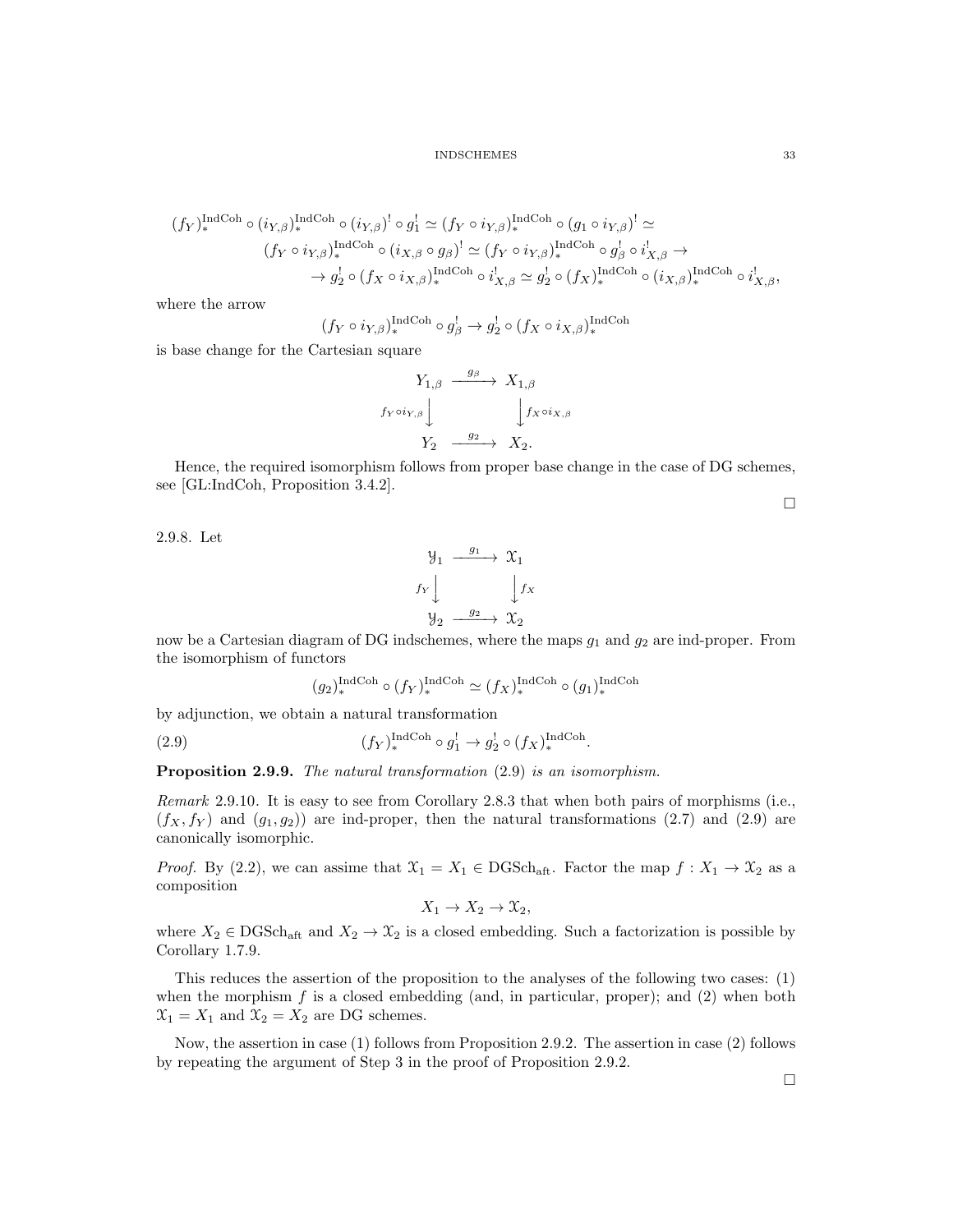Remark 2.9.11. The isomorphisms as in  $(2.7)$  and  $(2.9)$  can be defined for all Cartesian diagrams of DG indschemes, i.e., we one does not need to require that either pair of maps be ind-proper. However, the construction is more involved as there is no a priori map in either direction.

For an individual diagram, such an isomorphism is easy to deduce from [GL:IndCoh, Sect. 5], where the corresponding natural transformations were constructed in the case of DG schemes.

A functorial construction of these natural transformations for indschemes compatible with composition requires additional work and will be carried out in [GR]. Furthermore, as in [GL:IndCoh, Sect. 10.6] one can combine the functors

$$
\mathrm{IndCoh}^!_{\mathrm{PreStk}_{\mathrm{laft}}} : (\mathrm{PreStk}_{\mathrm{laft}})^{\mathrm{op}} \to \mathrm{DGCat}_{\mathrm{cont}}
$$

and

$$
\mathrm{IndCoh}_{\mathrm{DGindSch}_{\mathrm{laff}}}: \mathrm{DGindSch}_{\mathrm{laff}} \to \mathrm{DGCat}_{\mathrm{cont}}
$$

to a functor

$$
\rm IndCoh_{(PreStk_{\mathrm{laff}})_{\mathrm{corr:ind-sch;all}}}: (PreStk_{\mathrm{laff}})_{\mathrm{corr:ind-sch;all}} \rightarrow \rm DGCat_{\mathrm{cont}},
$$

where  $(Prestk<sub>laff</sub>)<sub>corrind-sch</sub>$  is the category of correspondences, whose objects are prestacks locally almost of finite type Y, and whose morphisms are correspondences

$$
\begin{array}{ccc}\n\mathfrak{Y}_{1,2} & \xrightarrow{g} & \mathfrak{Y}_1 \\
f \downarrow & & \\
\mathfrak{Y}_2, & & \n\end{array}
$$

where the morphism g is arbitrary, and the morphism f is ind-schematc (i.e., a morphism such that its base change by an affine DG scheme yields a DG indscheme).

2.10. Groupoids in DGindSch.

2.10.1. Let  $\mathfrak{X}^{\bullet}$  be a simplicial object in DGindSch, arising from a groupoid object

$$
(2.10) \t\t\t p_s, p_t: \mathfrak{X}^1 \rightrightarrows \mathfrak{X}^0
$$

(see [Lu0], Definition 6.1.2.7).

Suppose that the face maps in the above simplicial DG indscheme are ind-proper (equivalently, the maps  $p_s, p_t$  in (2.10) are ind-proper).

In this case, the forgetful functor

$$
Tot(IndCoh(\mathfrak{X}^{\bullet})) \to IndCoh(\mathfrak{X}^{0})
$$

admits a left adjoint; moreover, the resulting monad on  $\text{IndCoh}(\mathcal{X}^0)$ , when viewed as a plain endo-functor of  $IndCoh(\mathfrak{X}^0)$ , is naturally isomorphic to

$$
(p_t)_*^{\text{IndCoh}} \circ (p_s)^!.
$$

The proof is the same as that of [GL:IndCoh, Proposition 8.2.3].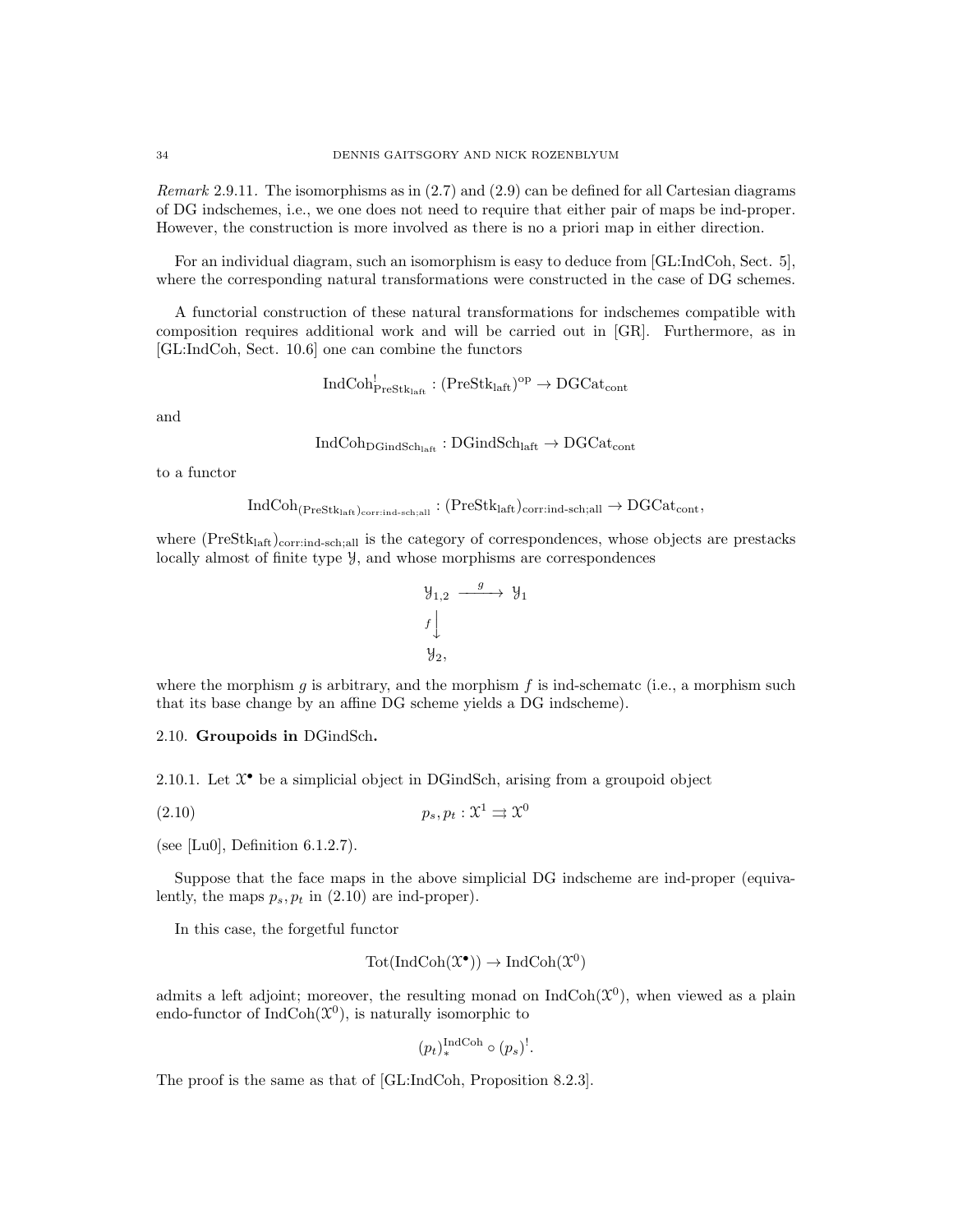2.10.2. Assume that in the situation of Sect. 2.10.1, the groupoid arises as the Čech nerve of a morphism  $f: \mathfrak{X} \to \mathfrak{Y}$ , which is ind-proper and surjective.<sup>16</sup> Let  $\mathfrak{X}^{\bullet}/\mathfrak{Y}$  denote the resulting simplicial object.

In this case, the augmentation

 $\mathfrak{X}^{\bullet}/\mathfrak{Y}\to \mathfrak{Y}$ 

gives rise to a functor

(2.11)  $\text{IndCoh}(\mathcal{Y}) \to \text{Tot}(\text{IndCoh}(\mathcal{X}^{\bullet}/\mathcal{Y})).$ 

As in [GL:IndCoh, Proposition 8.2.3] we have:

**Lemma 2.10.3.** Under the above circumstances, the functor  $(2.11)$  is an equivalence.

Note that the composition

$$
IndCoh(\mathcal{Y}) \to Tot(IndCoh(\mathcal{X}^{\bullet}/\mathcal{Y})) \to IndCoh(\mathcal{X})
$$

is the functor  $f^!$ , and hence its left adjoint is  $f_*^{\text{IndCoh}}$ .

#### 3. Closed embeddings into a DG indscheme and push-outs

Let X be a scheme, and  $Z_1$  and  $Z_2$  be two closed subschemes. In this case, we can consider the subscheme given by the union of  $Z_1$  and  $Z_2$ ; in fact, this is the coproduct in the category of closed subschemes of X (locally, the ideal of the union is the intersection of the ideals of  $Z_1$ and  $Z_2$ ). The same operation is well-defined when X is no longer a scheme, but an indscheme: indeed the union of  $Z_1$  and  $Z_2$  in X is the same as their union in X', if X' is another closed subscheme of X which contains  $Z_1$  and  $Z_2$ .

However, one might be suspicious of the operation of union in the DG setting since closed DG subschemes are no longer in bijection with "ideals."

The goal of this section is to show that in this case, the operation of union behaves as well as for schemes.

In addition, we will consider a particular situation in which push-outs in the category of DG schemes exist and are well-behaved. This will allow us, in particular, to show that DG indschemes contain "many" closed subschemes.

# 3.1. Closed embeddings into a DG scheme.

3.1.1. For a morphism  $f: Y \to X$  in DGSch<sub>qsep-qc</sub> consider the category

$$
(\mathrm{DGSch}_{\mathrm{qsep-qc}})_{Y//X}
$$

of factorizations of  $f$ ; i.e. objects are given by

$$
Y \to Z \stackrel{\phi}{\to} X
$$

and morphisms are commutative diagrams



<sup>&</sup>lt;sup>16</sup>I.e., the base change of f by an object of DGSch<sub>aft</sub> yields a morphism surjective on geometric points.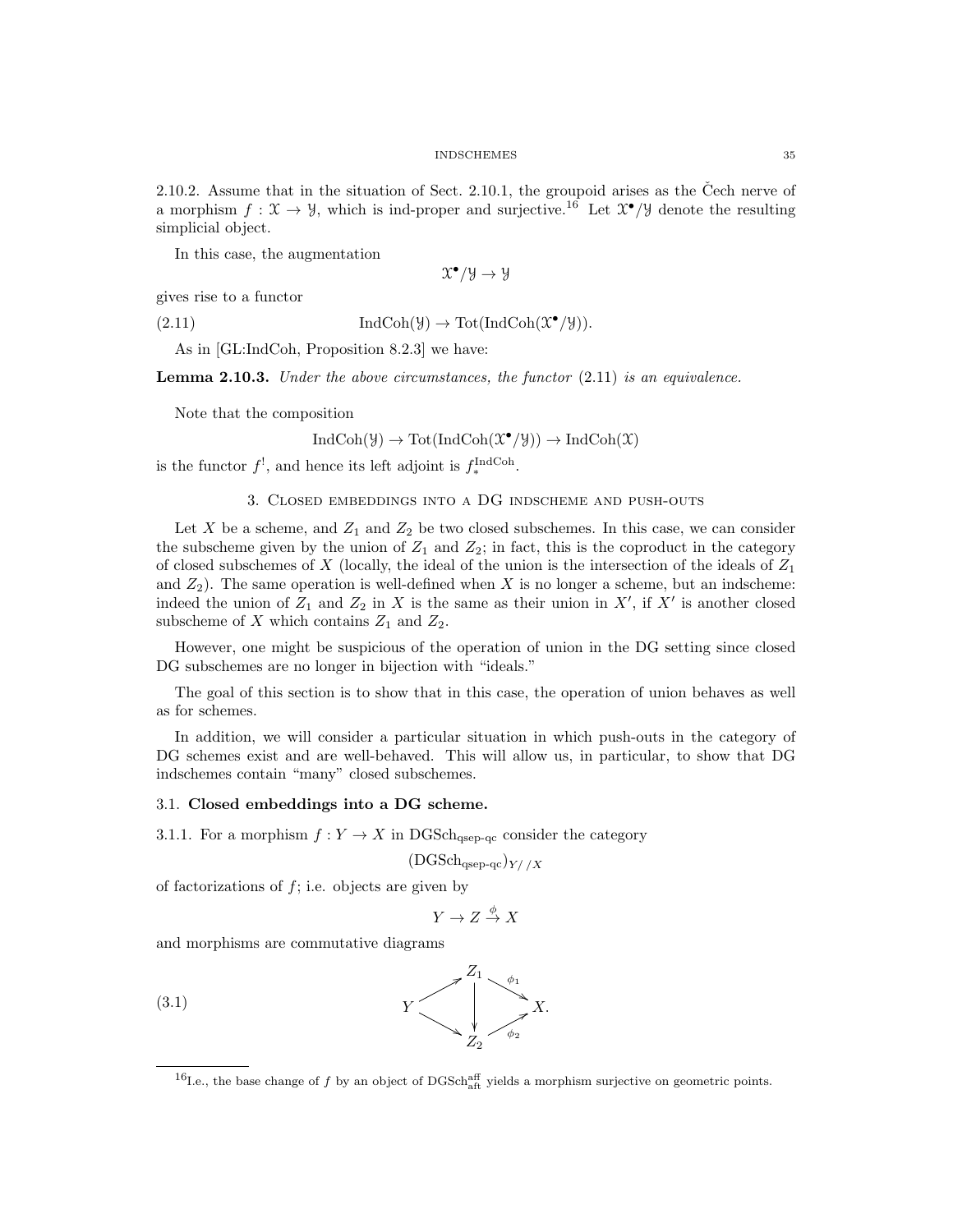Let

$$
\mathrm{DGSch}_{Y/\mathrm{,closed\ in\ }X}\subset (\mathrm{DGSch}_{\mathrm{qsep}\text{-}qc})_{Y//X}
$$

be the full subcategory, spanned by those objects  $Y \to Z \stackrel{\phi}{\to} X$ , for which the map  $\phi$  is a closed embedding.

3.1.2. We shall prove:

# Proposition 3.1.3.

(a) The category  $\text{DGSch}_{Y/\text{closed in } X}$  contains finite colimits (and, in particular, an initial object).

(b) The formation of colimits in  $DGSch_{Y/\text{,closed in }X}$  is compatible with Zariski localization on X.

Proof.

Step 1. Assume first that X is affine, given by  $X = \text{Spec}(A)$ . Let

$$
(3.2) \t\t i \rightsquigarrow (Y \to Z_i \stackrel{\phi_i}{\to} X),
$$

be a finite diagram in  $\mathrm{DGSch}_{Y/\mathrm{, closed\ in\ }X}$ .

Set  $B := \Gamma(Y, \mathcal{O}_Y)$ . This is a (not necessarily connective) commutative k-algebra. Set also  $Z_i = \text{Spec}(C_i)$ . Consider the corresponding diagram

(3.3)  $i \rightsquigarrow (A \rightarrow C_i \rightarrow B)$ 

in ComAlg<sub>A//B</sub>.

Set

$$
(\widetilde{C} \to B) := \lim_{i} (C_i \to B),
$$

where the limit taken in ComAlg<sub>/B</sub>. Note that we have a canonical map  $A \to \widetilde{C}$ , and

$$
(A \to C \to B) \in \text{ComAlg}_{A//B}
$$

maps isomorphically to the limit of (3.3) taken in, ComAlg<sub>A//B</sub>.

Set

$$
C:=\tau^{\leq 0}(\widetilde{C})\underset{H^0(\widetilde{C})}{\times}\mathrm{Im}\left(H^0(A)\to H^0(\widetilde{C})\right),
$$

where the fiber product is taken in the category of *connective* commutative algebras (i.e., it is  $\tau^{\leq 0}$  of the fiber product taken in the category of all commutative algebras).

We still have canonical maps

$$
A \to C \to B,
$$

and it is easy to see that for  $Z := \text{Spec}(C)$ , the object

$$
(X \to Z \to Y) \in \text{DGSch}_{X/\text{, closed in }Y}
$$

is the colimit of (3.2).

Step 2. To treat the general case it suffices to show that the formation of colimits in the affine case commutes with Zariski localization. I.e., that if X is affine,  $\hat{X} \subset X$  is a basic open, then for  $\hat{Y} := f^{-1}(\hat{X}), \ \hat{Z}_i := \phi_i^{-1}(\hat{X}), \ \hat{Z} := \phi^{-1}(\hat{X}),$  the map

$$
\operatorname{colim}_{i} \overset{\circ}{Z}_{i} \to \overset{\circ}{Z},
$$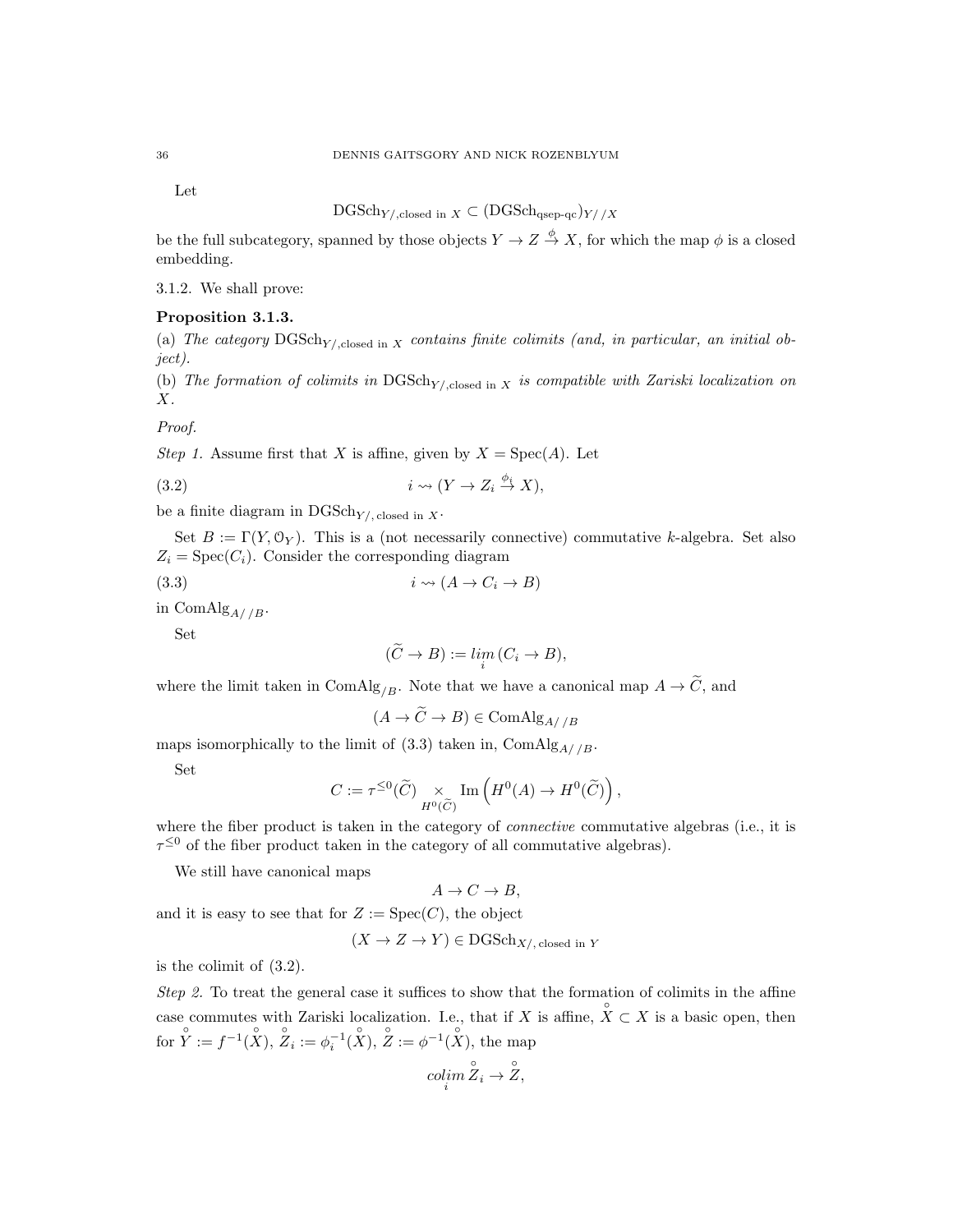is an isomorphism, where the colimit is taken in DGSch<sup>°</sup>  $\sum_{Y/\text{, closed}}^S$ .

However, the required isomorphism follows from the description of the colimit in Step 1.

3.1.4. As before, let

$$
i \rightsquigarrow (Y \to Z_i \stackrel{\phi_i}{\to} X),
$$

be a finite diagram in  $DGSch_{Y/\text{, closed in }X}$ . In this case, note the following property of colimits.

Let  $g: X \to X'$  be a closed embedding. Set

$$
(Y \to Z \to X) = colim (Y \to Z_i \to X) \text{ and } (Y \to Z' \to X') = colim (Y \to Z_i \to X'),
$$

where the colimits are taken in  $\text{DGSch}_{Y/}$ , closed in X and  $\text{DGSch}_{Y/}$ , closed X', respectively.

Consider the composition

$$
Y \to Z \to X \to X',
$$

and the corresponding object

$$
(Y \to Z \to X') \in \text{DGSch}_{Y/\text{, closed } X'}
$$
.

It is endowed with a compatible family of maps in  $\mathrm{DGSch}_{Y/\mathrm{, closed}} X'$ :

$$
(Y \to Z_i \to X') \to (Y \to Z \to X').
$$

Hence, by the universal property of  $(Y \to Z' \to X') \in DGSch_{Y/\text{closed } X'}$ , we obtain a canonically defined map

 $(3.4)$  $Z' \rightarrow Z$ .

We claim:

**Lemma 3.1.5.** The map  $(3.4)$  is an isomorphism.

Proof. We construct the inverse map as follows. We note that by the universal property of  $(Y \to Z' \to X') \in \mathrm{DGSch}_{Y/\text{, closed } X'}$ , we have a canonical map

$$
(Y \to Z' \to X') \to (Y \to X \to X'),
$$

and hence a compatible family of maps

$$
(Y \to Z_i \to X') \to (Y \to Z' \to X') \to (Y \to X \to X').
$$

The latter gives rise to a compatible family of maps in  $\mathrm{DGSch}_{Y/\text{closed }X}$ 

$$
(Y \to Z_i \to X) \to (Y \to Z' \to X),
$$

and hence, by the universal property of  $(Y \to Z \to X) \in \text{DGSch}_{Y/\text{closed } X}$ , the desired map

 $Z \to Z'$ .

 $\Box$ 

3.1.6. The closure of the image. For  $f : X \to Y$  a morphism in in DGSch<sub>qsep-qc</sub>, let

$$
\text{Im}(f) \in \text{DGSch}_{Y/\text{, closed } X}
$$

denote the initial object of this category. We will refer to it as the closure of the image of f.

 $\Box$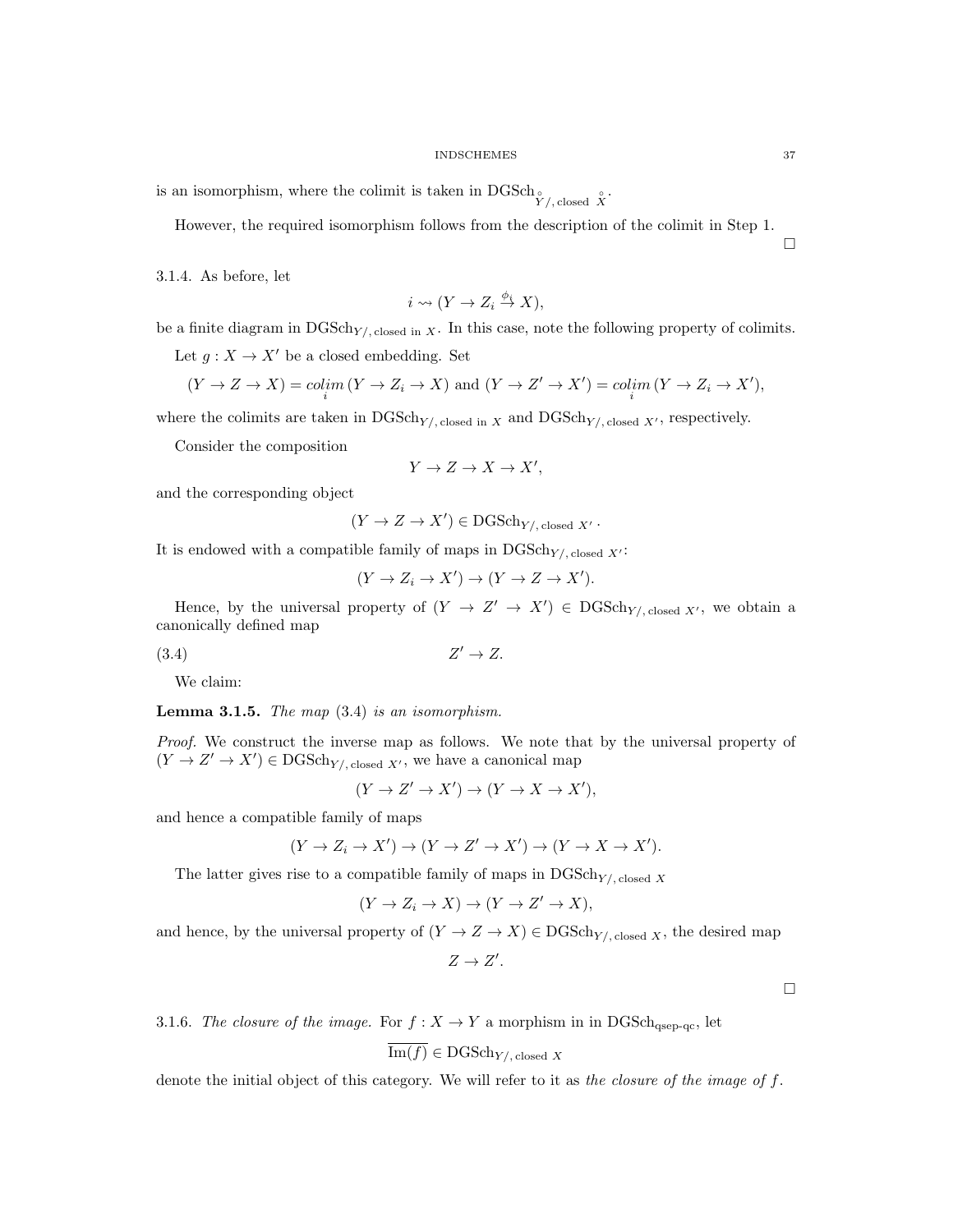3.1.7. We have the following properties of the formation of colimits in  $\text{DGSch}_{Y/\text{closed}} x$ :

**Lemma 3.1.8.** Let  $i \mapsto (Y \to Z_i \to X)$  be a finite diagram in DGSch<sub>Y/, closed X</sub>, and let

 $Y \to Z \to X$ 

be its colimit.

(a) Suppose that the DG schemes  $Z_i$  are n-coconnective. Then so is Z.

(b) Suppose that  $f: Y \to X$  is affine (resp., of cohomological amplitude k for the functor  $f_*: \text{QCoh}(Y) \to \text{QCoh}(X)$ . For an integer m, consider the diagram

$$
\leq^m Y \to \leq^m Z_i \to X,
$$

and let

 $\leq^m Y \to Z' \to X$ 

be its colimit in  $\text{DGSch}_{\leq m_{Y/\text{, closed }X}}$ . Then the natural map

 $\leq nZ' \rightarrow \leq nZ$ 

is an isomorphism whenever  $m \ge n + 1$  (resp.,  $m \ge n + 1 + k$ ).

Proof. Both assertions follow from the explicit construction of colimits in Step 1 in the proof of Proposition 3.1.3.

3.2. The case of DG indschemes.

3.2.1. For  $\mathfrak{X} \in \text{DGindSch}, Y \in \text{DGSch}_{\text{qsep-qc}}$  and a morphism  $Y \to \mathfrak{X}$ , we consider the category

 $(DGSch<sub>qsep-qc</sub>)_{Y//X}$ 

and the corresponding full subcategory

 $DGSch_{Y/\text{closed in }\mathcal{X}}$ .

**Proposition 3.2.2.** The category  $\text{DGSch}_{Y/\text{closed in }\mathcal{X}}$  contains finite colimits.

As in the case of DG schemes, for a given map  $f: Y \to \mathfrak{X}$ , we let  $\overline{\text{Im}(f)}$  denote the initial object of the category  $\text{DGSch}_{Y/\text{closed in }\mathcal{X}}$ .

Remark 3.2.3. As Proposition 3.2.2 will be used in the proof of Proposition 1.4.4, we will not be able to use the existence of a presentation as in (1.5). If we could assume such a presentation, the proof would be immediate.

*Proof of Proposition 3.2.2.* Assume first that  $Y$ ,  $Z_1$  and  $Z_2$  are eventually coconnective, i.e., n-coconnective for some n. Then we can work in the categories  $\leq^{n}$ DGSch and  $\leq^{n}$ DGindSch. We replace X by  $\leq n\chi$ , and representing it as in (1.1), we obtain that the statement follows from Lemma 3.1.5.

Writing <sup>cl</sup>X as in (1.1), let  $\alpha \in A$  be an index such that the map  ${}^{cl}Y \to {}^{cl}\mathfrak{X}$  factors via a map

$$
{}^{cl}f_{\alpha}: {}^{cl}Y \to X_{\alpha} \to {}^{cl}\mathfrak{X}.
$$

Let  $k$  denote the cohomological amplitude of the functor

$$
({}^{cl}f_{\alpha})_{*} : \text{QCoh}({}^{cl}Y) \to \text{QCoh}(X_{\alpha}).
$$

Let

$$
(3.5) \t i \mapsto (Y \to Z_i \to \mathfrak{X})
$$

 $\Box$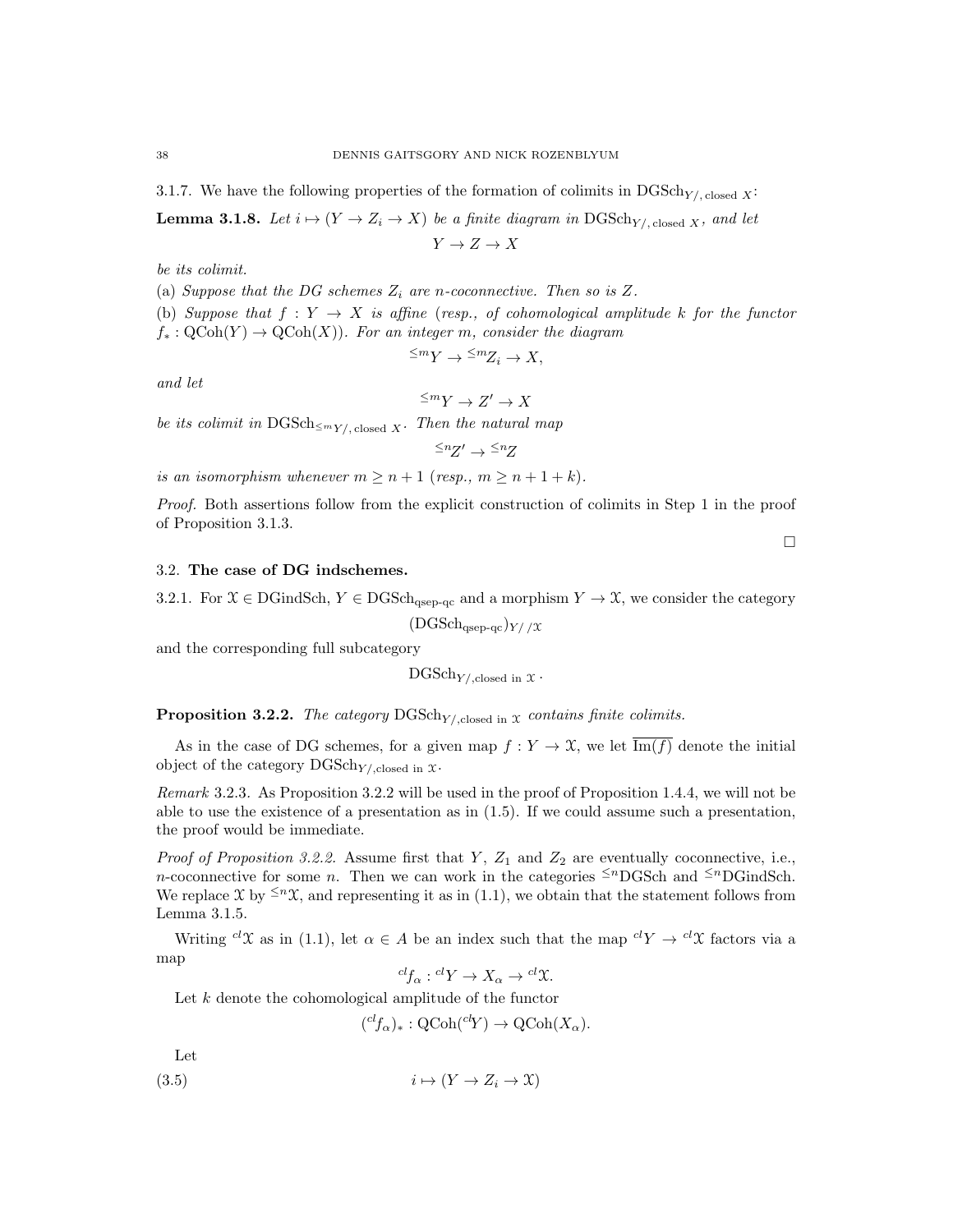$$
\leq^m Y \to \leq^m Z_i \to X.
$$

Let

$$
\leq^m Y \to \widetilde{Z}^m \to \mathfrak{X}
$$

denote its colimit in DGSch $\leq_{m} Y/$ , closed  $\mathfrak{X}$ .

For an integer  $n$  set

$$
Z^n = \frac{\leq n}{Z}^m
$$

for any  $m \ge n + 1 + k$ . Note that this is independent of the choice of m by Corollary 3.1.8(b). For the same reason, for  $n_1 \leq n_2$  we have

$$
Z^{n_1} \simeq {}^{\leq n_1}Z^{n_2}.
$$

The sought-for colimit of (3.5) is  $Y \to Z \to \mathfrak{X}$ , where  $Z \in \text{DGSch}$  is such that

$$
\leq^n Z = Z^n.
$$

 $\Box$ 

3.2.4. As a corollary of Proposition 3.2.2, we obtain:

Corollary 3.2.5. For  $\mathfrak{X} \in \text{DGindSch}$ , the category of closed embeddings  $Z \to \mathfrak{X}$ , where  $Z \in$  $DGSch_{qsep-qc}$ , is filtered.

Note that the assertion of Corollary 3.2.5 coincides with that of Proposition 1.6.4(a).

## 3.3. A digression on push-outs. Let

(3.6)



Y

### be a diagram in DGSch.

We wish to consider the push-out of this diagram in DGSch. Note that push-outs of (DG) schemes are not among the standard practices in algebraic geometry; this operation is in general quite ill-behaved unless we impose some particular conditions on morphisms under which we are taking push-outs. In what follows we will consider three rather special situations where push-outs are manageable.

3.3.1. Push-outs in the category of affine schemes. Let

$$
i \mapsto Y_i, \quad i \in I
$$

be an  $I\text{-}diagram$  in  $\text{DGSch}^\text{aff}$  for some  $I\in\infty\text{-}\text{Cat}.$ 

Let  $\widetilde{Y}$  denote its colimit in the category DGSch<sup>aff</sup>. I.e., if  $Y_i = \text{Spec}(A_i)$ , then  $\widetilde{Y} = \text{Spec}(\widetilde{A})$ , where

$$
A = \lim_{i} A_i,
$$

where the limits is taken in the category of connective  $k$ -algebras.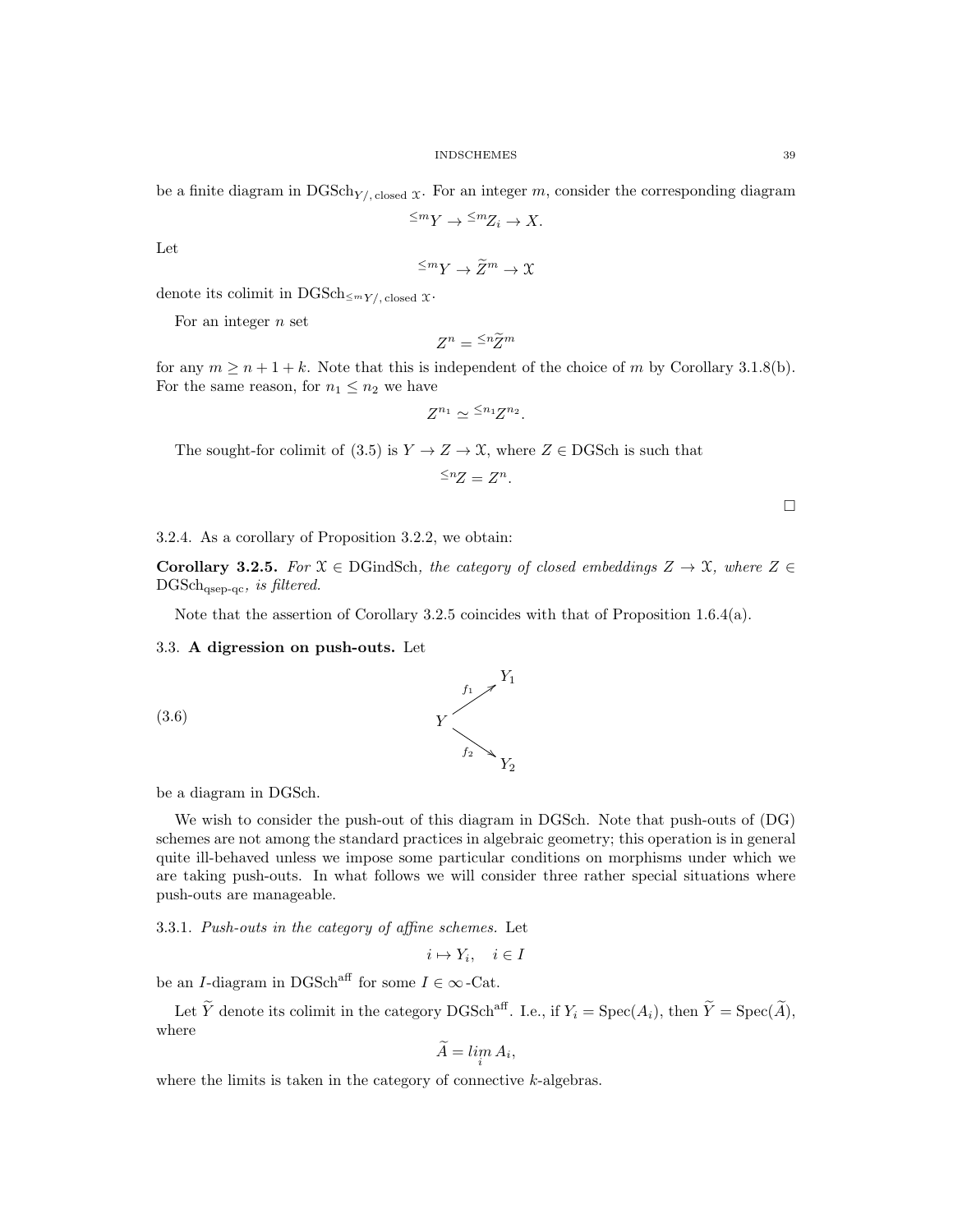3.3.2. In particular, consider a diagram  $Y_1 \leftarrow Y \rightarrow Y_2$  in DGSch<sup>aff</sup> and set  $\widetilde{Y} := Y_1 \sqcup Y_2$ , where the push-out is taken in DGSch<sup>aff</sup>. I.e., if  $Y_i = \text{Spec}(A_i)$  and  $Y = \text{Spec}(A)$ , then  $\tilde{Y} = \text{Spec}(\tilde{A})$ , where

$$
\widetilde{A} := A_1 \underset{A}{\times} A_2,
$$

where the fiber product is taken in the category of *connective*  $k$ -algebras.

Note that if  $Y \to Y_1$  is a closed embedding, then so is the map  $Y_2 \to \tilde{Y}$ .

3.3.3. The case of closed embeddings. We observe the following:

**Lemma 3.3.4.** Suppose that in the setting of Sect. 3.3.2, both maps  $Y \rightarrow Y_i$  are closed embeddings. Then:

(a) The Zariski topology on  $\widetilde{Y}$  is induced by that on  $Y_1 \sqcup Y_2$ .

(b) For open affine DG subschemes  $\hat{Y}_i \subset Y_i$  such that  $\hat{Y}_1 \cap Y = \hat{Y}_2 \cap Y =: \hat{Y}_i$  and the corresponding open DG subscheme  $\hat{Y} \subset \widetilde{Y}$ , the map

$$
\overset{\circ}{Y}_1 \sqcup \overset{\circ}{Y}_2 \to \overset{\circ}{Y}
$$

is an isomorphism.

(c) The diagram



is a push-out diagram in DGSch.

3.3.5. From here we obtain:

Corollary 3.3.6. Let  $Y_1 \leftarrow Y \rightarrow Y_2$  be a diagram in DGSch, where both maps  $Y_i \rightarrow Y$  are closed embeddings. Then:

(a) The push-out  $Y := Y_1 \underset{Y}{\sqcup} Y_2$  in DGSch exists.

(b) The Zariski topology on  $\widetilde{Y}$  is induced by that on  $Y_1 \sqcup Y_2$ .

(c) For open DG subschemes  $\hat{Y}_i \subset Y_i$  such that  $\hat{Y}_1 \cap Y = \hat{Y}_2 \cap Y = \hat{Y}_i$ , and the corresponding open DG subscheme  $\hat{Y} \subset \widetilde{Y}$ , the map

$$
\overset{\circ}{Y}_1 \underset{\overset{\circ}{Y}}{\sqcup} \overset{\circ}{Y}_2 \to \overset{\circ}{Y}
$$

is an isomorphism.

Remark 3.3.7. Note that if one of the maps  $f_i$  fails to be a closed embedding, it is no longer true that the push-out in the category of affine DG schemes is a push-out in the category of schemes. A counter-example is

$$
\mathbb{A}^1 \times (\mathbb{A}^1 - 0) \hookleftarrow \{0\} \times (\mathbb{A}^1 - 0) \hookrightarrow \{0\} \times \mathbb{A}^1.
$$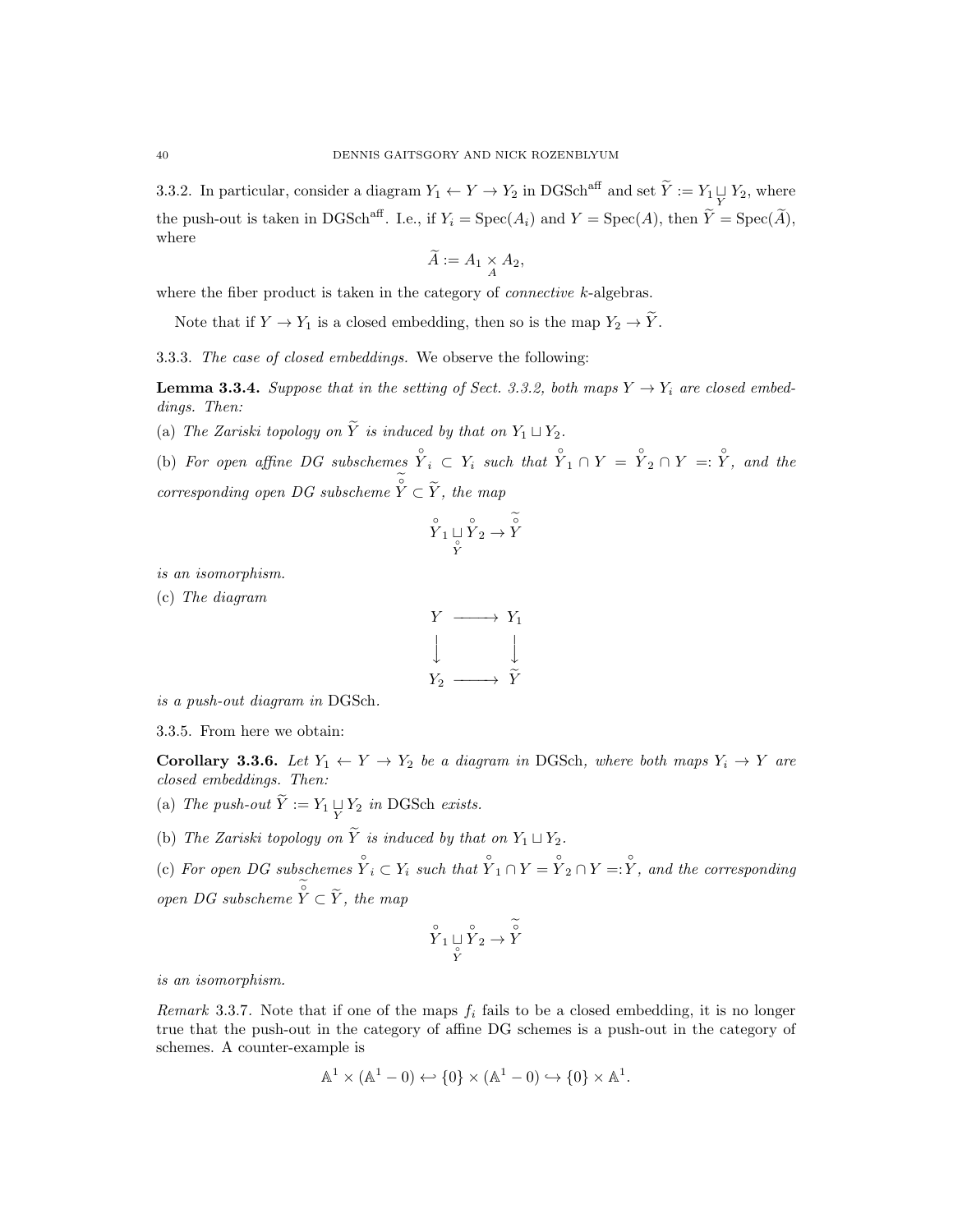3.3.8. We give the following definition:

**Definition 3.3.9.** A map  $f: X_1 \to X_2$  in DGSch is said to be a nil-immersion if it induces an isomorphism

$$
{}^{cl, red}X_1 \rightarrow {}^{cl, red}X_2,
$$

where for a DG scheme  $X$ , we let  $^{cl, red}X$  denote the underlying classical reduced scheme. If f is in addition a closed embedding, then it is said to be a closed nil-immersion.

3.3.10. Push-outs with respect to nil-immersions. Consider the following situation. Let  $i \mapsto Y_i$ and  $Y$  be as in Sect. 3.3.1.

Assume that the maps  $Y_i \to \tilde{Y}$  are nil-immersions. In particular, the transition maps

 $Y_{i_1} \to Y_{i_2}$ 

are nil-immersions as well. In this case we have:

**Lemma 3.3.11.** Assume that the maps  $Y_i \rightarrow \widetilde{Y}$  are nil-immersions.

(a) For an open affine DG subscheme  $\hat{Y} \subset \tilde{Y}$ , and the corresponding open DG subschemes  $\sum_{i=1}^{\infty} Y_i$ , the map

$$
\operatornamewithlimits{colim}_i\overset{\circ}{Y}_i\rightarrow\overset{\sim}{Y}
$$

is an isomorphism, where the colimit is taken in  $DGSch<sup>aff</sup>$ .

(b) The diagram

$$
i \mapsto (Y_i \to \widetilde{Y})
$$

is also a colimit diagram in DGSch.

3.3.12. From Lemma 3.3.11 we obtain:

Corollary 3.3.13. Let  $Y_1 \leftarrow Y \rightarrow Y_2$  be a diagram in DGSch where the maps  $Y \rightarrow Y_i$  are nil-immersions. Then:

(a) The push-out  $Y := Y_1 \sqcup Y_2$  in DGSch exists, and the maps  $Y_i \to Y$  are nil-immersions.

(b) For an open DG subscheme  $\hat{Y} \subset \widetilde{Y}$ , and the corresponding open DG subschemes  $\hat{Y}_i \subset Y_i$ ,  $\hat{Y} \subset Y$ , the map

$$
\overset{\circ}{Y}_1 \underset{\overset{\circ}{Y}}{ \sqcup} \overset{\circ}{Y}_2 \to \overset{\circ}{Y}
$$

is an isomorphism.

3.3.14. The push-out of a closed nil-immersion. Finally, we will consider the following situation. Let

 $Y_1 \rightarrow Y_1'$ 

be a closed nil-immersion of affine schemes, and let  $f: Y_1 \to Y_2$  be a map, where  $Y_2 \in DGSch<sup>aff</sup>$ . Let  $Y_2' = Y_1' \underset{Y_1}{\sqcup} Y_2$ , where the colimit is taken in DGSch<sup>aff</sup>. Note that the map

 $Y_2 \rightarrow Y_2'$ 

is a closed nil-immersion.

We claim: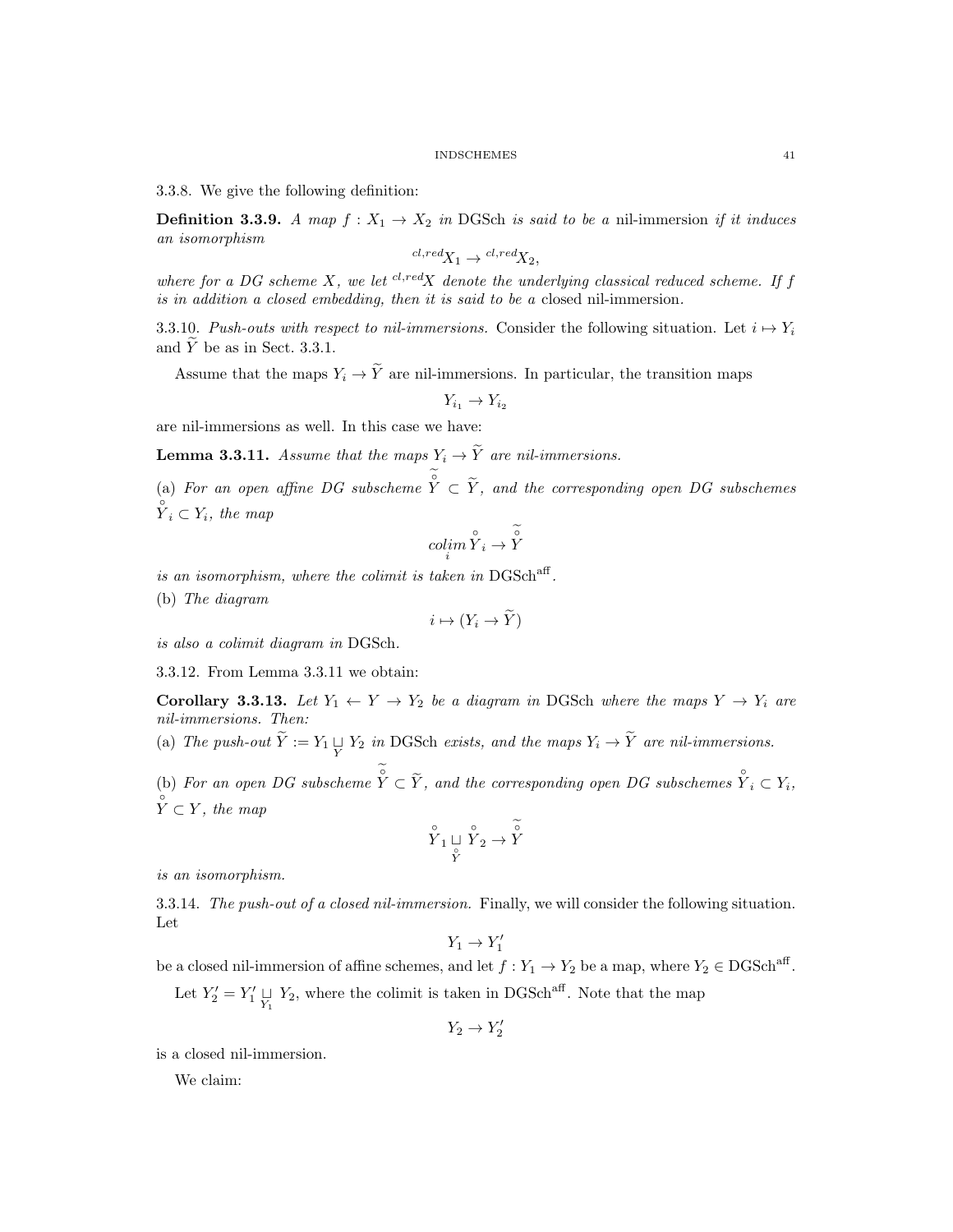**Lemma 3.3.15.** (a) For an open affine DG subscheme  $\hat{Y}_2 \subset Y_2$ ,  $f^{-1}(\hat{Y}_2) =: \hat{Y}_1 \subset Y_1$ , and the corresponding open affine DG subscheme  $\overset{\circ}{Y'}_i \subset Y'_i$ , the map

$$
\overset{\circ}{\underset{\phantom{y_1}}{Y_1}}\underset{\phantom{y_1}}{\sqcup}\overset{\circ}{\underset{\phantom{y_1}}{Y_2}}\rightarrow\overset{\circ}{\underset{\phantom{y_1}}{Y_2}}
$$

is an isomorphism, where the push-out is taken in  $DGSch<sup>aff</sup>$ . (b) The diagram



is also a push-out diagram in DGSch.

3.3.16. As a corollary we obtain:

**Corollary 3.3.17.** Let  $Y_1 \rightarrow Y_1'$  be a closed nil-immersion, and  $f: Y_1 \rightarrow Y_2$  be a quasi-separated quasi-compact map between schemes. Then:

(a) The push-out  $Y_2' := Y_1' \underset{Y_1}{\sqcup} Y_2$  exists, and the map  $Y_2 \to Y_2'$  is a nil-immersion.

(b) For an open affine DG subscheme  $\hat{Y}_2 \subset Y_2$ ,  $f^{-1}(\hat{Y}_2) =: \hat{Y}_1 \subset Y_1$ , and the corresponding open affine DG subscheme  $Y'_i \subset Y'_i$ , the map

$$
\overset{\circ}{Y}'_1 \underset{\overset{\circ}{Y}_1}{\sqcup} \overset{\circ}{Y}_2 \to \overset{\circ}{Y}'_2
$$

is an isomorphism, where the push-out is taken in DGSch.

(c) If f is an open embedding, then so is the map  $Y'_1 \rightarrow Y'_2$ .

*Proof.* We observe that it suffices to prove the corollary when  $Y_2$  is affine. Let us write  $Y_1$  as  $\underset{i}{colim} U_i$ , where  $U_i$  are affine and open in  $Y_1$ . In this case,

$$
Y_1' \simeq \operatorname{colim}_i U_i',
$$

where  $U'_i$  are the corresponding open DG subschemes in  $Y'_1$ .

We construct  $Y'_1 \underset{Y_1}{\sqcup} Y_2$  as

$$
\mathop{colim}\limits_{i} \left( U_i' \underset{U_i}{\sqcup} Y_2 \right).
$$

This implies points (a) and (b) of the corollary via Lemma 3.3.15. Point (c) follows formally from point (b).

 $\Box$ 

3.3.18. We will use the following additional properties of push-outs:

**Lemma 3.3.19.** Let  $Y_1, Y_1', Y_2, Y_2'$  be as in Corollary 3.3.17. Suppose that the map  $f: Y_1 \rightarrow Y_2$ is such that the cohomological amplitude of the functor  $f_* : \text{QCoh}(Y_1) \to \text{QCoh}(Y_2)$  is bounded by k. Then the map  $\leq$ 

$$
M_1' \underset{\le m_{Y_1}}{\sqcup} M_2 \to M_2'
$$

defines an isomorphism of the n-coconnective truncations whenever  $m \geq n + k$ .

3.4. DG indschemes and push-outs.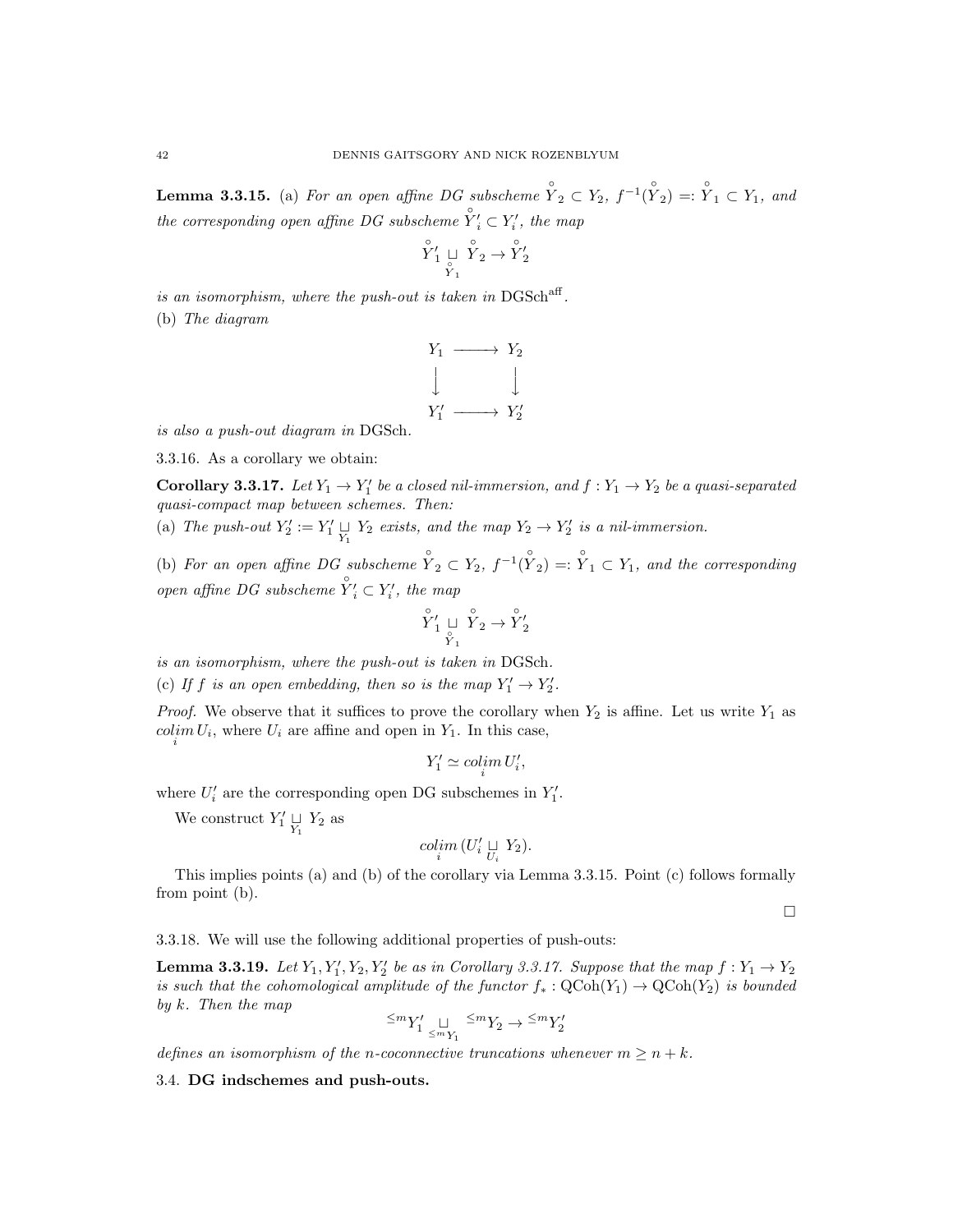3.4.1. Let us observe the following property enjoyed by ind-schemes:

Proposition 3.4.2. Let



be a push-out diagram in  $DGSch<sub>qsep-qc</sub>$ , where  $Y, Y_1, Y_2$  are eventually coconnective. Then for  $X \in \text{DGindSch},\,$  the natural map

$$
\mathrm{Maps}(Y, \mathcal{X}) \to \mathrm{Maps}(Y_1, \mathcal{X}) \underset{\mathrm{Maps}(Y, \mathcal{X})}{\times} \mathrm{Maps}(Y_2, \mathcal{X})
$$

is an isomorphism.

*Proof.* Suppose that  $Y, Y_1, Y_2$  are *n*-coconnective. By adjunction, we obtain that  $\widetilde{Y}$  is *n*coconnective as well.

The assertion of the proposition now follows from Lemma 1.3.6 and the fact that fiber products commute with filtered colimits.

 $\Box$ 

Remark 3.4.3. In the above proposition we had to make the eventual coconnectivity assumption, because it will be used for the proof of Proposition 1.4.4. However, assuming this proposition, and hence, Lemma 1.5.4, we will be able to prove the same assertion for any  $Y, Y_1, Y \in DGSch<sub>qsep-qc</sub>$ . The next corollary, which will be also used in the proof of Proposition 1.4.4, gives a partial result along these lines.

Corollary 3.4.4. Let

$$
Y_1 \longrightarrow Y_2
$$
  

$$
\downarrow \qquad \qquad \downarrow
$$
  

$$
Y_1' \longrightarrow Y_2'
$$

be a push-out diagram as in Lemma 3.3.17, where  $Y_1, Y_2 \in \text{DGSch}_{\text{asep-qc}}$ . Then the natural map

$$
\mathrm{Maps}(Y'_2,\mathcal{X}) \to \mathrm{Maps}(Y'_1,\mathcal{X}) \underset{\mathrm{Maps}(Y_1,\mathcal{X})}{\times} \mathrm{Maps}(Y_2,\mathcal{X})
$$

is an isomorphism.

*Proof.* Consider the following two inverse families of objects of  $DGSch_{\text{asep-qc}}$ :

$$
n \mapsto \frac{\leq^n}1_2' \text{ and } n \mapsto \frac{\leq^n}1_1' \underset{\leq^n} \sqcup \frac{\leq^n}1_2.
$$

There is a natural map  $\leftarrow$ . By Lemma 3.3.19, this map induces an isomorphism of mcoconnective truncations whenever  $n \gg m$ .

Therefore, for any  $X \in \text{DGindSch}$  (and, indeed, any  $X \in \text{convPreStk}$ ), the induced map

$$
\lim_n \text{ Maps}({}^{\leq n}Y_2', \mathfrak{X}) \to \lim_n \text{ Maps}\left({}^{\leq n}Y_1' \underset{^{\leq n}Y_1}{\sqcup} {}^{\leq n}Y_2, \mathfrak{X}\right)
$$

is an isomorphism.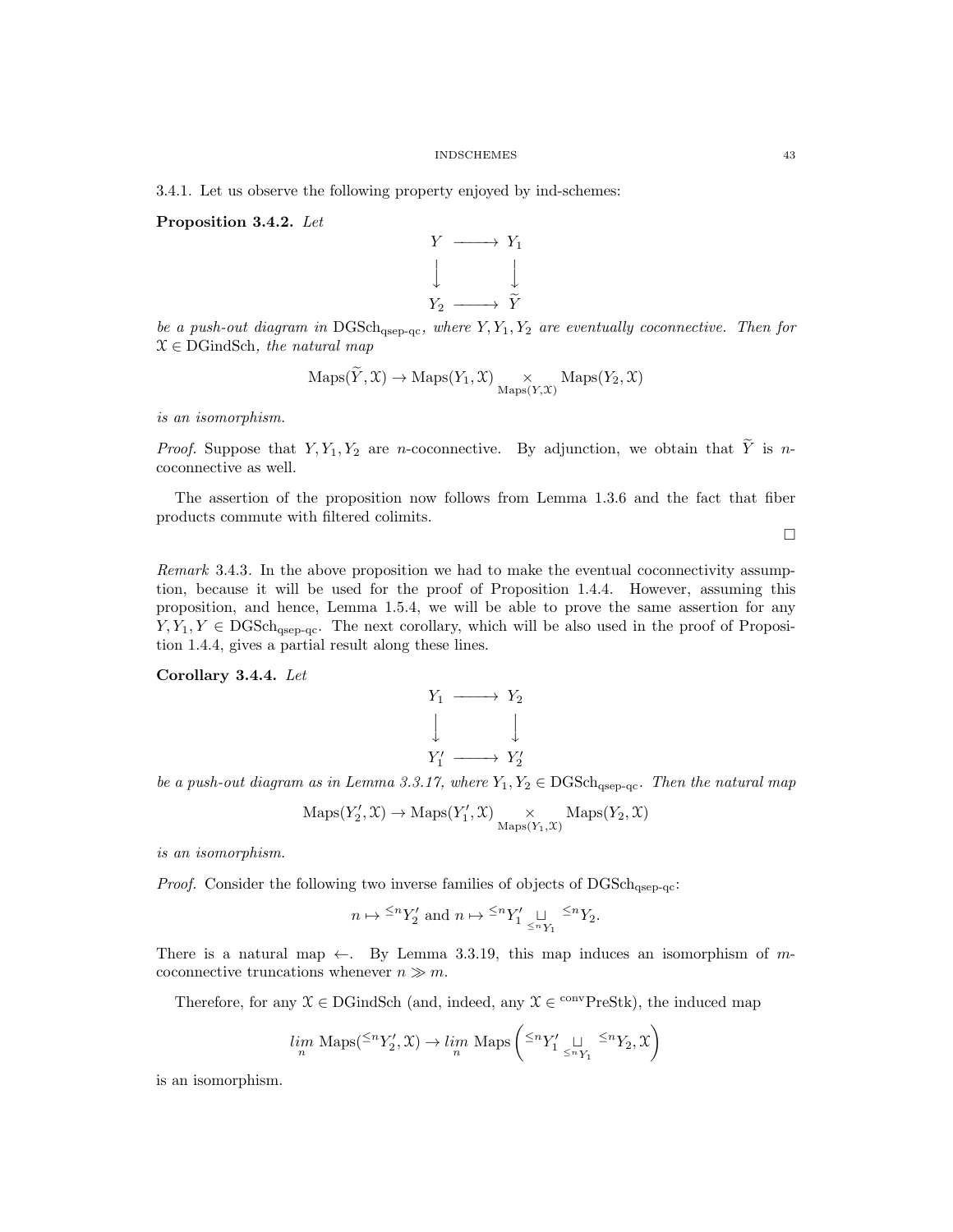Consider the composite map

$$
\begin{array}{ll}\mathsf{Maps}(Y'_2,\mathfrak{X})\rightarrow\mathsf{Maps}(Y'_1,\mathfrak{X})&\times\mathsf{Maps}(Y_2,\mathfrak{X})\xrightarrow{\sim}\\&\xrightarrow{\sim}lim\limits_{n}\mathsf{Maps}({}^{\leq n}Y'_1,\mathfrak{X})&\times\mathit{lim}\limits_{n}\mathsf{Maps}({}^{\leq n}Y'_1,\mathfrak{X})\xrightarrow{\sim}\\&\xrightarrow{\sim}lim\limits_{n}\left(\mathsf{Maps}({}^{\leq n}Y'_1,\mathfrak{X})\underset{\mathsf{Maps}({}^{\leq n}Y_1,\mathfrak{X})}{\times}\mathsf{Maps}({}^{\leq n}Y_2,\mathfrak{X})\right).\end{array}
$$

It equals the map

$$
\begin{aligned}\n\text{Maps}(Y_2', \mathfrak{X}) &\rightarrow \lim_n \text{ Maps}(\leq^n Y_2', \mathfrak{X}) \xrightarrow{\sim} \\
&\stackrel{\sim}{\rightarrow} \lim_n \text{ Maps} \left( \leq^n Y_1' \underset{\leq^n Y_1}{\sqcup} \leq^n Y_2, \mathfrak{X} \right) \xrightarrow{\sim} \\
&\stackrel{\sim}{\rightarrow} \lim_n \left( \text{Maps}(\leq^n Y_1', \mathfrak{X}) \underset{\text{Maps}(\leq^n Y_1, \mathfrak{X})}{\times} \text{Maps}(\leq^n Y_2, \mathfrak{X}) \right),\n\end{aligned}
$$

where the last arrow is an isomorphism by Proposition 3.4.2 above. This shows that

$$
\mathrm{Maps}(Y'_2,\mathfrak{X}) \to \mathrm{Maps}(Y'_1,\mathfrak{X}) \underset{\mathrm{Maps}(Y_1,\mathfrak{X})}{\times} \mathrm{Maps}(Y_2,\mathfrak{X})
$$

is an isomorphism as well.

## 3.5. Presentation of indschemes.

3.5.1. We shall now prove point (b) of Proposition 1.6.4. In fact, we will prove a slightly stronger (but, in fact, equivalent) statement; namely, we will prove Corollary 1.6.6.

*Proof.* We have to show that for  $Y \in DGSch<sub>qsep-qc</sub>$  and a map  $f: Y \to \mathcal{X}$ , the category of its factorizations

 $Y \to Z \to \mathfrak{X}$ .

where  $Z \in \text{DGSch}_{\text{qsep-qc}}$ , and  $Z \to \mathfrak{X}$  is a closed embedding, is contractible.

By Proposition 3.1.3, the category in question admits coproducts. Hence, to prove that it is contractible, it remains to show that it is non-empty.

Consider the map  $^{cl}f : ^{cl}Y \to ^{cl}\mathfrak{X}$ . Since  $^{cl}\mathfrak{X}$  is a classical indscheme, there exists a factorization

$$
^{cl}Y \xrightarrow{h_{cl}} Z_{cl} \xrightarrow{g_{cl}} {^{cl}}\mathfrak{X},
$$

where  $Z_{cl} \in \text{Sch}_{qsep-qc}$  and  $g_{cl}$  is a closed embedding.

Let k be the cohomological amplitude of the functor  $(h_{cl})_* : \text{QCoh}(^{cl}Y) \to \text{QCoh}(Z_{cl})$ , and let *n* be an integer  $> k$ .

Consider the truncation  $\leq^n Y$  and its map  $\leq^n f$  to  $\leq^n \mathfrak{X}$ . Since  $\leq^n \mathfrak{X}$  is a  $\leq^n DG$  indscheme, the map  $\leq^n f$  can be factored as

$$
\stackrel{<}{\longrightarrow} Y \stackrel{h_n}{\longrightarrow} Z_n \stackrel{g_n}{\longrightarrow} {}^{\leq n}\mathfrak{X},
$$

 $\Box$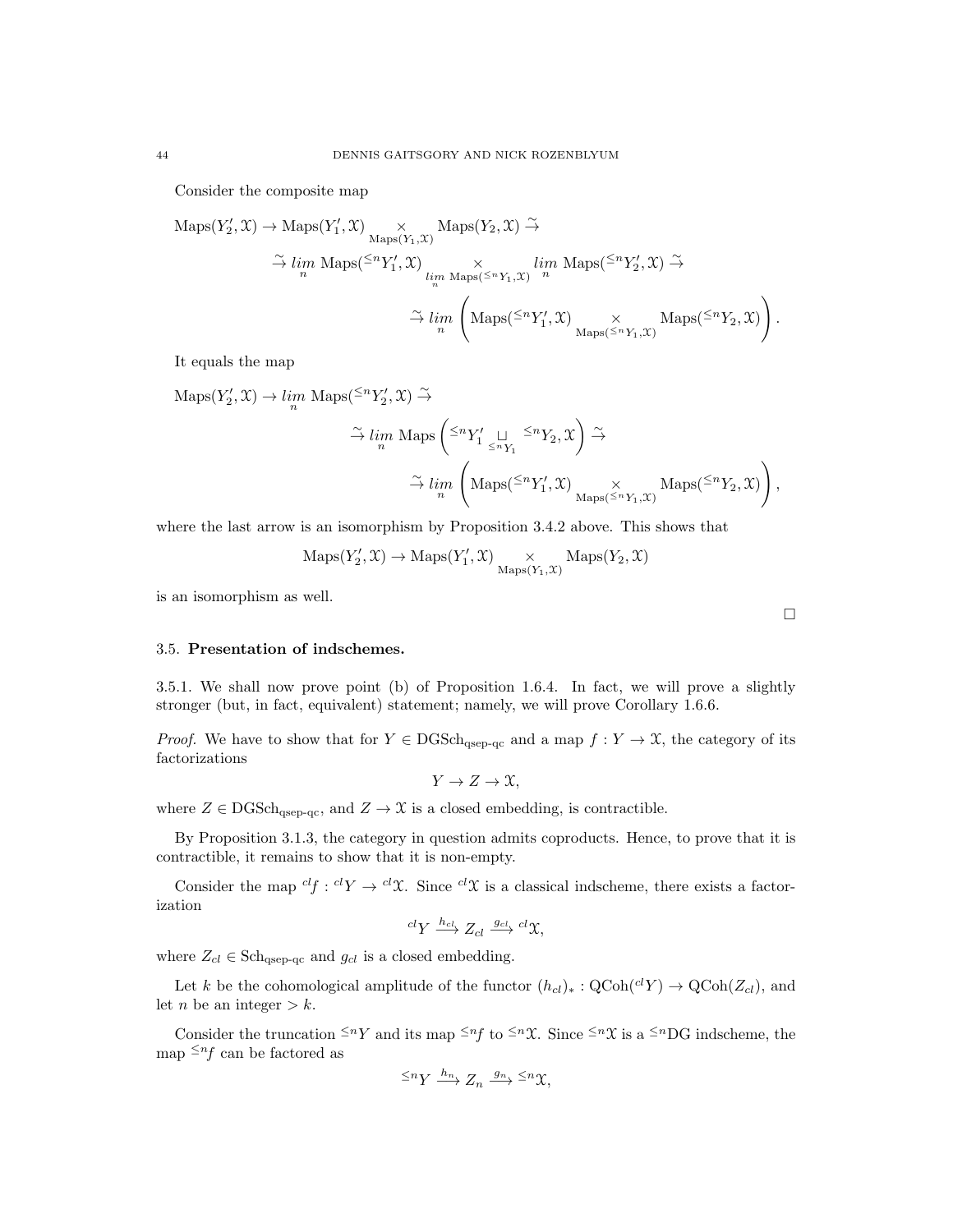where  $Z_n \in \leq^n \text{DGSch}_{qsep-qc}$  and  $g_n$  is a closed embedding. Moreover, without loss of generality, we can assume that we have a commutative square

$$
\begin{array}{ccc}\n\begin{array}{ccc}\ncl'Y & \xrightarrow{h_{cl}} & Z_{cl} \\
\sim & \downarrow & & \downarrow \\
\downarrow & & \downarrow & \downarrow \\
\downarrow & & \downarrow & \downarrow \\
\downarrow & & \downarrow & \downarrow \\
\downarrow & & \downarrow & \downarrow \\
\downarrow & & \downarrow & \downarrow \\
\downarrow & & \downarrow & \downarrow \\
\end{array}\n\end{array}
$$

where the right vertical map is automatically a closed embedding. In particular, we obtain that the cohomological amplitude of the functor  $({}^{ch}n)_{*}$  also equals k. Therefore, the same is true for the functor

$$
(h_n)_*: \mathrm{QCoh}({}^{\leq n}Y) \to \mathrm{QCoh}(Z_n).
$$

Thus, Lemma 3.3.19 applies to  $h_n$ . Let

$$
Z := Y \underset{\leq n}{\sqcup} Z_n \in \text{DGSch}.
$$

By Corollary 3.4.4, we have a canonical map  $g: Z \to \mathfrak{X}$ , which is a closed embedding since at the classical level this map is the same as  $g_n$ . Thus

$$
Y \to Z \to \mathfrak{X}
$$

is the required factorization of  $f$ .

3.5.2. Let us now prove Proposition 1.7.8. Our proof will rely on the notion of square-zero extension, which will be reviewed in Sect. 4.5.1.

We begin with the following observation:

**Lemma 3.5.3.** Let C be an  $\infty$ -category and  $i : C_1 \to C$  a fully faithful functor. Assume that **C** is filtered. Then i is cofinal if and only if every object of **C** admits a map to an object in  $C_1$ . In this case  $C_1$  is also filtered.

We take  $\mathbf{C} := (\mathrm{DGSch}_{qsep-qc})_{closed in } \chi$  and  $\mathbf{C}_1 = (\mathrm{DGSch}_{aff})_{closed in } \chi$ . Having proved Corollary 1.6.6, it remains to show that every closed embedding

$$
f: Y \to X
$$

admits a factorization

$$
Y \to Z \xrightarrow{g} \mathfrak{X},
$$

where  $Z \in \text{DGSch}_{\text{aff}}$  and  $g$  is also a closed embedding.

Step 1. Consider a factorization of  $^{cl}f$ 

$$
^{cl}Y \xrightarrow{h_{cl}} Z_{cl} \xrightarrow{g_{cl}} {^{cl}}\mathfrak{X},
$$

where  $g_{cl}$  is a closed embedding. We claim that the "locally almost of finite type" assumption on  $X$  implies that the classical scheme  $Z_{cl}$  is automatically of finite type.

This follows from the next lemma:

**Lemma 3.5.4.** If  $\mathfrak{X}_{cl}$  is a classical indscheme locally of finite type, and  $X_{cl} \rightarrow \mathfrak{X}_{cl}$  a closed embedding, where  $X_{cl} \in Sch$ , then  $X_{cl} \in Sch$ <sub>ft</sub>.

 $\Box$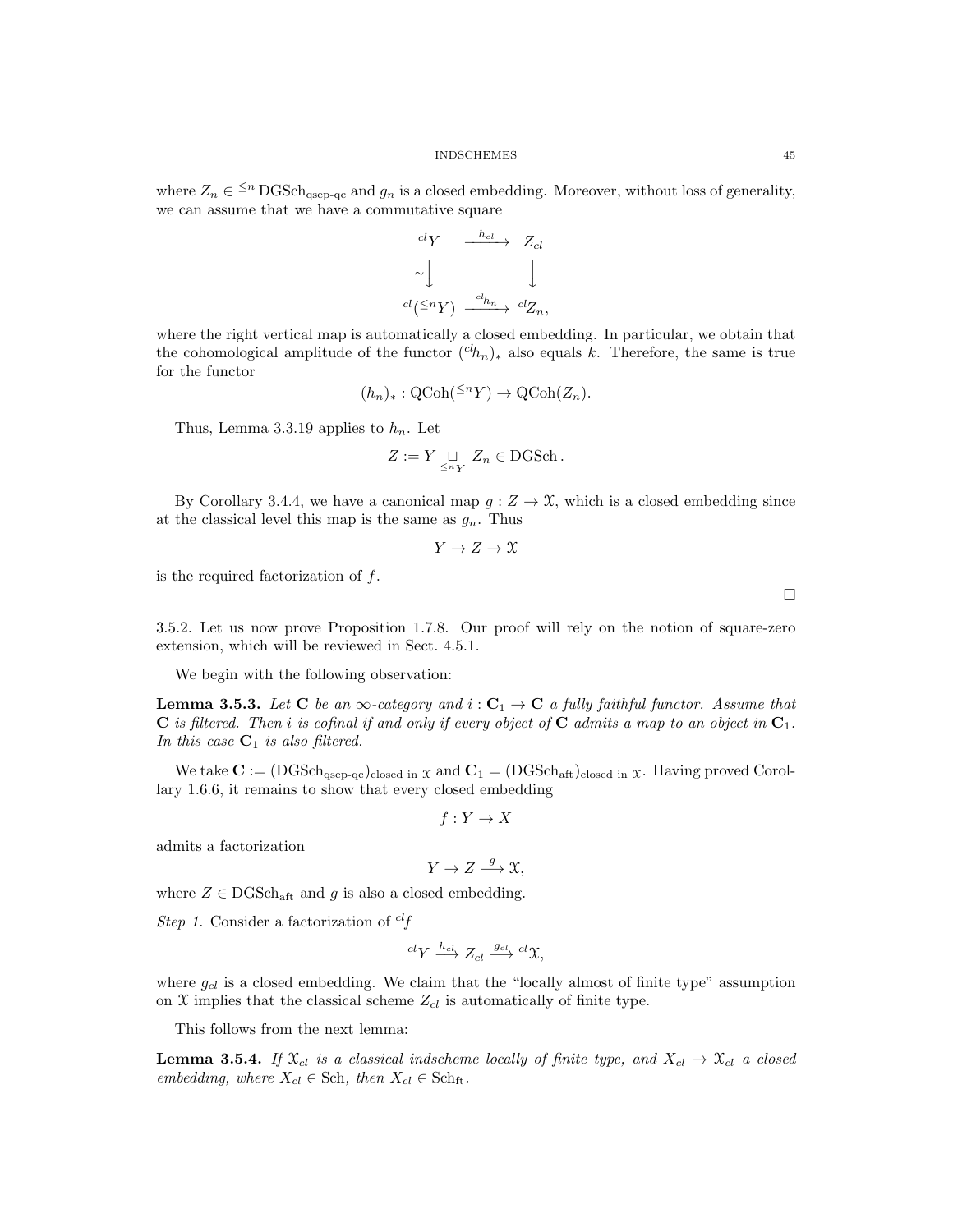*Proof of Lemma 3.5.4.* Note that a classical scheme  $X_{cl}$  is of finite type if and only if for any classical k-algebra A and a filtered family  $i \mapsto A_i$  of subalegbras such that  $A = \bigcup_i A_i$ , the map

 $colim_i$  Maps(Spec(A<sub>i</sub>), X<sub>cl</sub>)  $\rightarrow$  Maps(Spec(A), X<sub>cl</sub>)

is an isomorphism.

Note that since  $A_i \rightarrow A$  are injective, the diagram

$$
\begin{array}{ccc}\ncolim & \text{Maps}(\text{Spec}(A_i), X_{cl}) & \longrightarrow & \text{Maps}(\text{Spec}(A), X_{cl}) \\
\downarrow & & \downarrow & \\
colim & \text{Maps}(\text{Spec}(A_i), \mathfrak{X}_{cl}) & \longrightarrow & \text{Maps}(\text{Spec}(A), \mathfrak{X}_{cl})\n\end{array}
$$

is Cartesian. However, the bottom horizontal arrow is an isomorphism since  $\mathcal{X} \in {}^{cl}$ PreStk<sub>lft</sub>.

 $\Box$ 

Step 2. We shall construct the required factorization of f by induction on  $n \geq 0$ . Namely, we shall construct a sequence of factorizations of  $\leq^n f : f^{-1} \times \cdots \times f^{-1}$  as

$$
\leq^n Y \xrightarrow{h_n} Z_n \xrightarrow{g_n} \leq^n \mathfrak{X},
$$

with  $Z_n \in \{^{\leq n}{\text{DGSch}}_{\text{ft}}, g_n$  a closed embedding, and such that for  $n \geq n'$ , we have a commutative diagram

$$
\begin{array}{ccc}\n\leq n'Z_n & \xrightarrow{\leq n'g_n} & \leq n'\chi \\
\sim \bigcap_{\alpha=1}^{\infty} & \bigcap_{\alpha=1}^{\infty} & \text{if } \\
\leq n'Z_{n'} & \xrightarrow{\leq n'g_{n'}} & \leq n'\chi.\n\end{array}
$$

Setting

$$
Z := colim_n Z_n
$$

(where the colimit is taken in DGSch) we will then obtain the desired factorization of  $f$ . Step 3. Suppose  $(Z_{n-1}, g_{n-1})$  have been constructed. Note that the maps

$$
h_{n-1}: \leq^{n-1}Y \to Z_{n-1}
$$
 and  $\leq^{n-1}Y \to \leq^{n}Y$ 

satisfy the conditions of Corollary 3.3.17. Set

$$
Z'_n := Z_{n-1} \underset{\leq n-1}{\sqcup} Y^{\leq n}.
$$

We have  $\leq^{n-1}Z'_n \simeq \leq^{n-1}Z_{n-1}$ , and by Proposition 3.4.2 we obtain a natural map  $g'_n : Z'_n \to$  $\leq n\chi$ .

To find the sought-for pair  $(Z_n, g_n)$ , it suffices to find a factorization of  $g'_n$  as

$$
Z_n'\to Z_n\xrightarrow{g_n}\leq^n\mathfrak{X},
$$

so that  $Z_n \in \frac{1}{n} \text{DGSch}_{ft}$ , and  $\frac{1}{n-1} Z'_n \to \frac{1}{n-1} Z_n$  is an isomorphism.

Step 4. Note that the closed embedding

$$
^{\leq n-1}Y\to {^{\leq n}Y}
$$

has a natural structure of a *square-zero extension*, see Corollary 4.5.8, by an ideal

$$
\mathcal{I} \in \mathrm{QCoh}\left(\leq^{n-1} Y\right)^{\heartsuit}[n].
$$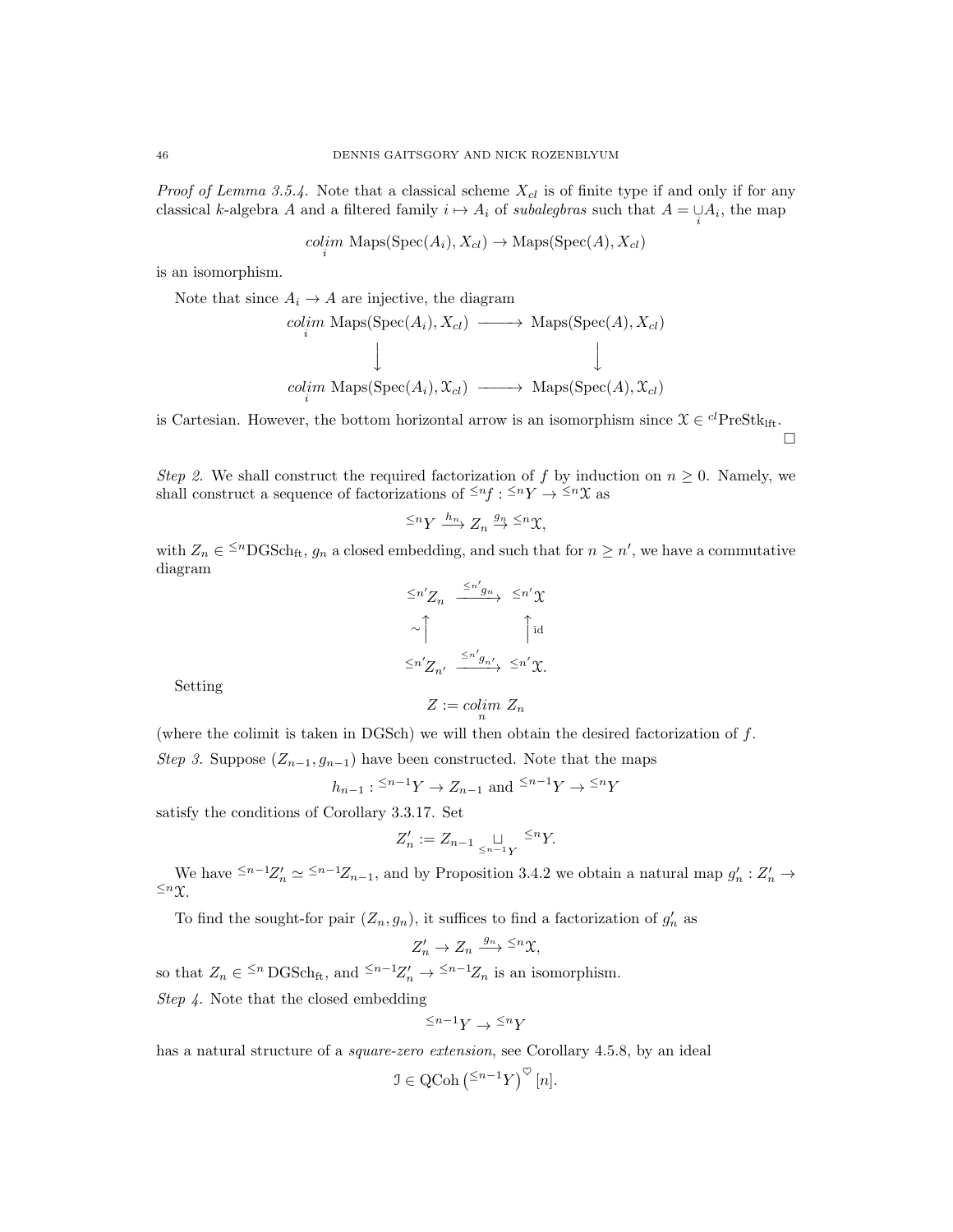$$
\mathcal{J} := (h_{n-1})_*(\mathcal{I}) \in \mathrm{QCoh}(Z_{n-1})^{\heartsuit}[n].
$$

*Step 5*. Write  $\mathcal{J}$  as a filtered colimit  $\operatorname{colim}_{\alpha} \mathcal{J}_{\alpha}$ , where

$$
\mathcal{J}_{\alpha} \in \mathrm{Coh}(Z_{n-1})^{\heartsuit}[n].
$$

The category  $\text{Coh}(Z_{n-1})$  is well-defined since  $Z_{n-1}$  is almost of finite type.

By Sect. 4.5.1, we obtain a family  $\alpha \mapsto Z_{n,\alpha}$  of objects of <sup> $\leq n$ </sup>DGSch, for all of which  $\leq^{n-1}Z_{n,\alpha} \simeq$  ≤n−1 $Z_{n-1}$ ; moreover, we have isomorphisms

$$
Z'_n \simeq \lim_{\alpha} Z_{n,\alpha}
$$

as objects of  $\leq^n$ DGSch.

Now, since X is locally almost of finite type as an object of  $\leq^{n}$ PreStk, the map

$$
\underset{\alpha}{\text{colim}} \text{ Maps}(Z_{n,\alpha}, \leq^n \mathcal{X}) \to \text{Maps}(Z'_n, \leq^n \mathcal{X})
$$

is an isomorphism. In particular, the map  $g'_n$  factors through some  $g_{n,\alpha}: Z_{n,\alpha} \to \leq^n \mathfrak{X}$ .

Now, the DG schemes  $Z_{n,\alpha}$  all belong to  $\leq^{n}$ DGSch<sub>ft</sub>, by construction. This gives the required factorization.

 $\Box$ 

## 4. Deformation theory: recollections

This section is preparation for Sect. 5. Our goal is the following: given  $\mathcal{X} \in \text{PreStk}$  such that  $c^l\mathfrak{X}$  is a classical indscheme, we would like to give necessary and sufficient conditions for X to be a DG indscheme. In this section we shall discuss what will be called Conditions (A), (B) and (C) that are satisfied by every DG indscheme. In Sect. 5 we will show that these conditions are also sufficient.

Conditions  $(A)$ ,  $(B)$  and  $(C)$  say that  $X$  has a reasonable deformation theory. We will encode this by the property of sending certain push-outs (in DGSch<sup>aff</sup>) to fiber products (in  $\infty$ -Grpd).

## 4.1. Split square-zero extensions and Condition (A).

### 4.1.1. Split square-zero extensions.

For  $Z \in \leq^{n} \text{DGSch}_{qsep-qc}$ . We define the category  $\leq^{n} \text{SplitSqZExt}(Z)$  of split square-zero extensions of Z to be the opposite of  $Q\text{Coh}(Z)^{\geq -n, \leq 0}$ .

There is a natural forgetful functor

$$
\leq^n\text{SplitSqZExt}(Z)\to(\leq^n\text{DGSch}_{qsep-qc})_{Z/},\quad\mathfrak{F}\mapsto Z_{\mathfrak{F}}
$$

Explicitly, locally in the Zariski topology if  $Z = S = \text{Spec}(A)$ , and  $\mathcal{M} := \Gamma(S, \mathcal{F})$ ,

$$
S_{\mathcal{F}} := \mathrm{Spec}(A \oplus \mathcal{M}),
$$

where the multiplication on M is zero.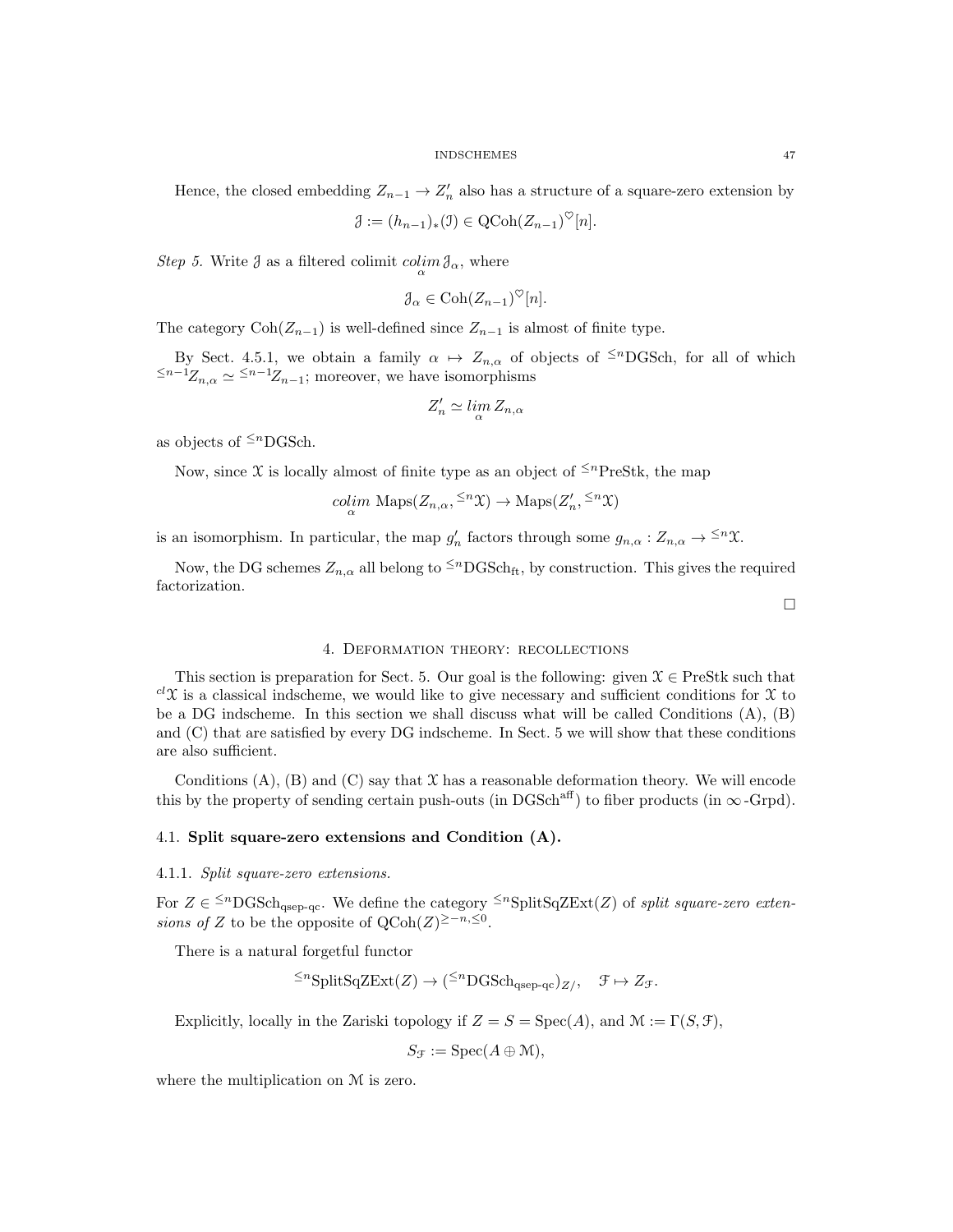4.1.2. The category

$$
\leq^n \text{SplitSqZExt}(Z) = (\text{QCoh}(Z)^{\geq -n, \leq 0})^{\text{op}}
$$

has push-outs: for  $\mathfrak{F}_1, \mathfrak{F}_2 \to \mathfrak{F} \in \text{QCoh}(Z)^{\geq -n, \leq 0}$  the sought-for push-out is given by

$$
\mathcal{F}':=\mathcal{F}_1\underset{\mathcal{F}}{\times}\mathcal{F}_2,
$$

where the fiber product is taken in  $\text{QCoh}(Z)^{\geq -n, \leq 0}$ , i.e.,

$$
\mathcal{F}' \simeq \tau^{\leq 0} \left( \mathcal{F}_1 \underset{\mathcal{F}}{\times} \mathcal{F}_2 \right).
$$

By Corollary 3.3.17, the forgetful functor

$$
\leq^n\text{SplitSqZExt}(Z)\to(\leq^n\text{DGSch}_{\text{qsep-qc}})_{Z}/\to\leq^n\text{DGSch}_{\text{qsep-qc}}
$$

commutes with push-outs. I.e., for  $\mathfrak{F}_1, \mathfrak{F}_2, \mathfrak{F}, \mathfrak{F}'$  as above, the map

$$
Z_{\mathcal{F}_1} \underset{Z_{\mathcal{F}}}{\sqcup} Z_{\mathcal{F}_2} \to Z_{\mathcal{F}'}
$$

is an isomorphism, where the latter push-out is taken in the category  $\leq^{n}$ DGSch<sub>qsep-qc</sub>. Moreover, if Z is affine, the above push-out agrees with the push-out in the category  $\leq^{n}$ DGSch<sup>aff</sup>.

4.1.3. Let X be an object of <sup> $\leq n$ </sup>PreStk. For  $S \in \leq^{n}$ DGSch<sup>aff</sup> and a map  $x : S \to \mathfrak{X}$ , consider the category  $\leq^n$ SplitSqZExt(S, x) consisting of triples

$$
\{\mathcal F\in \text{QCoh}(S)^{\geq -n, \leq 0},\ x': S_{\mathcal F}\to \mathfrak X,\ x'|_S\simeq x\}.
$$

I.e.,

$$
\leq^n\text{SplitSqZExt}(S,x) := \leq^n\text{SplitSqZExt}(S) \underset{(\leq^n\text{DGSch}^{\text{aff}})_{S/}}{\times} (\leq^n\text{DGSch}^{\text{aff}})_{S//X}.
$$

**Definition 4.1.4.** We shall say that X satisfies indscheme-like Condition (A) if for any S and x as above, the category  $\leq^n$ SplitSqZExt(S, x) is filtered.

We can reformulate the above condition in more familiar terms. Another familiar reformulation is described in Sect. 4.1.7 below.

4.1.5. Consider the functor

$$
e^{\geq -n}(T_x^*\mathfrak{X}): \mathrm{QCoh}(S)^{\geq -n, \leq 0} \to \infty\text{-Grpd}
$$

defined by

(4.1) 
$$
\xi^{-n}(T_x^* \mathfrak{X})(\mathfrak{F}) := \{x' : S_{\mathfrak{F}} \to \mathfrak{X}, \ x'|_{S} \simeq x\}.
$$

I.e.,

$$
\mathcal{F} \mapsto \{S_{\mathcal{F}}\} \underset{\leq^n {\rm SplitSqZExt}(S)}{\times} \xrightarrow{\leq^n {\rm SplitSqZExt}(S,x)} = \{S_{\mathcal{F}}\} \underset{(\leq^n {\rm DGSch}^{\rm aff})_{S/}}{\times} \xleftarrow{\leq^n {\rm DGSch}^{\rm aff}}_{S//\mathcal{X}}.
$$

The following results from [Lu0, Prop. 5.3.2.9]:

**Lemma 4.1.6.** The prestack X satisfies Condition (A) if and only if the functor  $\geq -n(T_x^*\mathfrak{X})$ preserves fiber products.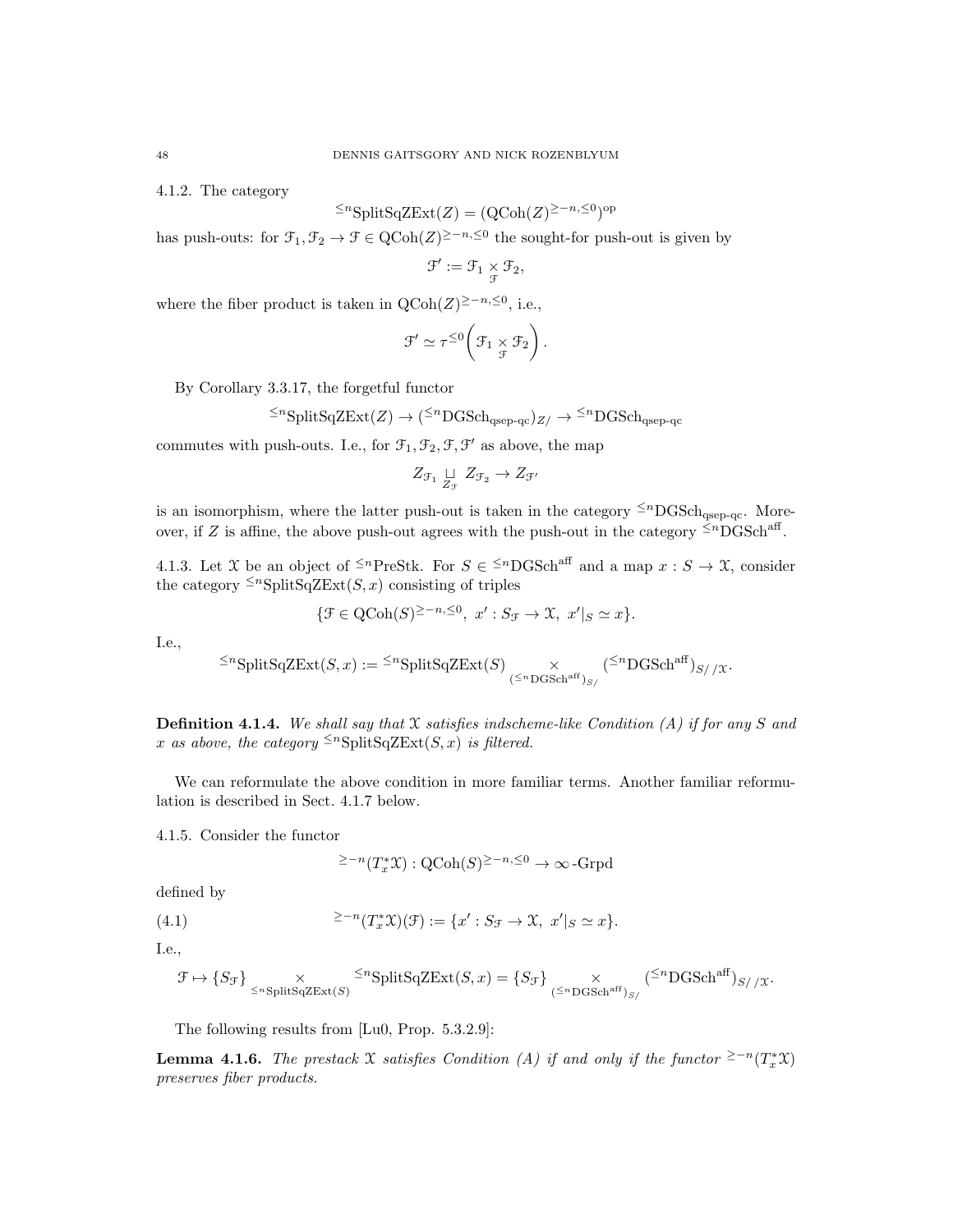4.1.7. The pro-cotangent space. Recall ([Lu0, Cor. 5.3.5.4]) that for an arbitrary  $\infty$ -category C that has fiber products, and a functor  $F : \mathbf{C} \to \infty$ -Grpd, the condition that F preserve fiber products is equivalent to the condition that  $F$  be pro-representable.

Thus, we obtain:

**Corollary 4.1.8.** A prestack  $X$  satisfies Condition (A) if and only if for every

$$
(S, x : S \to \mathfrak{X}) \in ({}^{\leq n} \mathrm{DGSch}^{\mathrm{aff}})_{/\mathfrak{X}},
$$

the functor

$$
e^{\geq -n}(T_x^*\mathfrak{X}): \mathrm{QCoh}(S)^{\geq -n, \leq 0} \to \infty\text{-Grpd}
$$

is pro-representable<sup>17</sup>.

Henceforth, whenever X satisfies Condition (A), we shall denote by <sup>≥−n</sup>( $T^*_xX$ ) the corresponding object of Pro(QCoh(S)<sup>≥-n,≤0</sup>). We shall refer to <sup>≥-n</sup>(T<sub>x</sub><sup>\*</sup>X) as "the pro-cotangent space to  $\mathfrak{X}$  at  $x : S \to \mathfrak{X}$ ."

Thus, an alternative terminology for Condition  $(A)$  is that the prestack  $X$  admits connective pro-cotangent spaces.<sup>18</sup>

4.1.9. Since fiber products in  $Q\text{Coh}(S)^{\geq -n, \leq 0}$  correspond to push-outs in <sup>≤n</sup>SplitSqZExt(S), from Lemma 4.1.6 we obtain that Condition  $(A)$  is equivalent to requiring that the functor

$$
\leq^n\text{SplitSqZExt}(S) \to \infty\text{-Grpd}
$$

given by

(4.2) 
$$
S_{\mathcal{F}} \mapsto \{x' : S_{\mathcal{F}} \to \mathcal{X}, \ x'|_{S} \simeq x\} = \{S_{\mathcal{F}}\} \times \left\{S_{\mathcal{F}}\right\} \times \left\{S_{\mathcal{F}}\right\} \times \left\{S_{\mathcal{F}}\right\} \times \left\{S_{\mathcal{F}}\right\} \times \left\{S_{\mathcal{F}}\right\} \times \left\{S_{\mathcal{F}}\right\} \times \left\{S_{\mathcal{F}}\right\} \times \left\{S_{\mathcal{F}}\right\} \times \left\{S_{\mathcal{F}}\right\} \times \left\{S_{\mathcal{F}}\right\} \times \left\{S_{\mathcal{F}}\right\} \times \left\{S_{\mathcal{F}}\right\} \times \left\{S_{\mathcal{F}}\right\} \times \left\{S_{\mathcal{F}}\right\} \times \left\{S_{\mathcal{F}}\right\} \times \left\{S_{\mathcal{F}}\right\} \times \left\{S_{\mathcal{F}}\right\} \times \left\{S_{\mathcal{F}}\right\} \times \left\{S_{\mathcal{F}}\right\} \times \left\{S_{\mathcal{F}}\right\} \times \left\{S_{\mathcal{F}}\right\} \times \left\{S_{\mathcal{F}}\right\} \times \left\{S_{\mathcal{F}}\right\} \times \left\{S_{\mathcal{F}}\right\} \times \left\{S_{\mathcal{F}}\right\} \times \left\{S_{\mathcal{F}}\right\} \times \left\{S_{\mathcal{F}}\right\} \times \left\{S_{\mathcal{F}}\right\} \times \left\{S_{\mathcal{F}}\right\} \times \left\{S_{\mathcal{F}}\right\} \times \left\{S_{\mathcal{F}}\right\} \times \left\{S_{\mathcal{F}}\right\} \times \left\{S_{\mathcal{F}}\right\} \times \left\{S_{\mathcal{F}}\right\} \times \left\{S_{\mathcal{F}}\right\} \times \left\{S_{\mathcal{F}}\right\} \times \left\{S_{\mathcal{F}}\right\} \times \left\{S_{\mathcal{F}}\right\} \times \left\{S_{\mathcal{
$$

take push-outs to fiber products.

Since the forgetful functor

 $\leq^n$ SplitSqZExt $(S) \to \leq^n$ DGSch<sub>osep-qc</sub>

preserves push-outs, from Proposition 3.4.2, we obtain:

Corollary 4.1.10. Any  $\mathfrak{X} \in \leq^n$ DGindSch satisfies Condition (A).

4.1.11. Going back to a general prestack  $\mathfrak X$ , assume that  $\mathfrak X$  satisfies Zariski descent. This allows us to extend  $\mathfrak X$  to a functor

$$
(^{\leq n}
$$
DGSch<sub>qsep-qc</sub>)<sup>op</sup>  $\rightarrow \infty$ -Grpd

by

$$
Z \mapsto \lim_{S \in Zar(Z)} \text{Maps}(S, \mathfrak{X}),
$$

where  $Zar(Z)$  is the category of affine schemes endowed with an open embedding into X.

The following is straightforward:

<sup>&</sup>lt;sup>17</sup>Since X is an accessible functor, so is <sup>≥−n</sup>( $T_x^*$ X).

<sup>&</sup>lt;sup>18</sup>Note that k-Artin stacks for  $k > 0$  viewed as objects of PreStk typically do not satisfy the above condition, as their (pro)-cotangent spaces belong to  $QCoh(S)^{\geq -n} \leq k$  but not to  $Pro(QCoh(S)^{\geq -n} \leq 0)$ ; i.e., they do not satisfy the connectivity condition.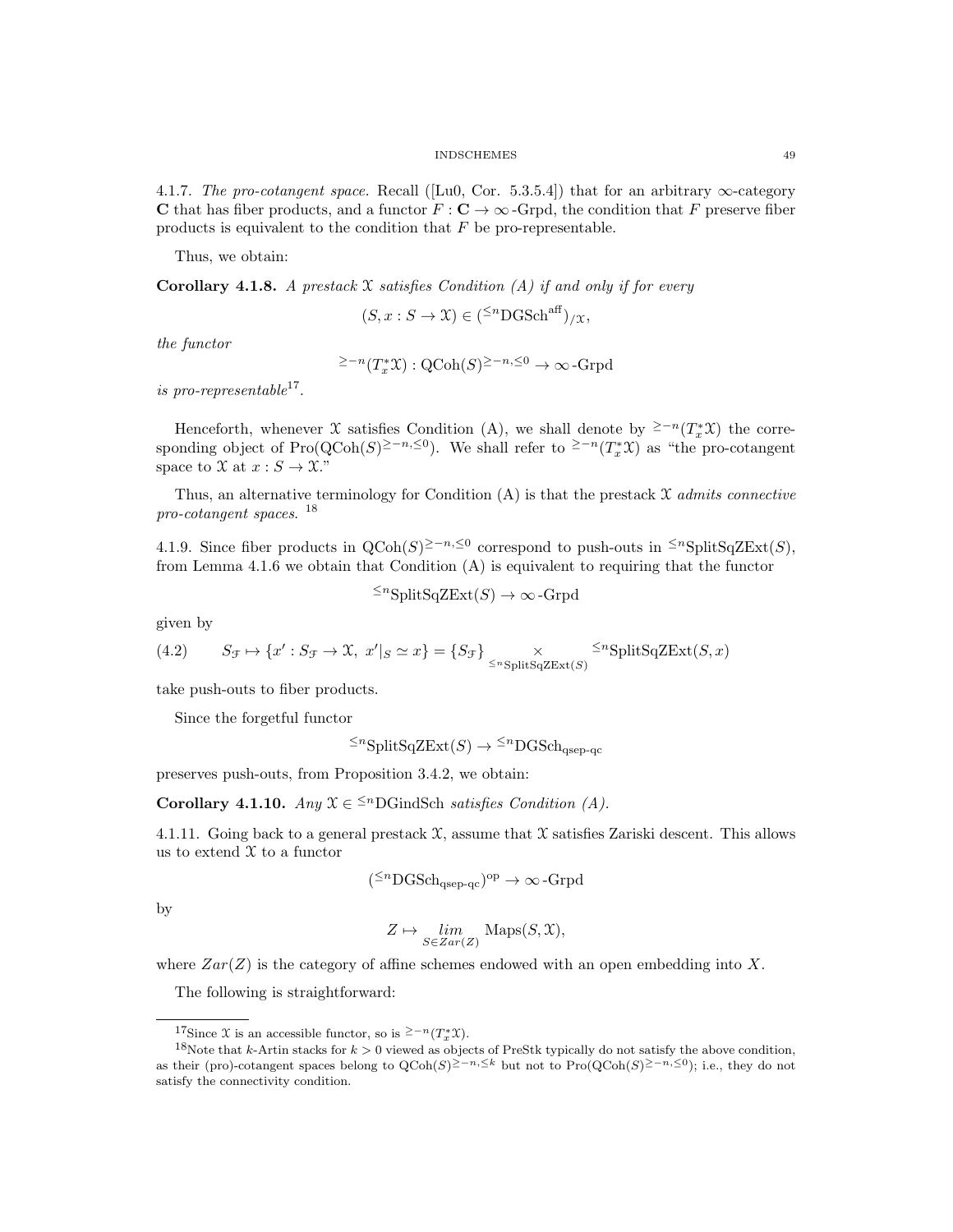**Lemma 4.1.12.** If X satisfies Condition (A),  $Z \in \{m\}$  GSch<sub>qsep-qc</sub> and  $x : Z \to \mathcal{X}$  is a map, then the functor

$$
\geq -n(T_x^*\mathfrak{X}): \operatorname{QCoh}(Z)^{\geq -n, \leq 0} \to \infty \text{-Grpd}, \quad \mathfrak{F} \mapsto \{Z_{\mathcal{F}}\} \underset{(\leq n\operatorname{DGSch}_{\operatorname{qsep-qc}})_{Z/}}{\times} (\leq^n \operatorname{DGSch}_{\operatorname{qsep-qc}})_{S//\mathfrak{X}}
$$

preserves fiber products.

In particular, we obtain that <sup>≥−n</sup>( $T_x^* \mathfrak{X}$ ) is given by an object of Pro( $\text{QCoh}(Z)^{\geq -n, \leq 0}$ ).

4.1.13. The relative situation. The functor <sup> $\geq -n(T_x^*\mathfrak{X})$ </sup> can be defined in a relative situation, i.e., when we are dealing with a map of prestacks  $\phi : \mathfrak{X} \to \mathcal{Y}$ . Namely, for  $x : S \to \mathfrak{X}$  as above, we set  $T_x^* \mathfrak{X}/\mathfrak{Y}$  to be the functor

$$
Q\text{Coh}(S)^{\geq -n, \leq 0} \to \infty\text{-Grpd}
$$

defined by

$$
\mathcal{F} \mapsto \{S_{\mathcal{F}}\} \underset{\leq^n \text{SplitSqZExt}(S,\phi \circ x)}{\times} \leq^n \text{SplitSqZExt}(S,x).
$$

where  $S_{\mathcal{F}}$  defines the point of <sup> $\leq n$ </sup>SplitSqZExt( $S, \phi \circ x$ ) equal to the composite

$$
S_{\mathcal{F}} \stackrel{\pi}{\to} S \stackrel{\phi \circ x}{\longrightarrow} \mathcal{Y},
$$

and where  $\pi: S_{\mathcal{F}} \rightarrow S$  is the canonical projection.

Note that if both  $\mathfrak X$  and  $\mathfrak Y$  admit connective pro-cotangent spaces,  $T_x^*\mathfrak X/\mathfrak Y$ , as an object of Pro( $Q\text{Coh}(S)^{\geq -n, \leq 0}$ ), is given by

$$
\tau^{\geq -n} \left( \mathrm{Cone}(T_{\phi \circ x}^* \mathcal{Y} \to T_x^* \mathcal{X}) \right).
$$

## 4.2. A digression: pro-objects in QCoh.

4.2.1. Let **C** be an  $\infty$ -category. We consider the category  $\text{Pro}(\mathbf{C})$ , which is, by definition, the full subcategory of  $Funct(C, \infty\text{-}Grd)$  that consists of accessible functors

$$
F: \mathbf{C} \to \infty\text{-Grpd}
$$

that can be written as filtered colimits of co-representable functors.

Let  $\Phi : \mathbf{C}_1 \to \mathbf{C}_2$  be a functor between  $\infty$ -categories. Then the functor

$$
LKE_{\Phi} : \text{Funct}(\mathbf{C}_1, \infty\text{-}\text{Grpd}) \to \text{Funct}(\mathbf{C}_2, \infty\text{-}\text{Grpd})
$$

sends  $Pro(C_1)$  to  $Pro(C_2)$ ; we shall denote by

$$
\mathrm{Pro}(\Phi):\mathrm{Pro}(\mathbf{C}_1)\to\mathrm{Pro}(\mathbf{C}_2)
$$

the resulting functor.

Note that if  $\Phi$  admits a right adjoint, denoted  $\Psi$ , then Pro( $\Phi$ ) can be computed as

(4.3) 
$$
(\text{Pro}(\Phi)(F))(\mathbf{c}_2) = F(\Psi(\mathbf{c}_2)), \quad F \in \text{Pro}(\mathbf{C}_1), \mathbf{c}_2 \in \mathbf{C}_2.
$$

4.2.2. Let C be a stable  $\infty$ -category. In this case, the category Pro(C) is also stable. <sup>19</sup>

If  $C_1$  and  $C_2$  is a pair of stable categories and  $\Phi: C_1 \to C_2$  is an exact functor, then Pro( $\Phi$ ) is also exact.

<sup>&</sup>lt;sup>19</sup>Note, however, that even if C is presentable, the category  $Pro(C)$  is not, so caution is required when applying such results as the adjoint functor theorem.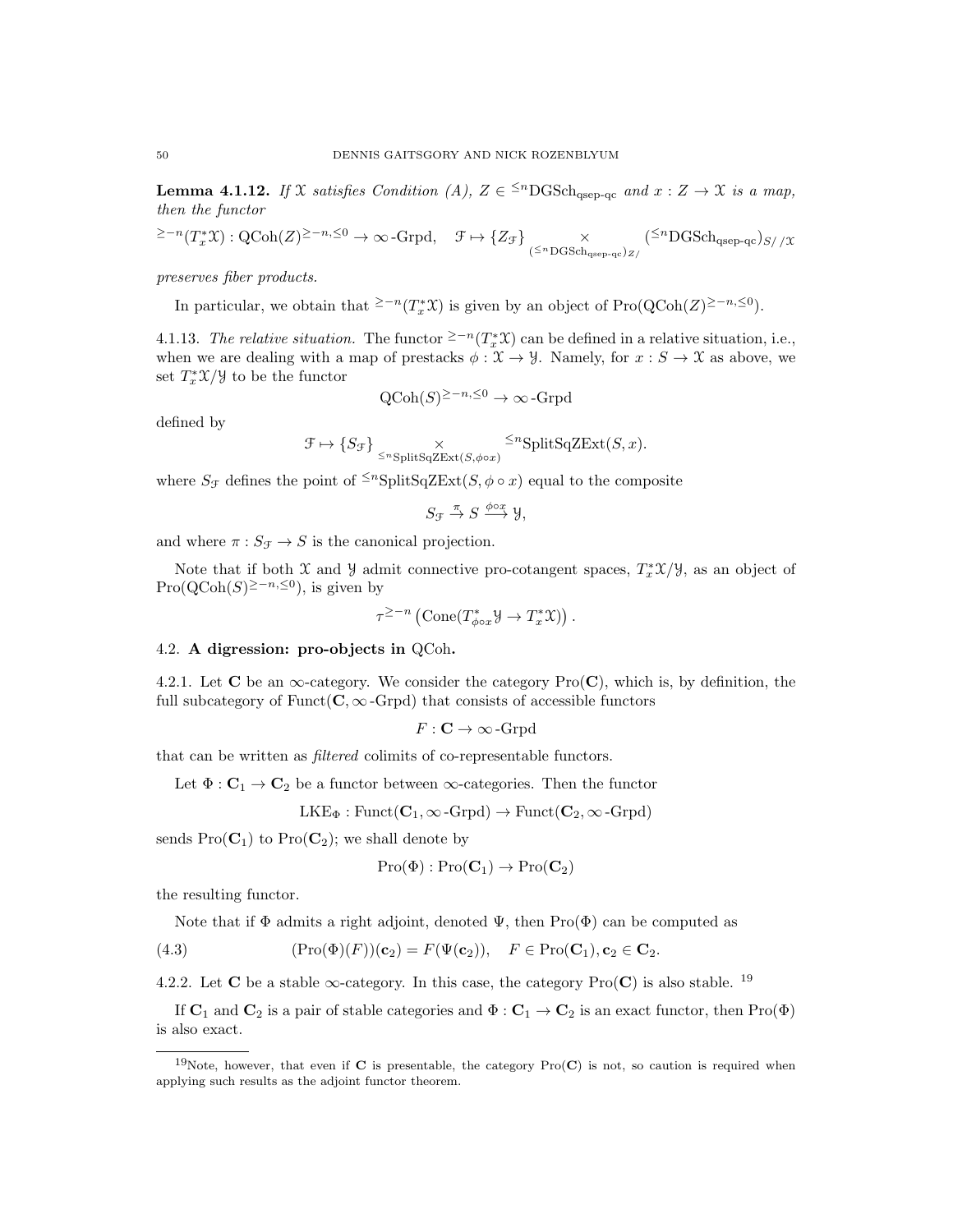4.2.3. Let C be a stable  $\infty$ -category and F an object of Pro(C). Then F gives rise to an exact functor

$$
F^{\rm Sp}:{\bf C}\to{\rm Spectra},
$$

such that

$$
F \simeq \Omega^{\infty} \circ F^{\text{Sp}}.
$$

If C arises from a DG category (or, equivalently, is tensored over Vect), then the functor F Sp can be further upgraded to a functor

$$
F^{\mathrm{Vect}} : \mathbf{C} \to \mathrm{Vect} \, .
$$

4.2.4. Suppose that  $C$  is endowed with a t-structure. In this case,  $Pro(C)$  also inherits a t-structure: its connective objects are those  $F \in \text{Pro}(\mathbf{C})$  such that  $F(x) = 0$  for  $x \in \mathbf{C}^{>0}$ .

Restriction of functors defines a map

$$
\mathrm{Pro}(\mathbf{C})^{\leq 0} \to \mathrm{Pro}(\mathbf{C}^{\leq 0}),
$$

which is easily seen to be an equivalence. Similarly, for any  $n \geq 0$ , the natural functor

$$
\mathrm{Pro}(\mathbf{C})^{\geq -n, \leq 0} \to \mathrm{Pro}(\mathbf{C}^{\geq -n, \leq 0})
$$

is an equivalence.

4.2.5. Now consider the following situation specific to QCoh. Let Z be a DG scheme. We have the following two categories

$$
Pro(QCoh(Z)) \text{ and } \lim_{S \in Zar(Z)} Pro(QCoh(S)).
$$

Left Kan extension along

$$
\mathcal{F} \mapsto \mathcal{F}|_S : \mathrm{QCoh}(Z) \to \mathrm{QCoh}(S)
$$

defines a functor

(4.4) 
$$
\operatorname{Pro}(\operatorname{QCoh}(Z)) \to \lim_{S \in Zar(Z)} \operatorname{Pro}(\operatorname{QCoh}(S)).
$$

This functor admits a right adjoint, which is tautologically described as follows. To

$$
\{S \mapsto (F_S \in \mathrm{Pro}(\mathrm{QCoh}(S)))\} \in \lim_{S \in Zar(Z)} \mathrm{Pro}(\mathrm{QCoh}(S))
$$

it assigns  $F \in \text{Pro}(\text{QCoh}(Z))$  given by

$$
F(\mathcal{F}) := \lim_{S \in Zar(Z)} F_S(\mathcal{F}|_S).
$$

We claim:

**Lemma 4.2.6.** Assume that  $Z$  is quasi-separated and quasi-compact. Then the above two functors

(4.5) Pro(QCoh(Z)) 
$$
\rightleftarrows \lim_{S \in Zar(Z)} Pro(QCoh(S))
$$

are mutually inverse.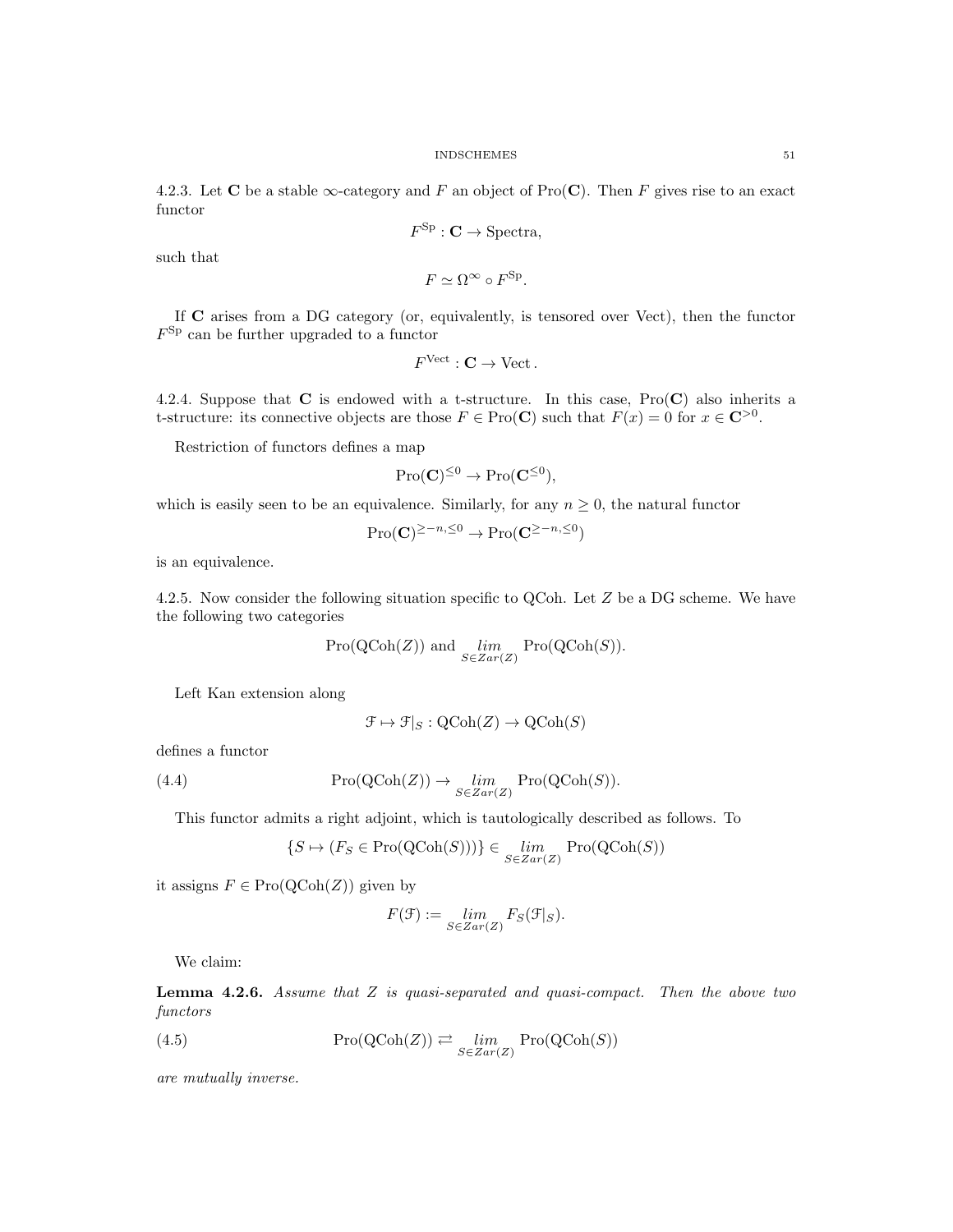*Proof.* A standard argument shows that instead of  $Zar(S)$  we can consider a *finite* limit corresponding to a Zariski hypercovering.

Note that by (4.3), the left Kan extension  $\text{Pro}(\text{QCoh}(Z)) \to \text{Pro}(\text{QCoh}(S))$  can be also expressed as the functor

$$
F \mapsto F \circ (j_S)_*,
$$

where  $j_S$  denotes the open embedding  $S \hookrightarrow Z$ .

Then the fact that the two adjunction maps are isomorphisms follows from the fact that

$$
Id_{QCoh(S)} \to \lim_{S} (j_S)_* \circ j_S^*
$$

is an isomorphism and the functors  $F$  and  $F<sub>S</sub>$  involved commute with finite limits.

Note that the lemma (with the same proof) also applies when we replace the category Pro(QCoh(Z)) by Pro(QCoh(Z)<sup>≥-n,≤0</sup>) for any  $n \ge 0$ .

## 4.3. Functoriality of split square-zero extensions and Condition (B).

4.3.1. Let  $\phi$  :  $Z_1 \rightarrow Z_2$  be an map between objects of <sup> $\leq n$ </sup>DGSch<sub>qsep-qc</sub>. Direct image  $\phi_*$ composed with the truncation  $\tau^{\leq 0}$  defines a functor

$$
\leq^0 \phi_*: \text{QCoh}(Z_1)^{\geq -n, \leq 0} \to \text{QCoh}(Z_2)^{\geq -n, \leq 0},
$$

i.e., a functor

$$
\leq^n\text{SplitSqZExt}(Z_1)\to\leq^n\text{SplitSqZExt}(Z_2).
$$

It follows from Corollary 3.3.17 that the following diagram is commutative

(4.6) 
$$
\xrightarrow{\leq n} \text{SplitSqZExt}(Z_1) \longrightarrow \xrightarrow{\leq n} \text{SplitSqZExt}(Z_2)
$$

$$
\downarrow \qquad \qquad \downarrow
$$

$$
(\text{DGSch}_{\text{qsep-qc}})_{Z_1/} \longrightarrow (\text{DGSch}_{\text{qsep-qc}})_{Z_2/},
$$

where the bottom horizontal arrow is the push-out functor

$$
Z'_1 \mapsto Z'_1 \underset{Z_1}{\sqcup} Z_2.
$$

4.3.2. Assume now that  $Z_1 = S_1$  and  $Z_2 = S_2$  are affine. Let X be an object of <sup> $\leq n$ </sup>PreStk, and  $x_2$  an  $S_2$ -point of X. Set  $x_1 := x_2 \circ \phi : S_1 \to \mathfrak{X}$ . Composition defines a map

$$
(4.7) \quad \leq^n \text{SplitSqZExt}(S_1) \times \leq^n \text{SplitSqZExt}(S_2) \quad \leq^n \text{SplitSqZExt}(S_2, x_2) \to \leq^n \text{SplitSqZExt}(S_1, x_1).
$$

**Definition 4.3.3.** We shall say that  $X \in \leq^n$ PreStk satisfies indscheme-like Condition (B) if the above functor is an equivalence for any  $(S_1, S_2, \phi)$ .

4.3.4. Using (4.6), we can reformulate Condition (B) as saying that the presheaf  $\mathfrak X$  should take  $\text{push-outs in } \leq^n \text{DGSch}_{\text{qsep-qc}} \text{ of the form } (S_1)_{\mathcal{F}_1} \underset{S_1}{\sqcup} S_2 \text{ to fiber products, where } S_1, S_2 \in \text{DGSch}^{\text{aff}}.$ 

By Proposition 3.4.2, we obtain:

Corollary 4.3.5. Any  $\mathfrak{X} \in \leq^n$ DGindSch satisfies Condition (B).

 $\Box$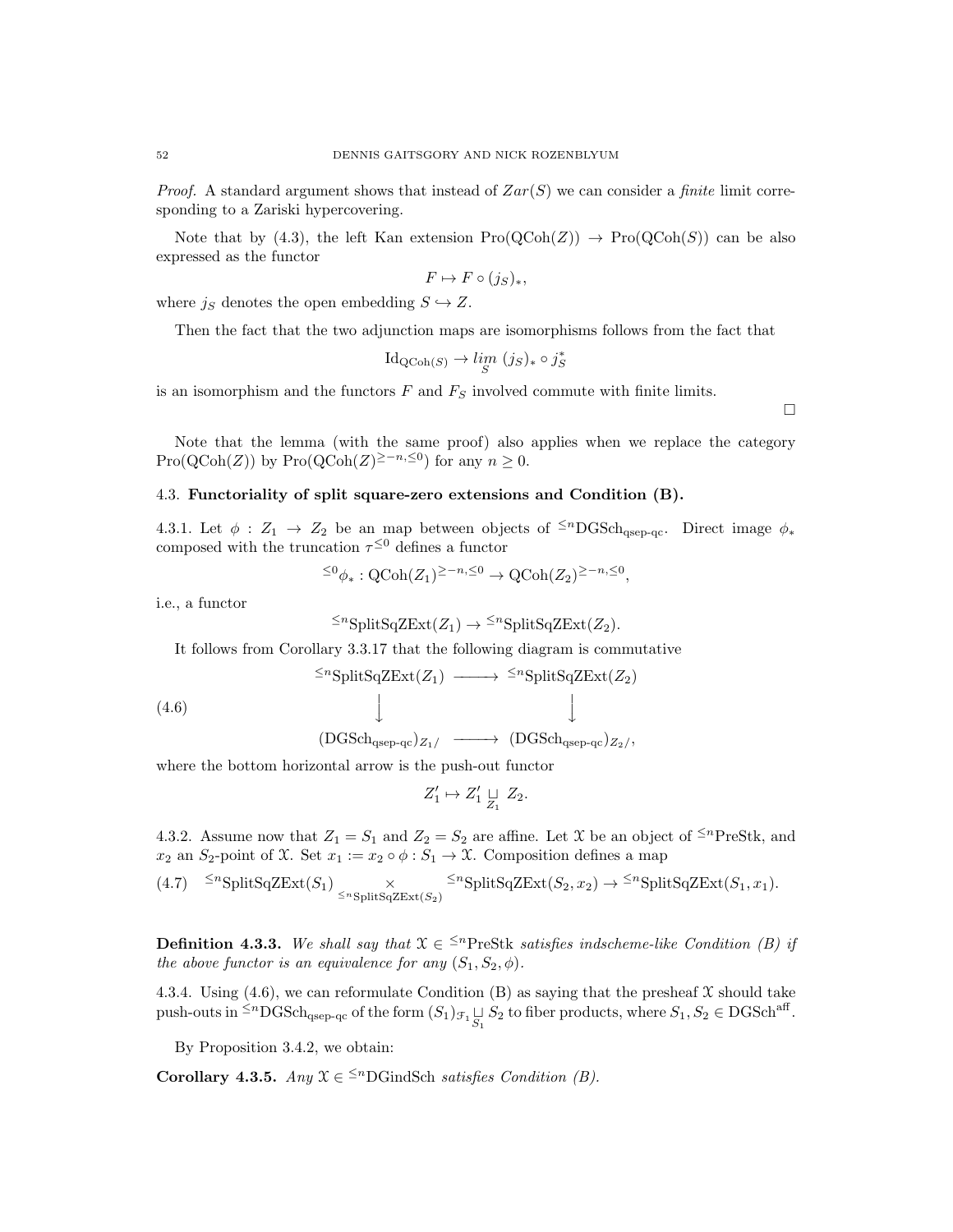4.3.6. Let us assume that  $\mathfrak X$  satisfies Condition (A). In this case, by (4.3), the map (4.7) can be interpreted as a map in  $\text{Pro}(\text{QCoh}(S_1)^{\geq -n, \leq 0})$ :

(4.8) 
$$
\qquad \qquad \geq -n(T_{x_1}^*\mathfrak{X}) \to \mathrm{Pro}(\geq -n\phi^*)\left(\geq -n(T_{x_2}^*\mathfrak{X})\right).
$$

We obtain:

**Lemma 4.3.7.** As object  $\mathfrak{X} \in \{1, 2\}$  and  $\mathfrak{X}$  as the satisfying condition (A), satisfies Condition (B) if and only if the map (4.8) be an isomorphism.

4.3.8. We shall use the following terminology:

**Definition 4.3.9.** We shall say that  $X \in \frac{5}{n}$  PreStk admits a connective pro-cotangent complex if it satisfies both Conditions  $(A)$  and  $(B)$ .

In other words, X admits a connective pro-cotangent complex if it admits connective procotangent spaces, whose formation is compatible with pullbacks under morphisms of affine DG schemes.

4.3.10. Let us now assume that  $\mathfrak X$  satisfies Zariski descent, as well as Conditions (A) and (B).

Thus, for  $Z \in \{^{\leq n} \text{DGSch}_{qsep-qc} \text{ and } x : Z \to \mathfrak{X}$ , we have a well-defined object

 $\geq$ -n(T<sub>x</sub><sup>\*</sup>X) ∈ Pro(QCoh(Z)<sup>≥-n,≤0</sup>).

We wish to compare the restriction of <sup>≥−n</sup>( $T_x^*$ X) to a given affine Zariski open  $S \subset Z$  with  $\geq$ <sup>-n</sup>(T<sub>x<sup>+</sup>|<sub>S</sub></sub>X) ∈ Pro(QCoh(S)<sup>≥-n,≤0</sup>).

As in (4.8), we have a natural map

(4.9) 
$$
\geq -n(T^*_{x|S}\mathfrak{X}) \to \geq -n(T^*_{x}\mathfrak{X})|_S.
$$

We claim:

**Lemma 4.3.11.** The map  $(4.9)$  is an isomorphism.

*Proof.* This follows from the description of Pro $(QCoh(Z)^{\geq n, \leq 0})$  given by Lemma 4.2.6.

 $\Box$ 

### 4.4. The cotangent complex of a DG scheme.

4.4.1. Assume for a moment that  $\mathfrak{X} = X \in \leq^n\mathrm{DGSch}_{qsep-qc}$ . It is well-known that in this case the object <sup>≥-n</sup>( $T_x^*X$ ) ∈ Pro (QCoh(S)<sup>≥-n,≤0</sup>) actually belongs to QCoh(S)<sup>≥-n,≤0</sup>:

*Proof.* It is easy to readuce the assertion to the case when  $X$  is affine. It is enough to show that the functor <sup>2-n</sup>(T<sub>x</sub><sup>\*</sup>X) commutes with filtered limits. But filtered limits in  $QCoh(S)^{\geq -n} \leq 0$ map to filtered colimits in  $\leq$ <sup>n</sup>DGSch<sup>aff</sup>, and the assertion follows.

4.4.2. We obtain that for any  $X \in \leq^n$ DGSch<sub>qsep-qc</sub> we have a well-defined object  $\geq n(T^*X) \in$  $\text{QCoh}(X)^{\geq -n, \leq 0}$ , such that for any affine S with a map  $x : S \to X$ , we have

(4.10) 
$$
\geq -n(T_x^*X) \simeq \geq -n_x^*(\geq -n(T^*X)).
$$

Moreover, as schemes are sheaves in the Zariski topology, the isomorphism (4.10) remains valid when  $S \in \leq^{n} \text{DGSch}^{\text{aff}}$  is replaced by an arbitrary object  $Z \in \leq^{n} \text{DGSch}_{\text{qsep-qc}}$ .

4.4.3. In particular, taking  $Z = X$  and x to be the identity map, we obtain that the identity map on <sup>≥−n</sup>(T<sup>\*</sup>Z) defines a canonical map

$$
\mathfrak{d}_{can}: Z_{\geq -n}(T^*Z) \to Z.
$$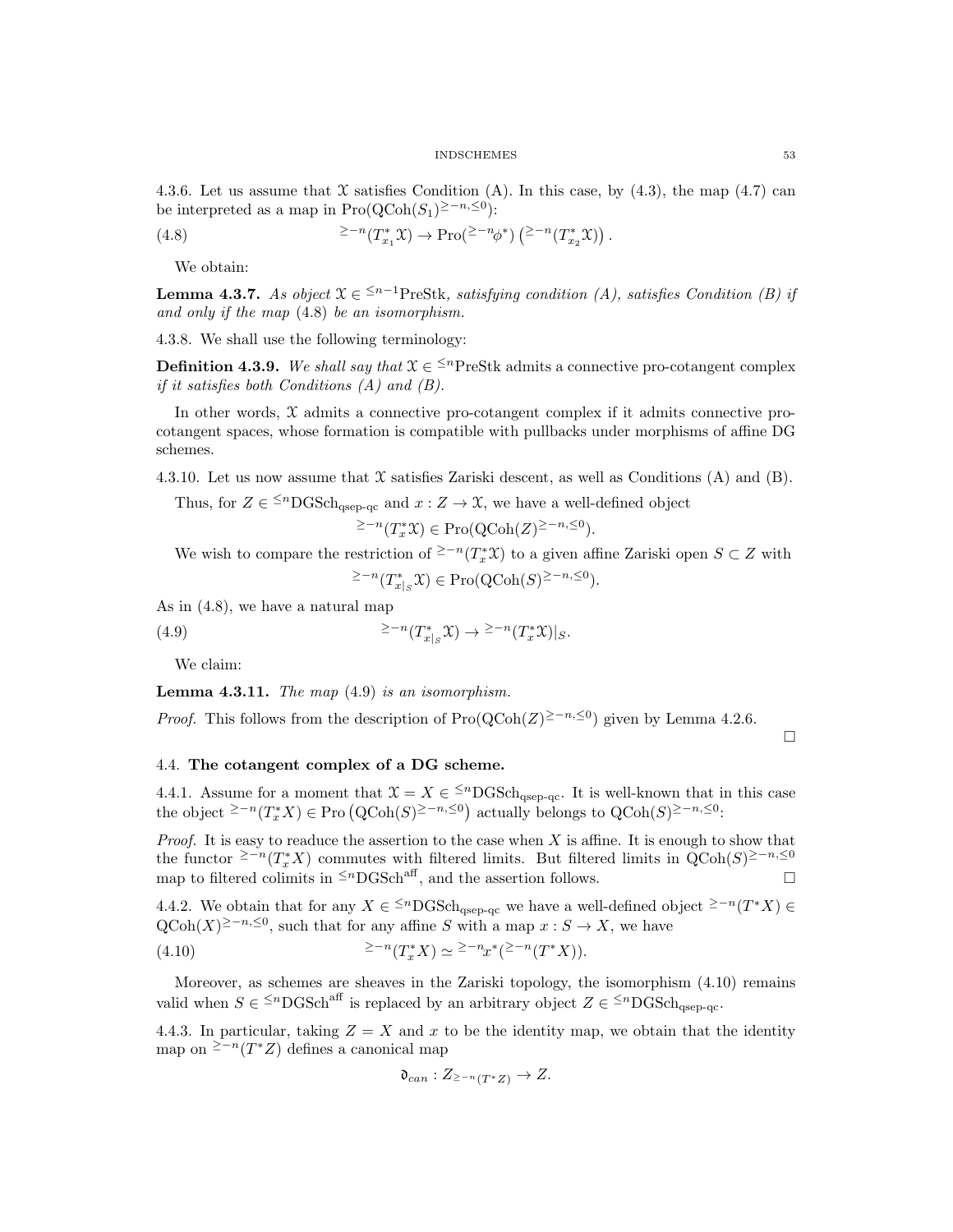4.4.4. Assume now that  $\mathfrak{X} \in \mathbb{S}^n$ DGindSch, and is written as in (1.1) for some index set A, and let  $Z \in {}^{\leq n} {\rm DGSch}_{qsep-qc}$ .

Let  $x: Z \to X$  be a map that factors through a map  $x_{\alpha_0}: Z \to X_{\alpha_0}$ . We obtain that <sup>≥−n</sup>(T<sup>\*</sup>X) can be explicitly presented as a pro-object of Pro(QCoh(Z)<sup>≥−n,≤0</sup>). Namely, we have:

(4.11) 
$$
\qquad \qquad \geq -n(T_x^* \mathfrak{X}) \simeq \lim_{\alpha \in A_{\alpha_0/}} n(T_{x_\alpha}^* X_\alpha),
$$

where  $x_{\alpha}$  denotes the composition  $Z \xrightarrow{x_{\alpha_0}} X_{\alpha_0} \to X_{\alpha}$ .

4.4.5. Let X again be an arbitrary object of <sup> $\leq n$ </sup>PreStk, satisfying Condition (A),  $S \in \leq^{n}$ DGSch<sup>aff</sup> and  $x : S \to \mathfrak{X}$  a point. We claim that there exists a canonical map in Pro $(QCoh(S)^{\geq -n, \leq 0})$ 

(4.12) 
$$
(dx)^{*}: \geq^{-n}(T_x^{*}\mathfrak{X}) \to \geq^{-n}(T^{*}S).
$$

Indeed, it corresponds to the map  $S_{\geq -n}(T^*S) \to \mathfrak{X}$  given by the composite

$$
S_{\geq -n}(T^*S) \stackrel{\mathfrak{d}_{can}}{\to} S \stackrel{x}{\to} \mathfrak{X}.
$$

The same remains true with  $S \in {}^{\leq n}{\rm DGSch}^{\rm aff}$  replaced by  $Z \in {}^{\leq n}{\rm DGSch}_{\rm qsep-qc}$ , whenever  $\mathfrak X$ satisfies Zariski descent.

## 4.5. General square-zero extensions.

4.5.1. Let Z be an object of  $\leq n-1}$ DGSch<sub>qsep-qc</sub>. The category  $\leq n-1$ SqZExt(Z) of square-zero extensions of Z is defined to be the opposite of

$$
\left((\text{QCoh}(Z)^{\geq -n+1,\leq 0})_{\geq -n(T^*Z)[-1]/}\right)^{\text{op}}.
$$

4.5.2. We have a natural forgetful functor

$$
\leq^{n-1} \mathrm{SqZExt}(Z) \to (\leq^{n-1} \mathrm{DGSch}_{qsep\text{-}qc})_{Z/}
$$

defined as follows.

For  $\mathcal{I} \in \mathrm{QCoh}(Z)^{\geq -n+1, \leq 0}$  and a map  $\gamma : \geq -n(T^*Z) \to \mathcal{I}[1]$ , we construct the corresponding scheme Z' as the push-out in  $\leq^{n}$ DGSch<sub>qsep-qc</sub>

$$
(4.13) \t\t Z \underset{Z_{\mathfrak{I}\{1\}}}{\sqcup} Z,
$$

where the first map  $Z_{\mathfrak{I}[1]} \to Z$  is the projection, and the second map corresponds to  $\gamma$  via the universal property of  $\geq n(T^*Z)$ .

We note that when Z is affine, by Corollary 3.3.17, the push-out in  $(4.13)$  is isomorphic to the corresponding push-out taken in  $\text{DGSch}^{\text{aff}}$ .

4.5.3. Let us denote by  $i$  the resulting closed embedding

$$
Z\to Z\underset{Z_{\mathfrak I[1]}}{\sqcup} Z
$$

corresponding to the canonical map of the first factor.

We have an exact triangle in  $\text{QCoh}(Z')$ :

$$
i_*(\mathfrak{I}) \to \mathcal{O}_{Z'} \to i_*(\mathrm{QCoh}(Z)).
$$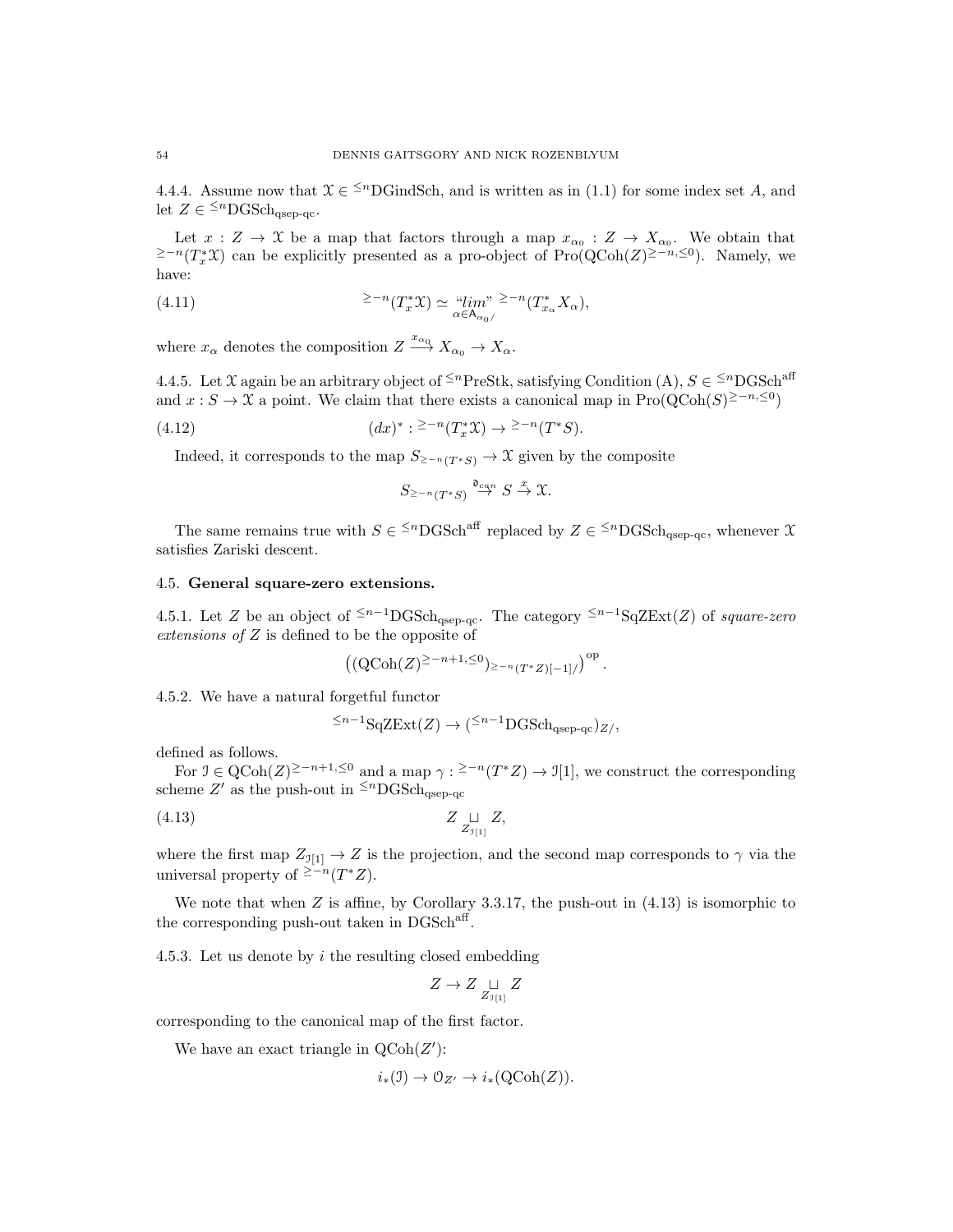Remark 4.5.4. Informally, we can think of the data of  $i_*(\mathfrak{I}) \in \text{QCoh}(Z)^{\geq -n+1}$ ,≤0 for

$$
(J, \gamma) \in (\text{QCoh}(Z)^{\geq -n+1, \leq 0})_{\geq -n} (T^*Z)[-1] /
$$

as the "ideal" of  $Z$  inside  $Z'$ . The fact that this "ideal" comes as the direct image of an object in  $QCoh(Z)$  reflects the fact that its square is zero. This explains the terminology of "square-zero" extensions."

Remark 4.5.5. Let us emphasize that, unlike the situation of classical schemes, the forgetful functor

$$
\leq^{n-1} \mathrm{SqZExt}(Z) \to (\leq^{n-1} \mathrm{DGSch}_{qsep\text{-}qc})_{Z/}
$$

is not fully faithful. I.e., being a square-zero extension is not a property, but is extra structure.

4.5.6. However, we have the following:

**Lemma 4.5.7.** For  $Z \in \frac{1}{2}n-1}$  DGSch<sub>qsep-qc</sub>, the forgetful functor

$$
\leq^{n-1} \mathrm{SqZExt}(Z) \to (\leq^{n-1} \mathrm{DGSch}_{qsep-qc})_{Z/}
$$

induces an equivalence between the full subcategories of both sides corresponding to  $Z \hookrightarrow Z'$  for which  $\leq^{n-2}Z \rightarrow \leq^{n-2}Z'$  is an isomorphism.

**Corollary 4.5.8.** For  $Z' \in (\leq^n\text{DGSch}_{qsep-qc})$ , the canonical map  $\leq^{n-1}Z \to Z$  has a canonical structure of an object of  $\leq^n$ SqZExt(Z').

In addition, we have:

**Lemma 4.5.9.** For  $Z \in \text{Sch}_{qsep-qc}$ , the forgetful unctor

$$
\leq^0\mathrm{SqZExt}(Z)\to(\leq^0\mathrm{DGSch}_{qsep\text{-}qc})_{Z/}
$$

is fully faithful and its essential image consists of closed embeddings  $Z \hookrightarrow Z'$ , such that the ideal  $\Im$  of  $Z$  in  $Z'$  satisfies  $\Im^2 = 0$ .

4.5.10. Let  $\phi: Z_1 \to Z_2$  be an *affine* map between objects of <sup>≤n-1</sup>DGSch<sub>qsep-qc</sub>. There is a canonically defined functor

(4.14) 
$$
\leq^{n-1} \mathrm{SqZExt}(Z_1) \to \leq^{n-1} \mathrm{SqZExt}(Z_2),
$$

which it sends

$$
(\mathcal{I}_1, \gamma_1) \in (\mathrm{QCoh}(Z_1)^{\ge -n+1, \le 0})_{\ge -n(T^*Z_1)[-1]/}
$$

to

$$
(\mathcal{I}_2, \gamma_2) \in (\mathrm{QCoh}(Z_2)^{\geq -n+1, \leq 0})_{\geq -n(T^*Z_2)[-1]/},
$$

where

$$
\mathfrak{I}_2 := \phi_*(\mathfrak{I}_1),
$$

and  $\gamma_2$  is obtained by the  $(\phi^*, \phi_*)$  adjunction from the map

$$
\geq -n_{\phi^*}(\geq -n(T^*Z_2)) \stackrel{(d\phi)^*}{\longrightarrow} \geq -n(T^*Z_1) \stackrel{\gamma_1}{\longrightarrow} \mathfrak{I}_1.
$$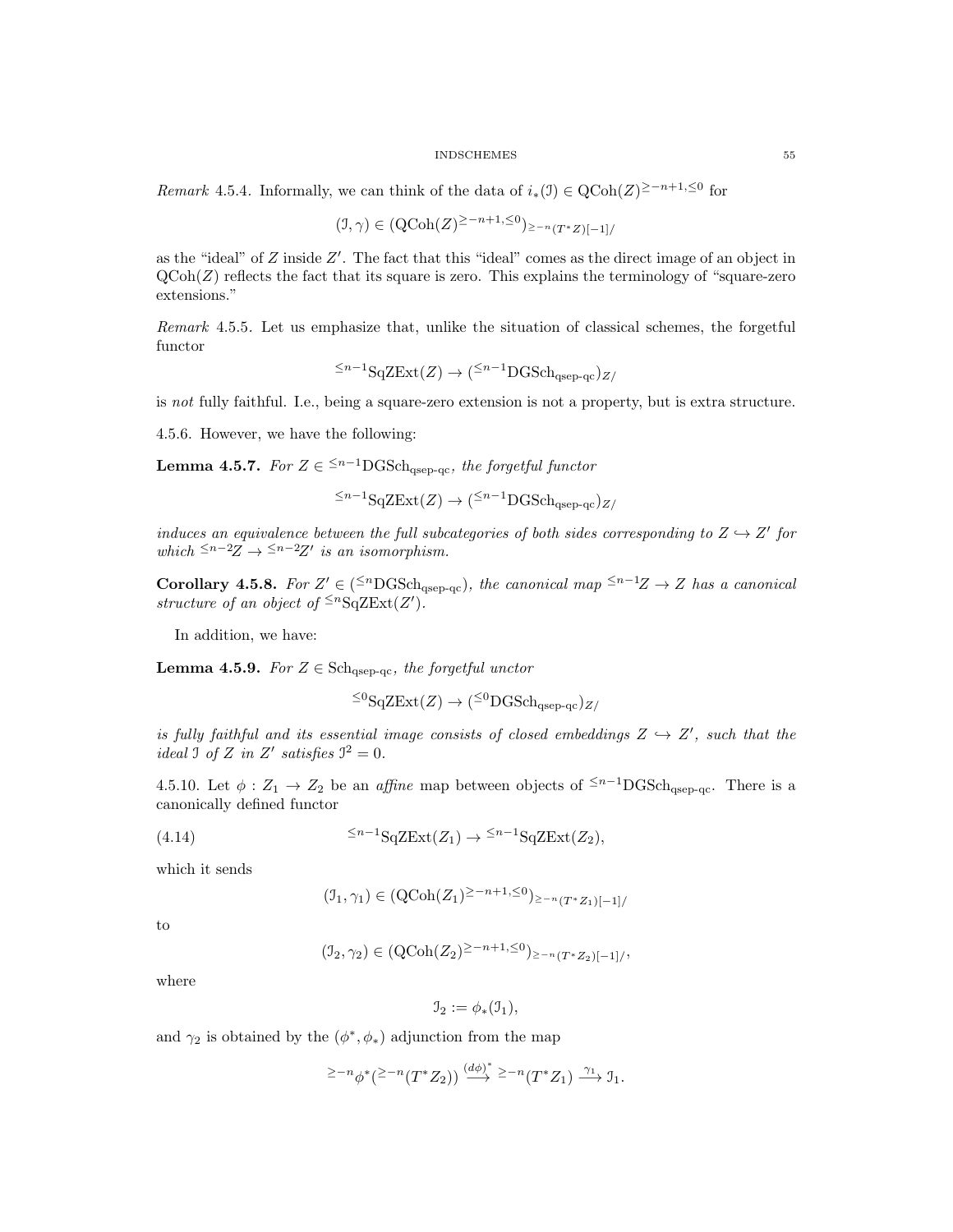4.5.11. The following assertion results from the construction:

Lemma 4.5.12. The following diagram commutes

$$
\begin{array}{ccc}\n\leq n^{-1} \text{SqZExt}(Z_1) & \longrightarrow & \leq n^{-1} \text{SqZExt}(Z_2) \\
\downarrow & & \downarrow \\
(\leq n^{-1} \text{DGSch}_{qsep-qc})_{Z_1} / & \longrightarrow & (\leq n^{-1} \text{DGSch}_{qsep-qc})_{Z_2} \text{,} \n\end{array}
$$

where the bottom horizontal arrow is the push-out functor

$$
Z_1' \mapsto Z_1' \underset{Z_1}{\sqcup} Z_2.
$$

## 4.6. Infinitesimal cohesiveness and Condition (C).

4.6.1. Let  $S \in \frac{1}{n-1} \text{DGSch}^{\text{aff}}$  and let  $(1, \gamma)$  be an object of  $\leq^{n-1} \text{SqZExt}(S)$ . Let

$$
S':=S\mathop{\sqcup}\limits_{S_{\mathfrak I[1]}} S
$$

be as in (4.13).

For  $\mathcal{X} \in \leq^n$ PreStk, consider the resulting map

(4.15) 
$$
\operatorname{Maps}(S', \mathcal{X}) \to \operatorname{Maps}(S, \mathcal{X}) \underset{\operatorname{Maps}(S_{\mathcal{I}[1]}, \mathcal{X})}{\times} \operatorname{Maps}(S, \mathcal{X}).
$$

**Definition 4.6.2.** We shall say that X satisfies indscheme-like Condition (C) if the map (4.15) is an isomorphism for any  $(S, \mathcal{I}, \gamma)$  as above.

An alternative terminology for prestacks satisfying Condition (C) is infinitesimally cohesive.

4.6.3. Note that from Proposition 3.4.2 we obtain:

Corollary 4.6.4. Any  $\mathfrak{X} \in \frac{\leq n}{n}$ GindSch satisfies Condition (C).

4.6.5. For  $S \in \frac{5n-1}{n}S_n$  let  $\frac{5n-1}{n}S_q ZExt(S, x)$  be the category of triples

$$
\{S \hookrightarrow S', x': S' \to \mathfrak{X}, x'|_{S} \simeq x\},\
$$

where  $S \hookrightarrow S'$  is a square-zero extension with  $S' \in \leq^{n-1}$ DGSch. I.e.,

$$
\leq^{n-1} {\rm Sq}Z{\rm Ext}(S,x):= \leq^{n-1} {\rm Sq}Z{\rm Ext}(S) \underset{\leq n-1}{\times} {\rm Gr}^{\leq n-1}_{{\rm DGSch}^{\rm aff}_{S//X}}.
$$

Suppose now that X satisfies Condition (A). For  $S \in \leq^{n-1}$ DGSch<sup>aff</sup>, recall the map in  $\mathrm{Pro}(\mathrm{QCoh}(S)^{\geq -n, \leq 0})$ 

$$
(dx)^* : \geq ^{-n}(T_x^*\mathfrak{X}) \to \geq ^{-n}(T^*S).
$$

Consider the object

$$
Cone((dx)^*)[-1] \in Pro(QCoh(S)^{\geq -n+1, \leq 1}).
$$

Hence, we obtain:

**Lemma 4.6.6.** An object  $\mathfrak{X} \in \leq^{n}$ PreStk, satisfying Condition (A), satisfies condition (C) if and only if the naturally defined functor

$$
\leq^{n-1} \mathrm{SqZExt}(S, x) \to \left( \left( \mathrm{QCoh}(S)^{\geq -n+1, \leq 0} \right)_{\mathrm{Cone}((dx)^*)[-1]}/ \right)^{\mathrm{op}}
$$

is an equivaence.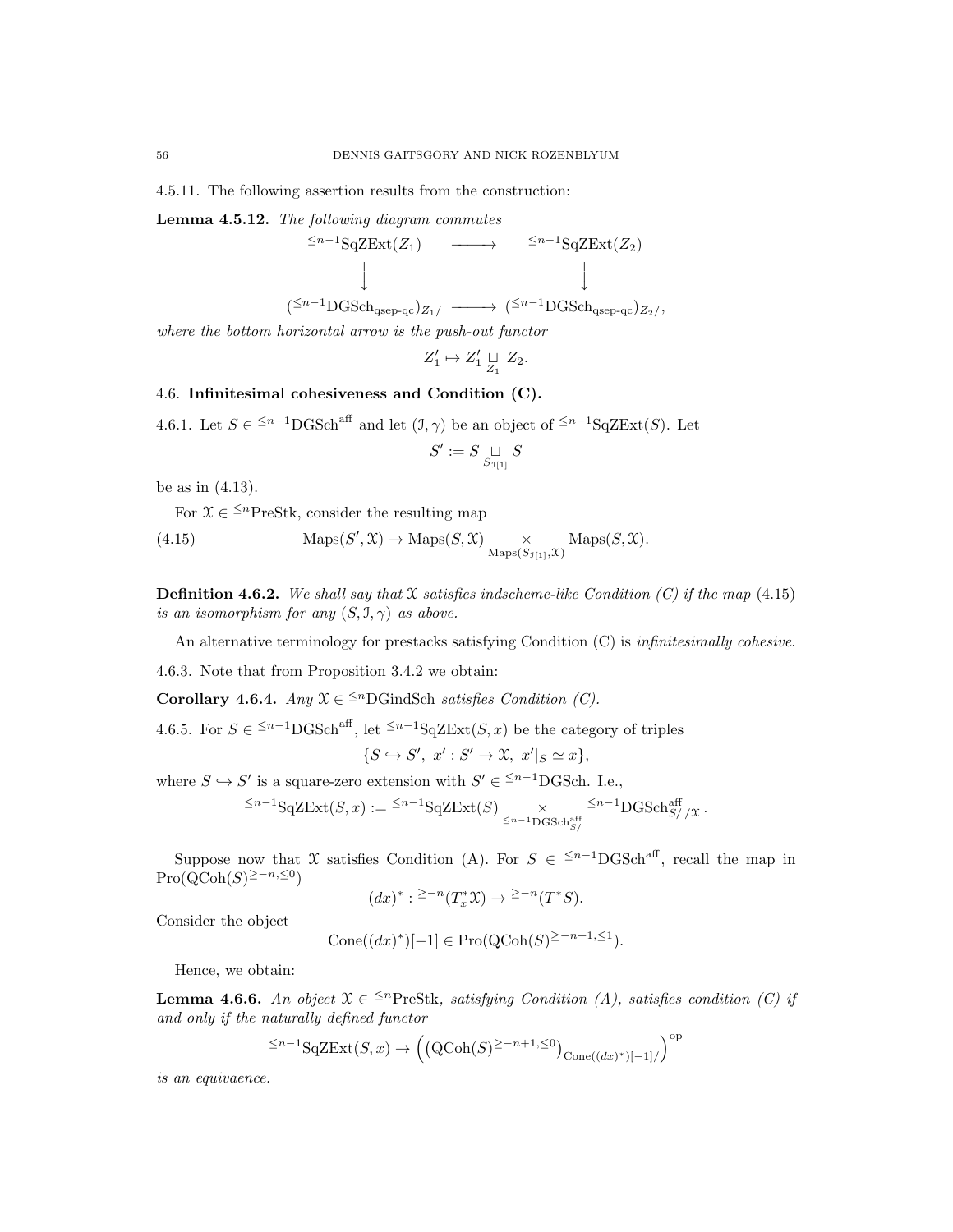4.6.7. Assume now that  $\mathfrak X$  satisfies Zariski descent as well as Conditions (A) and (C). We obtain that for  $Z \in \frac{1}{2}$  DGSch and a given  $x : Z \to \mathfrak{X}$ , the description of the category  $\leq^{n-1}$ SqZExt(Z, x) as

$$
\left(\left(\text{QCoh}(Z)^{\geq -n+1,\leq 0}\right)_{\text{Cone}((dx)^*)[-1]/}\right)^{\text{op}}
$$

remains valid.

Moreover, we have the following:

Lemma 4.6.8. Under the above circumstances the following are equivalent:

- (a) The category  $\leq^{n-1}$ SqZExt $(Z, x)$  is filtered.
- (b)  $T_x^*Z/\mathfrak{X}[-1] \simeq \text{Cone}((dx)^*)[-1]$  belongs to  $\text{Pro}(\text{QCoh}(Z)^{\geq -n+1, \leq 0}).$
- (c) The map

$$
H^0((dx)^*) : H^0\left( {}^{2-n}(T_x^* \mathfrak{X}) \right) \to H^0\left( {}^{2-n}(T^* Z) \right)
$$

is surjective.

4.6.9. We note that condition (c) in Lemma 4.6.8 is satisfied when  $\mathfrak X$  is an indscheme, and the map  $x: Z \to \mathfrak{X}$  is a closed embedding.

4.6.10. Let  $\phi: S_1 \to S_2$  be a map in <sup>≤n-1</sup>DGSch<sup>aff</sup>. For  $x_2: S_2 \to \mathfrak{X}$ , composition defines a map

$$
(4.16) \qquad \leq^{n-1} \mathcal{S} q \mathcal{S} \mathcal{E} \mathbf{xt}(S_2, x_2) \underset{\leq n-1}{\times} \mathcal{S}^{n-1} \mathcal{S} q \mathcal{Z} \mathcal{E} \mathbf{xt}(S_1) \to \leq^{n-1} \mathcal{S} q \mathcal{Z} \mathcal{E} \mathbf{xt}(S_1, x_1).
$$

using the functor (4.14).

From the definitions, we obtain:

**Lemma 4.6.11.** If X satisfies Conditions (B) and (C), then the map (4.16) is an isomorphism.

4.6.12. If X satisfies Zariski descent, then the same continues to be true for  $S_1$  and  $S_2$  replaced by arbitrary objects  $Z_1, Z_2 \in \frac{5n-1}{n} \text{DGSch}_{qsep-qc}$ , but keeping the assumption that  $f: Z_1 \to Z_2$ be affine.

In other words, the map  $(4.16)$  is an isomorphism, where

$$
\leq^{n-1} \mathrm{SqZExt}(Z_1) \to \leq^{n-1} \mathrm{SqZExt}(Z_2)
$$

is the functor defined in (4.14).

4.6.13. Now suppose that  $Z_1, Z_2 \in \frac{\leq n-1}{n}$  GSch<sub>qsep-qc</sub> are as above, but the map f is not necessarily affine. Assume that X satisfies Zariski descent, and let  $x_2 : Z_2 \to \mathcal{X}$  be a map satisfying the equivalent conditions of Lemma 4.6.8. Let  $x_1 = x_2 \circ f$ . In this situation, the Sect. 4.6.12 still applies. Namely, we have:

**Lemma 4.6.14.** In the above situation, if X satisfies conditions (A), (B) and (C), there is a canonically defined functor

$$
\leq^{n-1} \mathrm{SqZExt}(Z_1, x_1) \to \leq^{n-1} \mathrm{SqZExt}(Z_2, x_2),
$$

such that the diagram

$$
\begin{array}{ccc}\n\leq n-1\text{SqZExt}(Z_1, x_1) & \longrightarrow & \leq n-1\text{SqZExt}(Z_2, x_2) \\
\downarrow & & \downarrow \\
\text{Sim}(Z_{n-1} \text{GSch}_{qsep-qc})_{Z_1/2} & \longrightarrow & \leq n-1\text{GSch}_{qsep-qc})_{Z_2/2}\n\end{array}
$$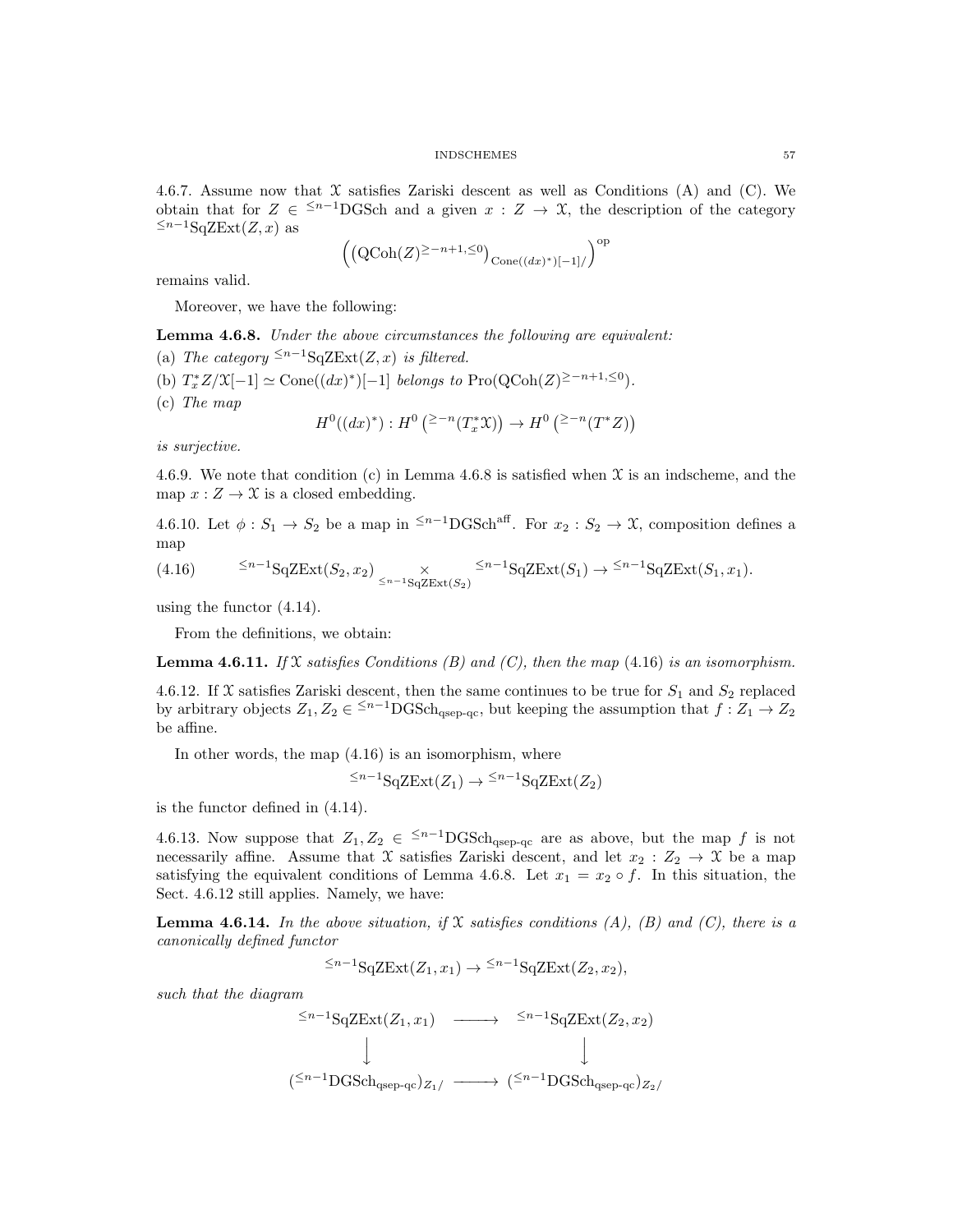commutes, where the bottom horizontal arrow is the push-out functor

$$
Z_1' \mapsto Z_1' \underset{Z_1}{\sqcup} Z_2.
$$

*Proof.* By definition, an object of <sup> $\leq n-1$ </sup>SqZExt( $Z_1, x_1$ ) is given by a map  $T_{x_1}^* Z_1/\mathcal{Y} \to \mathcal{I}[1]$  for  $\mathcal{I} \in \text{QCoh}(Z_1)^{\geq -n+1, \leq 0}$ . This gives a map  $T_{x_2}^* Z_2 / \mathcal{Y} \to f_*(\mathcal{I}[1])$ . By assumption on  $x_2$ , this map canonically factors through  $\tau^{\leq -1} f_*(\mathfrak{I}[1]) = \tau^{\leq 0} (f_* \mathfrak{I})[1]$ . This gives the desired functor

$$
\leq^{n-1} \mathrm{SqZExt}(Z_1, x_1) \to \leq^{n-1} \mathrm{SqZExt}(Z_2, x_2).
$$

Let  $Z'_1$  be the square zero extension of  $Z_1$ , and  $Z'_2$  the corresponding square zero extension of  $Z_2$ ; i.e.,

$$
Z_2' = Z_2 \underset{(Z_2)_{\tau} \le 0_{(f_*\mathcal{I})[1]}}{\sqcup} Z_2.
$$

It follows from Corollary 3.3.17 that

$$
Z'_1 \underset{Z_1}{\sqcup} Z_2 \simeq Z_2 \underset{(Z_2)_{\tau} \leq 0_{f_*(\mathcal{I}[1])}}{\sqcup} Z_2.
$$

Furthermore, by the above discussion, both maps  $(Z_2)_{\tau \le 0} f_*(\mathfrak{I}_{1}) \to Z_2$  canonically factor through  $(Z_2)_{\tau \leq 0}$ <sub>(f\*J)[1]</sub> (compatibly with the map to X). This gives the comparison map

$$
Z'_1 \underset{Z_1}{\sqcup} Z_2 \to Z'_2,
$$

and it remains to show that it is an isomorphism. By Corollary 3.3.17, it suffices to show it is an isomorphism when  $Z_2$  is affine. In this case, by Lemma 3.3.15, the pushouts can be taken in DGSch<sup>aff</sup>, in which case the statement is evident.

4.7. Dropping n-coconnectivity. Finally, note that the above considerations are valid for an object  $X \in \text{PreStk}$ , simply by omitting the *n*-coconnectivity conditions.

**Definition 4.7.1.** We shall say that  $X \in \text{PreStk } \text{admits}$  connective deformation theory if it is convergent, and satisfies Conditions  $(A)$ ,  $(B)$  and  $(C)$ .

5. A characterization of DG indschemes via deformation theory

5.1. The statement. Let X be an object of  $\leq^{n}$ PreStk, such that  ${}^{cl}\mathcal{X}$  is a classical indscheme. We would like to give a criterion for when X belongs to  $\leq^n$ DGindSch.

**Theorem 5.1.1.** Under the above circumstances,  $X \in \frac{1}{n}$  GindSch if and only if X admits an extension to an object  $\mathfrak{X}_{n+1} \in \leq^{n+1}$ PreStk, which satisfies indscheme-like Conditions (A), (B) and  $(C)$ .

The rest of this subsection is devoted to the proof of this theorem  $20$ . The "only if" direction is clear: if  $\mathcal{X} \in \frac{\leq n}{n}$ GindSch, the extension

$$
\mathfrak{X}_{n+1} := \frac{1}{2} \cdot \mathrm{LKE}_{\leq n} \cdot \mathrm{DGSch}^{\mathrm{aff}} \leftarrow \leq n+1} \cdot \mathrm{DGSch}^{\mathrm{aff}}(\mathfrak{X})
$$

belongs to  $\leq^{n+1}$ DGindSch, and hence satisfies Conditions (A), (B) and (C).

For the opposite implication, we will argue by induction on  $n$ , assuming that the statement is true for  $n' < n$ . In particular, we can assume that  $\leq^{n-1} \mathcal{X} := \mathcal{X}|_{\leq^{n-1} \text{DGSch}^{\text{aff}}}$  belongs to  $≤n-1$ DGindSch.

<sup>20</sup>A more streamlined proof will be given in [GR].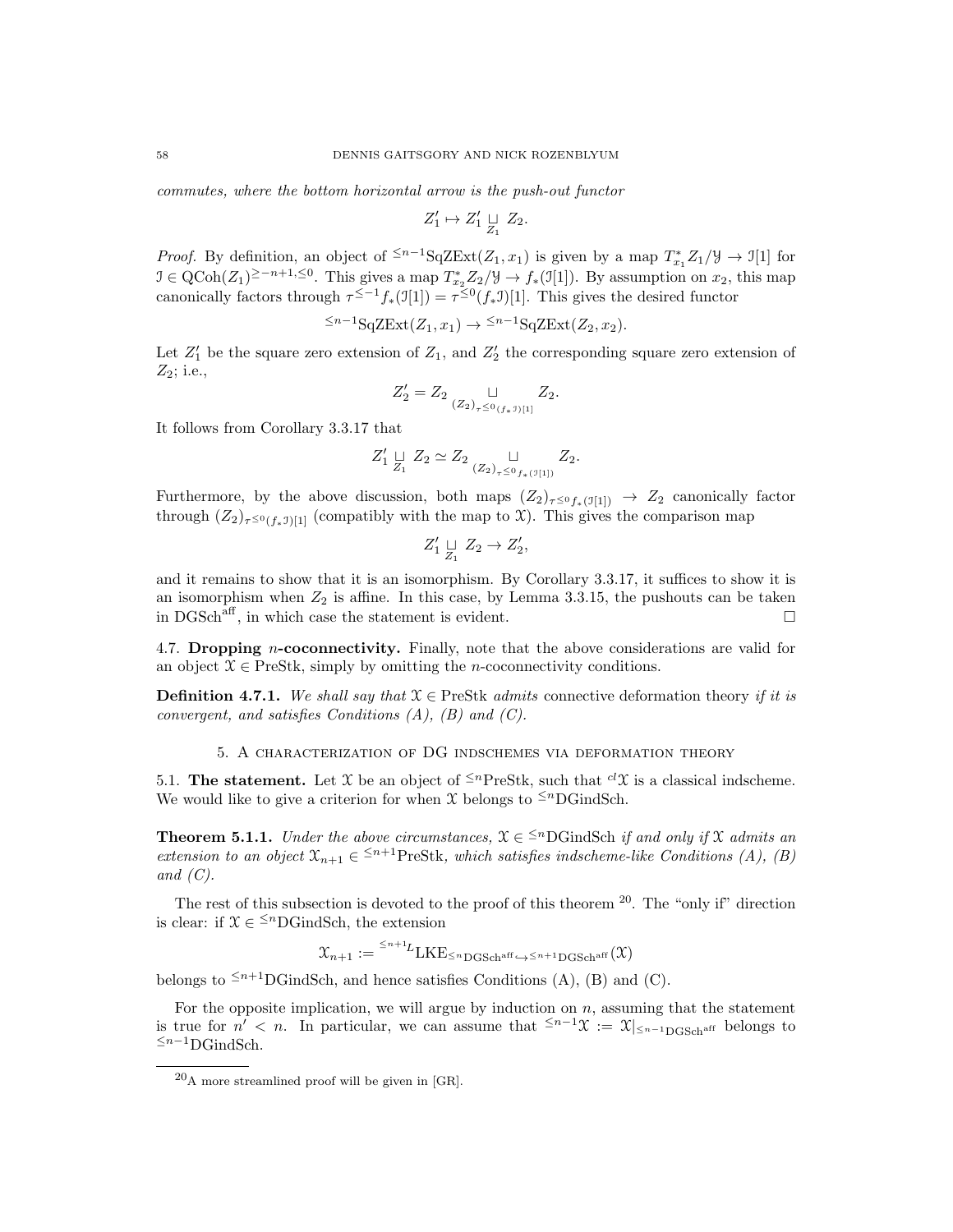### 5.1.2. Step 0: initial remarks.

First, we note that by Corollary 4.5.8, the induction hypothesis combined with Condition  $(C)$  implies that the prestack  $\mathcal X$  satisfies Zariski descent. Hence, deformation theory of maps into it from objects of  $\leq^{n}$ DGSch<sub>qsep-qc</sub>, described in the previous section applies.

Thus, for  $X \in \frac{1}{n-1} \text{DGSch}_{\text{qsep-qc}}$  and a map  $f: X \to \frac{1}{n-1} \mathfrak{X}$ , we have a well-defined object

$$
\geq ^{-n-1}(T_f^*\mathfrak{X}_{n+1}) \in \mathrm{Pro}(\mathrm{QCoh}(X)^{\geq -n-1, \leq 0}),
$$

whose formation is compatible with pull-backs.

Moreover, we have:

$$
\leq^n {\rm SqZExt}(X,f) \simeq \left((Q\mathrm{Coh}(X)^{\geq -n, \leq 0})_{{\rm Cone}(\geq -n-1(T_f^*\mathfrak{X}_{n+1})\to \geq -n-1(T^*X))[-1]/}\right)^{\mathrm{op}}.
$$

Let  $\leq n-1$ DGSch<sub>closed in X</sub> denote the full subcategory of  $(\leq n-1)$ DGSch<sub>qsep-qc</sub>)/x that consists of those  $f: X \to \mathfrak{X}$ , for which f is a closed embedding. In particular, a map

$$
(X_1, f_1) \rightarrow (X_2, f_2)
$$

in this category is given by

$$
(\phi: X_1 \to X_2, f_1 \simeq \phi \circ f_2),
$$

where the underlying map  $\phi: X_1 \to X_2$  is also a closed embedding, and in particular, affine.

We obtain that push-out makes the assignment

$$
(X,f)\mapsto {}^{\leq n}\mathrm{SqZExt}(X,f)
$$

into a category co-fibered over  $\leq n-1$ DGSch<sub>closed in X</sub>. We denote it by

$$
\leq^n \mathop{\mathrm{SqZExt}}\nolimits(\leq^{n-1} \mathop{\mathrm{DGSch}}\nolimits_{\mathop{\mathrm{closed}}\nolimits \mathop{\mathrm{in}}\nolimits} \chi).
$$

By Sect. 4.6.9, we have that for  $(X, f) \in \frac{\leq n-1}{\text{DGSch}_{\text{closed in } X}}$ ,

$$
(5.1) \qquad \text{Cone}(\geq -n-1(T_f^* \mathcal{X}_{n+1}) \to \geq -n-1(T^* X))[-1] \in \text{Pro}(\text{QCoh}(X)^{\geq -n, \leq 0}).
$$

Hence, by Lemma 4.6.8, the category  $\leq^n$ SqZExt $(X, f)$  is filtered.

5.1.3. Step 1: creating closed embeddings.

It is of course not true that for any  $(X, f) \in \frac{\leq n-1}{\text{DGSch}_{\text{closed in}}} \mathfrak{X}$  and

(5.2) 
$$
(i: X \hookrightarrow X', f': X' \to \mathfrak{X}) \in {}^{\leq n} \text{SqZExt}(X, f),
$$

the map  $f'$  is also a closed embedding.

Let

(5.3) 
$$
\leq^n \mathcal{S} q \mathcal{Z} \mathcal{E}xt(X,f)_{\text{closed in } X} \subset \leq^n \mathcal{S} q \mathcal{Z} \mathcal{E}xt(X,f)
$$

denote the full subcategory spanned by objects for which the map  $f'$  is a closed embedding. We claim that the functor (5.3) admits a left adjoint.

Indeed, for an object (5.2), given by a pair

Cone
$$
(\geq^{-n-1}(T_f^*\mathfrak{X}_{n+1}) \to \geq^{-n-1}(T^*X))[-1] \to \mathfrak{I}, \quad \mathfrak{I} \in \text{QCoh}(X)^{\geq -n, \leq 0},
$$

the image of the map

$$
H^0(\text{Cone}(\geq -n-1(T_f^* \mathfrak{X}_{n+1}) \to \geq -n-1(T^*X))[-1]) \to H^0(\mathfrak{I})
$$

is a well-defined object  $\mathcal{J} \in \mathrm{QCoh}(X)^\heartsuit$ , by (4.11).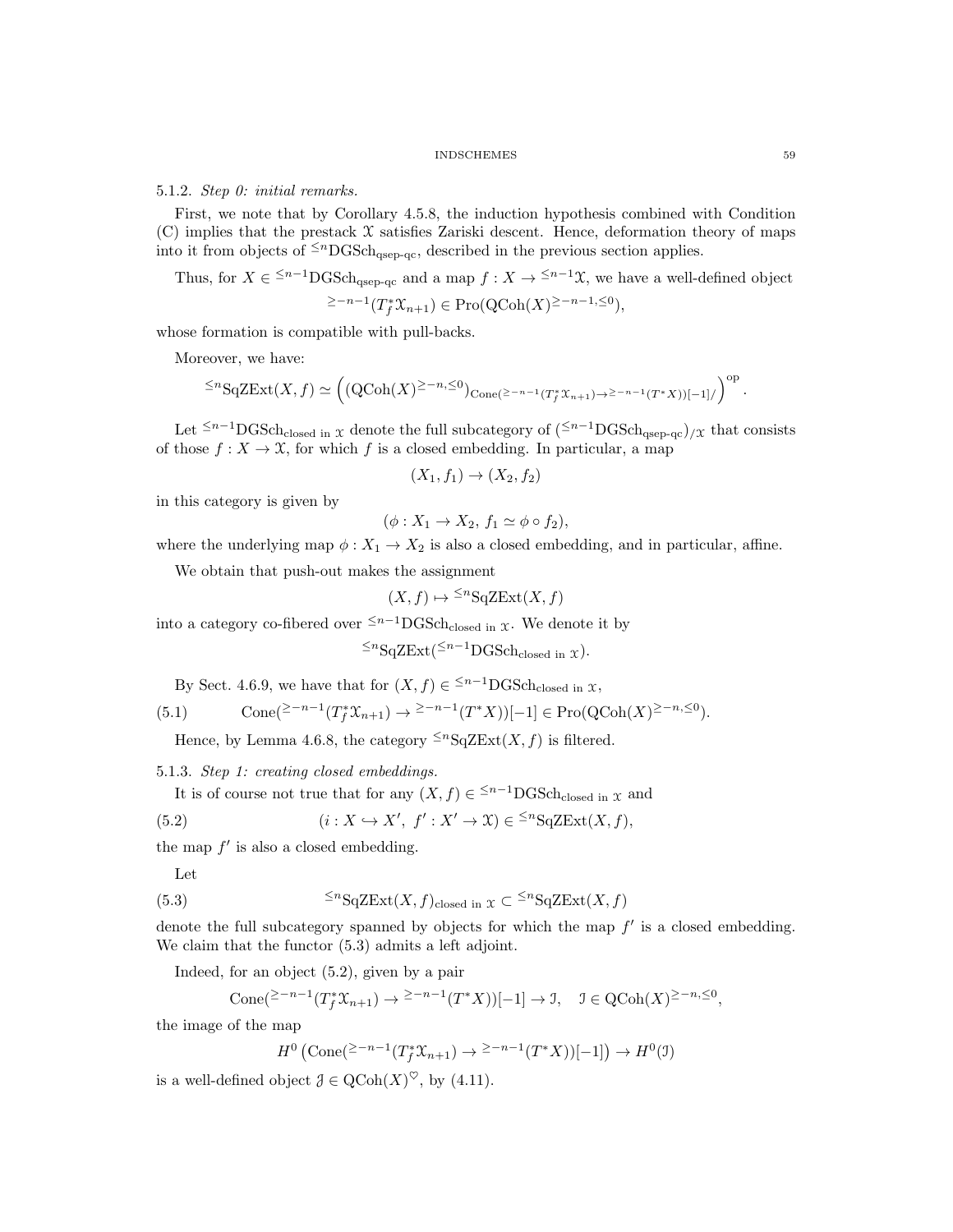The value of the sough-for left adjoint on the above object of  $\leq^n S_q ZExt(X, f)$  is given by

$$
Cone(\geq -n-1(T_f^* \mathfrak{X}_{n+1}) \to \geq -n-1(T^* X))[-1] \to \widetilde{\mathfrak{I}},
$$

where  $\tilde{\mathcal{I}} \in \mathrm{QCoh}(X)^{\geq -n, \leq 0}$  fits into the exact triangle

$$
\widetilde{\mathfrak{I}} \to \mathfrak{I} \to \mathfrak{J}.
$$

In particular, we obtain that the embedding (5.3) is cofinal. We also obtain that the category  $\leq$ <sup>n</sup>SqZExt(*X*, *f*)<sub>closed in *x* is also filtered.</sub>

Let

$$
\leq^n
$$
SqZExt( $\leq^{n-1}$ DGSch $/x$ )closed in x

denote the corresponding full subcategory of  $\leq n\text{SqZExt}(\leq n-1)\text{GSch}$ <sub>closed in x</sub>). The existence of the left adjoint to (5.3) implies that the forgetful functor

$$
\leq^n
$$
SqZExt $(\leq^{n-1}$ DGSch $/x$ )closed in  $x \to \leq^{n-1}$ DGSch<sub>closed</sub> in  $x$ 

is also a co-Cartesian fibration.

5.1.4. Step 2: construction of the inductive system. Let

$$
\leq^{n-1} \mathfrak{X} \simeq \operatornamewithlimits{colim}_{\alpha \in A} X_{\alpha}
$$

be a presentation as in (1.1) with  $X_{\alpha} \in \frac{1}{2}$   $\mathrm{DGSch}_{qsep-qc}$ . For every  $\alpha \in \mathsf{A}$ , let  $f_{\alpha}$  denote the corresponding map  $X_{\alpha} \to \leq^{n-1} \mathfrak{X}$ . For an arrow  $\alpha_1 \to \alpha_2$ , let  $f_{\alpha_1,\alpha_2}$  denote the corresponding map  $X_{\alpha_1} \to X_{\alpha_2}$ .

For each  $\alpha$ , let  $B_{\alpha}$  denote the category

$$
\leq^n {\rm SqZExt}(X_\alpha, f_\alpha)_{\rm closed in } \mathfrak{X}.
$$

For  $\beta$  an object of  $B_{\alpha}$ , we will denote by  $X_{\beta}$  the corresponding <sup> $\leq n$ </sup>DG scheme  $X'_{\alpha}$ , and by  $f_{\beta}$ the closed embedding  $f'_{\alpha}$ . Let  $i_{\beta}$  denote the closed embedding  $X_{\alpha} \to X_{\beta}$ . We have an evident functor from  $B_{\alpha}$  to the category of <sup> $\leq n$ </sup>DG schemes endowed with a closed embedding into X.

The above construction makes the assignment

$$
\alpha \mapsto \mathsf{B}_{\alpha}
$$

into a category co-fibered over A. Let  $\phi$  denote the tautological map  $B \to A$ . Since A is filtered and all  $B_{\alpha}$  are filtered, the category B is also filtered.

It is also clear that the assignment

$$
(\beta\in\mathsf{B})\mapsto (X_\beta\stackrel{f_\beta}\longrightarrow\mathfrak{X})
$$

is a functor from B to the category of  $\leq^n\!\!DG$  schemes equipped with a closed embedding into X. For an arrow  $(\beta_1 \to \beta_2) \in \mathsf{B}$ , let  $f_{\beta_1,\beta_2}$  denote the corresponding closed embedding  $X_{\beta_1} \to X_{\beta_2}$ .

Thus, we obtain a map

(5.4) 
$$
\underset{\beta \in \mathcal{B}}{\text{colim}} X_{\beta} \to \mathfrak{X},
$$

and we claim that it is an isomorphism.

In other words, we have to show that for  $S' \in \leq^{n}$ DGSch<sup>aff</sup>, the maps  $f_\beta$  induce an isomorphism:

(5.5) 
$$
\underset{\beta \in \mathbb{B}}{\text{colim}} \text{ Maps}(S', X_{\beta}) \simeq \text{Maps}(S', \mathcal{X}).
$$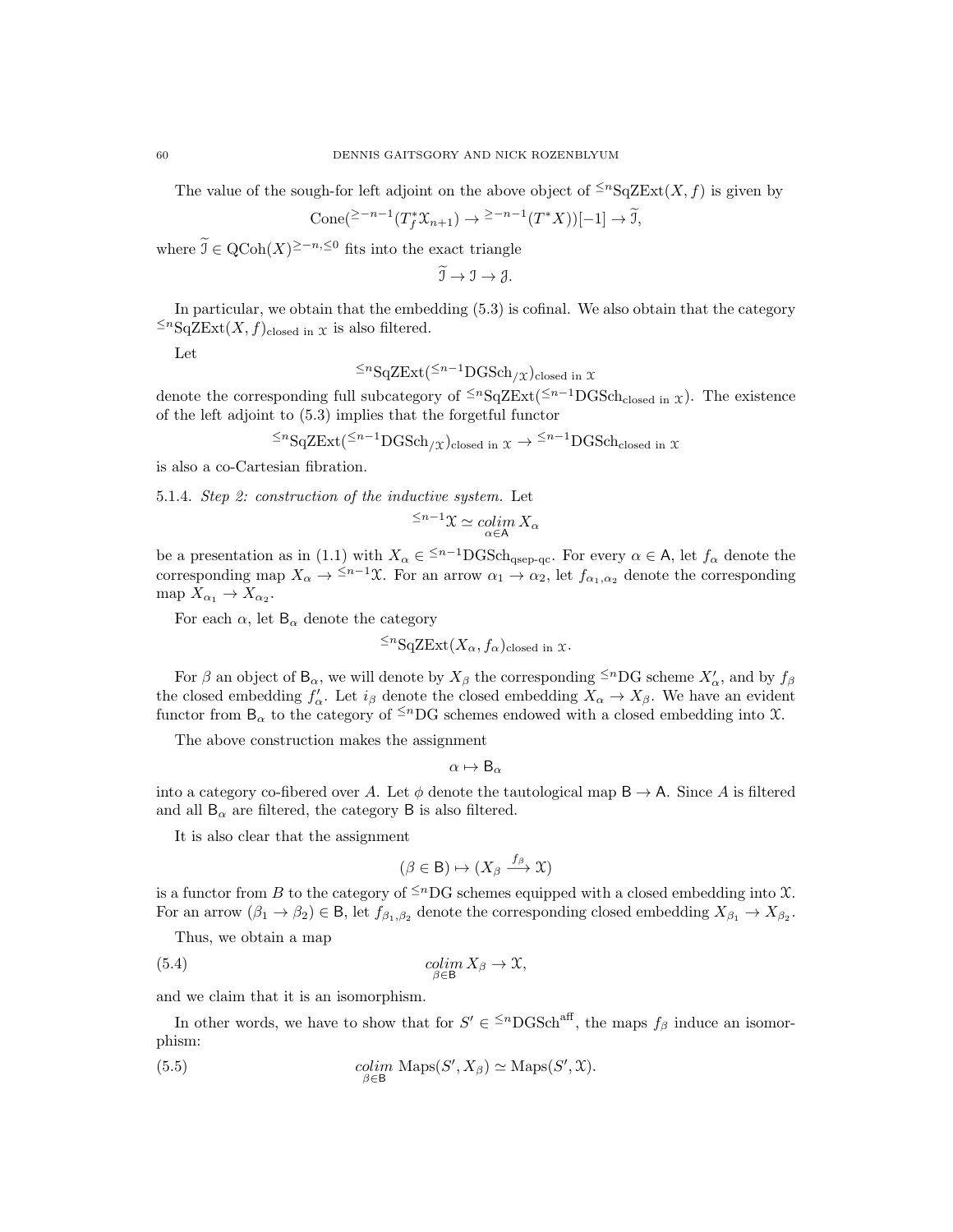5.1.5. Step 3: a map in the opposite direction. Let us construct a map that we shall eventually prove to be the inverse of (5.5):

(5.6) 
$$
\operatorname{Maps}(S', \mathfrak{X}) \to \underset{\beta \in \mathsf{B}}{\text{cdim}} \operatorname{Maps}(S', X_{\beta}).
$$

For  $S' \in \leq^n$ DGSch<sup>aff</sup>, set  $S := \leq^{n-1} S'$ . Tautologically, we have:

(5.7) 
$$
\operatorname{Maps}(S', \mathfrak{X}) \simeq \underset{\alpha \in \mathsf{A}}{\operatorname{colim}} \{x : S \to X_{\alpha}, x' : S' \to \mathfrak{X}, x'|_{S} \simeq f_{\alpha} \circ x\}.
$$

We can view  $S'$  as a square-zero extension of  $S$  by the object

$$
H^{-n}(\mathcal{O}_{S'}) \in \text{QCoh}(S)^{\heartsuit}[n] \subset \text{QCoh}(S)^{\geq -n, \leq 0},
$$

see Corollary 4.5.8.

By Lemma 4.6.14, we obtain an isomorphism in  $\infty$ -Grpd:

$$
\begin{aligned} \{x:S\rightarrow X_\alpha,\,x':S'\rightarrow \mathfrak{X},\,x'\vert_S\simeq f_\alpha\circ x\} &\simeq\\ &\simeq \underset{(X_\alpha\rightarrow X'_\alpha)\in\real^{
$$

Taking into account that

$$
\mathsf{B}_{\alpha} := {}^{\leq n} \mathsf{SqZExt}(X_{\alpha}, f_{\alpha})_{\text{closed in } \mathfrak{X}} \hookrightarrow {}^{\leq n} \mathsf{SqZExt}(X_{\alpha}, f_{\alpha})
$$

is cofinal, we have an isomorphism in  $\infty$ -Grpd:

$$
\{x: S \to X_{\alpha}, x': S' \to \mathfrak{X}, x'|_{S} \simeq f_{\alpha} \circ x\} \simeq \underset{\beta \in \mathsf{B}_{\alpha}}{\text{colim}} \{x: S \to X_{\alpha}, S' \sqcup_{S} X_{\alpha} \simeq X_{\beta}\}.
$$

Combining this with (5.7), we obtain a canonical isomorphism in  $\infty$ -Grpd:

$$
\mathrm{Maps}(S', \mathfrak{X}) \simeq \underset{\alpha \in \mathsf{A}}{\mathrm{colim}} \left( \underset{\beta \in \mathsf{B}_{\alpha}}{\mathrm{colim}} \{ x : S \to X_{\alpha}, \, S' \sqcup_{S} X_{\alpha} \simeq X_{\beta} \} \right)
$$

.

We have a canonical forgetful map

$$
\underset{\alpha \in A}{\text{colim}} \left( \underset{\beta \in B_{\alpha}}{\text{colim}} \{ x : S \to X_{\alpha}, S' \sqcup_{S} X_{\alpha} \simeq X_{\beta} \} \right) \to \underset{\alpha \in A}{\text{colim}} \left( \underset{\beta \in B_{\alpha}}{\text{colim}} \{ x' : S' \to X_{\beta} \} \right) \simeq \\ \simeq \underset{\beta \in B}{\text{colim}} \{ x' : S' \to X_{\beta} \}.
$$

Thus, we obtain the desired map

$$
\operatorname{Maps}(S',\mathfrak{X})\to\underset{\beta\in\mathsf{B}}{\operatorname{colim}}\left\{x':S'\to X_\beta\right\}
$$

of (5.6).

It is immediate from the construction, the composite arrow

$$
\mathrm{Maps}(S', \mathfrak{X}) \stackrel{(5.6)}{\longrightarrow} \mathop{colim}_{\beta \in \mathsf{B}} \mathrm{Hom}(S', X_{\beta}) \stackrel{(5.5)}{\longrightarrow} \mathrm{Hom}(S', \mathfrak{X})
$$

is the identity map.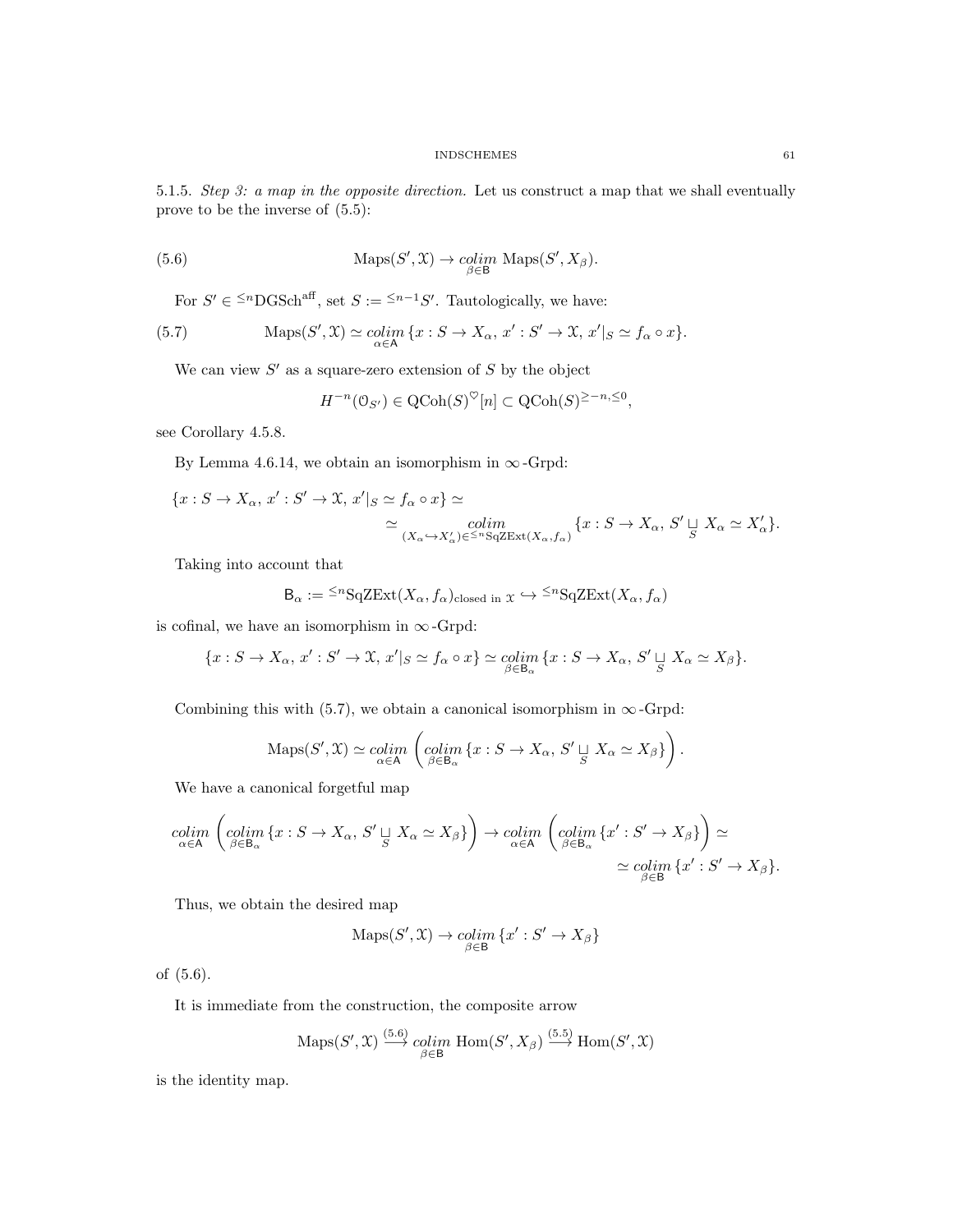5.1.6. Step 4: computation of the other composition. It remains to show that the composition

(5.8) 
$$
\underset{\beta \in \mathcal{B}}{\text{colim}} \text{ Maps}(S', X_{\beta}) \stackrel{(5.5)}{\longrightarrow} \text{Maps}(S', \mathcal{X}) \stackrel{(5.6)}{\longrightarrow} \underset{\beta \in \mathcal{B}}{\text{colim}} \text{ Maps}(S', X_{\beta})
$$

is isomorphic to the identity map.

To do this, we introduce yet another category, denoted Γ. An object of Γ is given by the following data.

- An arrow  $(\beta \to \beta_1) \in \mathsf{B}$ , which projects by means of  $\phi$  to an arrow  $(\alpha \to \alpha_1) \in \mathsf{A}$ ,
- A map  $g_{\beta,\alpha_1}: \frac{1}{n-1}X_\beta \to X_{\alpha_1},$
- $\bullet\,$  A commutative diagram of square-zero extensions compatible with maps to  $\mathfrak X$

$$
X_{\beta} \xrightarrow{f_{\beta,\beta_1}} X_{\beta_1}
$$
  
\n
$$
j_{\beta} \uparrow \qquad \qquad \uparrow i_{\beta_1}
$$
  
\n
$$
\leq n-1 X_{\beta} \xrightarrow{g_{\beta,\alpha_1}} X_{\alpha_1},
$$

- where  $j_\beta$  is the canonical map, corresponding to the truncation (see Corollary 4.5.8),
- An identification of the composition

$$
X_{\alpha} \stackrel{\leq n-1_{i\beta}}{\longrightarrow} \leq n-1 X_{\beta} \stackrel{g_{\beta,\alpha_1}}{\longrightarrow} X_{\alpha_1} \text{ with } f_{\alpha,\alpha_1},
$$

• A homotopy between the resulting two identifications, making the following diagram commutative:

$$
f_{\alpha_1} \circ g_{\beta, \alpha_1} \circ \xrightarrow{\leq n-1} i_{\beta} \xrightarrow{\sim} f_{\beta} \circ j_{\beta} \circ \xrightarrow{\leq n-1} i_{\beta} \simeq f_{\beta} \circ i_{\beta}
$$
  
\n
$$
\sim \downarrow \qquad \qquad \sim \downarrow
$$
  
\n
$$
f_{\alpha_1} \circ f_{\alpha, \alpha_1} \xrightarrow{\sim} f_{\alpha}.
$$

We can depict this data in a diagram:



Morphisms in  $\Gamma$  are defined naturally (so that the corresponding diagrams of DG schemes commute).

There are tautological maps  $\psi, \psi_1 : \Gamma \to \mathsf{B}$  that remember the data of  $\beta$  and  $\beta_1$ , respectively.

The colimit

$$
\operatornamewithlimits{colim}_{\gamma\in\Gamma}\operatorname{Maps}(S',X_{\psi(\gamma)}),
$$

admits a tautological map

(5.10) 
$$
r: \underset{\gamma \in \Gamma}{\text{colim}} \text{ Maps}(S', X_{\psi(\gamma)}) \to \underset{\beta \in \mathsf{B}}{\text{colim}} \text{ Maps}(S', X_{\beta}).
$$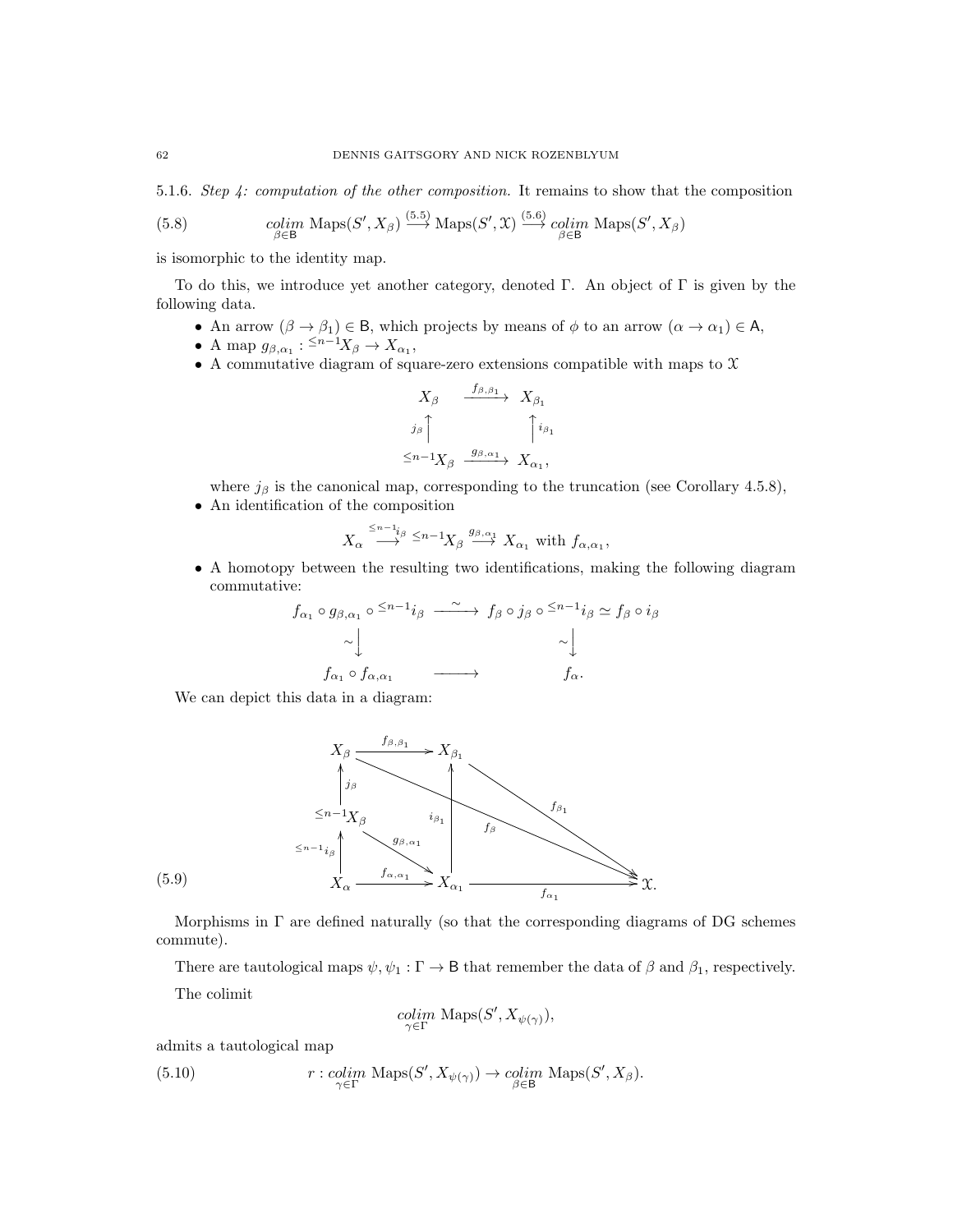Note, however, that we have another map

(5.11) 
$$
r_1: \underset{\gamma \in \Gamma}{\text{colim}} \text{ Maps}(S', X_{\psi(\gamma)}) \to \underset{\beta \in \mathsf{B}}{\text{colim}} \text{ Maps}(S', X_{\beta}),
$$

which for  $\gamma \in \Gamma$ , sends  $\text{Maps}(S', X_{\psi(\gamma)})$  to  $\text{Maps}(S', X_{\psi_1(\gamma)})$  by means of  $f_{\psi(\gamma), \psi_1(\gamma)}$ . However, the same edge  $f_{\psi(\gamma),\psi_1(\gamma)}$  provides a homotopy between these two maps of colimits.

It follows from the construction that the composite

$$
\underset{\gamma \in \Gamma}{colim} \text{ Maps}(S, X_{\psi(\gamma)}) \xrightarrow{r} \underset{\beta \in \mathcal{B}}{colim} \text{ Maps}(S', X_{\beta}) \xrightarrow{(5.5)} \text{Maps}(S', \mathfrak{X}) \xrightarrow{(5.6)} \underset{\beta \in \mathcal{B}}{colim} \text{ Maps}(S', X_{\beta})
$$

 $\sim$ 

(5.6)

coincides with the map  $r_1$ .

Therefore, to prove that the composition in (5.8) is isomorphic to the identity map, it suffices to show that the map r is an isomorphism in  $\infty$ -Grpd. To do this, we will repeatedly use the following observation:

**Lemma 5.1.7.** Let  $F: \mathbb{C}' \to \mathbb{C}$  be a functor between  $\infty$ -categories.

(a) Suppose that  $F$  is a Cartesian fibration. Then  $F$  is cofinal if and only if it has contractible fibers.

(b) Suppose that  $F$  is a co-Cartesian fibration, and that  $F$  has contractible fibers. Then it is cofinal.

It is easy to see that the functor  $\psi$  is a Cartesian fibration. Applying Lemma 5.1.7, we obtain that it is sufficient to show that the fibers of  $\psi$  are contractible.

5.1.8. Step 5: contractibility of the fibers of  $\psi$ . For  $\beta \in \mathsf{B}$ , let  $\Gamma_{\beta}$  denote the fiber of  $\psi$ . Explicitly,  $\Gamma_\beta$  consists of the data of

- An object  $\alpha_1 \in A$ , and an arrow  $\phi(\beta) =: \alpha \to \alpha_1$ .
- A map  $g_{\beta,\alpha_1}: \frac{1}{n-1}X_\beta \to X_{\alpha_1},$
- An identification of the composition

$$
X_{\alpha} \stackrel{\leq n-1_i}{\longrightarrow} {}^{\leq n-1}X_{\beta} \stackrel{g_{\beta,\alpha_1}}{\longrightarrow} X_{\alpha_1} \text{ with } f_{\alpha,\alpha_1},
$$

• A homotopy between the resulting two identifications, making the following diagram commutative:

$$
f_{\alpha_1} \circ g_{\beta, \alpha_1} \circ ^{\leq n-1}i_{\beta} \xrightarrow{\sim} f_{\beta} \circ j_{\beta} \circ ^{\leq n-1}i_{\beta} \simeq f_{\beta} \circ i_{\beta}
$$
  
\n
$$
\sim \downarrow \qquad \qquad \sim \downarrow
$$
  
\n
$$
f_{\alpha_1} \circ f_{\alpha, \alpha_1} \xrightarrow{\sim} f_{\alpha}.
$$

- A lift of  $\alpha \to \alpha_1$  to an arrow  $\beta \to \beta_1$ .
- A commutative diagram of square-zero extensions compatible with maps to  $\mathfrak X$

$$
X_{\beta} \xrightarrow{f_{\beta,\beta_1}} X_{\beta_1}
$$

$$
j_{\beta} \uparrow \qquad \qquad \uparrow i_{\beta_1}
$$

$$
\leq n-1 \chi_{\beta} \xrightarrow{g_{\beta,\alpha_1}} X_{\alpha_1}.
$$

We introduce the category  $\Delta_{\beta}$  to consist of the first four out of six of the pieces of data in the description of  $\Gamma_\beta$  given above. I.e., an object of  $\Delta_\beta$  corresponds to a diagram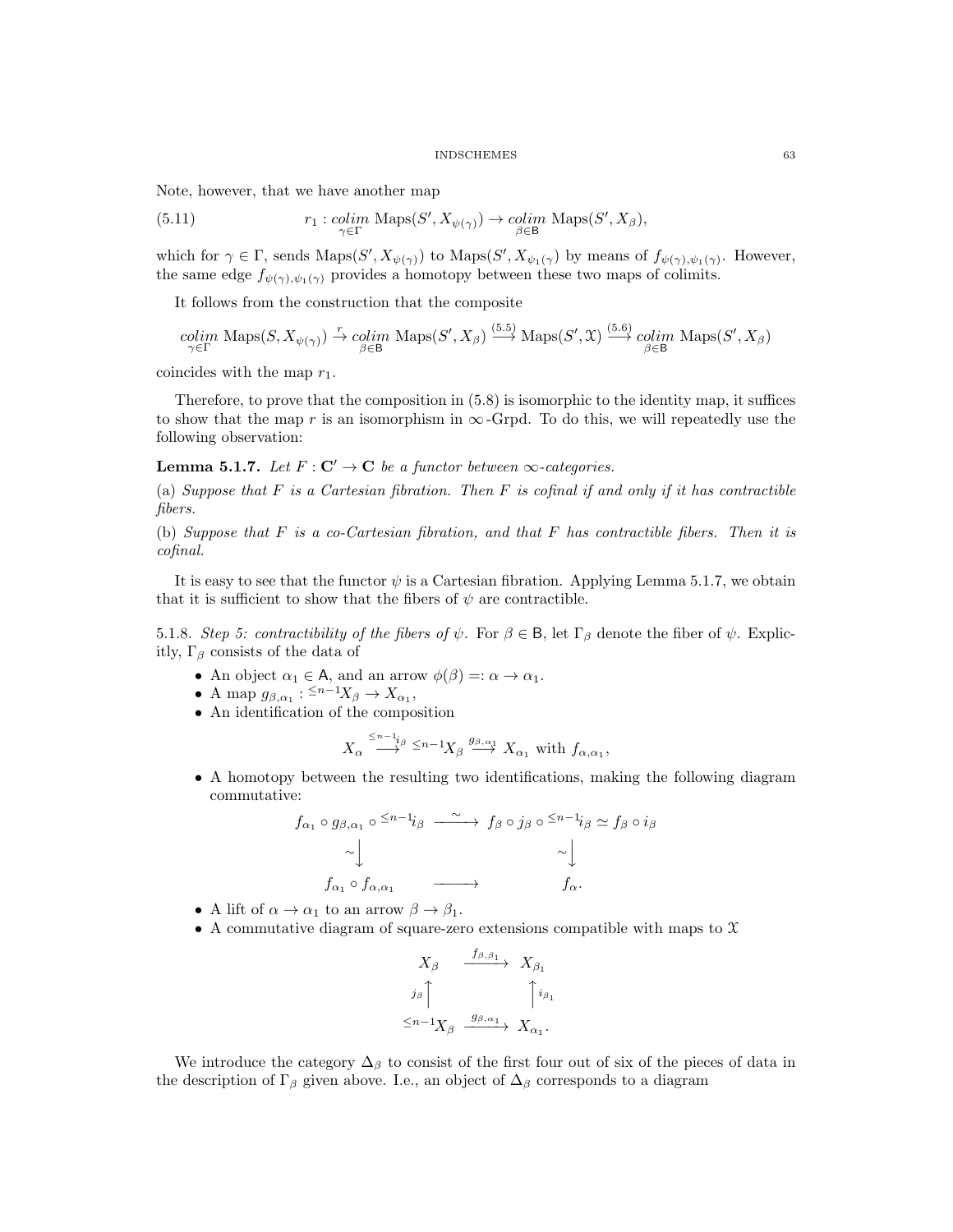

We have a natural forgetful map  $\Gamma_{\beta} \to \Delta_{\beta}$ . It is easy to see that this functor is a co-Cartesian fibration. Hence, by Lemma 5.1.7, it is enough to show that  $\Delta_{\beta}$  is contractible, and that the fibers of  $\Gamma_{\beta}$  over  $\Delta_{\beta}$  are contractible.

5.1.9. Step 6: contractibility of  $\Delta_{\beta}$ . By construction, we have a left fibration  $\Delta_{\beta} \to \mathsf{A}_{\alpha}$ , and hence the homotopy type of  $\Delta_{\beta}$  is

$$
\underset{\alpha_1\in A_{\alpha/}}{\text{colim}}\left(\text{Maps}^{(\leq n-1)}\!\!X_\beta,X_{\alpha_1})\underset{\text{Maps}(\leq n-1}{\times}\underset{\times}{\times}\underset{\text{Maps}(X_\alpha,X)}{\times}\text{Maps}(X_\alpha,X_{\alpha_1})}\text{pt}\right),
$$

where pt  $\to$  Maps( $\leq^{n-1}(X_{\beta}), \mathfrak{X}$ ) is the map  $f_{\beta} \circ j_{\beta}$  and pt  $\to$  Maps( $X_{\alpha}, X_{\alpha_1}$ ) is  $f_{\alpha,\alpha_1}$ .

Since the category  $A_{\alpha}$  of objects  $\alpha_1 \in A$  under  $\alpha$  is filtered, we can commute the colimit and the Caretesian products, and we obtain that the homotopy type of  $\Delta_{\beta}$  is

$$
\left(\operatornamewithlimits{colim}_{\alpha_1\in A_{\alpha/}}\operatorname{Maps}({}^{\leq n-1}X_{\beta},X_{\alpha_1})\right)_{\operatorname{Maps}({}^{\leq n-1}X_{\beta},\mathfrak{X})_{\operatorname{Maps}(X_{\alpha},\mathfrak{X})}}\times \left(\operatornamewithlimits{colim}_{\alpha_1\in A_{\alpha/}}\operatorname{Maps}(X_{\alpha},X_{\alpha_1})\right)^{pt}.
$$

Since the DG schemes and  $X_{\alpha}$  and  $X_{\beta}$  are quasi-separated and quasi-compact, the maps

$$
\underset{\alpha_1 \in A_{\alpha/}}{\text{colim}} \text{ Maps}({}^{\leq n-1}X_{\beta}, X_{\alpha_1}) \simeq \underset{\alpha_1 \in A}{\text{colim}} \text{ Maps}({}^{\leq n-1}X_{\beta}, X_{\alpha_1}) \to \text{Maps}({}^{\leq n-1}X_{\beta}, {}^{\leq n-1}\mathfrak{X})
$$

and

$$
\underset{\alpha_1 \in A_{\alpha/}}{\text{colim}} \text{ Maps}(X_{\alpha}, X_{\alpha_1}) \simeq \underset{\alpha_1 \in A}{\text{colim}} \text{ Maps}(X_{\alpha}, X_{\alpha_1}) \to \text{Maps}(X_{\alpha}, \leq^{n-1} \mathfrak{X}) \simeq \text{Maps}(X_{\alpha}, \mathfrak{X})
$$

are isomorphisms.

We obtain that the homotopy type of  $\Delta_{\beta}$  is

$$
\begin{aligned} \mathrm{Maps}({}^{\leq n-1}X_{\beta},\mathfrak{X})&\underset{\mathrm{Maps}({}^{\leq n-1}X_{\beta},\mathfrak{X})}{\times} \times \underset{\mathrm{Maps}(X_{\alpha},\mathfrak{X})}{\times} \mathrm{Maps}(X_{\alpha},\mathfrak{X})} \mathrm{pt} \simeq \\ &\simeq \mathrm{Maps}({}^{\leq n-1}X_{\beta},\mathfrak{X})\underset{\mathrm{Maps}({}^{\leq n-1}X_{\beta},\mathfrak{X})}{\times} \mathrm{pt} \simeq \mathrm{pt}\,. \end{aligned}
$$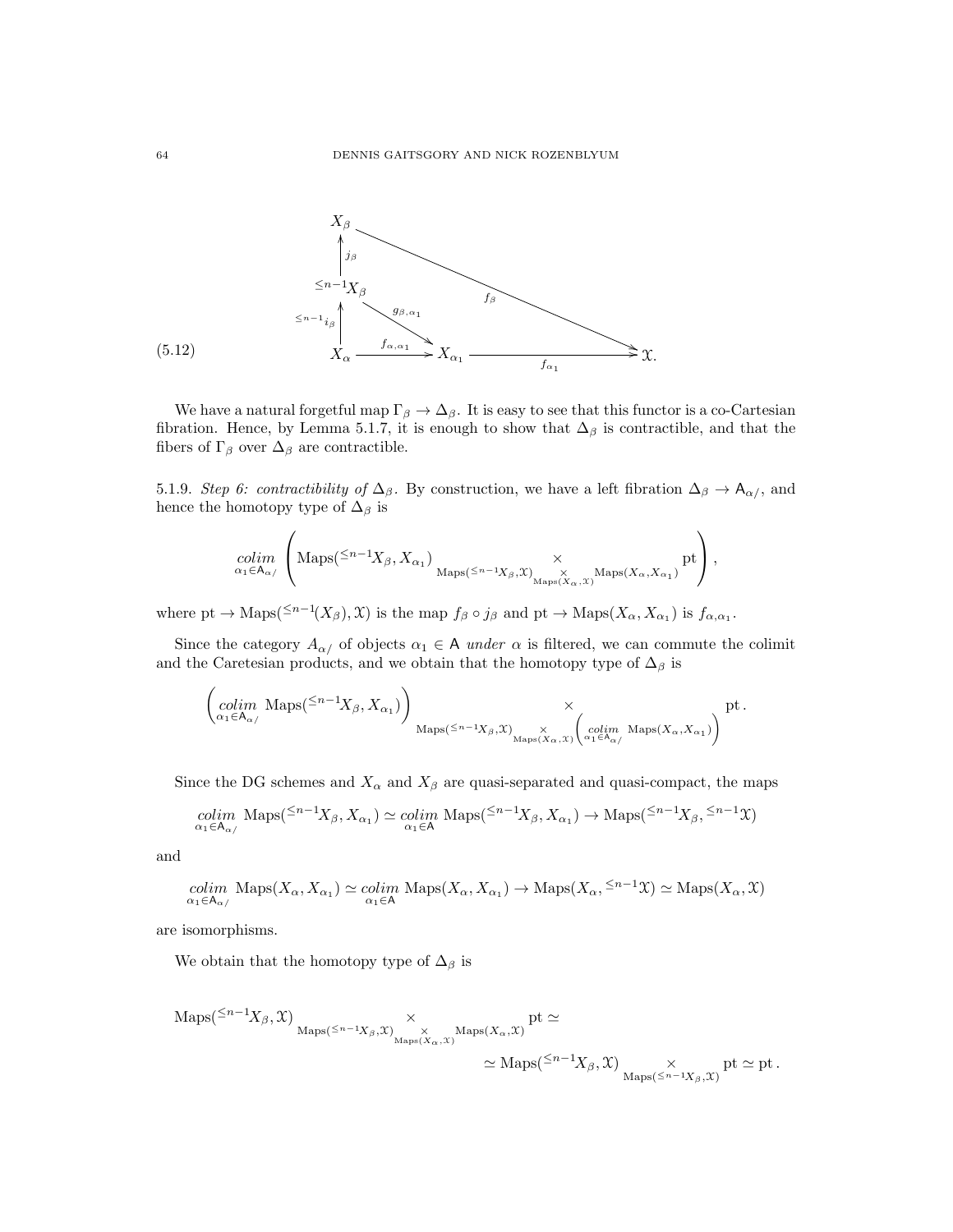5.1.10. Step 7: contractibility of the fibers  $\Gamma_\beta \to \Delta_\beta$ . For an object  $\delta_\beta \in \Delta_\beta$  as above, the fiber of  $\Gamma_\beta$  over it is the category of

- $\beta_1 \in B_{\alpha_1}$ ,
- A map of square-zero extensions:

$$
X_{\beta} \xrightarrow{f_{\beta,\beta_1}} X_{\beta_1}
$$

$$
\xrightarrow{j_{\beta}}
$$

$$
\uparrow i_{\beta_1}
$$

$$
\leq n-1 X_{\beta} \xrightarrow{g_{\beta,\alpha_1}} X_{\alpha_1},
$$

compatible with the maps to  $\mathfrak{X}$ .

Let  $j: Z \to Z'$  be any square-zero extension in <sup> $\leq n$ </sup>DGSch, and let  $x_1: Z \to X_{\alpha_1}, x': Z' \to X$ be fixed maps equipped with an identification

$$
f_{\alpha_1} \circ x_1 \simeq x' \circ j.
$$

(In our case, we are going to take  $Z = \frac{5n-1}{X_\beta}$  and  $Z' = X_\beta$ .) Consider the category of pairs:

- $\beta_1 \in B_{\alpha_1},$
- A map of square-zero extensions

$$
Z' \xrightarrow{x'_1} X_{\beta_1}
$$
  

$$
j \uparrow \qquad \qquad \uparrow i_{\beta_1}
$$
  

$$
Z \xrightarrow{x_1} X_{\alpha_1},
$$

compatible with the maps to  $\mathfrak X$ 

We claim that this category is contractible. Indeed, if we omit the condition of compatibility with the given map  $x': Z' \to \mathfrak{X}$ , we obtain the category whose homotopy type is

 $\underset{\beta_1 \in \mathsf{B}_{\alpha_1}}{\text{colim}}$  {maps of square-zero extensions as above},

which, by the definition of  $B_{\alpha_1}$ , is homotopy equivalent to

$$
\mathrm{Maps}(Z',\mathfrak{X})\underset{\mathrm{Maps}(Z,\mathfrak{X})}{\times}\mathrm{pt},
$$

where the map pt  $\to$  Maps $(Z, \mathfrak{X})$  is given by  $f_{\alpha_1} \circ x_1 = x' \circ j$ .

Reinstating the compatibility condition results in taking the fiber product

$$
\underset{\beta_1 \in \mathsf{B}_{\alpha_1}}{\text{colim}} \left( \left\{ \text{maps of square-zero extensions} \right\}_{\substack{X \\ \text{Maps}(Z', \mathcal{X})} \underset{\substack{\times \\ \text{Maps}(Z, \mathcal{X})}}{\times} \text{pt} \right).
$$

Since  $B_{\alpha_1}$  is filtered, the above colimit can be rewritten as

$$
\begin{aligned}\n\text{colim } \{\text{maps of square-zero extensions}\} &\times & \text{pt } \simeq \\
&\beta_1 \in \mathsf{B}_{\alpha_1} & \text{maps of square-zero extensions}\} &\times & \text{pt } \simeq \\
&\simeq \left(\text{Maps}(Z', \mathcal{X}) \underset{\text{Maps}(Z, \mathcal{X})}{\times} \text{pt} \right) &\times & \text{phys}(Z', \mathcal{X}) &\times & \text{pt } \simeq \text{pt } \simeq \\
&\simeq \left(\text{Maps}(Z', \mathcal{X}) \underset{\text{Maps}(Z, \mathcal{X})}{\times} \text{pt} \right) &\text{maps}(Z', \mathcal{X}) &\times &\text{pt } \simeq \text{pt } \simeq \\
&\simeq \left(\text{Maps}(Z', \mathcal{X}) \underset{\text{Maps}(Z, \mathcal{X})}{\times} \text{pt} \right) &\text{using}(Z', \mathcal{X}) &\times &\text{pt } \simeq \\
&\simeq \left(\text{Maps}(Z', \mathcal{X}) \underset{\text{Maps}(Z, \mathcal{X})}{\times} \text{pt} \right) &\text{using}(Z', \mathcal{X}) &\times &\text{using}(Z', \mathcal{X}) &\times \\
&\simeq \left(\text{Maps}(Z', \mathcal{X}) \underset{\text{Maps}(Z, \mathcal{X})}{\times} \text{pt} \right) &\text{using}(Z', \mathcal{X}) &\times \\
&\simeq \left(\text{Maps}(Z', \mathcal{X}) \underset{\text{Maps}(Z, \mathcal{X})}{\times} \text{pt} \right) &\text{using}(Z', \mathcal{X}) &\times \\
&\simeq \left(\text{Maps}(Z', \mathcal{X}) \underset{\text{Maps}(Z, \mathcal{X})}{\times} \text{pt} \right) &\text{using}(Z', \mathcal{X}) &\times \\
&\simeq \left(\text{Maps}(Z', \mathcal{X}) \underset{\text{maps}(Z, \mathcal{X})}{\times} \text{pt} \right) &\text{using}(Z', \mathcal{X}) &\times \\
&\simeq \text{loss}(Z', \mathcal{X}) &\times \\
&\simeq \text{loss}(Z', \mathcal{X}) &\times \\
&\simeq \
$$

5.2. The  $\aleph_0$  condition. In this subsection we will give a characterization of the  $\aleph_0$  property in terms of pro-cotangent spaces.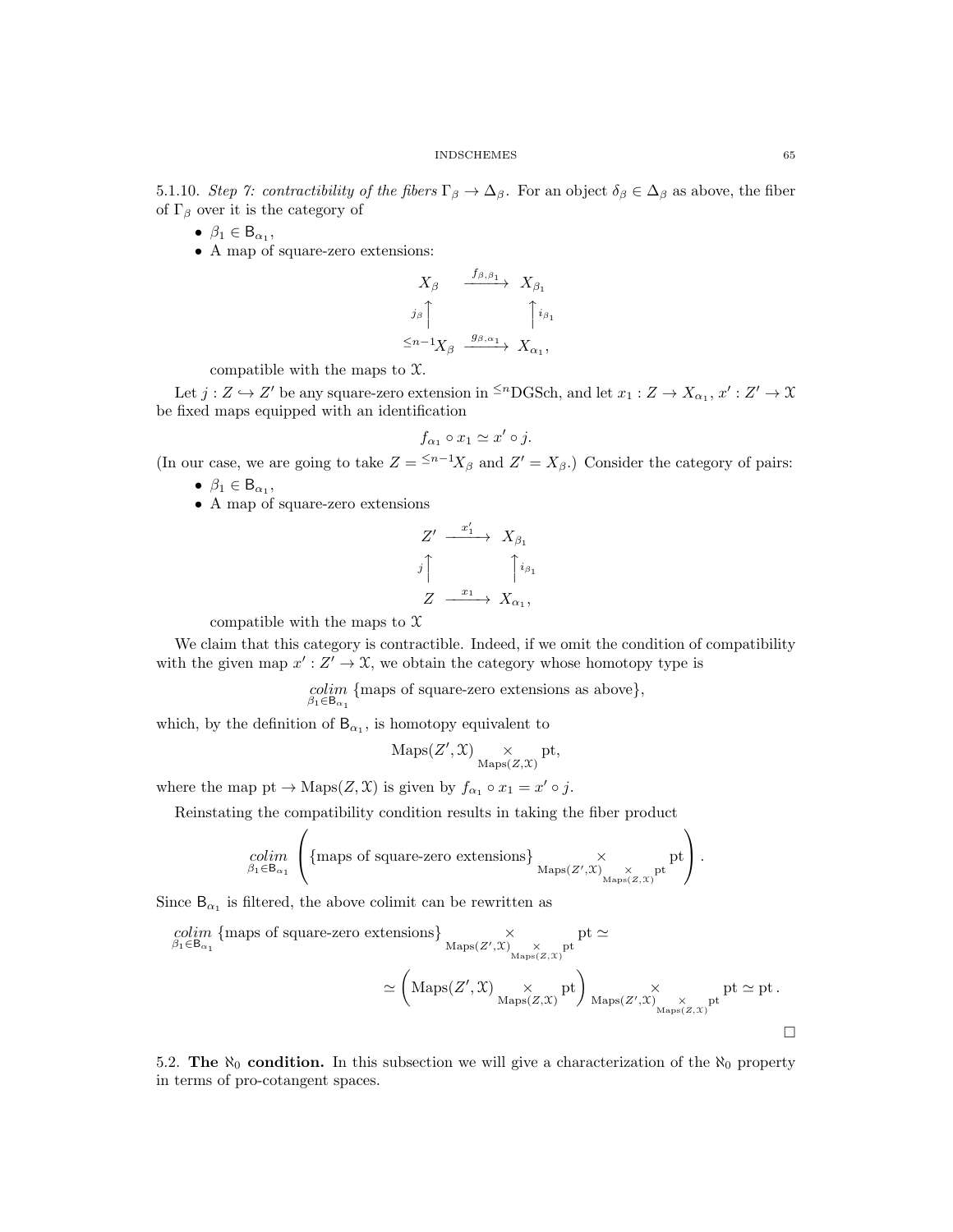5.2.1. Let C be a category. We shall say that an object of  $\text{Pro}(\mathbf{C})$  is  $\aleph_0$  if it can be presented as an inverse limit over a category equivalent to N as a poset.

5.2.2. Let X be an object of  $\leq^n$ DGindSch. We shall denote by  $\mathfrak{X}_{n+1}$  its canonical extension to an object of  $\leq^{n+1}$ DGindSch, i.e.,

$$
\mathfrak{X}_{n+1} := {}^{\leq n+1}L \text{LKE}(\mathfrak{X}).
$$

**Proposition 5.2.3.** An object  $\mathfrak{X} \in \{^{\leq n}DG \text{indSch } i\mathfrak{s} \aleph_0 \text{ if and only if the following two conditions}$ hold:

- (a) The classical indscheme  ${}^{cl}\mathfrak{X}$  is  $\aleph_0$ .
- (b) The following equivalent conditions hold:

(i) There exists a cofinal family of closed embeddings  $x : Z \to {}^{cl}\mathfrak{X}$ , where  $Z \in Sch<sub>asen-nc</sub>$ . such that the object <sup>≥-n-1</sup> $(T_x^*\mathfrak{X}_{n+1}) \in \mathrm{Pro}(\mathrm{QCoh}(Z)^{\geq -n-1}, \leq^0)$  is  $\aleph_0$ .

- (ii) Same as (i) but for any map  $x: Z \to {}^{cl}\mathfrak{X}$  (i.e., not necessarily a closed embedding).
- (iii) Same as (ii), but with  $Z$  required to be affine.

5.2.4. Proof of the equivalence of (i), (ii) and (iii). The implication (ii)  $\Rightarrow$  (i) is tautological. The implication (i)  $\Rightarrow$  (ii) follows from the fact that the formation of <sup>2-n-1</sup>( $T_x^* \mathfrak{X}_{n+1}$ ) is compatible with pull-backs, i.e., Condition (B). The implication (ii)  $\Rightarrow$  (iii) is again tautological. The implication (iii)  $\Rightarrow$  (ii) follows from the next lemma:

**Lemma 5.2.5.** The equivalence of Lemma 4.2.6 for Pro(QCoh(-)<sup>2-n,≤0</sup>) preserves the corresponding  $\aleph_0$  subcategories.

*Proof.* It is easy to see that it is enough to prove the lemma for  $Pro(QCoh(-))$  instead of  $\text{Pro}(\text{QCoh}(-)^{\geq -n, \leq 0}).$ 

By induction, the assertion reduces to the following statement: let  $Z = Z_1 \cup Z_2$  be a covering of Z be two Zariski open subsets. Let  $F \in \text{Pro}(\text{QCoh}(Z))$  be an object such that

$$
\mathrm{Pro}(j_1^*)(F) \in \mathrm{Pro}(\mathrm{QCoh}(Z_1)) \text{ and } \mathrm{Pro}(j_2^*)(F) \in \mathrm{Pro}(\mathrm{QCoh}(Z_2))
$$

are  $\aleph_0$ . Then F is  $\aleph_0$ .

It is easy to see that if  $F' \to F'' \to F'''$  is an exact triangle in  $Pro(QCoh(S))$ , then the condition of being  $\aleph_0$  has the "2 out of 3" property. Considering the exact triangle

$$
F \to \mathrm{Pro}(j_{1*}) \circ \mathrm{Pro}(j_1^*) (F) \to \mathrm{Cone} (F \to \mathrm{Pro}(j_{1*}) \circ \mathrm{Pro}(j_1^*) (F)),
$$

we obtain that it is sufficient to show that  $Cone(F \to Pro(j_{1*}) \circ Pro(j_{1}^{*})(F))$  is  $\aleph_0$ .

However, Cone  $(F \to \text{Pro}(j_{1*}) \circ \text{Pro}(j_{1}^{*})(F))$  is supported on a Zariski-closed subset contained in  $Z_2$  and isomorphic to

$$
Cone \left( \operatorname{Pro}(j_2^*)(F) \to \operatorname{Pro}(j_{12,2*}) \circ \operatorname{Pro}(j_{12,2}^*)(F) \right),
$$

(where  $j_{12,2}$  denotes the open embedding  $Z_1 \cap Z_2 \hookrightarrow Z_2$ ), which is  $\aleph_0$  by the "2 out of 3" property.

This finishes the proof of the equivalence of properties (i), (ii) and (iii) in Proposition 5.2.3.

 $\Box$ 

 $\Box$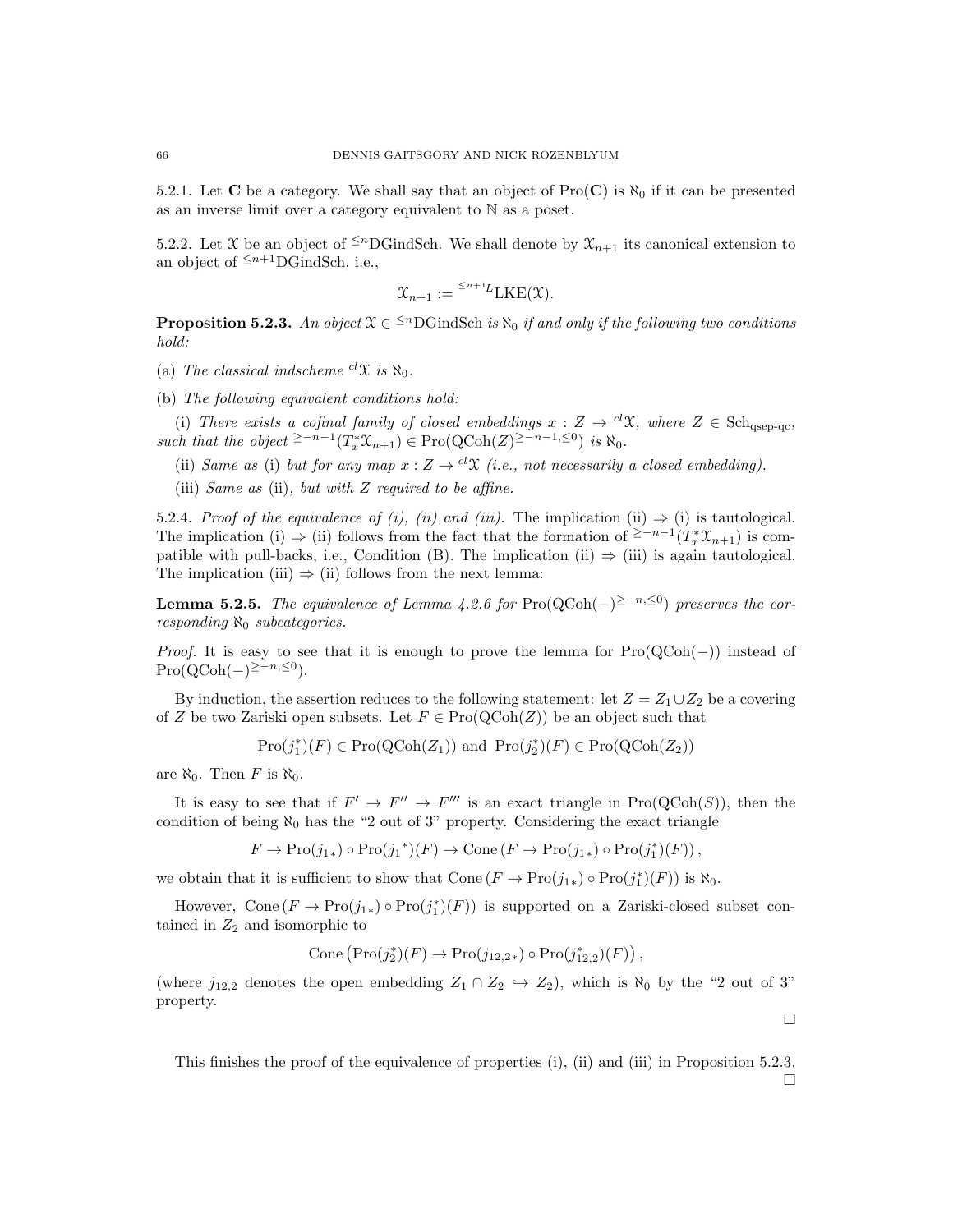5.2.6. Proof of "the only if" direction. Suppose  $\mathfrak{X}$  is  $\aleph_0$ . Fix its presentation as in (1.1), where the index set A is equivalent to N. For  $\alpha \in A$  (resp., for an arrow  $\alpha_1 \to \alpha_2$ ) let  $f_\alpha$  (resp.,  $f_{\alpha_1,\alpha_2}$ ) denote the corresponding closed embedding  $f_{\alpha}: X_{\alpha} \to \mathcal{X}$  (resp.,  $X_{\alpha_1} \to X_{\alpha_2}$ ).

For a quasi-separated and quasi-compact  $Z \in \leq^{n}$ DGSch equipped with a map  $x : Z \to \mathfrak{X}$ , let  $\alpha_0$  be an index such that x factors through a map  $x_{\alpha_0}: Z \to X_{\alpha_0}$ . By (4.11), we have:

$$
\geq -n-1}(T_x^*\mathfrak{X}_{n+1}) \simeq \lim_{\alpha \in A_{\alpha_0/}} \mathfrak{X}_{n-1}(T_{x_{\alpha_0}\circ f_{\alpha_0,\alpha}}^*X_{\alpha}),
$$

and the category of indices is explicitly equivalent to N.

5.2.7. Proof of "if" direction. First, we observe that the "2 out of 3" property of an object of  $\text{QCoh}(Z)^{\geq -n-1, \leq 0}$  of being  $\aleph_0$  implies that if conditions (i), (ii) or (iii) hold for  $Z \in \text{Sch}_{\text{qsep-qc}}$ equipped with a map to <sup>cl</sup>X, then the same will be true for any  $Z \in \leq^{n}$ DGSch<sub>qsep-qc</sub> equipped with a map to  $\leq^n \mathfrak{X}$ .

By induction, we may assume that the truncation

$$
^{\leq n-1}\mathfrak{X}:=\mathfrak{X}|_{\leq n-1\operatorname{DGSch}^{\operatorname{aff}}}
$$

is  $\aleph_0$ .

Fix a presentation of  $\leq^{n-1} \mathcal{X}$  as in (1.1), where the category A is equivalent to the poset N. Consider the corresponding category B (see Step 3 in the proof of Theorem 5.1.1), mapping to A by means of  $\phi$ . We shall use the following lemma:

**Lemma 5.2.8.** Let  $\phi : \mathsf{B} \to \mathsf{A}$  be a co-Cartesian fibration of categories, where  $\mathsf{A}$  is equivalent to N, and every fiber admits a cofinal functor from N. Then B also admits a cofinal functor from  $\mathbb N$ .

Hence, by the lemma, it suffices to show that for each  $\alpha \in A$ , the corresponding category  $B_{\alpha}$ admits a cofinal functor from N. By construction, the category

$$
B_{\alpha} = {}^{\leq n}SqZExt(X_{\alpha}, f_{\alpha})_{closed in} x
$$

is cofinal in  $\leq^{n}SqZExt(X_{\alpha}, f_{\alpha})$ , and the embedding admits a left adjoint. Therefore, it is enough to show that the latter admits a cofinal map from N.

We have

$$
\leq^n {\rm SqZExt}(X_\alpha, f_\alpha) \simeq \left( ({\rm QCoh}(X_\alpha)^{\geq -n, \leq 0})_{{\rm Cone}((df_\alpha)^*)[-1]} \right)^{\rm op},
$$

where  $(df_{\alpha})^*$  is the canonical map in Pro( $\text{QCoh}(X_{\alpha})^{\geq -n-1}$ ):

$$
\geq -n-1(T_{f_{\alpha}}^{\ast}\mathfrak{X}_{n+1}) \to \geq -n-1(T^{\ast}X_{\alpha}).
$$

The assertion now follows from the assumption that <sup>2-n-1</sup> $(T^*_{f_\alpha}\mathfrak{X}_{n+1})$  is  $\aleph_0$ .

 $\Box$ 

5.3. The "locally almost of finite type" condition.

 $\Box$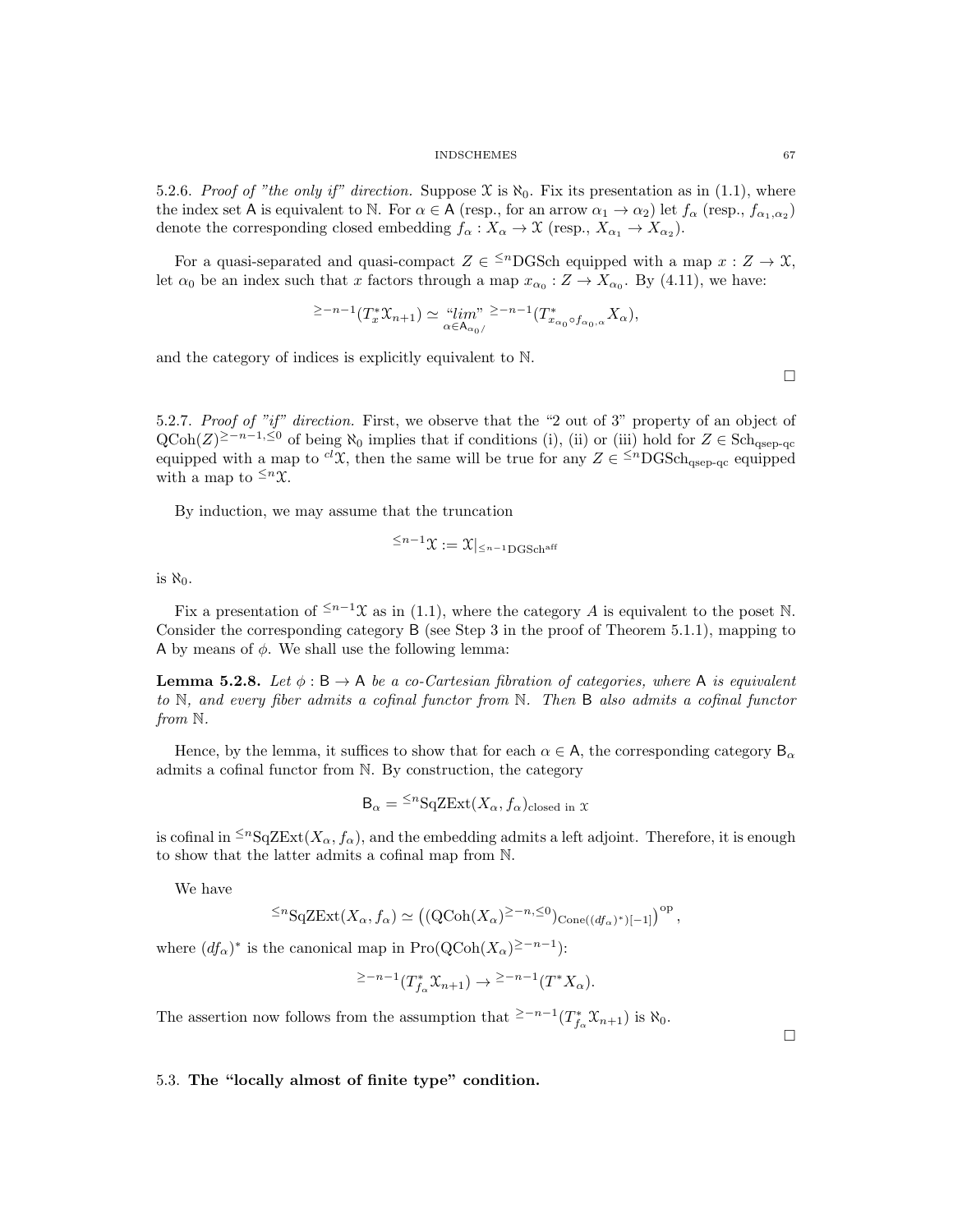5.3.1. We shall characterize  $\leq^n$ DG indschemes locally of finite type in terms of their procotangent spaces.

As before, let  $\mathfrak X$  be an object of  $\leq^n$ DGindSch, and set

$$
\mathfrak{X}_{n+1} := {}^{\leq n+1}L \text{LKE}(\mathfrak{X}).
$$

Proposition 5.3.2. The following conditions are equivalent:

(a)  $\mathfrak X$  is locally of finite type.

(b)  $c^iX$  is locally of finite type and the following equivalent conditions hold:

(i) There exists a cofinal family of closed embeddings  $x : Z \to {}^{cl}\mathfrak{X}$ , where  $Z \in Sch_{ft}$ , such that the object

$$
\geq -n-1}(T_x^*\mathfrak{X}_{n+1}) \in \mathrm{Pro}(\mathrm{QCoh}(Z)^{\geq -n-1, \leq 0})
$$

belongs to Pro( $\text{Coh}(Z)^{\geq -n-1, \leq 0}$ ).

(ii) Same as (i) but for any map 
$$
x: Z \to {}^{cl}\mathcal{X}
$$
 (i.e., not necessarily a closed embedding).

(iii) Same as (ii), but with Z required to be affine.

5.3.3. Proof of the equivalence of  $(i)$ ,  $(ii)$ , and  $(iii)$ . This is similar to Sect. 5.2.4, using the following interpretation of

$$
Pro(\mathrm{Coh}(Z)^{\geq -n, \leq 0}) \subset Pro(\mathrm{QCoh}(Z)^{\geq -n, \leq 0})
$$

for  $Z \in \text{DGSch}_{\text{aff}}$ :

**Lemma 5.3.4.** For a Noetherian scheme Z, an object  $F \in \text{Pro}(\text{QCoh}(Z)^{\geq -n, \leq 0})$  belongs to  $\text{Pro}(\text{Coh}(Z)^{\geq -n, \leq 0})$  if and only if, when viewed as a functor

$$
F:\text{QCoh}(Z)^{\geq -n,\leq 0}\to\infty\text{-Grpd},
$$

it commutes with filtered colimits.

5.3.5. Proof of Proposition 5.3.2. The implication (a)  $\Rightarrow$  (b) follows using Lemma 5.3.4 from the fact that an object of  $\leq n+1$ PreStk, which is locally of finite type, takes limits in  $\leq n+1$ DGSch<sup>aff</sup> to colimits, see [GL:Stacks, Corollary 1.3.8].

Let us show that (b) implies (a). By induction, we can assume that  $\leq^{n-1} \mathfrak{X} := \mathfrak{X}|_{\leq^{n} \text{DGSch}^{\text{aff}}}$ is locally of finite type.

We claim now that conditions (i), (ii) and (iii) of Proposition 5.3.2(b) hold for any  $Z \in$  $≤n$  DGSch<sub>ft</sub> mapping to  $≤n$ X (and not just classical schemes). This follows from the next observation:

**Lemma 5.3.6.** Let Z be an object of DGSch<sub>aft</sub>, and  $F \in \text{Pro}(\text{QCoh}(Z)^{\geq -n, \leq 0})$ . Then F belongs to Pro( $\text{Coh}(Z)^{\geq -n, \leq 0}$ ) if and only if its restriction to <sup>cl</sup>Z does.

Remark 5.3.7. The assertion of Lemma 5.3.6 is valid, with the same proof, when we replace the categories Pro( $Q\text{Coh}(Z)^{\geq -n, \leq 0}$ ) and Pro( $\text{Coh}(Z)^{\geq -n, \leq 0}$ ) by the categories  $Q\text{Coh}(Z)^{\geq -n, \leq 0}$ and  $\text{Coh}(Z)^{\geq -n, \leq 0}$ , respectively.

*Proof.* The property of commutation with filtered colimits is enough to check on  $QCoh(Z)^{\heartsuit}$ , and direct image defines an equivalence  $\mathrm{QCoh}({}^{cl}Z)^{\heartsuit} \simeq \mathrm{QCoh}(Z)^{\heartsuit}$ .

 $\Box$ 

The rest of the proof of Proposition 5.3.2 is the same as that of Proposition 1.7.6 in Sect. 3.5.2.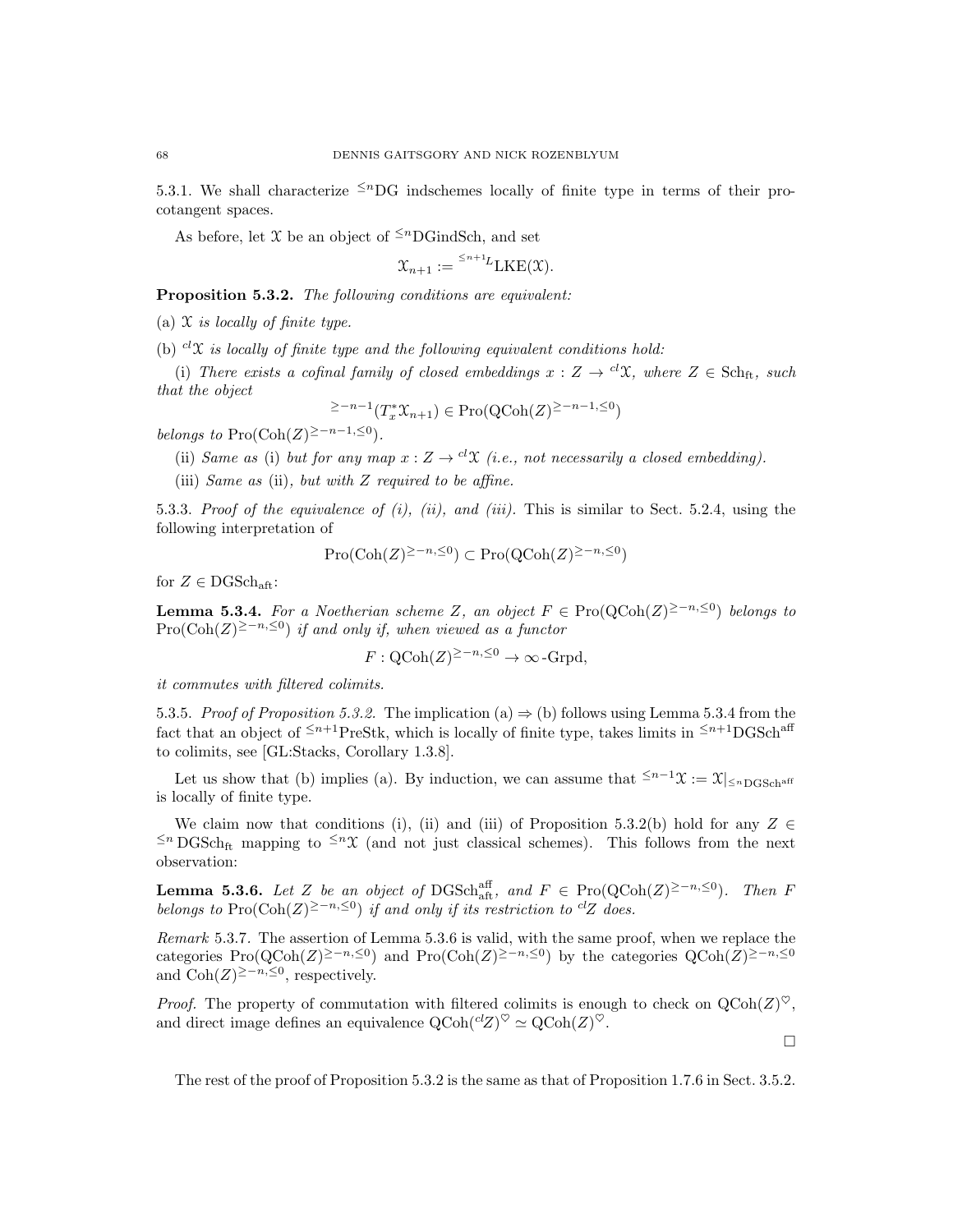### 6. Formal completions

### 6.1. The setting.

6.1.1. In this section we will study the following situation. Let  $\mathfrak X$  be an object of PreStk, and let Y be an object of

$$
{}^{cl,red}PreStk := Funct(({}^{red}Sch^{aff})^{op}, \infty \text{-}Grpd),
$$

where redSch<sup>aff</sup> denotes the category of classical reduced affine schemes. Let  $\mathcal{Y} \to c^{l, red} \mathcal{X}$  be a map, where  ${}^{cl,red}\mathfrak{X} := \mathfrak{X}|_{redSchoff}.$ 

**Definition 6.1.2.** By the formal completion of X along  $\mathcal{Y}$ , denoted  $\mathcal{X}^{\wedge}_{\mathcal{Y}}$ , we shall mean the object of PreStk equal to the fiber product



In plain terms for  $S \in DGSch<sup>aff</sup>$ , we set  $Maps(S, \mathcal{X}_{\mathcal{Y}}^{\wedge})$  to be the groupoid consisting of pairs  $(x, y)$ , where  $x : S \to \mathfrak{X}$ , and y is a lift of the map

$$
x|_{cl, redS}: {}^{cl, red}S \rightarrow {}^{cl, red}X
$$

to a map  $y: {}^{cl,red}S \rightarrow Y$ .

6.1.3. Several remarks are in order:

(i) If  $\mathfrak X$  is convergent, then so is  $\mathfrak X^\wedge_{\mathcal Y}.$ 

(ii)  $\mathfrak X$  and  $\mathfrak X_{\mathfrak Y}^{\wedge}$  have "the same deformation theory." In particular, if  $\mathfrak X$  satisfies Conditions (A), (B) or (C), then so does  $\mathfrak{X}_{\mathfrak{Y}}^{\wedge}$ , and for any  $x : S \to \mathfrak{X}_{\mathfrak{Y}}^{\wedge}$ , the map

$$
T^*_x\mathfrak{X}\to T^*_x\mathfrak{X}^\wedge_\mathcal{Y}
$$

is an isomorphism of functors out of  $Q\text{Coh}(S)^{\leq 0}$ .

(iii) The formation of  $\mathfrak{X}_{\mathfrak{Y}}^{\wedge}$  is compatible with filtered colimits in the sense that for a filtered category A and functors

$$
A \to \text{PreStk}: \alpha \mapsto \mathfrak{X}_{\alpha} \text{ and } A \to {}^{cl, red}\text{PreStk}: \alpha \mapsto \mathcal{Y}_{\alpha},
$$

and a natural transformation  $\mathcal{Y}_{\alpha} \to {}^{cl,red} \mathcal{X}_{\alpha}$ , the resulting map

$$
\underset{\alpha \in \mathsf{A}}{\operatorname{colim}} \, (\mathfrak{X}_{\alpha})_{\mathcal{Y}_{\alpha}}^{\wedge} \rightarrow \mathfrak{X}_{\mathcal{Y}}^{\wedge}
$$

is an isomorphism, where

$$
\mathfrak{X} := \operatornamewithlimits{colim}_{\alpha \in A} \mathfrak{X}_{\alpha} \text{ and } \mathfrak{Y} := \operatornamewithlimits{colim}_{\alpha \in A} \mathfrak{Y}_{\alpha}.
$$

(iv) For a map  $\mathcal{X}' \to \mathcal{X}$  in PreStk, let  $\mathcal{Y}' := \mathcal{Y} \underset{cl, red \mathcal{X}}{\times} cl, red \mathcal{X}'$ . Then  $\mathcal{X}'^{\wedge}_{y'} \simeq \mathcal{X}^{\wedge}_{y} \times \mathcal{X}'.$ 

6.1.4. When defining formal completions, we can take  $\mathcal{Y} \to \mathcal{X}|_{\text{redSch}^{\text{aff}}}$  to be an arbitrary map.

For example, taking  $\mathcal{X} = \text{pt}$ , we obtain an object of PreStk isomorphic to

$$
\mathrm{RKE}_{(\text{redSch}^{\mathrm{aff}})^{\mathrm{op}} \hookrightarrow (\mathrm{DGSch}^{\mathrm{aff}})^{\mathrm{op}}}(\mathcal{Y}).
$$

The latter object is otherwise known as the "de Rham space of  $\mathcal{Y}$ " and is denoted  $\mathcal{Y}_{dR}$ .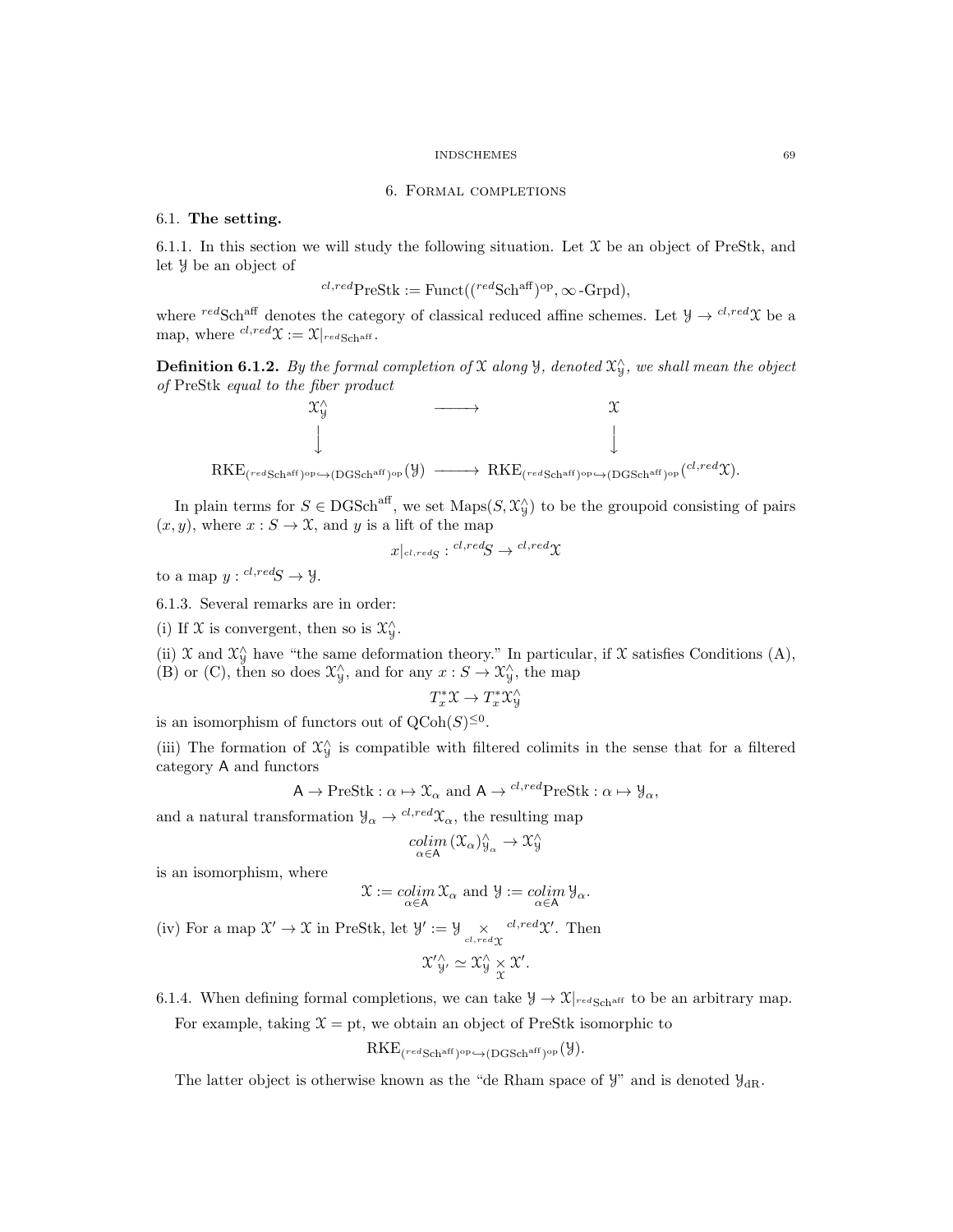6.1.5. Given a map of prestacks  $\mathcal{Y} \to \mathcal{X}$ , let  $\mathcal{X}^{\wedge}_{\mathcal{Y}}$  denote the formal completion of X along  $c^{l, red}$ y  $\rightarrow$   $c^{l, red}$ X. We can express  $\mathcal{X}_{\mathcal{Y}}^{\wedge}$  in terms of the de Rham spaces of X and Y; namely,

$$
\mathcal{X}_{\mathcal{Y}}^{\wedge} \simeq \mathcal{X} \underset{\mathcal{X}_{\mathrm{dR}}}{\times} \mathcal{Y}_{\mathrm{dR}}.
$$

## 6.2. Formal completions along monomorphisms.

6.2.1. Let us now assume that the map  $\mathcal{Y} \to^{cl, red} \mathcal{X}$  is a monomorphism. I.e., for  $S \in^{red} \text{Sch}^{\text{aff}}$ and a map  $S \to \infty^{d, red} \mathfrak{X}$ , if there exists a lifting  $S \to \mathcal{Y}$ , then the space of such liftings is contractible.

Note that in this case the map  $\mathfrak{X}_{\mathcal{Y}}^{\wedge} \to \mathfrak{X}$  is also a monomorphism. In particular, if  $\mathfrak{X}_i \to \mathfrak{X}$ ,  $i = 1, 2$  are maps in PreStk that factor through  $\mathcal{X}_{\mathcal{Y}}^{\wedge}$ , then the map

(6.1) 
$$
\mathcal{Z}_1 \underset{\mathcal{X}_1^{\wedge}}{\times} \mathcal{Z}_2 \to \mathcal{Z}_1 \underset{\mathcal{X}}{\times} \mathcal{Z}_2
$$

is an isomorphism.

6.2.2. The above observation implies that if  $f: \mathcal{Z} \to \mathcal{X}_{\mathcal{Y}}^{\wedge}$  is a map such that the composition  $\mathfrak{X} \to \mathfrak{X}_{\mathfrak{Y}}^{\wedge} \to \mathfrak{X}$  is a closed embedding, then the original map f is a closed embedding.

Remark 6.2.3. Note that the converse to the above statement is not true: consider  $\mathfrak{X} := \mathbb{A}^1_{\mathrm{dR}}$ , and  $\mathcal{Y} = \text{pt}$ . We have  ${}^{cl, red} \mathcal{X} = \mathbb{A}^1|_{red \text{Sch}^{\text{aff}}},$  and we let  $\mathcal{Y} \to {}^{cl, red} \mathcal{X}$  be the map corresponding to  $\{0\} \in \mathbb{A}^1$ . Then  $\mathfrak{X}_{\mathfrak{Y}}^{\wedge} = \mathrm{pt}$ . The tautological map  $\mathfrak{X}_{\mathfrak{Y}}^{\wedge} \to \mathfrak{X}$  is now

$$
\mathrm{pt}\to \mathbb{A}^1_{\mathrm{dR}},
$$

and it is not a closed embedding: indeed, its base change with respect to  $\mathbb{A}^1 \to \mathbb{A}^1_{\rm dR}$  yields  $(A^1)_{\{0\}}^{\wedge}$  which is not a closed subscheme of  $A^1$ .

6.2.4. We would like to consider descent for  $\mathfrak{X}_{\mathcal{Y}}^{\wedge}$ . This is not completely straightforward since the restriction of the fppf topology to  $\mathrm{redSch}^{\mathrm{aff}}$  does not make much sense.

Let

(6.2) 
$$
\downarrow \qquad \qquad \downarrow
$$

$$
\downarrow \qquad \qquad \downarrow
$$

$$
y' \longrightarrow \text{cl,red}(L(\mathfrak{X}))
$$

be a Cartesian diagram in  $^{cl,red}$ PreStk in which the horizontal arrows are monomorphisms.

Lemma 6.2.5. Under the above circumstances, the natural map

$$
L(\mathfrak{X}^{\wedge}_\mathcal{Y}) \to (L(\mathfrak{X}))^\wedge_{\mathcal{Y}'}
$$

is an isomorphism.

*Proof.* Recall that the sheafification functor  $L$  maps monomorphisms into monomorphisms. Therefore both maps

$$
L(\mathfrak{X}_{\mathcal{Y}}^{\wedge}) \to L(\mathfrak{X})
$$
 and  $(L(\mathfrak{X}))_{\mathcal{Y}}^{\wedge} \to L(\mathfrak{X})$ 

are monomorphisms. Hence, the map in the lemma is a monomorphism as well. It requires to see that it is essentially surjective.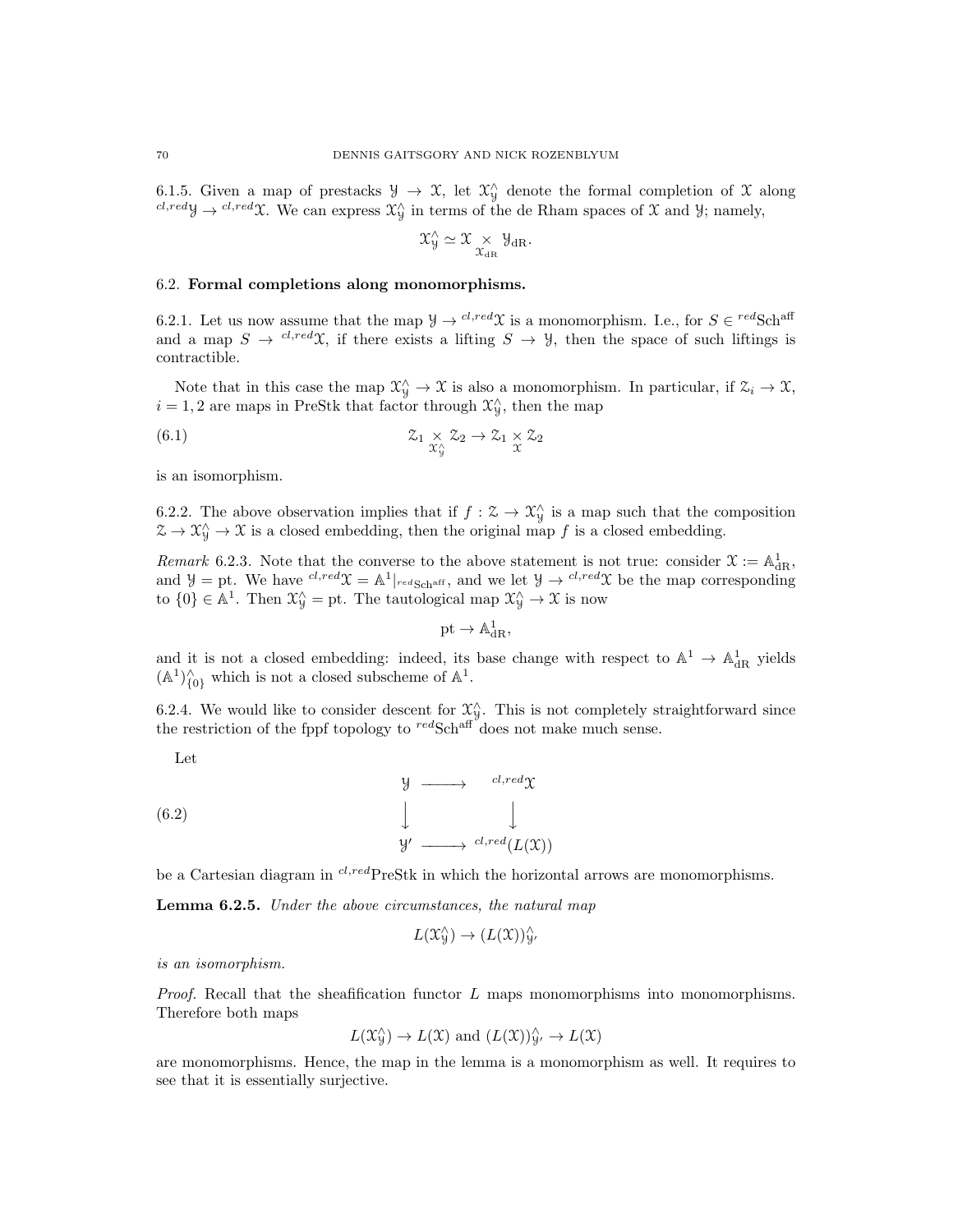Thus, let  $x : S \to L(X)$  be a map that factors through  $(L(X))_{\mathcal{Y}}^{\wedge}$ . We wish to show that it factors through  $L(\mathfrak{X}_{\mathcal{Y}}^{\wedge})$  as well. Let  $\pi : \widetilde{S} \to S$  be an fppf cover, such that  $x \circ \pi$  lifts to a map  $\tilde{x}: \tilde{S} \to \mathfrak{X}$ . It suffices to show that  $\tilde{x}|_{cl,redS}$  factors through Y. However,  $\tilde{x}|_{cl,redS}$  factors through

$$
\mathcal{Y'} \underset{cl, red(L(\mathfrak{X}))}{\times} \mathcal{C}^{l, red} \mathfrak{X},
$$

by construction, and the required factorization follows from the fact that the diagam (6.2) is Cartesian.

 $\Box$ 

# Corollary 6.2.6. If X is a stack, then so is  $\mathfrak{X}_{\mathcal{Y}}^{\wedge}$ .

6.2.7. From now on, we will assume that the map  $\mathcal{Y} \to^{cl, red} \mathcal{X}$  is a closed embedding. I.e., for  $S \in \text{redSch}^{\text{aff}}$  and a map  $S \to \text{cl,red}\mathfrak{X}$ , the fiber product

$$
S \underset{cl, red \chi}{\times} \mathcal{Y},
$$

taken in  $^{cl,red}$ PreStk, is representable by a (reduced) closed subscheme of S.

6.3. Formal completions of DG indshemes. The next proposition shows that the procedure of formal completion is a way of generating DG indschemes:

**Proposition 6.3.1.** Suppose that in the setting of Sect. 6.2.7,  $\chi$  is a DG indscheme. Then the formal completion  $\mathfrak{X}^\wedge_\mathfrak{Y}$  is also a DG indscheme.

We shall give two proofs.

Proof. (an overkill)

We shall prove the proposition by applying Theorem 5.1.1. We note that Conditions (A), (B) and (C) hold for  $\mathfrak{X}_{\mathcal{Y}}^{\wedge}$  because they do for  $\mathfrak{X}$ , see Sect. 6.1.3(ii) above. Hence, it remains to show that  ${}^{cl}(\mathfrak{X}_{\mathcal{Y}}^{\wedge})$  is a classical indscheme. However, this is obvious, as the latter is the colimit

$$
\underset{Z_{cl}\rightarrow^{cl}\mathfrak{X}}{\text{colim}}Z_{cl},
$$

taken over the (filtered!) category of closed embeddings that at the reduced level factor through Y.

 $\Box$ 

Note that using Proposition 5.3.2 and Sect. 6.1.3(ii), the above argument also gives:

**Corollary 6.3.2.** If  $X$  is locally almost of finite type, then so is  $X_Y^{\wedge}$ .

6.3.3. The second proof of Proposition 6.3.1 comes along with an explicit description of  $\mathfrak{X}_{\mathcal{Y}}^{\wedge}$  as a colimit of DG schemes:

For  $\mathcal{X} \in \text{DGindSch}$ , consider the full subcategory

$$
(\textrm{DGSch}_{\textrm{qsep-qc}})_{\textrm{closed in }\mathcal{X}}\underset{\textrm{DGSch}_{/\mathcal{X}}}{\times}\textrm{DGSch}_{/\mathcal{X}^{\wedge}_\mathcal{Y}}.
$$

I.e., it consits of those closed embedding  $Z \to \mathfrak{X}$ , which factor through  $\mathfrak{X}_{\mathfrak{Y}}^{\wedge}$ . Note that by Sect. 6.2.2, for any

$$
Z \in (\mathrm{DGSch}_{\mathrm{qsep-qc}})_{\mathrm{closed~in}} \; \chi \underset{\mathrm{DGSch}_{/\mathcal{X}}}{\times} \mathrm{DGSch}_{/\mathcal{X}^{\wedge}_y},
$$

the resulting map  $Z \to \mathfrak{X}^{\wedge}_\mathfrak{Y}$  is a closed embedding.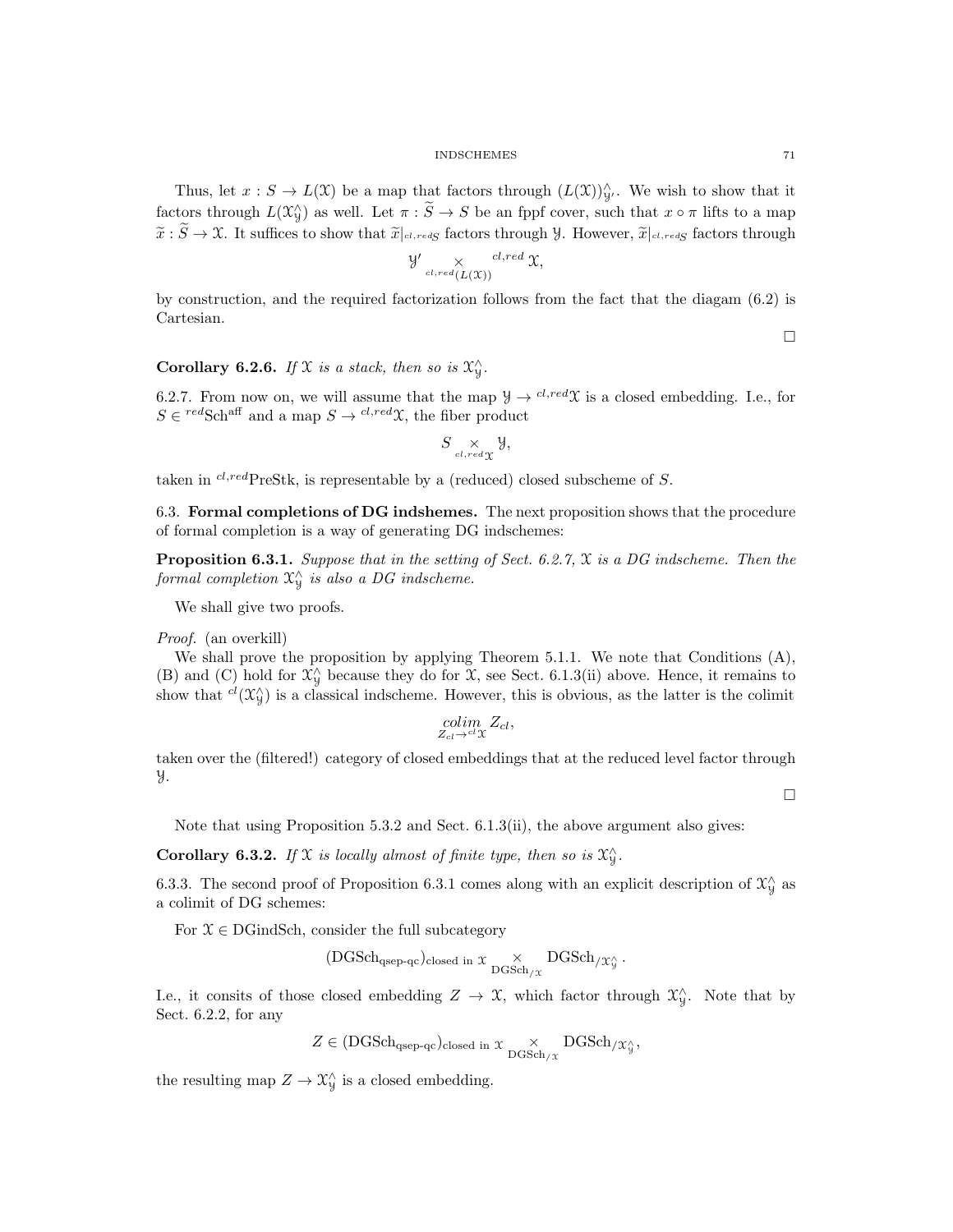**Proposition 6.3.4.** The category (DGSch<sub>qsep-qc</sub>)<sub>closed in  $x \underset{\text{DGSch}_{/\mathcal{X}}}{\times}$  DGSch<sub>/ $\mathcal{X}^{\wedge}_y$ </sub> is filtered, and</sub>

the map

$$
\underset{Z \in (\text{DGSch}_{\text{qsep-qc}})_{\text{closed in }\mathcal{X}}}{colim} \underset{\text{DGSch}_{/\mathcal{X}}}{\times} \text{DGSch}_{/\mathcal{X}_{\mathcal{Y}}^{\mathcal{Y}}} Z \to \mathcal{X}_{\mathcal{Y}}^{\wedge},
$$

is an isomorphism, where the colimit is taken in PreStk.

*Proof.* It suffices to show that for  $S \in DGSch^{\text{aff}}$  and a map  $S \to \mathfrak{X}$  that factors through  $\mathcal{Y}$  at the reduced classical level, the full subcategory of

 $\text{DGSch}_{S/\text{,closed in }\mathfrak{X}}$ 

consisting of

$$
S \to Z \to \mathfrak{X}, \quad Z \in (\mathrm{DGSch}_{\mathrm{qsep-qc}})_{\mathrm{closed~in}} \; \mathfrak{X} \underset{\mathrm{DGSch}_{/\mathfrak{X}}} {\times} \mathrm{DGSch}_{/\mathfrak{X}^\wedge_\mathfrak{Y}}
$$

contains finite colimits.

The proof follows from the description of finite colimits in  $(DGSch)_{S/\text{closed in }\mathfrak{X}}$ , given in the proof of Proposition 3.2.2.

 $\Box$ 

Remark 6.3.5. It is not difficult to see that the category

$$
(\textrm{DGSch}_{\textrm{qsep-qc}})_{\textrm{closed in }\mathcal{X}}\underset{\textrm{DGSch}_{/\mathcal{X}}}{\times}\textrm{DGSch}_{/\mathcal{X}^{\wedge}_\mathcal{Y}}
$$

used in the above proof is the same as  $(DGSch<sub>qsep-qc</sub>)<sub>closed in</sub> x<sub>y</sub><sup>\wedge</sup>$ , i.e., the assertion on Sect. 6.2.2 is "if and only if" for  $\mathfrak X$  a DG indscheme and  $\mathfrak Z = Z \in \mathrm{DGSch}_{\mathrm{asep-qc}}$ .

Indeed, let Z denote the closure of the image of Z in  $\mathfrak{X}$ . It is enough to show that the map  $Z \times \overline{Z} \to \overline{Z}$  is a closed embedding. However, since  $\overline{Z} \to \mathcal{X}$  also factors through  $\mathcal{X}_{\mathcal{Y}}^{\wedge}$ , the map

$$
Z \underset{\mathfrak{X}_{\mathfrak{Y}}^{\wedge}}{\times} \overline{Z} \to Z \underset{\mathfrak{X}}{\times} \overline{Z}
$$

is an isomorphism, and the map

$$
Z \underset{\mathfrak{X}_{\mathfrak{Y}}^{\wedge}}{\times} \overline{Z} \to \overline{Z},
$$

being a base change of  $Z \to \mathfrak{X}_{\mathfrak{Y}}^{\wedge}$ , is a closed embedding, by assumption.

6.3.6. Note also that if X is written as in (1.5), then if we set  $Y_\alpha := \mathcal{Y} \cap {}^{cl, red}X_\alpha$ , by Sect. 6.1.3 (iii) and (iv), we have:

$$
\mathfrak{X}_{\mathcal{Y}}^{\wedge} \simeq \operatorname{colim}_{\alpha} (X_{\alpha})_{Y_{\alpha}}^{\wedge},
$$

where the colimit is taken in PreStk.

6.4. Formal (DG) schemes. Let us recall the following definition:

**Definition 6.4.1.** A classical indscheme  $\mathfrak{X}_{cl}$  is called a formal scheme if  $\mathrm{r}^{red}(\mathfrak{X}_{cl})$  is a scheme. 21

In the derived setting, we give the following one:

**Definition 6.4.2.** A DG indscheme  $\mathfrak X$  is called a formal DG scheme if the underlying classical indscheme  ${}^{cl}\mathfrak{X}$  is formal.

<sup>&</sup>lt;sup>21</sup>Recall that we denote by  $\mathcal{Y} \mapsto {}^{red}\mathcal{Y}$  the functor  ${}^{cl}$ PreStk  $\rightarrow {}^{cl,red}$ PreStk corresponding to restriction along  ${}^{red}\text{Sch}^{\text{aff}} \to \text{Sch}^{\text{aff}}$ .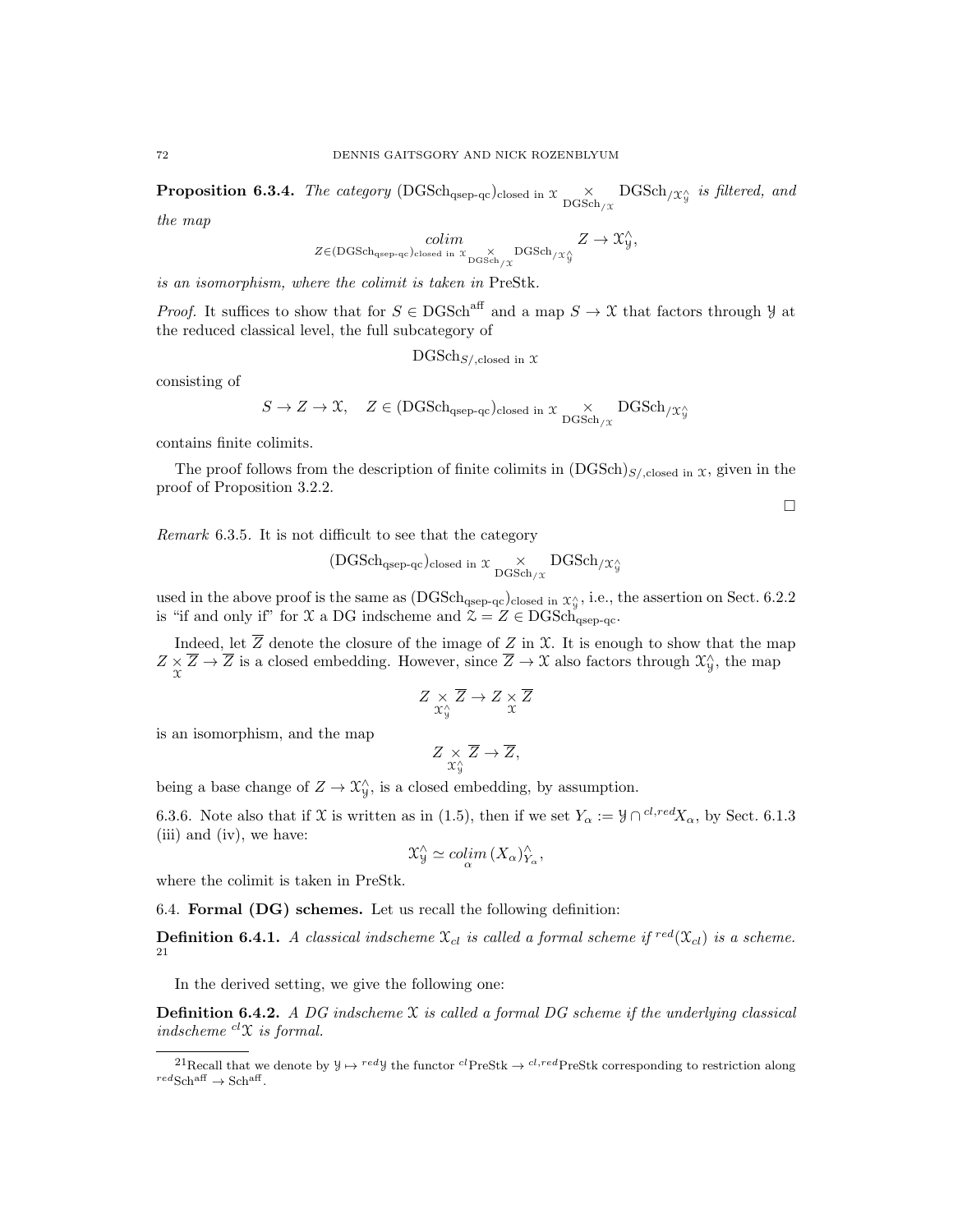We have, tautologically:

**Lemma 6.4.3.** In the situation of Proposition 6.3.1, if  $\mathcal{Y}$  is a scheme, then  $\mathcal{X}_{\mathcal{Y}}^{\wedge}$  is a formal DG scheme.

6.5. Formal completions of DG schemes. For the rest of this section we will take  $\mathfrak X$  to be a DG scheme X, and  $\mathcal Y$  to be a Zariski closed subset Y of  $^{cl, red}X$ . Consider the corresponding formal completion  $X_Y^{\wedge}$ .

In this situation, we shall always assume  $Y$  is quasi-compact and quasi-separated, in order for  $X_{Y}^{\wedge}$  to be a DG indscheme according to our definition.

6.5.1. First, we have:

**Proposition 6.5.2.**  $X_Y^{\wedge}$  is a DG indscheme.

We note that Proposition 6.5.2 is not, strictly speaking a consequence of Proposition 6.3.1, since if X fails to be quasi-separated and quasi-compact, then it is not a DG indscheme in our definition. However, it is easy to see that either of the first two proofs of Proposition 6.3.1 applies in this case as well.

We also note that  ${}^{cl,red}(X_Y^{\wedge}) \simeq Y$ . Hence, we obtain:

Corollary 6.5.3.  $X_Y^{\wedge}$  is a formal DG scheme.

6.5.4. In the present situation, we can slightly improve the presentation of  $X_Y^{\wedge}$  given by Proposition 6.3.4:

**Proposition 6.5.5.** As an object of PreStk,  $X_{Y}^{\wedge}$  is isomorphic to

$$
\operatornamewithlimits{colim}_{Y'\to X}Y',
$$

where the colimit is taken over the category of closed embeddings whose set-theoretic image is  $Y$ .

*Proof.* By Corollary 1.6.6, we know that  $X_Y^{\wedge}$  is isomorphic to

$$
\operatornamewithlimits{colim}_{Z\to X} Z,
$$

where the colimit is taken over the category of closed embeddings  $Z \rightarrow X$  whose image is set-theoretically contained in Y .

By Lemma 3.5.3, is suffices to show that any such  $Z \to X$  can be factored as  $Z \to Y' \to Z$ , where  $Y' \to Z$  is a closed embedding whose set-theoretic image is exactly Y.

Let  $Y'_{can}$  be the reduced closed subscheme of X corresponding to Y.

Consider the map  ${}^{cl,red}Z \to {}^{cl}X$ . The latter canonically factors as  ${}^{cl,red}Z \to Y'_{can} \to {}^{cl}X$ . The required  $Y'$  is then given by

$$
Z \underset{cl, redZ}{\sqcup} Y'_{can}.
$$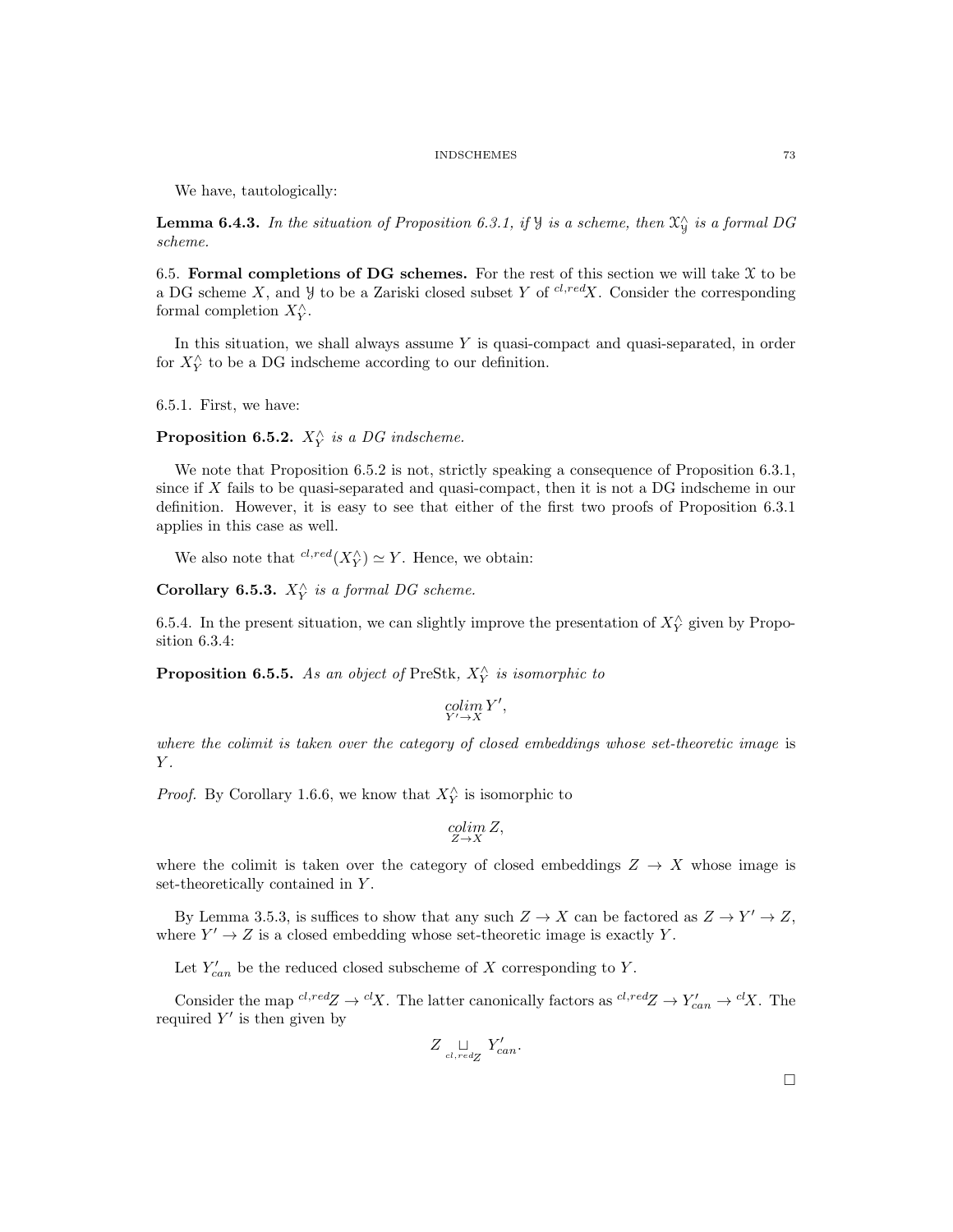6.5.6. Note, however, that in general  $X_{Y}^{\wedge}$  will fail to be weakly  $\aleph_0$ , even at the classical level. E.g., we take  $X = \mathbb{A}^{\infty} := \text{Spec}(k[t_1, t_2, \ldots])$  and  $Y = \{0\} \subset \mathbb{A}^{\infty}$ .

However,  $X_Y^{\wedge}$  is weakly  $\aleph_0$  under the following additional condition:

**Proposition 6.5.7.** Assume that Y can be represented by a subscheme Y' of  ${}^{cl}X$ , whose ideal is locally finitely generated. Then  $X_{Y}^{\wedge}$  is weakly  $\aleph_{0}$  as a DG indscheme.

Remark 6.5.8. We expect that  $X_{Y}^{\wedge}$  is actually  $\aleph_{0}$  (see Sect. 1.4.11 for the distinction between the two notions), but we cannot prove it at this time. However, we will prove this when  $X$  is affine, and for general  $X$ , "up to sheafification", see Proposition 6.7.7.

Proof. We shall deduce the assertion of the proposition from Proposition 5.2.3.

We note that condition (b) of Proposition 5.2.3 follows from Sect. 6.1.3(ii), as it is satisfied for  $X$ .

It remains to show that the classical indscheme underlying  $X_{Y}^{\wedge}$  is  $\aleph_{0}$ . However, the quasicompactness hypothesis in  $Y$  and the assumption that the ideal  $\mathcal I$  of  $Y'$  is locally finitely generated imply that the subschemes  $Y'_n$  given by  $\mathcal{I}^n$  are cofinal among all subschemes of X whose underlying set is  $Y$ .

# 6.6. Formal completion of the affine line at a point.

6.6.1. We continue to study formal completions of the form  $X_{Y}^{\wedge}$ , where X is a DG scheme, and Y is a Zariski closed subset of  ${}^{cl}X$ , which is quasi-separated and quasi-compact.

We will impose the assumption made in Proposition 6.5.7. Namely, will assume that  $Y$  can be represented by a subscheme Y' of  ${}^{cl}X$ , whose ideal is locally finitely generated.

We will show that in this case, the behavior of  $X_Y^{\wedge}$  exhibits some additional favorable features.

6.6.2. First, we shall calculate the most basic example: the formal completion of  $\mathbb{A}^1$  at the point {0}. Namely, we have:

Proposition 6.6.3. The natural map

$$
colim_{n} \operatorname{Spec}(k[t]/t^{n}) \to (\mathbb{A}^{1})_{\{0\}}^{\wedge},
$$

where the colimit is taken in PreStk, is an isomorphism.

The statement of the proposition is obvious at the level of the underlying classical prestacks, i.e., when we evaluate both sides on Schaff ⊂ DGSchaff. However, some care is needed in the derived setting.

The rest of this subsection is devoted to the proof of this proposition.

6.6.4. Proof of Proposition 6.6.3, Step 1.

Both sides of the proposition are a priori functors  $(DGSch^{aff})^{op} \to \infty$ -Grpd. However, we claim that they both, along with the map between them, naturally upgrade to functors

$$
(DGSch^{aff})^{op} \to \infty\text{-PicGrpd},
$$

where  $\infty$ -PicGrpd is the category of  $\infty$ -Picard groupoids, i.e., connective spectra.

Consider first the functor  $\text{Maps}_{\text{PreStk}}(-, \mathbb{A}^1) : (\text{DGSch}^{\text{aff}})^{\text{op}} \to \infty$ -Grpd represented by  $\mathbb{A}^1$ . We claim that it naturally upgrades to a functor

$$
Maps_{\text{PreStk}}(-, \mathbb{A}^1): (DGSch^{aff})^{op} \to \infty\text{-PicGrpd}.
$$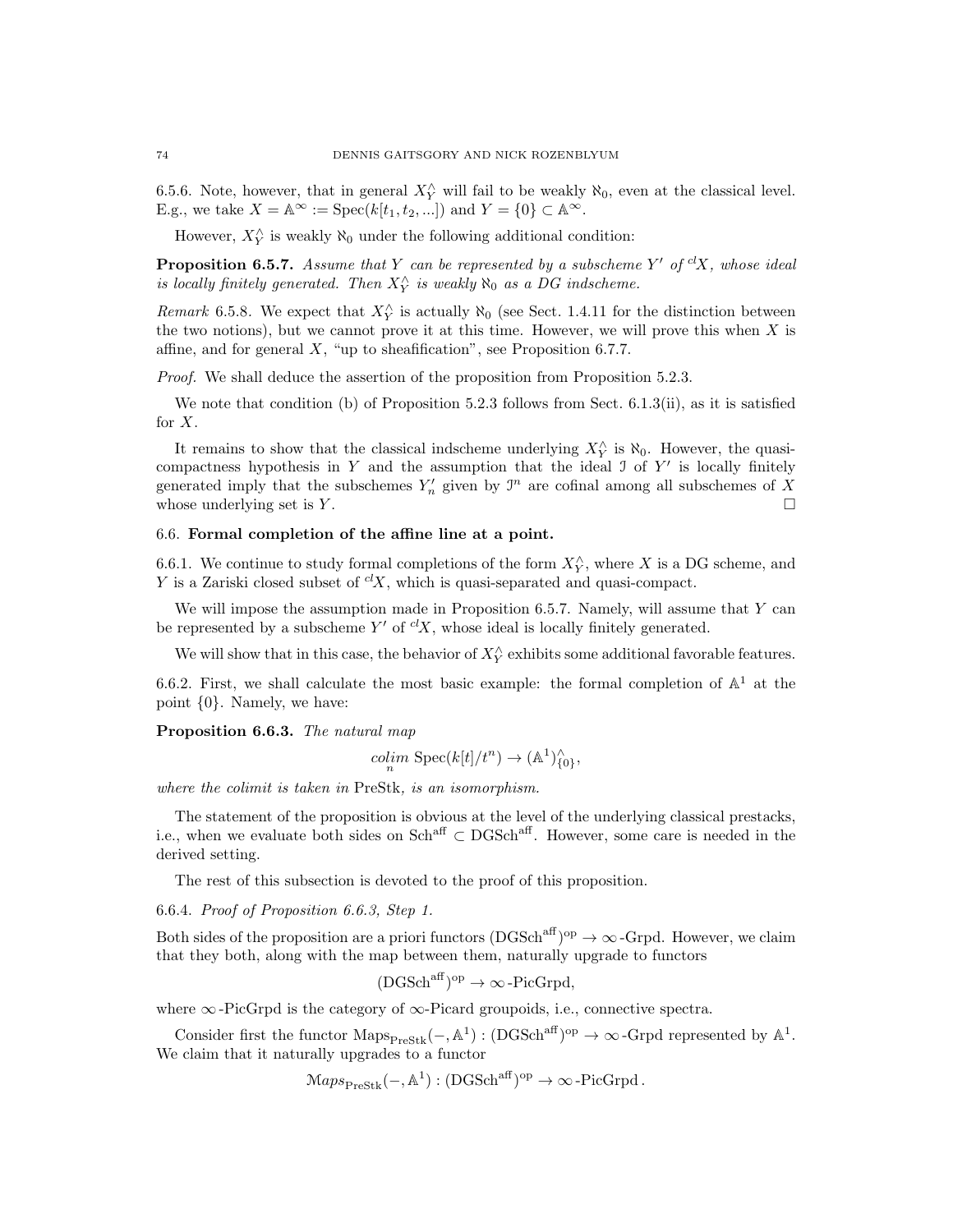This comes from the structure on  $\mathbb{A}^1$  of abelian group object in

$$
Schaff \subset DGSchaff \subset PreStk .
$$

Consider now the object

$$
colim_n \operatorname{Spec}(k[t]/t^n) \in {}^{cl}\text{PreStk},
$$

where the colimit in the above formula is taken in  ${}^{cl}$ PreStk. The binomial formula endows the above object with a structure of abelian group object in  ${}^{cl}$ PreStk.

Consider the object

nilp := LKE<sub>(Sch<sup>aff</sup>)<sup>op</sup> \to (DGSch<sup>aff</sup>)<sup>op</sup> 
$$
(colim_{n} \text{Spec}(k[t]/t^{n})) \in \text{PreStk}
$$
.</sub>

It equals

$$
\underset{n}{\text{colim }} \text{nilp}_n,
$$

where the colimit is now taken in PreStk, and where

$$
\mathrm{nilp}_n(S) = \mathrm{Maps}_{\mathrm{DGSch}^{\mathrm{aff}}}(S, \mathrm{Spec}(k[t]/t^n)), \quad S \in \mathrm{DGSch}^{\mathrm{aff}}.
$$

By the functoriality of  $LKE_{(Sch<sup>aff</sup>)^{op}\to (DGSch<sup>aff</sup>)^{op}}$ , and since the forgetful functor

∞-PicGrpd → ∞-Grpd

commutes with filtered colimits, we obtain that nilp canonically lifts to a functor

 $\mathcal{N}ilp : (DGSch^{aff})^{op} \to \infty$ -PicGrpd.

The same construction shows that the map of functors

$$
\mathrm{nilp} \to \mathrm{Maps}_{\mathrm{PreStk}}(-,\mathbb{A}^1)
$$

naturally upgrades to a map of functors with values in  $\infty$ -PicGrpd

$$
\mathcal{N}ilp \to \mathcal{M}aps_{\text{PreStk}}(-, \mathbb{A}^1).
$$

Consider now the functor  $\text{Maps}_{\text{PreStk}}\left(-, (\mathbb{A}^1)_{\{0\}}^{\wedge}\right)$ . Since  $(\mathbb{A}^1)_{\{0\}}^{\wedge} \hookrightarrow \mathbb{A}^1$  is a monomorphism and gives rise to subgroups at the level of  $\pi_0$ , we obtain that this functor also naturally upgrades to a functor

$$
Maps_{\text{PreStk}}\left(-, (\mathbb{A}^1)^{\wedge}_{\{0\}}\right) : (DGSch^{aff})^{op} \to \infty\text{-PicGrpd},
$$

and the natural transformation  $\mathcal{N}ilp \to \mathcal{M}aps_{\text{DGSch}^\text{aff}}(-, \mathbb{A}^1)$  factors canonically as

$$
\mathcal{N}ilp \to \mathcal{M}aps_{\text{PreStk}}\left(-, (\mathbb{A}^1)_{\{0\}}^{\wedge}\right) \to \mathcal{M}aps_{\text{DGSch}^{\text{aff}}}(-, \mathbb{A}^1).
$$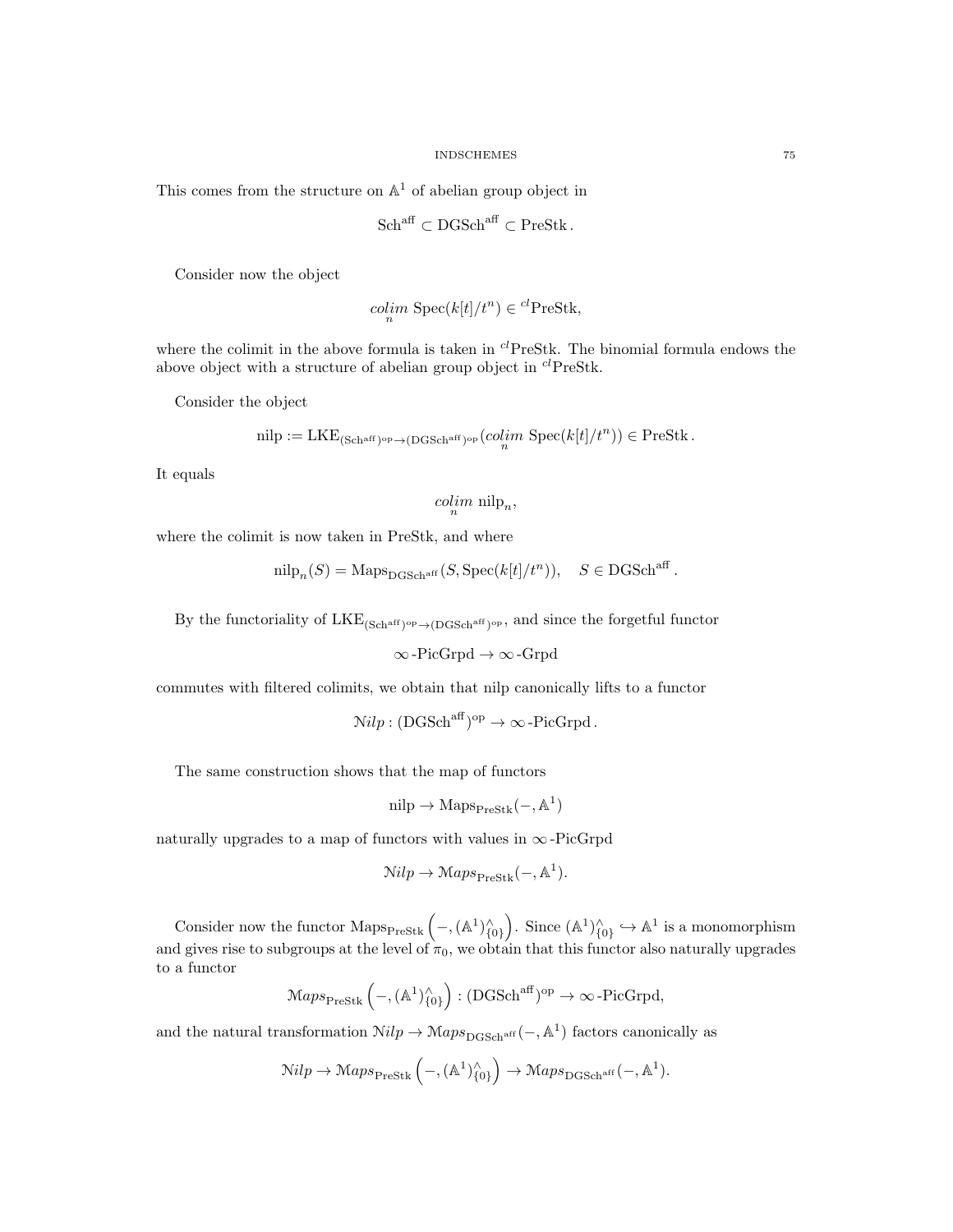6.6.5. Step 2.

To prove the proposition, we need to show that for  $S = \text{Spec}(A) \in \text{DGSch}^{\text{aff}}$ , the map in ∞-PicGrpd

 $Nilp(A) \rightarrow A$ 

is an isomorphism onto those connected components of  $A$  that correspond to nilpotent elements in  $\pi_0(A) = c^d A$ . In the above formula, we view a connective algebra A as a connective spectrum, i.e., object of ∞-PicGrpd.

Hence, it suffices to show that for a connective commutative DG algebra A, the map

$$
\pi_i(\mathcal{N}ilp(A)) \to \pi_i(A)
$$

is an isomorphism for  $i \geq 1$ , and that  $\pi_0(\text{Nilp}(A))$  maps isomorphically to the set of nilpotent elements in  $\pi_0(A) = {}^{cl}A$ . Here by  $\pi_i$  for  $i \geq 1$  we mean the *i*th homotopy group of the corresponding space based at the point 0.

6.6.6. Step 3. We first consider the case  $i \geq 1$ .

We regard each nilp<sub>n</sub>(A) as a pointed object of  $\infty$ -Grpd. Hence, from the isomorphism

$$
\Omega^{\infty}(\mathbb{N}ilp(A)) = \mathrm{nilp}(A) \simeq \mathop{colim}_n \,\mathrm{nilp}_n(A)
$$

in  $\infty$ -Grpd<sub>\*</sub>/, for each  $i \geq 1$ , we have an isomorphism of (ordinary) groups:

$$
\pi_i(\operatorname{Nilp}(A)) \simeq \operatorname{colim}_n \pi_i(\operatorname{nilp}_n(A)).
$$

Hence, it suffices to show that the map

(6.3) 
$$
\underset{n}{\text{colim }} \pi_i(\text{nilp}_n(A)) \to \pi_i(\Omega^{\infty}(A))
$$

is an isomorphism.

We have a Cartesian square in DGSch:

$$
\begin{array}{ccc}\n\text{Spec}(k[t]/t^n) & \longrightarrow & \mathbb{A}^1 \\
\downarrow & & \downarrow^{\text{power } n} \\
\{0\} & \longrightarrow & \mathbb{A}^1,\n\end{array}
$$

and the corresponding Cartesian square in  $\infty$ -Grpd:

$$
\begin{array}{ccc}\n\text{nilp}_n(A) & \longrightarrow & \Omega^{\infty}(A) \\
\downarrow & & \downarrow \\
\ast & \longrightarrow & \Omega^{\infty}(A).\n\end{array}
$$

Hence, we obtain a long exact sequence of homotopy groups

$$
\dots \pi_{i+1}(\Omega^{\infty}(A)) \stackrel{\text{power } n}{\longrightarrow} \pi_{i+1}(\Omega^{\infty}(A)) \to \pi_i(\text{nilp}_n(A)) \to \pi_i(\Omega^{\infty}(A)) \stackrel{\text{power } n}{\longrightarrow} \pi_i(\Omega^{\infty}(A))\dots
$$

However, for  $i \geq 1$  and  $n > 1$ , the map  $\pi_i(\Omega^{\infty}(A)) \stackrel{\text{power } n}{\longrightarrow} \pi_i(\Omega^{\infty}(A))$  is zero. Indeed, this follows from the fact for any two connective algebras  $A_1$  and  $A_2$ , the canonical map

$$
\Omega^{\infty}(A_1) \times \Omega^{\infty}(A_2) \to \Omega^{\infty}(A_1 \otimes A_2)
$$

induces a zero map

$$
\pi_i(\Omega^{\infty}(A_1)) \oplus \pi_i(\Omega^{\infty}(A_2)) \to \pi_i(\Omega^{\infty}(A_1 \otimes A_2))
$$

for  $i \geq 1$ .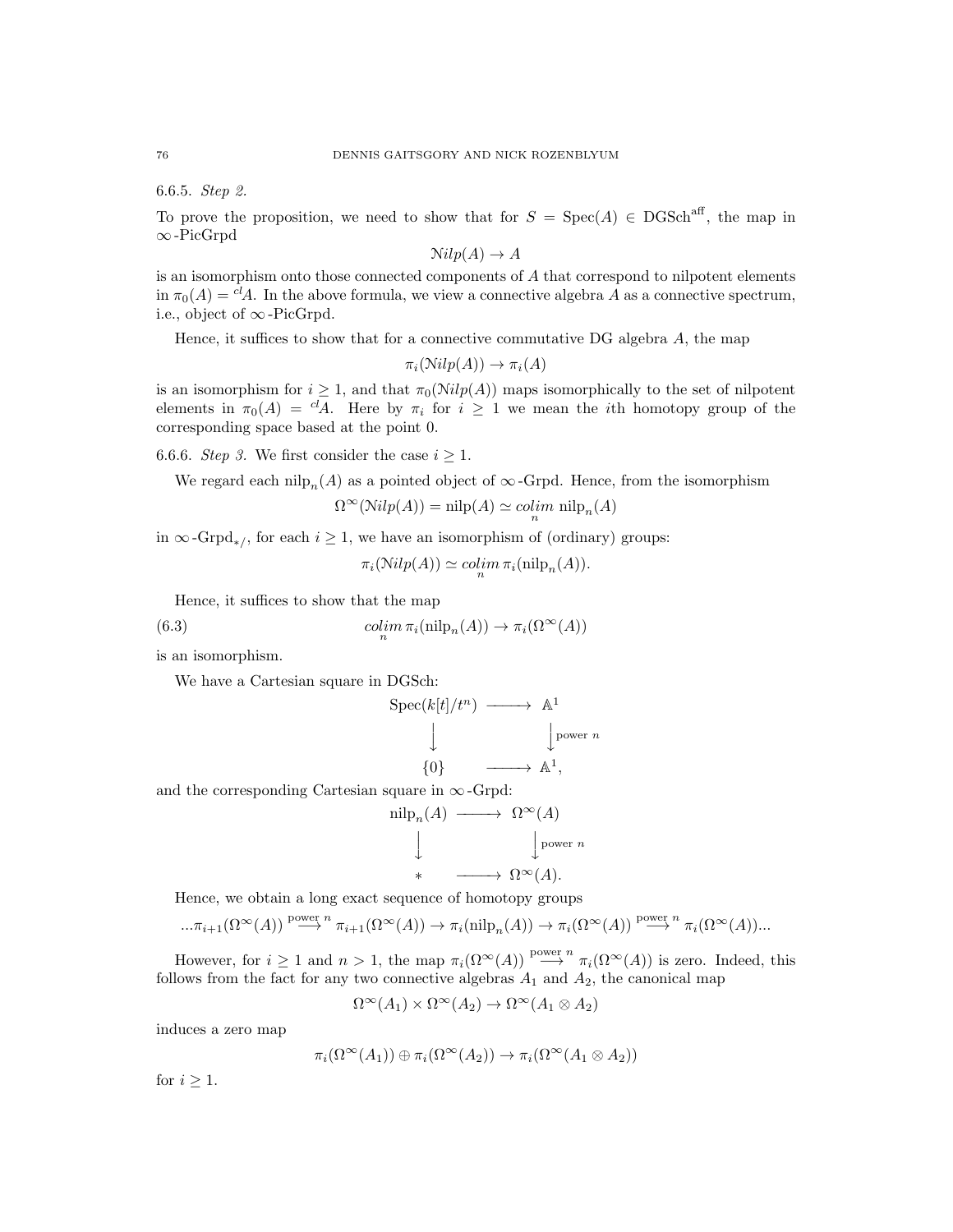Hence, every  $n$  we have a short exact sequence

$$
0 \to \pi_{i+1}(\Omega^{\infty}(A)) \to \pi_i(\text{nilp}_n(A)) \to \pi_i(\Omega^{\infty}(A)) \to 0.
$$

Moreover, for  $n'' \geq n'$ , in the diagram

$$
\pi_{i+1}(\Omega^{\infty}(A)) \longrightarrow \pi_i(\text{nilp}_{n'}(A)) \longrightarrow \pi_i(\Omega^{\infty}(A))
$$
  

$$
\downarrow \qquad \qquad \downarrow \qquad \qquad \downarrow
$$
  

$$
\pi_{i+1}(\Omega^{\infty}(A)) \longrightarrow \pi_i(\text{nilp}_{n''}(A)) \longrightarrow \pi_i(\Omega^{\infty}(A))
$$

the right vertical map is the identity, whereas the left vertical map corresponds to the map  $\mathbb{A}^1 \to \mathbb{A}^1$  given by raising to the power  $n'' - n'$ , and so vanishes for  $n'' > n'$ .

This shows that (6.3) is an isomorphism.

6.6.7. *Step 4*. The fact that

$$
\pi_0(\text{Nilp}(A)) \to {}^{cl}A
$$

is an isomorphism onto the set of nilpotent elements is proved similarly.

 $\Box$ (Proposition 6.6.3)

6.7. Formal completions along subschemes of finite codimension. We now return to the case of a general  $X$  and  $Y$  satisfying the assumption of Sect. 6.6.1.

6.7.1. Assume that the DG scheme  $X$  is eventually coconnective. It is natural to ask whether the same will be true for the DG indscheme  $X_Y^{\wedge}$ .

Note, however, that asking for a DG indscheme to be eventually coconnective (i.e., eventually coconnective as a stack) is a strong requirement, since it is difficult to satisfy it together with convergence, see [GL:Stacks, Sect. 1.2.6].

However, the answer to the above question turns out to be affirmative:

**Proposition 6.7.2.** If X is eventually coconnective, then  $X_{Y}^{\wedge}$  is eventually coconnective as a DG indscheme.

6.7.3. In order to prove Proposition 6.7.2, we will give a more explicit description of the formal completion  $X_Y^{\wedge}$  in the situation of Sect. 6.6.1 when X is affine. This description will be handy for the proof of several other assertions in this paper.

Let  $X = \text{Spec}(A)$ , and let Y' be a closed subscheme of  ${}^{cl}X$  whose ideal is generated by elements  $\overline{f_1}, \ldots, \overline{f_m}$  in

$$
{}^{cl}A = H^0(A) = \pi_0(\Omega^\infty(\mathrm{Sp}(A))).
$$

Let  $f_1, ..., f_m$  be points of  $\Omega^{\infty}(A)$  that project to the  $\overline{f_1}, ..., \overline{f_m}$ .

For an integer n, set  $A_n := A[t_{n,1},..., t_{n,m}]$ , where the generators  $t_{n,i}$  are in degree  $-1$ , and  $d(t_{n,i}) = f_i^n$ .

For  $n' \leq n''$  we have a natural map  $A_{n''} \to A_{n'}$  which is identity on A, and which sends  $t_{n'',i}\mapsto f_i^{n''-n'}$  $i^{n^{\alpha}-n}$   $\cdot t_{n^{\prime},i}$ . We will prove:

Proposition 6.7.4. The natural map

(6.4) 
$$
\operatorname{colim}_{n} \operatorname{Spec}(A_{n}) \to X_{Y}^{\wedge},
$$

where the colimit is taken in PreStk, is an isomorphism.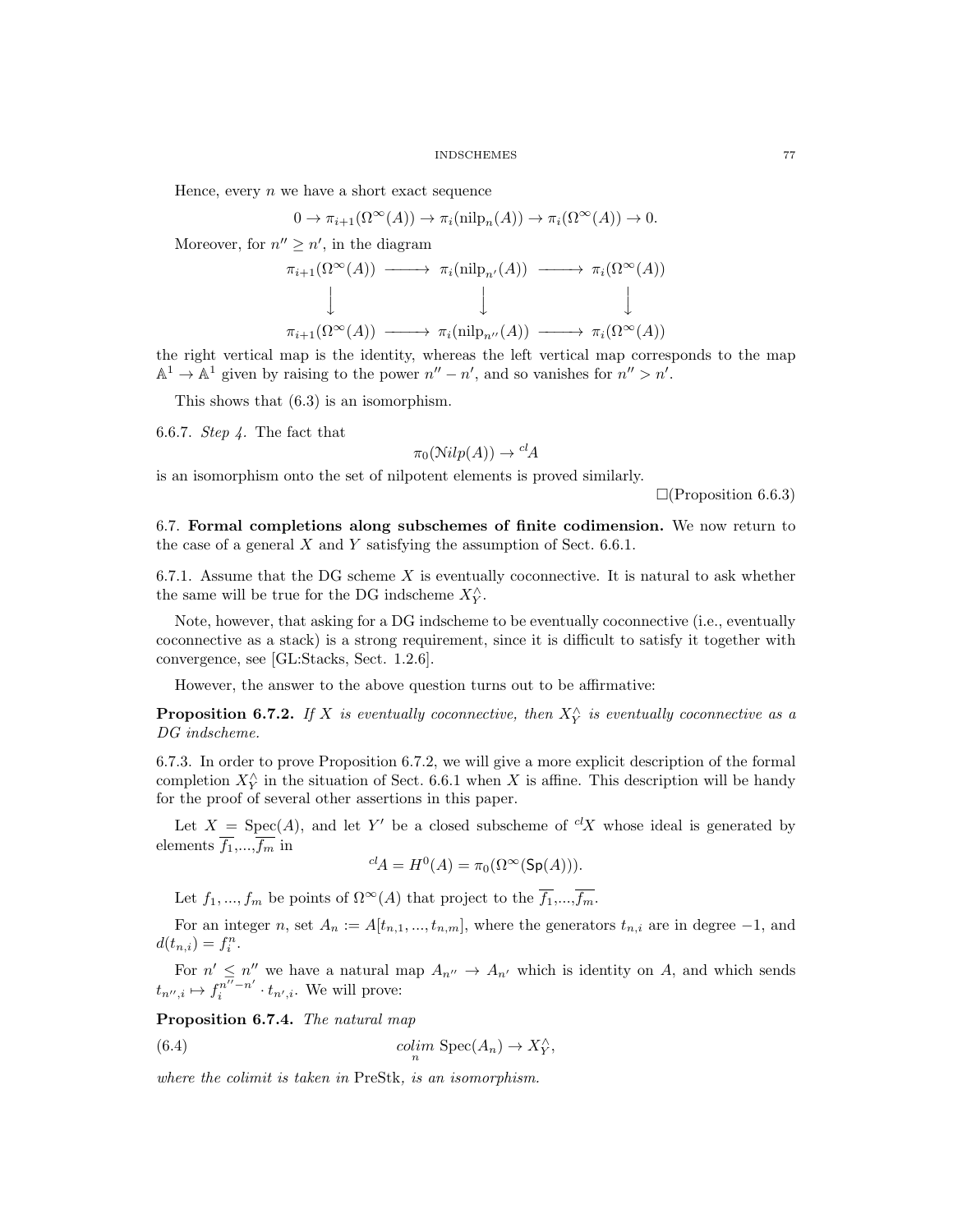*Proof.* The functions  $f_1, ..., f_m$  define a map

$$
Spec(A) \to \mathbb{A}^m,
$$

and by definition,  $X_Y^\wedge$  maps isomorphically to the fiber product

$$
(\mathbb{A}^m)^{\wedge}_{\{0\}} \underset{\mathbb{A}^m}{\times} \text{Spec}(A).
$$

Since fiber products commute with filtered colimits, from Proposition 6.6.3, we obtain that

$$
(\mathbb{A}^m)_{\{0\}}^\wedge \underset{\mathbb{A}^m}{\times} \text{Spec}(A)
$$

is isomorphic to the colimit over  $n$  of

(6.5) 
$$
(\{0\} \underset{\mathbb{A}^m}{\times} \mathbb{A}^m) \underset{\mathbb{A}^m}{\times} \text{Spec}(A),
$$

where the map  $\mathbb{A}^m \to \mathbb{A}^m$  is given by raising to the power *n* along each coordinate. Now, by definition, the DG scheme in (6.5) is isomorphic to  $Spec(A_n)$ , as required.

 $\Box$ 

# 6.7.5. Let us show how Proposition 6.7.4 implies Proposition 6.7.2:

*Proof of Proposition 6.7.2.* First, note that the assertion is local in the Zariski topology on X. Thus, we can assume that  $X = \text{Spec}(A)$  is affine.

Now, the assertion follows from the fact that if  $A$  is *l*-coconnective, then each of the algebras  $A_n$  is  $(m + l)$ -coconnective, by construction.

6.7.6. Here is another corollary of Proposition 6.7.4:

**Proposition 6.7.7.** The DG indscheme  $X_Y^{\wedge}$  can be written as a colimit in Stk

$$
\operatornamewithlimits{colim}_{\alpha\in\mathsf{A}} Y'_\alpha,
$$

where  $Y'_\n\alpha \to X$  are closed embeddings with set-theoretic image is equal to Y, and where the category A of indices is equivalent to the poset N.

Remark 6.7.8. This proposition does not prove that  $X_{Y}^{\wedge}$  is  $\aleph_0$ , because the colimit is taken in Stk and not PreStk.

*Proof.* First, note that Proposition 6.7.4 gives such a presentation if X is affine (moreover, in this case, the colimit can be taken in PreStk). I.e., in this case,  $X_Y^{\wedge}$  is  $\aleph_0$  as a DG indscheme.

Let  $S_i$  be a (finite) collection of affine open DG subschemes of X that covers Y. For each i, let  $A_i$  be the corresponding index set (isomorphic to  $\mathbb N$ ) for the formal completion  $(S_i)_{S_i \cap Y}^{\wedge}$ .

For  $\alpha_i \in A_i$  let  $Y'_{i,\alpha_i}$  be the corresponding DG scheme equipped with a closed embedding into  $S_i$ . Let  $\overline{Y}'_i$  $i_{i,\alpha_i}$  be the closure of its image in X, see Sect. 3.1.6.

For  $\alpha := \{i \mapsto (\alpha_i \in \mathsf{A}_i)\}\$  set  $Y'_\alpha$  be the coproduct of  $\overline{Y}'_i$  $i_{i,\alpha_i}$  in  $(DGSch_{qs-qs})_{closed in X}.$ 

We claim that the family  $\alpha \mapsto Y'_{\alpha}$  has the desired property. Indeed, it is sufficient to show that for every  $i$ , the colimit of the family

$$
\alpha \mapsto Y'_{\alpha} \underset{X}{\times} S_i
$$

is isomorphic to  $(S_i)_{S_i \cap Y}^{\wedge}$ . However, this is clear since this colimit is also given by the colimit of the family  $i \mapsto Y'_{i,\alpha_i}$ .

 $\Box$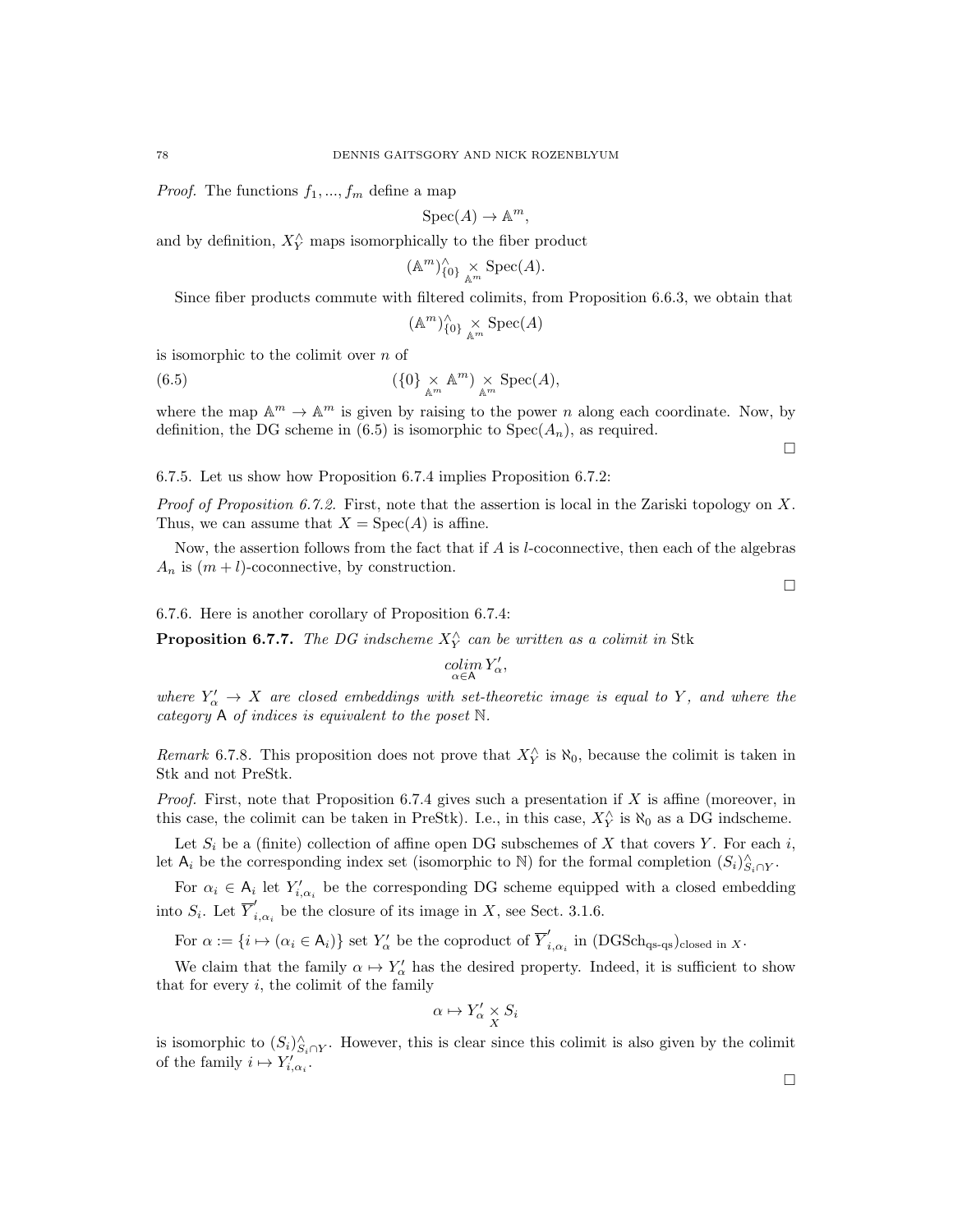6.8. Classical vs. derived formal completions. We shall now show how Proposition 6.7.4 helps answer another natural question regarding the behavior of  $X_{Y}^{\wedge}$ .

6.8.1. Let X a DG scheme, which is 0-coconnective (=classical), i.e., the sheafification of a left Kan extension of a classical scheme.

One can ask whether the DG indscheme  $X_Y^{\wedge}$  is also 0-coconnective. That is, we consider the classical indscheme  $^{cl}(X_Y^{\wedge})$ , and let

$$
\mathfrak{X}:= {}^L \mathrm{LKE}_{(\mathrm{Sch}^{\mathrm{aff}})^{\mathrm{op}} \hookrightarrow (\mathrm{DGSch}^{\mathrm{aff}})^{\mathrm{op}}}\left( {}^{cl}(X_Y^\wedge)\right).
$$

By adjunction, we obtain a map

(6.6)  $\mathfrak{X} \to X_Y^{\wedge},$ 

and we wish to know whether it is an isomorphism.

Again, we emphasize that it is a rather strong property for a DG indscheme (or any convergent stack) to be 0-coconnective (rather than weakly 0-coconnective), see [GL:Stacks, Remark 1.2.6].

However, the answer to the above question turns out to be affirmative, under an additional assumption that  $X$  be Noetherian (see [GL:IndCoh, Sect. 0.6.9] for the notion of Noetherianness in the DG setting):

**Proposition 6.8.2.** If X is Noetherian, the map  $(6.6)$  is an isomorphism.

6.8.3. Proof of Proposition 6.8.2, Step 1. The assertion readily reduces to the case when X is affine;  $X = \text{Spec}(A)$ , where A is a classical k-algebra. Let  $f_1, ..., f_m \in A$  be the generators of the ideal of some subscheme  $Y' \subset X$  whose underlying Zariski-closed subset is Y. Let  $A_n$  be the algebras as in Proposition 6.7.4.

For each *n*, let  $A'_n$  be the classical algebra  $H^0(A_n)$ , so that

$$
\mathfrak{X} \simeq \mathop{colim}_n \, \mathop{\rm Spec}\nolimits(A'_n),
$$

where the colimit is taken in PreStk. We will show that inverse systems  $\{A_n\}$  and  $\{A'_n\}$  are equivalent, i.e., that the natural map

(6.7) 
$$
\underset{n \in \mathbb{N}}{\text{colim}} \text{ Spec}(A'_n) \to \underset{n \in \mathbb{N}}{\text{colim}} \text{Spec}(A_n)
$$

is an isomorphism in PreStk.

6.8.4. Proof of Proposition 6.8.2, Step 2. We will prove:

**Lemma 6.8.5.** For every n there exists  $N \ge n$  such that the map  $A_N \to A_n$  can be factored as

$$
A_N \to A'_N \to A_n.
$$

Let us show how Lemma 6.8.5 implies that (6.7) is an isomorphism. We construct the sequence  $i_1, i_2, ..., \subset \mathbb{N}$  inductively, starting with  $i_1 = 1$ . Suppose  $i_k$  has been constructed. We take  $n := i_k$ , and we let  $i_{k+1}$  be the integer N given by Lemma 6.8.5.

We obtain the maps

$$
\operatornamewithlimits{colim}_{k\in\mathbb N}\operatorname{Spec}(A_{i_k}')\to\operatornamewithlimits{colim}_{k\in\mathbb N}\operatorname{Spec}(A_{i_k})
$$

and

$$
\underset{k \in \mathbb{N}}{\operatorname{colim}} \ {\operatorname{Spec}} (A_{i_k}) \to \underset{k \in \mathbb{N}}{\operatorname{colim}} \ {\operatorname{Spec}} (A'_{i_{k+1}})
$$

that induce mutually inverse maps in (6.7).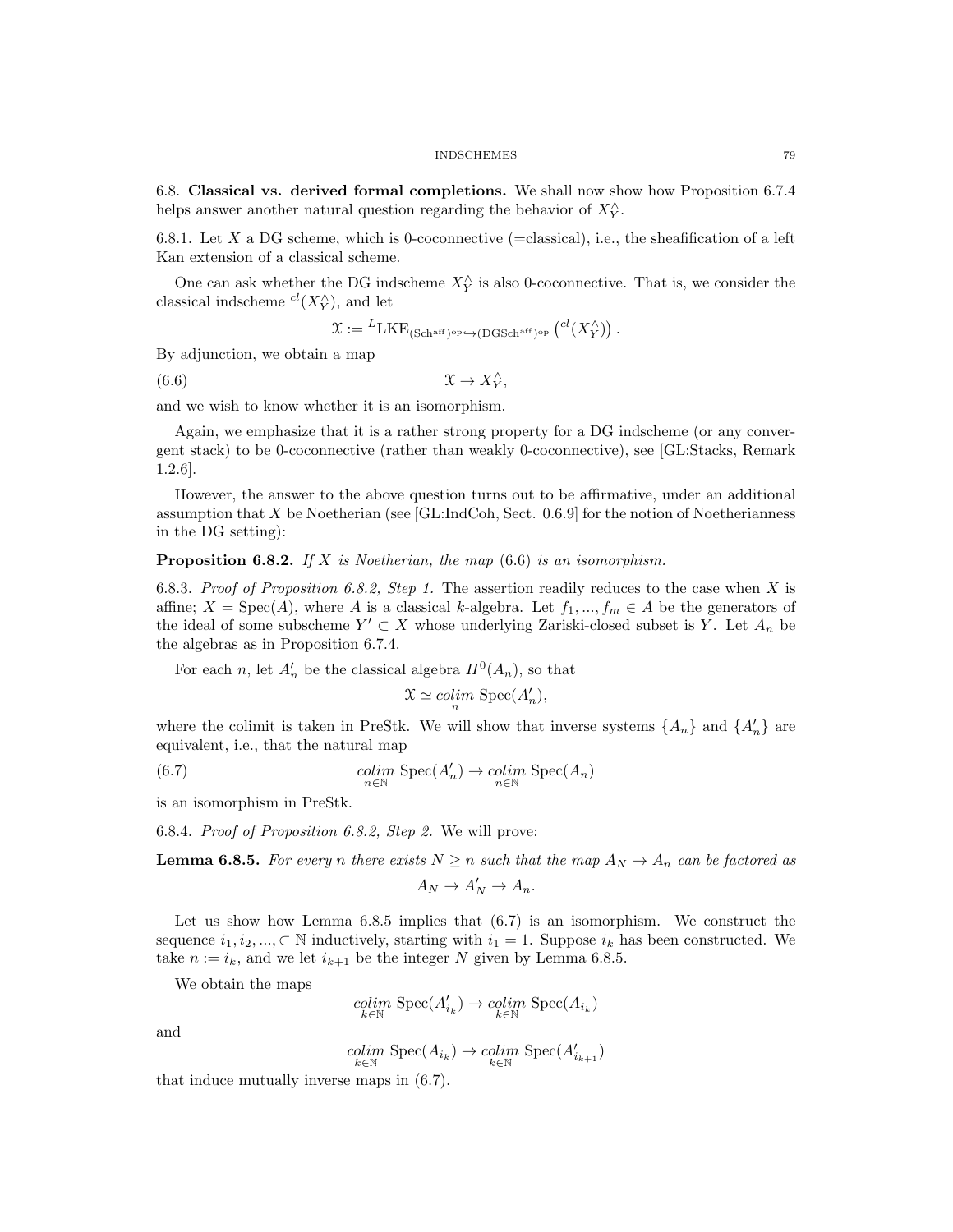6.8.6. Proof of Proposition 6.8.2, Step 3. We will deduce the assertion of Lemma 6.8.5 from the following version of the Artin-Rees lemma:

**Lemma 6.8.7.** Let  $B \to A$  be a map of (classical) Noetherian rings; let  $I \subset B$  be an ideal, and let M be a finitely generated A-module. Then for every  $i > 0$ , the inverse system

 $n \mapsto \operatorname{Tor}_i^B(M, B/I^n)$ 

is equivalent to zero, i.e., for every n there exists an  $N \geq n$ , such that the map

$$
\operatorname{Tor}^B_i(M, B/I^N) \to \operatorname{Tor}^B_i(M, B/I^n)
$$

is zero.

Proof of Lemma 6.8.5. It is easy to see by induction that a map of connective commutative DG algebras  $C_1 \rightarrow C_2$  can be factored as

$$
C_1 \to H^0(C_1) \to C_2
$$

if and only if the maps

 $H^{-i}(C_1) \to H^{-i}(C_2)$ 

are zero for  $i > 0$ .

Hence, we need to show that for every n, we can find  $N \geq n$  such that the maps

$$
H^{-i}(A_N) \to H^{-i}(A_n)
$$

are zero for  $i > 0$ .

Let us apply Lemma 6.8.7 to A being our algebra A,  $B = k[t_1, ..., t_m]$ , and  $B \to A$  being given by  $f_1, ..., f_m$ . Let  $I \subset B$  be the ideal generated by  $t_1, ..., t_m$ . Let ' $I^n$  be the ideal generated by  $t_1^n, ..., t_m^n$ . Note that

$$
H^{-i}(A_n) \simeq \operatorname{Tor}_i^B(A, B/I^n).
$$

 $\Box$ 

Finally, the system of ideals  $n \mapsto I^n$  is cofinal with  $n \mapsto I^n$ .

6.8.8. Exponential map. Let  $\widehat{\mathbb{G}}_a$  and  $\widehat{\mathbb{G}}_m$  be the formal completions of  $\mathbb{G}_a$  and  $\mathbb{G}_m$  at  $0$  and 1, respectively. These are both formal group schemes. By Proposition 6.8.2, we have that  $\mathbb{G}_a$  and  $\mathbb{G}_m$  are both 0-coconnective as prestacks. Hence, the exponential map in <sup>cl</sup>PreStk

$$
{}^{cl}\widehat{\mathbb{G}}_a \to {}^{cl}\widehat{\mathbb{G}}_m,
$$

defined by the usual fomula, gives rise to a canonical isomorphism in PreStk.

$$
\exp: \widehat{\mathbb{G}}_a \to \widehat{\mathbb{G}}_m.
$$

Furthermore, exp is an isomorphism of  $\mathbb{E}_{\infty}$ -group objects in PreStk, i.e., as functors

$$
(\text{DGSch}^{\text{aff}})^{\text{op}} \to \infty\text{-}\text{PicGrpd}.
$$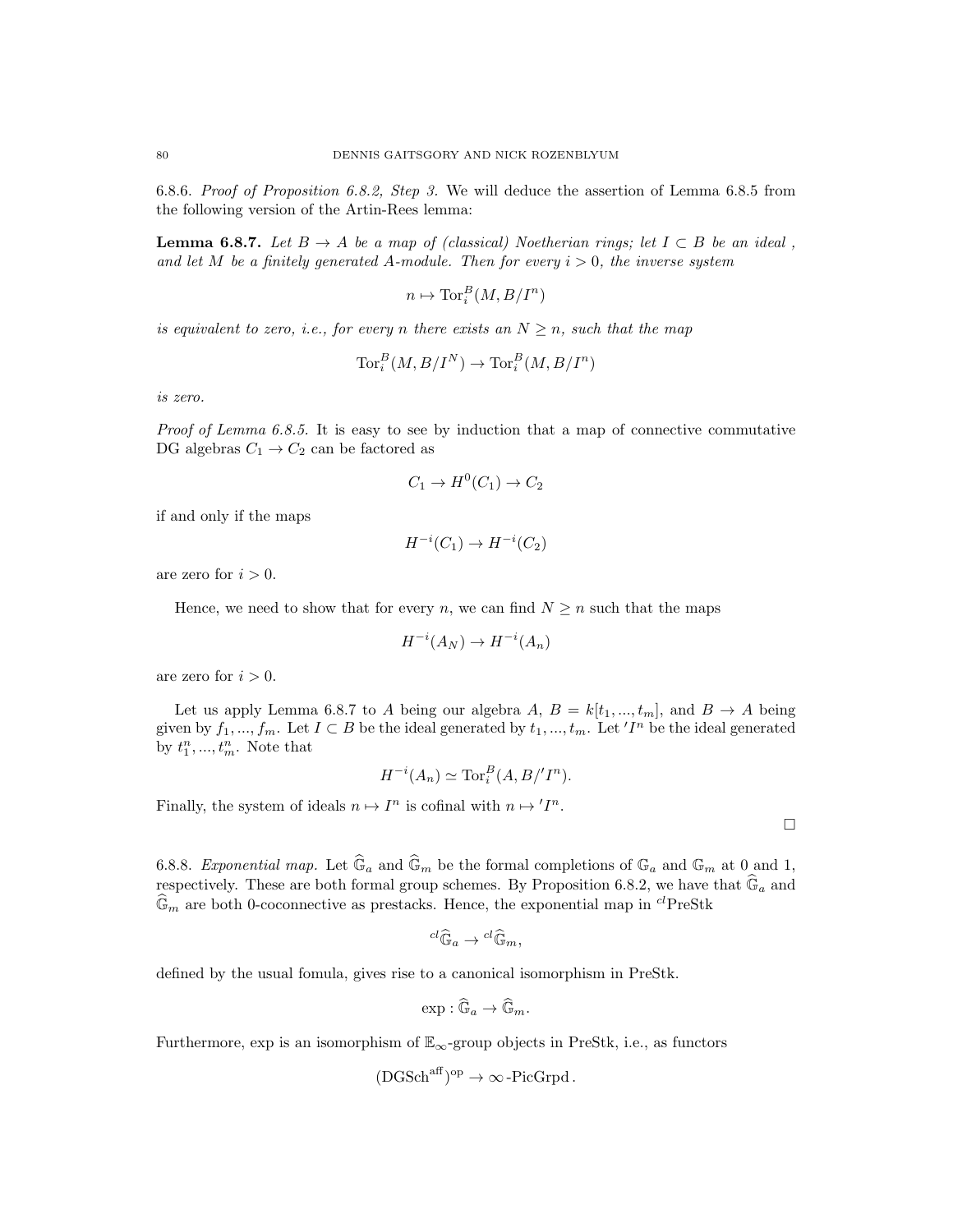6.8.9. For a connective k-akgebra A, let  $Nilp(A)$  denote the connective spectrum (i.e.,  $\infty$ -Picard groupoid)

$$
\ker(A \to {}^{cl, red}A).
$$

Note that by Proposition 6.6.3, the above definition of  $Nilp(A)$  agrees with one in Sect. 6.6.4.

Let  $A^{\times}$  denote the connective spectrum of invertible elements in the  $\mathbb{E}_{\infty}$ -ring spectrum A, and similarly for  $^{cl, red}A$ . Set

$$
Unip(A) := \ker(A^{\times} \to {}^{cl, red}A^{\times}).
$$

We obtain that the exponential map defines a functorial isomorphism

 $\exp : Nilp(A) \rightarrow Unip(A)$ 

of functors  $(DGSch<sup>aff</sup>)<sup>op</sup> \to \infty$ -PicGrpd.

# 7. Quasi-coherent and ind-coherent sheaves on formal completions

7.1. Quasi-coherent sheaves on a formal completion. Let X be a DG scheme, and  $Y \to X$ a Zariski closed subset. We shall assume that  $Y$  is quasi-separated and quasi-compact. Let  $U$ be the open DG subscheme of X equal to the complement of Y; let j denote the corresponding open embedding.

7.1.1. We have a pair of mutually adjoint functors

$$
j^* : \mathrm{QCoh}(X) \rightleftarrows \mathrm{QCoh}(U) : j_*,
$$

which realizes  $\mathrm{QCoh}(U)$  as a localization of  $\mathrm{QCoh}(X)$ . Note, however, that the functor  $j_*$  is not a priori continuous, since  $j$  is not necessarily quasi-compact.

Let  $\mathrm{QCoh}(X)_Y$  denote the full subcategory of  $\mathrm{QCoh}(X)$  equal to

$$
\ker(j^* : \mathrm{QCoh}(X) \to \mathrm{QCoh}(U)).
$$

Let  $\hat{i}$  denote the canonical map  $X_Y^{\wedge} \to X$ , and consider the corresponding functor

$$
\widehat{i}^* : \mathrm{QCoh}(X) \to \mathrm{QCoh}(X_Y^{\wedge}).
$$

We can ask the following questions:

(i) Is the composition  $\hat{i}^* \circ j_* : \mathrm{QCoh}(U) \to \mathrm{QCoh}(X_Y^{\wedge})$  zero?

(ii) Does the functor  $\hat{i}^*$  induce an equivalence  $\mathrm{QCoh}(X)_{Y} \to \mathrm{QCoh}(X)_{Y}$ ?

We will answer these questions in the affirmative under an additional hypothesis on the pair  $X$  and  $Y$ . We learned the corresponding assertion from J. Lurie.

7.1.2. We will impose the assumption of Sect. 6.6.1, i.e., that Y can be represented by a closed subscheme  $Y'$  of  ${}^{cl}X$ , whose ideal is locally finitely generated.

In this case, the morphism  $j$  is quasi-compact (being an open embedding, it is automatically quasi-separated). In particular, by [GL:QCoh, Proposition 2.1.1], the functor  $j_*$  is continuous and satisfies the base change formula, which immediately implies that the composition

$$
\widehat{i}^* \circ j_* : \mathrm{QCoh}(U) \to \mathrm{QCoh}(X_Y^\wedge)
$$

vanishes.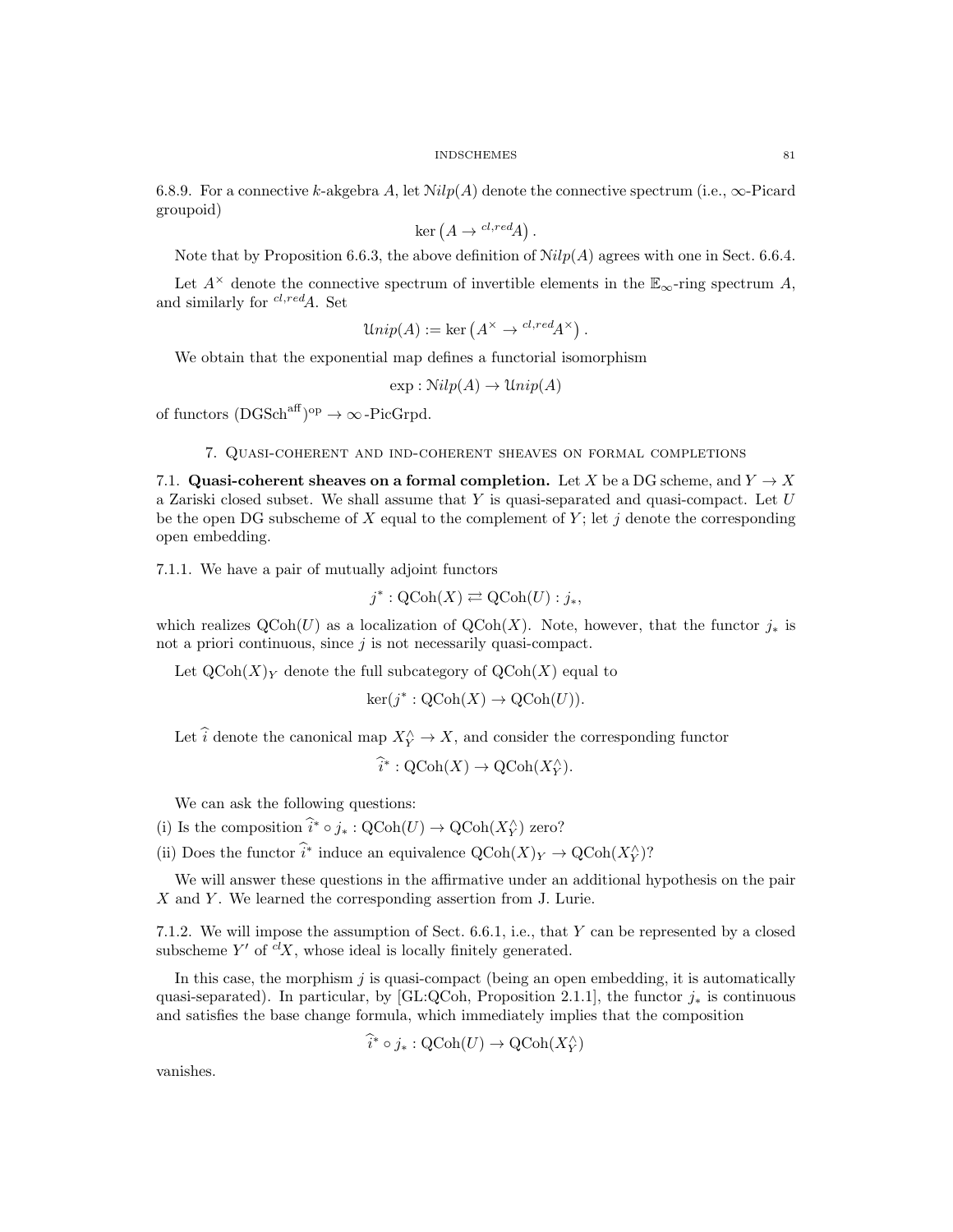Proposition 7.1.3. Under the above hypothesis, the composite functor

$$
\widehat{i}^* : \text{QCoh}(X)_Y \hookrightarrow \text{QCoh}(X) \xrightarrow{\widehat{i}^*} \text{QCoh}(X_Y^{\wedge})
$$

is an equivalence.

7.1.4. Proof of Proposition 7.1.3. The assertion is Zarski-local, so we can assume that  $X =$  $Spec(A)$  is affine. Let  $f_1, ..., f_m$  and  $A_n$  be as in the proof of Proposition 6.7.4.

Consider the functor

$$
\mathrm{QCoh}(X_Y^\wedge)\to \mathrm{QCoh}(X)
$$

given by direct image  $\hat{i}_*$  with respect to the morphism  $\hat{i}$ , i.e., the right adjoint of the functor  $\hat{i}^*$ . 22

Warning: The functor  $\hat{i}_*$  is not continuous and does not commute with Zariski localization.

We obtain that  $\hat{i}_*$  and  $\hat{i}^*$  induce a pair of mutually adjoint functors

(7.1) 
$$
(\mathrm{QCoh}(X))_{\mathrm{QCoh}(U)} \rightleftarrows \mathrm{QCoh}(X_Y^{\wedge}),
$$

where  $(QCoh(X))_{QCoh(U)}$  denotes the localization of  $QCoh(X)$  with respect to  $QCoh(U)$ , and the latter is mapped in by means of  $j_{*}$ . To prove the proposition it suffices to show that:

(a) The functor  $\leftarrow$  in (7.1) is fully faithful, and

(b) The functor  $\rightarrow$  in (7.1) is conservative.

Assertion (a) is equivalent to the functor  $\hat{i}_*$  being fully faithful. I.e., we need to show that the adjunction map  $\hat{i}^* \circ \hat{i}_* \to \text{Id}$  is an isomorphism.

Fix an object of  $Q\text{Coh}(X_Y^{\wedge})$ , thought of as a compatible system of  $A_n$ -modules  $\{\mathcal{F}_n\}$ ; let  $\mathcal F$ be its direct image on  $X$ . By definition,

$$
\mathcal{F} \simeq \lim_{n} \mathcal{F}_n,
$$

where in the right-hand side, the  $\mathcal{F}_n$ 's are regarded as A-modules.

We need to show that for every  $n_0$ , the map

$$
A_{n_0}\underset{A}{\otimes} \mathfrak{F}\to \mathfrak{F}_{n_0}
$$

is an isomorphism.

Since  $A_{n_0}$  is compact as an A-module, we can rewrite the left-hand side as  $\lim_n \left( A_{n_0} \underset{A}{\otimes} \mathcal{F}_n \right)$ , and further as

$$
\lim_n \left( (A_{n_0} \underset{A}{\otimes} A_n) \underset{A_n}{\otimes} \mathcal{F}_n \right).
$$

For  $n \geq n_0$  consider the canonical map  $A_{n_0} \underset{A}{\otimes} A_n \to A_0$ , and let  $K_n$  denote its kernel. The required assertion follows from the next claim:

**Lemma 7.1.5.** For every n there exists  $N \ge n$ , such that the map  $K_N \to K_n$  is zero as a map of  $A_N$ -modules.

<sup>&</sup>lt;sup>22</sup>Recall that direct image  $g_*,$  although in general non-continuous, is defined for any morphism  $g: \mathcal{Y}_1 \to \mathcal{Y}_2$ in PreStk, by the adjoint functor theorem.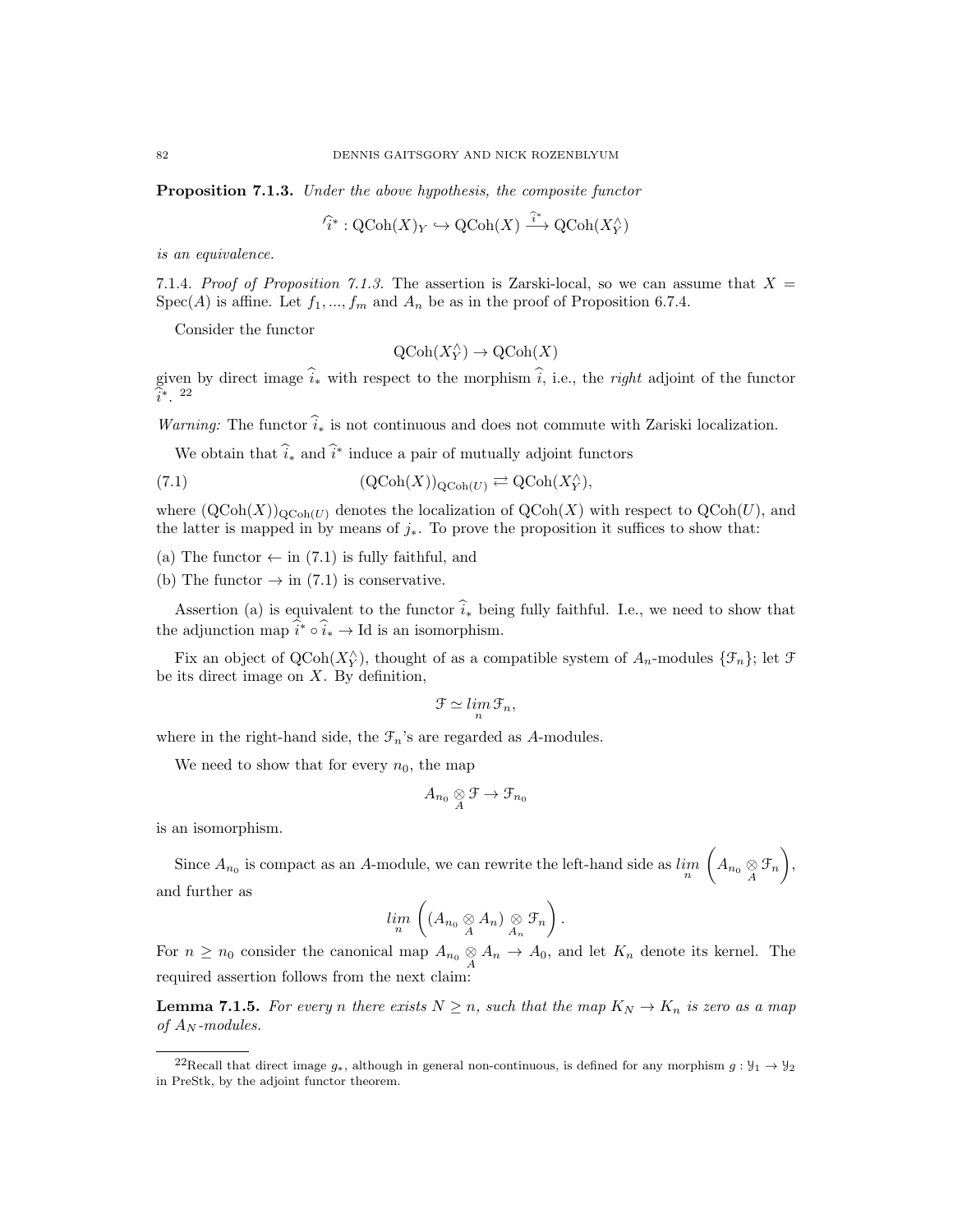*Proof.* Let B denote the polynomial algebra  $k[t_1, ..., t_m]$ . We have  $A_n \simeq A \otimes B_n$ , as commutative k-algebras. With respect to this identification, we have

$$
K_n \simeq A \underset{B}{\otimes} K_n^B,
$$

as  $A_n$ -modules, where  $K_B^n$  denotes the corresponding object for the algebra B. Hence, it is enough to prove the assertion for A replaced by B.

To simplify notation, we will only consider the case when  $m = 1$ , i.e.,  $B = k[t]$ . In this case

$$
B_n \underset{B}{\otimes} B_{n_0} \simeq \text{Cone}(t^n : k[t]/t^{n_0} \to k[t]/t^{n_0}).
$$

When  $n \geq n_0$ , the map  $t^n : k[t]/t^{n_0} \to k[t]/t^{n_0}$  is zero, so  $K_n \simeq k[t]/t^{n_0}[1]$ . For  $n' \geq n$ , the corresponding map  $K_{n'} \to K_n$  is given by multiplication by  $t^{n'-n}$ . Hence, we can take  $N = 2n$ .  $\Box$ 

Let us now prove point (b). Recall the elements  $f_1, ..., f_m$  of A. Let  $Y_k$  be the closed DG subscheme of X cut out (in the derived sense) by the equations  $f_1, ..., f_k$ ; i.e.,

$$
Y_k = \text{Spec}(A[t_1, ..., t_k], d(t_i) = f_i);
$$

let  $i_k : Y_k \to X$  denote the corresponding closed embedding. In particular  ${}^{cl, red}Y_m = Y$ .

It suffices to show that if for  $\mathcal{F} \in \text{QCoh}(X)$  we have  $i_m^*(\mathcal{F}) = 0$ , then  $\mathcal{F}$  belongs to the essential image of  $j_*$ . Taking the cone we can assume that  $j^*(\mathfrak{F})=0$  as well, and we need to show that  $\mathcal{F} = 0$ .

By induction on k, we may assume that  $m = 1$ . The assumption that  $i_1^*(\mathcal{F}) = 0$  means that  $f_1 : \mathcal{F} \to \mathcal{F}$  acts invertibly, i.e.,  $\mathcal{F} \to (\mathcal{F})_{f_1}$  is an isomorphism, where  $(\mathcal{F})_{f_1}$  denotes the localization of  $\mathcal F$  with respect to  $f_1$ . However,  $j^*(\mathcal F) = 0$  implies  $(\mathcal F)_{f_1} = 0$ .

 $\Box$ (Proposition 7.1.3)

7.1.6. Let us denote by  $e^{QCoh}$  the tautological embedding

 $\mathrm{QCoh}(X)_Y \to \mathrm{QCoh}(X)$ .

We note that it admits a (continuous) right adjoint, denoted  $\mathbf{r}^{\text{QCoh}}$ , given by

$$
\mathcal{F} \mapsto \text{Cone}(\mathcal{F} \to j_* \circ j^*(\mathcal{F}))[-1].
$$

The adjoint pair  $(e^{QCoh}, r^{QCoh})$  realizes  $QCoh(X)<sub>Y</sub>$  as a co-localization of  $QCoh(X)$ .

By construction, we have a commutative diagram

(7.2) 
$$
\operatorname{QCoh}(X_Y^{\wedge}) \xleftarrow{\hat{i}^*} \operatorname{QCoh}(X)
$$

$$
\hat{i}^* \qquad \qquad \qquad \text{Id}
$$

$$
\operatorname{QCoh}(X)_Y \xleftarrow{\mathbf{r}^{\operatorname{QCoh}}} \operatorname{QCoh}(X),
$$

where the left vertical arrow is the functor from Proposition 7.1.3.

Hence, we obtain that the functor  $\hat{i}^* : \text{QCoh}(X) \to \text{QCoh}(X_Y^{\wedge})$ , in addition to having a non-continuous right adjoint  $\hat{i}_*$ , admits a left adjoint, which we denote by  $\hat{i}_?$ .

Thus, we can think of  $Q\text{Coh}(X_Y^{\wedge})$  as both a localization and a co-localization of  $Q\text{Coh}(X)$ with respect to the essential image of  $\text{QCoh}(U)$ .

Note that under such circumstances, we have a canonical natural transformation

$$
(7.3) \t\t i_? \rightarrow i_*.
$$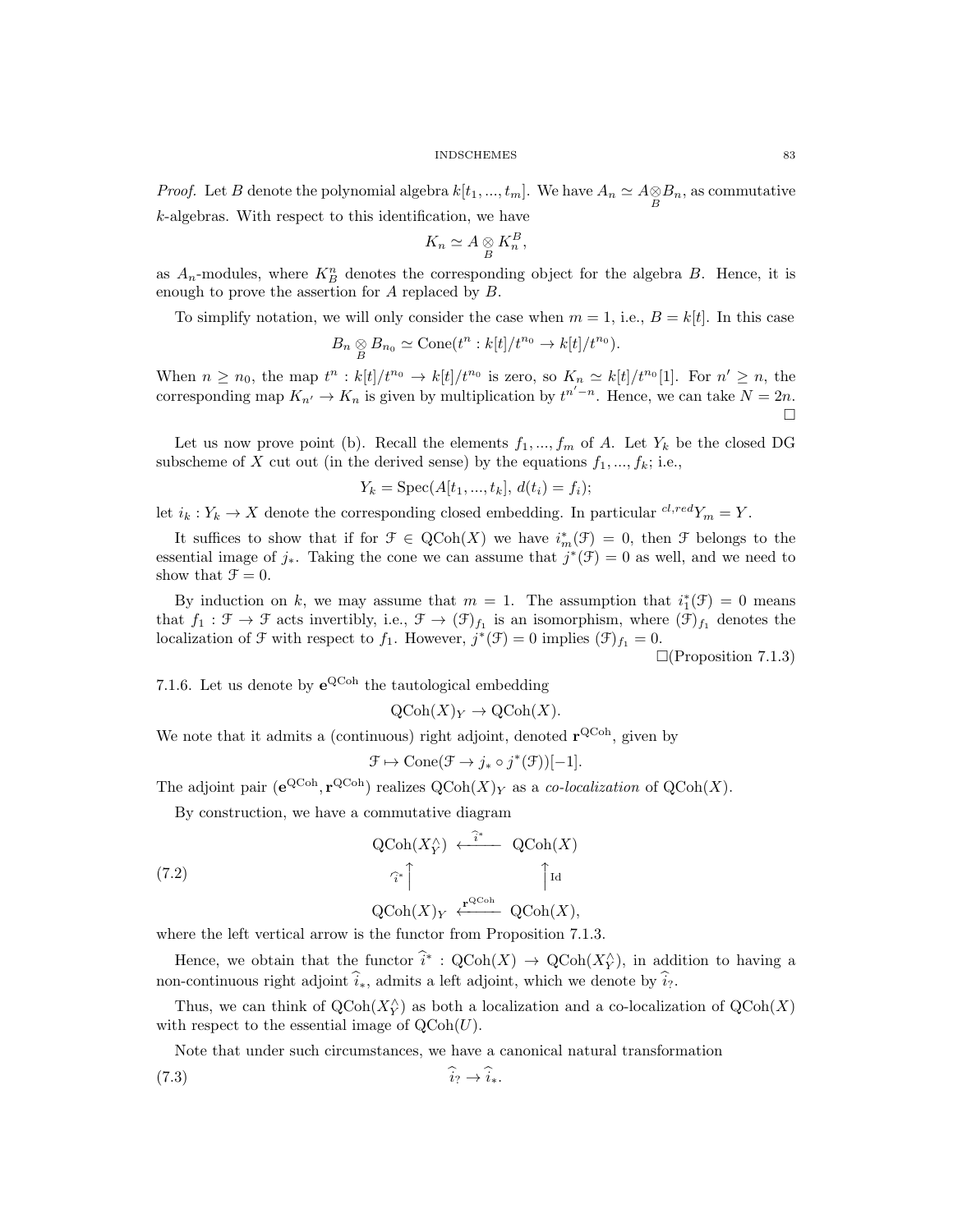7.1.7. Consider now the non-continuous functor

$$
\text{QCoh}(X) \xrightarrow{\hat{i}^*} \text{QCoh}(X_Y^{\wedge}) \xrightarrow{\hat{i}_*} \text{QCoh}(X),
$$

i.e., the localization functor on  $\text{QCoh}(X)$  with respect to the essential image of  $\text{QCoh}(U)$ .

This functor is called the functor of formal completion of a quasi-coherent sheaf along Y. Its essential image (i.e., the essential image of  $\hat{i}_*$ ) is referred to as objects of QCoh(X) that are adically-complete with respect to Y .

7.2. Compact generation and duality. Assume now that the scheme X is quasi-separated and quasi-compact. It is well-known that if Y is locally given by a finitely generated ideal, then the category  $\mathrm{QCoh}(X)_Y$  is compactly generated by  $\mathrm{QCoh}(X)_Y \cap \mathrm{QCoh}(X)^{\mathrm{perf}}$ .

Combining this with Proposition 7.1.3 and (7.2) we obtain:

**Corollary 7.2.1.** The category  $QCoh(X_Y^{\wedge})$  is compactly generated. The compact objects are obtained as images under  $\hat{i}^*$  of compact objects of  $\mathrm{QCoh}(X)$  that are set-theoretically supported on Y.

Recall now the notion of quasi-perfectness, see Sect. 2.2.4. We obtain:

**Corollary 7.2.2.** For X and Y as above, the DG indscheme  $Q\text{Coh}(X_Y^{\wedge})$  is quasi-perfect.

Let us recall that being quasi-perfect means by definition that the category  $\mathrm{QCoh}(X_Y^{\wedge})$  is compactly generated, and that its compact objects belong to  $\mathrm{QCoh}(X_Y^{\wedge})^{\text{perf}}$ .

As was shown in Sect. 2.2.4, the above property implies that there exists a canonical equivalence:

(7.4) 
$$
\mathbf{D}_{X_Y^{\wedge}}^{\text{naive}}: \mathrm{QCoh}(X_Y^{\wedge})^{\vee} \simeq \mathrm{QCoh}(X_Y^{\wedge}),
$$

characterized by either of the following two properties:

- The canonical anti self-equivalence  $\mathbb{D}^{\text{naive}}_{\text{QCoh}(X_Y^{\wedge})}: (\text{QCoh}(X_Y^{\wedge})^c)^{\text{op}} \to (\text{QCoh}(X_Y^{\wedge})^c)$  is given by the restriction of the functor  $\mathcal{F} \mapsto \mathcal{F}^{\vee} : ((Q\text{Coh}(X_{Y}^{\wedge})^{\text{perf}})^{\text{op}} \to Q\text{Coh}(X_{Y}^{\wedge})^{\text{perf}}.$
- The pairing

(7.5) 
$$
\mathrm{QCoh}(X_Y^{\wedge}) \otimes \mathrm{QCoh}(X_Y^{\wedge}) \to \mathrm{Vect}
$$

is given by ind-extension of the pairing

$$
\mathcal{F}_1, \mathcal{F}_2 \in {\rm QCoh}(X_Y^\wedge)^c \mapsto \Gamma(X_Y^\wedge, \mathcal{F}_1 \underset{{\mathcal{O}}_{X_Y^\wedge}}{\otimes} \mathcal{F}_2) \in {\rm Vect}\,.
$$

7.2.3. Note that although the natural transformation (7.3) is not an isomorphism, we have the following:

Lemma 7.2.4. The natural transformation (7.3) it induces an isomorphism when restricted to compact objects of  $\mathrm{QCoh}(X^\wedge_Y).$ 

*Proof.* Follows from the fact that compact objects of  $QCoh(X)$  with set-theoretic support on Y are both left and right orthogonal to the essential image of  $\mathrm{QCoh}(U)$ .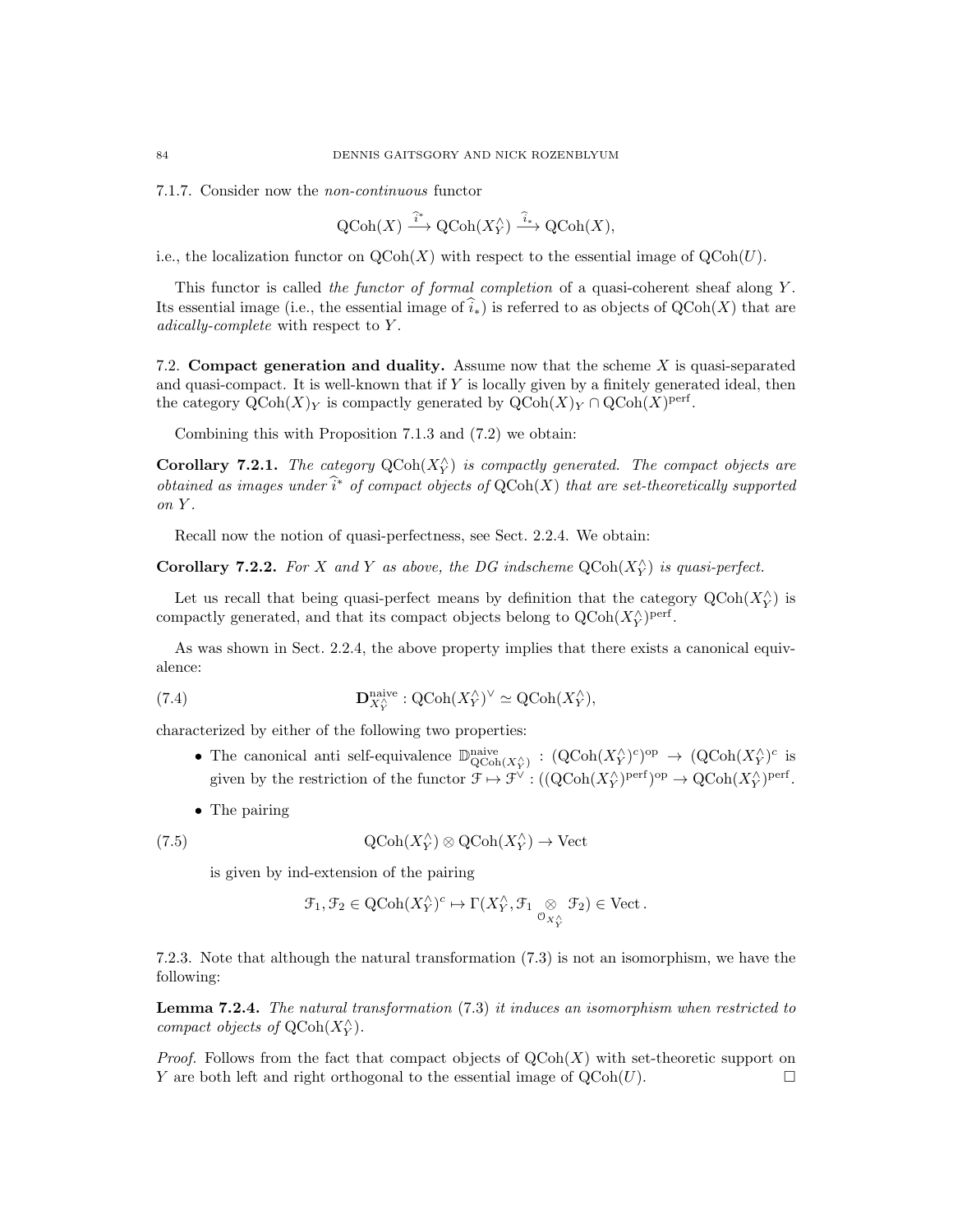7.2.5. Recall that the category  $\mathrm{QCoh}(X)$  is also self-dual. From the description of the functor  $\mathbb{D}_{\mathrm{QCoh}(X_1^{\wedge})}^{\mathrm{naive}}$  we obtain that there exists a canonical isomorphism

$$
\mathbb{D}^{\text{naive}}_{\text{QCoh}(X)} \circ \widehat{i}_? \simeq \widehat{i}_? \circ \mathbb{D}^{\text{naive}}_{\text{QCoh}(X_Y^{\wedge})} : (\text{QCoh}(X_Y^{\wedge})^c)^{\text{op}} \to \text{QCoh}(X)^c.
$$

By [GL:DG, Lemma 2.3.3], this implies:

Corollary 7.2.6. Under the identifications

$$
\mathbf{D}_X^{\text{naive}} : \text{QCoh}(X)^\vee \simeq \text{QCoh}(X) \text{ and } \mathbf{D}_{X_Y^\wedge}^{\text{naive}} : \text{QCoh}(X_Y^\wedge)^\vee \simeq \text{QCoh}(X_Y^\wedge)^*
$$

the dual of the functor  $\hat{i}^*$  identifies with  $\hat{i}_?$ .

7.2.7. Note under the identifications

$$
\mathbf{D}^{\text{naive}}_X : {\rm QCoh}(X)^\vee \simeq {\rm QCoh}(X)
$$
 and  $\mathbf{D}^{\text{naive}}_U : {\rm QCoh}(U)^\vee \simeq {\rm QCoh}(U)$ 

we have  $(j_*)^{\vee} \simeq j^*$ . This implies that the category  $\mathrm{QCoh}(X)_Y$  is also naturally self-dual, such that the dual of the natural embedding

$$
e^{QCoh}: QCoh(X)_Y \to QCoh(X)
$$

is the functor  $\mathbf{r}^{\text{QCoh}}$ .

By [GL:DG, Lemma 2.3.3], this implies:

$$
\mathbb{D}^{\mathrm{naive}}_{\mathrm{QCoh} (X)} \circ \mathbf{e}^{\mathrm{QCoh}} \simeq \mathbf{r}^{\mathrm{QCoh}} \circ \mathbb{D}^{\mathrm{naive}}_{\mathrm{QCoh} (X)_Y} : (\mathrm{QCoh} (X)_Y^c)^{\mathrm{op}} \to \mathrm{QCoh} (X)^c.
$$

It follows that:

**Corollary 7.2.8.** The above self-duality of  $QCoh(X)<sub>Y</sub>$  is compactible with the self-duality  $\mathbf{D}^{\text{naive}}_{X_Y^{\wedge}}$  of QCoh $(X_Y^{\wedge})$  via the equivalence of Proposition 7.1.3.

7.3. **t-structures on**  $Q\text{Coh}(X_Y^{\wedge})$ . In this subsection we will show that the category

$$
\operatorname{QCoh}(X_Y^{\wedge}) \simeq \operatorname{QCoh}(X)_Y
$$

possesses two natural t-structures: for one of them the functor  $e^{QC_{\text{ob}}}$  (i.e., the *left* adjoint of  $\mathbf{r}^{\text{QCoh}} \simeq \hat{i}^*$  is t-exact, and for the other, the functor  $\hat{i}_*$  (i.e., the *right* adjoint of  $\hat{i}^* \simeq \mathbf{r}^{\text{QCoh}}$ ) is t-exact.

7.3.1. Let us recall the following general paradigm: let C be a DG category equipped with a t-structure. Let  $F: \mathbf{C}_1 \hookrightarrow \mathbf{C}$  be a fully faithful functor. Assume that F admits a left (resp., right) adjoint, denoted  $F<sup>L</sup>$  (resp.,  $F<sup>R</sup>$ ). We have:

# Lemma 7.3.2.

(a) If the composition  $F \circ F^L$  (resp.,  $F \circ F^R$ ) is right (resp., left) t-exact, then  $C_1$  has a unique t-structure such that F is t-exact. With respect to this t-structure, the functor  $F^L$  (resp.,  $F^R$ ) is right (resp., left) t-exact.

(b) If the composition  $F \circ F^L$  (resp.,  $F \circ F^R$ ) is left (resp., right) t-exact, then  $C_1$  has a unique t-structure such that  $F^L$  (resp.,  $F^R$ ) is t-exact. With respect to this t-structure, the functor F is left (resp., right) t-exact.

7.3.3. We will apply point (a) of the lemma (with right adjoints) to  $C = QCoh(X)$  and  $C_1 =$  $\mathrm{QCoh}(X)_Y$ .

Let us first take  $F := e^{Q \text{Coh}}$  and  $F^R := \mathbf{r}^{Q \text{Coh}}$ . We obtain that  $Q \text{Coh}(X)_{Y}$  admits a tstructure, compatible with its embedding into  $\mathrm{QCoh}(X)$ . This t-structure is compatible with filtered colimits (i.e., truncation functors commute with filtered colimits).

We shall refer to this t-structure on  $\text{QCoh}(X_Y^{\wedge})$  as the "inductive t-structure."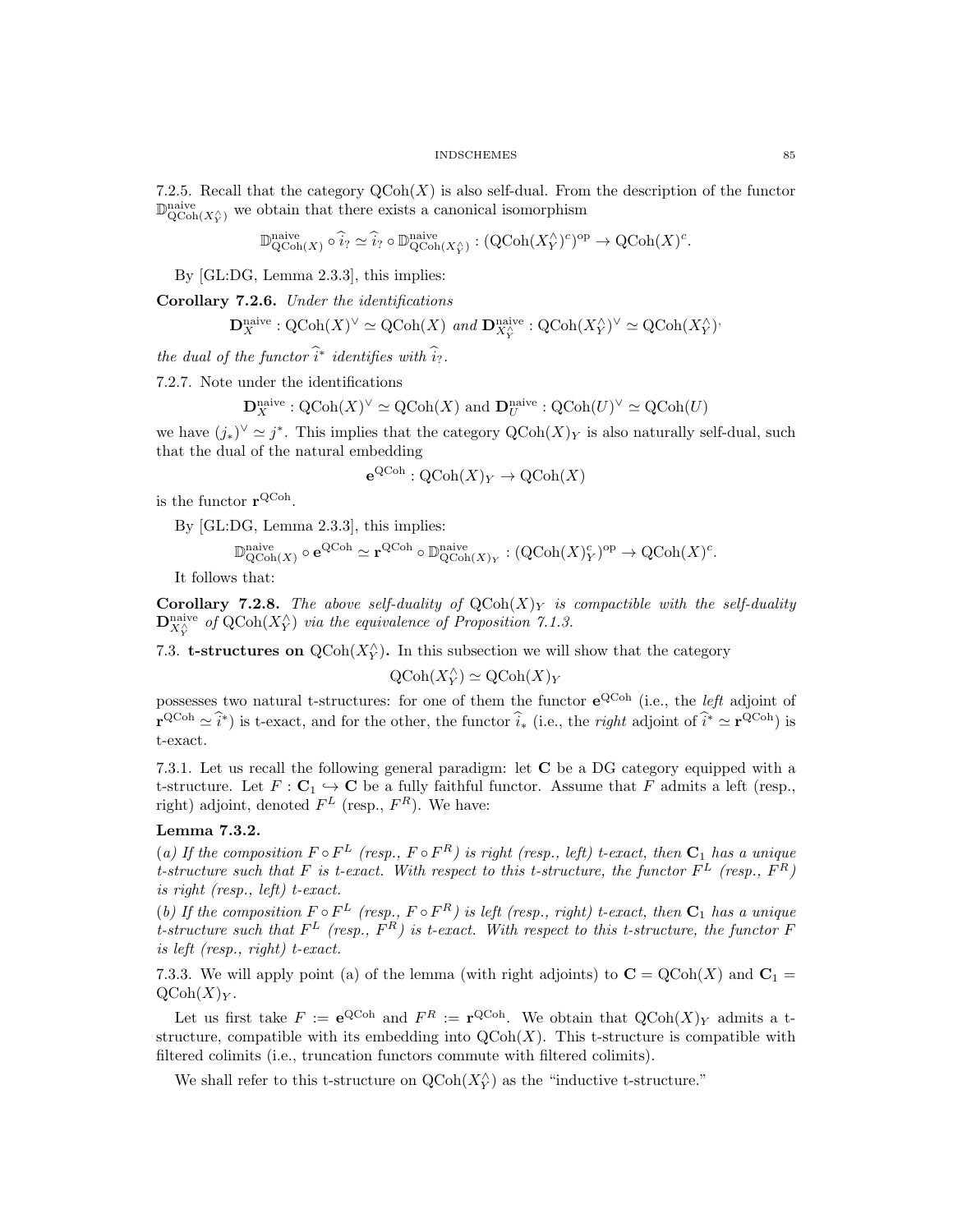7.3.4. We shall now introduce another t-structure on  $\operatorname{QCoh}(X_Y^{\wedge})$ .

Recall (see [GL:QCoh, Sect. 1.2.3]) that for any  $\mathcal{Z} \in \text{PreStk}$ , the category  $\text{QCoh}(\mathcal{Z})$  has a canonical t-structure defined by the following requirement: an object  $\mathcal F$  belongs to  $Q\text{Coh}(\mathcal Z)^{\leq 0}$ if and only if for every  $S \in DGSch<sup>aff</sup>$  and  $\phi : S \to \mathcal{Z}$ , we have  $\phi^*(\mathcal{F}) \in QCoh(S)^{\leq 0}$ . Let us call it "the canonical t-structure on  $QCoh(\mathcal{Z})$ ."

Proposition 7.3.5. The functor

$$
\widehat{i}_* : \mathrm{QCoh}(X_Y^{\wedge}) \to \mathrm{QCoh}(X)
$$

is t-exact for the canonical t-structure on  $\mathrm{QCoh}(X_Y^{\wedge})$ .

A few remarks are in order:

(i) Since the functor  $\hat{i}^* : \text{QCoh}(X) \to \text{QCoh}(X_Y^{\wedge})$  is right t-exact, we obtain that the proposition implies that the localization functor

$$
\widehat{i}_* \circ \widehat{i}^* : \mathrm{QCoh}(X) \to \mathrm{QCoh}(X)
$$

is also right t-exact. Thus, the canonical t-structure on  $QCoh(\mathcal{Z})$  falls into the paradigm of Lemma  $7.3.2(a)$  with left adjoints.

(ii) The canonical t-structure on  $Q\text{Coh}(X_Y^{\wedge})$  is different from the one of Sect. 7.3.3: for the former the functor  $\hat{i}^*$  is right t-exact, and for the latter it is left t-exact.

(iii) Let F be an object of  $\text{QCoh}(X)^\heartsuit$  which is *scheme-theoretically* supported on some subscheme  $Y' \subset X$  whose underlying set is Y. Then it is easy to see that  $\mathcal{F}$ , regarded as an object of  $\mathrm{QCoh}(X)_Y$ , lies in the heart of both t-structures.

(iv) The canonical t-structure on  $QCoh(X_Y^{\wedge})$  is typically not compatible with colimits, as can be seen in the example of  $X = \mathbb{A}^1$  and  $Y = \mathbb{A}^1$ .

*Proof of Proposition 7.3.5.* The functor  $\hat{i}_*$  is left t-exact, being the right adjoint of a right t-exact functor, namely,  $\hat{i}^*$ . Hence, we need to show that  $\hat{i}_*$  is right t-exact.

Let *Y* be an object of Stk, and let  $f : Y \to X$  be a morphism, where  $X \in \text{DGSch.}$  Assume that Y is written as a colimit in Stk

$$
\operatornamewithlimits{colim}_{g_\alpha:Y'_\alpha\to Y}Y'_\alpha,
$$

where  $Y'_{\alpha} \in \text{DGSch.}$  In this case, the functor

$$
\text{QCoh}(\mathcal{Y}) \to \lim_{\alpha} \text{QCoh}(Y'_{\alpha})
$$

is an equivalence (this follows from [GL:QCoh, Corollary 1.3.7 ], and the fact that the functor QCoh(−) takes colimits in PreStk to limits in DGCat).

This implies that the (non-continuous) functor  $f_* : \text{QCoh}(\mathcal{Y}) \to \text{QCoh}(X)$  can be calculated as follows: for  $\mathcal{F} \in \text{QCoh}(\mathcal{Y})$ , given as a compatible family  $\mathcal{F}_{\alpha} := g_{\alpha}^*(\mathcal{F}) \in \text{QCoh}(Y_{\alpha}')$ ,

$$
f_*(\mathcal{F}) \simeq \lim_{\alpha} (f \circ g_{\alpha})_*(\mathcal{F}_{\alpha}).
$$

We apply this to  $\mathcal{Y} := X_Y^{\wedge}$  written as a colimit as in Proposition 6.7.7. Thus, in order to show that  $\hat{i}_*$  is right t-exact, we need to check that if  $\mathcal{T}_{\alpha} \in \mathrm{QCoh}(Y'_{\alpha})^{\leq 0}$  for all  $\alpha \in \mathsf{A}$ , then

$$
\lim_{\alpha \in \mathsf{A}} (i_\alpha)_*(\mathcal{F}_\alpha) \in {\rm QCoh}(X)^{\leq 0}
$$

where  $i_{\alpha}$  denotes the map  $Y'_{\alpha} \to X$ .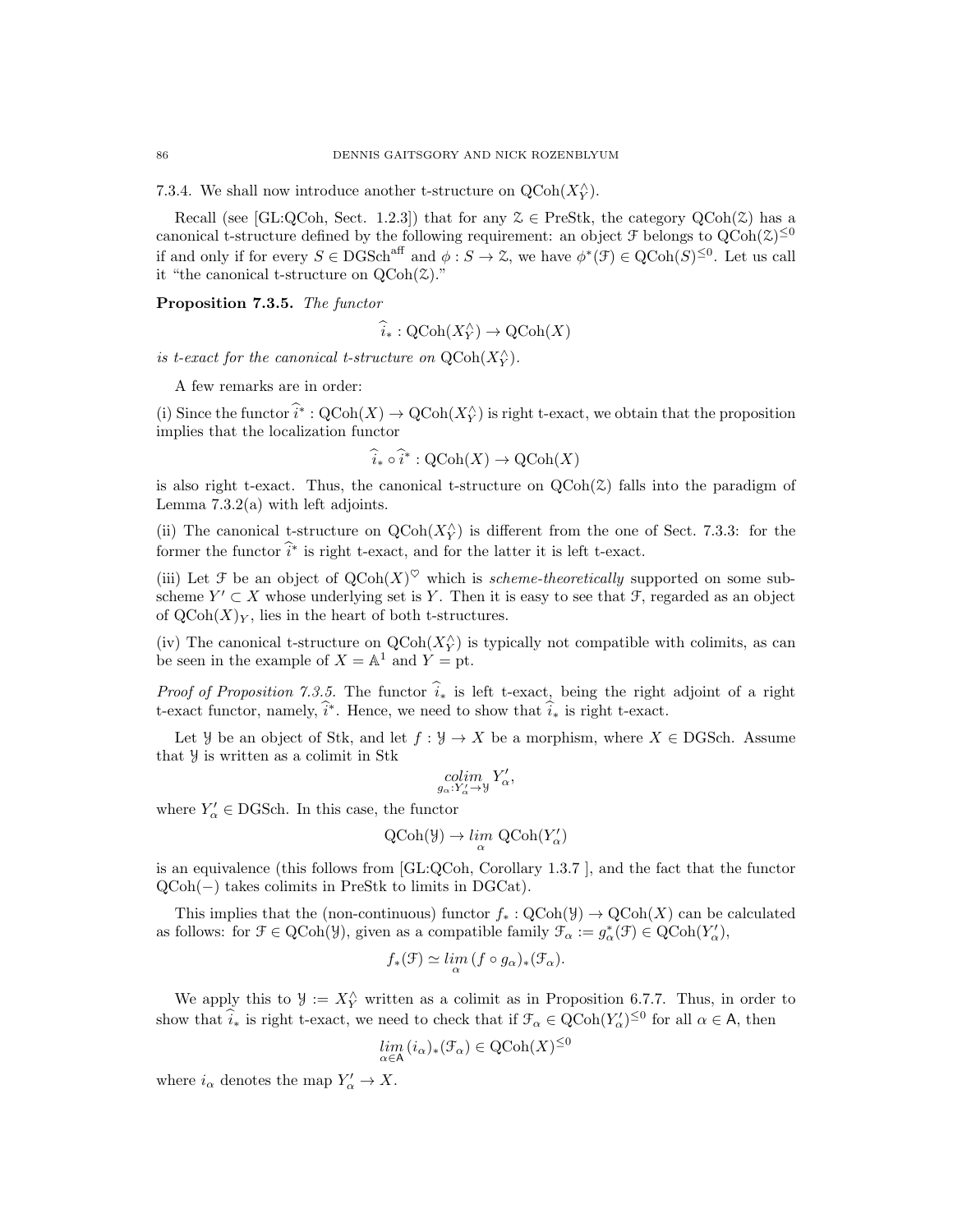Since the index category is A is N, we need to show that the functor  $\lim^1$  applied to the family  $\alpha \mapsto H^0((i_{\alpha})_*(\mathcal{F}_{\alpha}))$  vanishes. However, this is the case, since the maps in this family are surjective.

7.4. Ind-coherent sheaves on formal completions. Let  $X$  be a DG scheme almost of finite type; in particular, it is quasi-compact and quasi-separated.

7.4.1. Recall (see [GL:IndCoh, Sect. 4.1]) that we have a pair of adjoint functors

$$
j^{\text{IndCoh},*}: \text{IndCoh}(X) \rightleftarrows \text{IndCoh}(U) : j^{\text{IndCoh}}_*
$$

that realize IndCoh(U) as a localization of IndCoh(X). Let IndCoh(X)<sub>Y</sub> ⊂ IndCoh(X) be the full subcategory equal to

$$
ker(j^{\text{IndCoh},*}): IndCoh(X) \to IndCoh(U).
$$

We let  $e^{\text{IndCoh}}$  denote the tautological embedding

 $\text{IndCoh}(X)_Y \hookrightarrow \text{IndCoh}(X)$ .

This functor admits a right adjoint, denoted  $\mathbf{r}^{\text{IndCoh}}$  given by

$$
\mathcal{F} \mapsto \text{Cone} \left( \mathcal{F} \to j^{\text{IndCoh}}_{*} \circ j^{\text{IndCoh},*}(\mathcal{F}) \right)[-1].
$$

7.4.2. As was shown in Corollary 6.3.2, for a Zariski-closed subset Y, the DG indscheme  $X_Y^{\wedge}$  is locally almost of finite type, so  $\text{IndCoh}(X^\wedge_Y)$  is well-defined.

Consider the functor  $^{\rm 23}$ 

$$
\widehat{i}': \mathrm{IndCoh}(X) \to \mathrm{IndCoh}(X_Y^{\wedge}),
$$

i.e., the !-pullback functor with respect to the morphism  $\hat{i}: X_Y^{\wedge} \to X$ . It is easy to see that this functor annihilates the essential image of  $IndCoh(U)$  under  $j^{\text{IndCoh}}_{*}$ .

7.4.3. We now claim that the functor  $\hat{i}$  admits a left adjoint, to be denoted by  $\hat{i}^{\text{IndCoh}}_*$ .

Indeed, by Sect. 2.4.2, we have:

(7.6) 
$$
\operatorname{IndCoh}(X_Y^{\wedge}) \simeq \operatorname{colim}_{\alpha} \operatorname{IndCoh}(Y_{\alpha}),
$$

where  $Y_\alpha$  run over a family of closed DG subschemes of X with the underlying set contained in Y. If we denote by  $i_{\alpha}$  the closed embedding  $Y_{\alpha} \hookrightarrow X$ , the functor  $\widehat{i}_{*}^{\text{IndCoh}}$ , left adjoint to  $\widehat{i}_{*}^{\dagger}$ , is given by the compatible family of functors

$$
(i_{\alpha})_*^{\text{IndCoh}} : \text{IndCoh}(Y_{\alpha}) \to \text{IndCoh}(X).
$$

 $\Box$ 

<sup>&</sup>lt;sup>23</sup>The usage of notation  $\hat{i}$  here is different from [GL:IndCoh, Corollary 4.1.5]. Nevertheless, this notation is consistent as will follow from Proposition 7.4.5.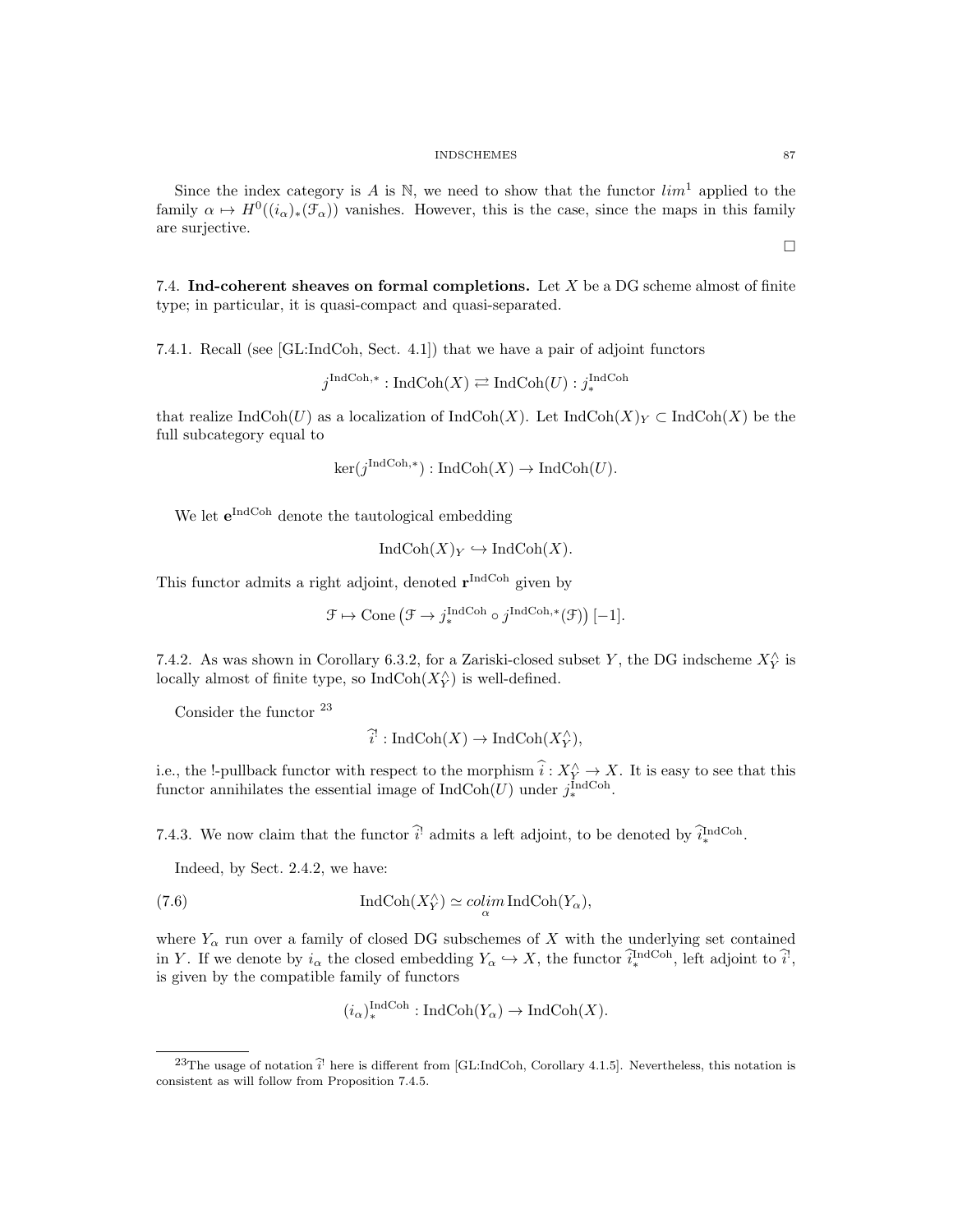7.4.4. By construction, the essential image of the functor  $\hat{i}_{*}^{\text{IndCoh}}$  belongs to

 $\text{IndCoh}(X)_Y \subset \text{IndCoh}(X)$ .

(Or, equivalently, the right adjoint  $\hat{i}$  of  $\hat{i}^{\text{IndCoh}}$  factors through the co-localization functor  $\mathbf{r}^{\text{IndCoh}}$ .)

Let

(7.7) 
$$
\widehat{I}_{*}^{\text{IndCoh}}: \text{IndCoh}(X_{Y}^{\wedge}) \rightleftarrows \text{IndCoh}(X)_{Y}: \widehat{I}^{\text{!`}}
$$

denote the resulting pair of adjoint functors.

We will show:

Proposition 7.4.5. The adjoint functors of  $(7.7)$  are equivalences.

Proof. As in the proof of Proposition 7.1.3, we need to show two things:

(a) The functor  $\hat{i}_{*}^{\text{IndCoh}}$ : IndCoh $(X_{Y}^{\wedge}) \rightarrow \text{IndCoh}(X)$  is fully faithful.

(b) The essential image of the functor  $\widehat{i}_{*}^{\text{IndCoh}}$  generates  $\text{IndCoh}(X)_{Y}$ .

We note that (b) follows from [GL:IndCoh, Proposition 4.1.7(a)]. It remains to prove (a). The assertion is Zariski-local, so we can assume  $X = \text{Spec}(A)$ . Let  $A_n$  be as in the proof of Proposition 7.1.3. Set  $Y_n := \text{Spec}(A_n)$ .

For  $n' \leq n''$ , let  $i_{n',n''}$  denote the closed embedding  $Y_{n'} \to Y_{n''}$ , and  $i_n$  the closed embedding  $Y_n \to X$ . To prove (a), we need to show that for an index  $n_0$  and  $\mathcal{F} \in \text{IndCoh}(Y_{n_0})$ , the map

(7.8) 
$$
\underset{n\geq n_0}{colim} i^!_{n_0,n} \circ (i_{n_0,n})_*^{\text{IndCoh}}(\mathcal{F}) \to i^!_{n_0} \circ (i_{n_0})_*^{\text{IndCoh}}(\mathcal{F})
$$

is an isomorphism.

Both sides in (7.8) commute with colimits in the  $\mathcal F$  variable. So, we can take  $\mathcal F \in \text{Coh}(Y_{n_0})$ . In this case both sides of (7.8) belong to  $IndCoh(Y_{n_0})^+$ . Hence, by [GL:IndCoh, Proposition 1.2.4], it suffices to show that the map in (7.8) induces an isomorphisms by applying the functor  $\Psi_{Y_{n_0}}: \text{IndCoh}(Y_{n_0}) \to \text{QCoh}(Y_{n_0})$ . Since  $Y_0$  is affine, we can furthermore test whether a map is an isomorphism by taking global sections.

Hence, we obtain that it suffices to show that

(7.9) 
$$
\underset{n \ge n_0}{colim} \text{ Maps}_{A_n \text{-mod}}(A_{n_0}, \mathcal{F}) \to \text{Maps}_{A\text{-mod}}(A_{n_0}, \mathcal{F})
$$

is an isomorphism. The map (7.9) can be rewritten as

$$
\underset{n\geq n_0}{colim} \text{ Maps}_{A_{n_0}\text{-mod}}((A_{n_0}\underset{A_n}{\otimes}A)\underset{A}{\otimes}A_{n_0},\mathfrak{F}) \to \text{Maps}_{A_{n_0}\text{-mod}}(A_{n_0}\underset{A}{\otimes}A_{n_0},\mathfrak{F}).
$$

Hence, the required assertion follows from Lemma 7.1.5.

 $\Box$ 

7.4.6. Proposition 7.4.5 implies the commutativity of the following diagram, analogous to (7.2):

$$
\operatorname{IndCoh}(X_Y^{\wedge}) \xleftarrow{\hat{i}^!} \operatorname{IndCoh}(X)
$$
  
(7.10)  

$$
\uparrow_{\hat{i}^!}
$$
  

$$
\operatorname{IndCoh}(X)_Y \xleftarrow{\mathbf{r}^{\operatorname{IndCoh}}} \operatorname{IndCoh}(X),
$$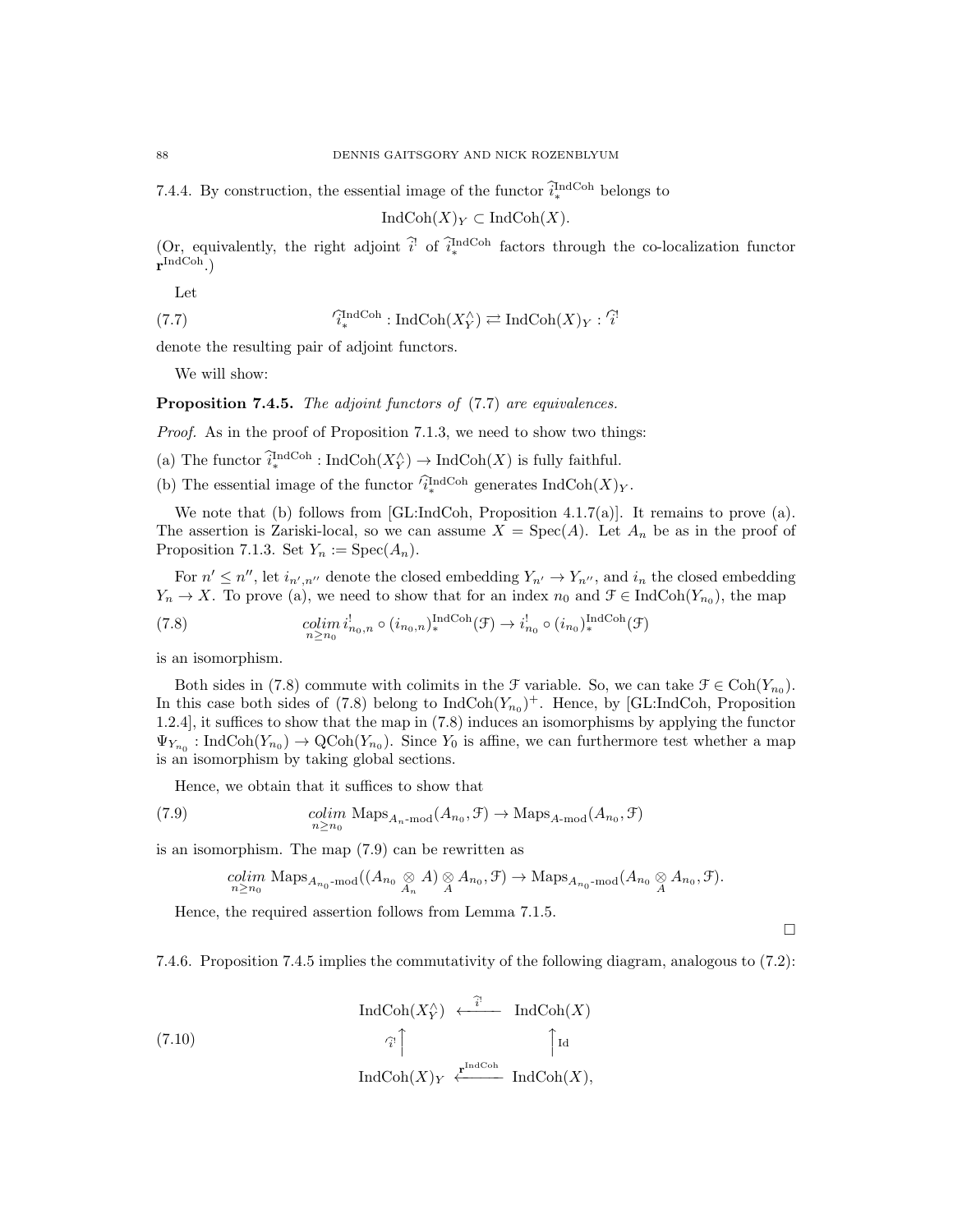7.4.7. Compatibility with the t-structure. Recall from Sect. 2.5, that the category  $\text{IndCoh}(X_Y^{\wedge})$ has a natural t-structure. Note that the category  $\text{IndCoh}(X)_Y$  also has a natural t-structure for which the functor  $e^{\text{IndCoh}}$  is t-exact. Indeed, this follows by Lemma 7.3.2(a) from the fact that the functor

 $e^{\text{IndCoh}} \circ r^{\text{IndCoh}} : \text{IndCoh}(X) \to \text{IndCoh}(X), \quad \mathfrak{F} \mapsto \text{Cone} \left( \mathfrak{F} \to j_*^{\text{IndCoh}} \circ j^{\text{IndCoh}, *}(\mathfrak{F}) \right)[-1]$ is left t-exact.

We claim:

**Lemma 7.4.8.** The equivalence in  $(7.7)$  is t-exact.

Proof. By Lemma 7.3.2(a) we only have to show that the functor

$$
\hat{i}_{*}^{\text{IndCoh}} : \text{IndCoh}(X_{Y}^{\wedge}) \to \text{IndCoh}(X)
$$

is t-exact. However, this follows from the description of this functor given in Sect. 7.4.3.  $\square$ 

7.5. Comparison of QCoh and IndCoh on a formal completion.

7.5.1. Recall ([GL:IndCoh, Sect. 10.3.3], Sect. 9.3.2) that for any  $\mathcal{Y} \in \text{PreStk}_{\text{laff}}$  we have a canonical functor

 $\Upsilon_{\mathcal{Y}}: \text{QCoh}(\mathcal{Y}) \to \text{IndCoh}(\mathcal{Y}),$ 

given by tensoring with the dualizing object  $\omega_y \in \text{IndCoh}(\mathcal{Y})$ .

By construction, the following diagram of functors commutes:

(7.11) 
$$
\operatorname{QCoh}(X_Y^{\wedge}) \xleftarrow{\hat{i}^*} \operatorname{QCoh}(X)
$$

$$
\operatorname{Tr}_{X_Y^{\wedge}} \downarrow \qquad \qquad \downarrow \Upsilon_X
$$

$$
\operatorname{IndCoh}(X_Y^{\wedge}) \xleftarrow{\hat{i}^*} \operatorname{IndCoh}(X)
$$

7.5.2. Recall that if Z is a DG scheme, then the category  $\text{IndCoh}(Z)$  is self-dual, and the functor  $\Upsilon_Z$  identifies with the functor  $\Psi_Z^{\vee}$ , the dual of the naturally defined functor

$$
\Psi_Z: \mathrm{IndCoh}(Z) \to \mathrm{QCoh}(Z),
$$

see [GL:IndCoh, Proposition 9.3.3]. However, the functor  $\Psi_z$  is not intrinsically defined for  $\mathcal{Z} \in \text{PreStk}_{\text{laft}}.$ 

Nevertheless, for  $\mathcal{X} \in \text{DGindSch}$ , we still have a canonical self-duality

$$
\mathbf{D}^\mathrm{Serre}_\mathfrak{X}:\mathrm{IndCoh}(\mathfrak{X})^\vee\simeq\mathrm{IndCoh}(\mathfrak{X})
$$

(see Corollary 2.6.2), and if  $X$  is quasi-perfect (see Sect. 2.2.4), then we also have a self-duality

$$
\mathbf{D}^{\mathrm{naive}}_{\mathfrak{X}}: \mathrm{QCoh}(\mathfrak{X})^{\vee} \simeq \mathrm{QCoh}(\mathfrak{X}).
$$

So, in this case, we can consider the functor  $\Upsilon^{\vee}_{\mathfrak{X}}$ : IndCoh(X)  $\to$  QCoh(X), dual to  $\Upsilon_{\mathfrak{X}}$ .

Consider the resulting functor

(7.12) 
$$
\text{QCoh}(\mathfrak{X}) \otimes \text{IndCoh}(\mathfrak{X}) \stackrel{\text{Id} \otimes \Upsilon_{\mathfrak{X}}^{\vee}}{\longrightarrow} \text{QCoh}(\mathfrak{X}) \otimes \text{QCoh}(\mathfrak{X}) \to \text{Vect},
$$

where the last arrow is the pairing corresponding to the self-duality  $\mathbf{D}_{\mathcal{X}}^{\text{naive}}$  of  $\text{QCoh}(\mathcal{X})$ :

By construction and Corollary 2.6.6, it is isomorphic to the composite

$$
\operatorname{QCoh}(\mathfrak X) \otimes \operatorname{IndCoh}(\mathfrak X) \to \operatorname{IndCoh}(\mathfrak X) \stackrel{\Gamma^{\operatorname{IndCoh}}(\mathfrak X, -)}{\longrightarrow} \operatorname{Vect},
$$

where the first arrow is the canonical action of QCoh(−) on IndCoh(−).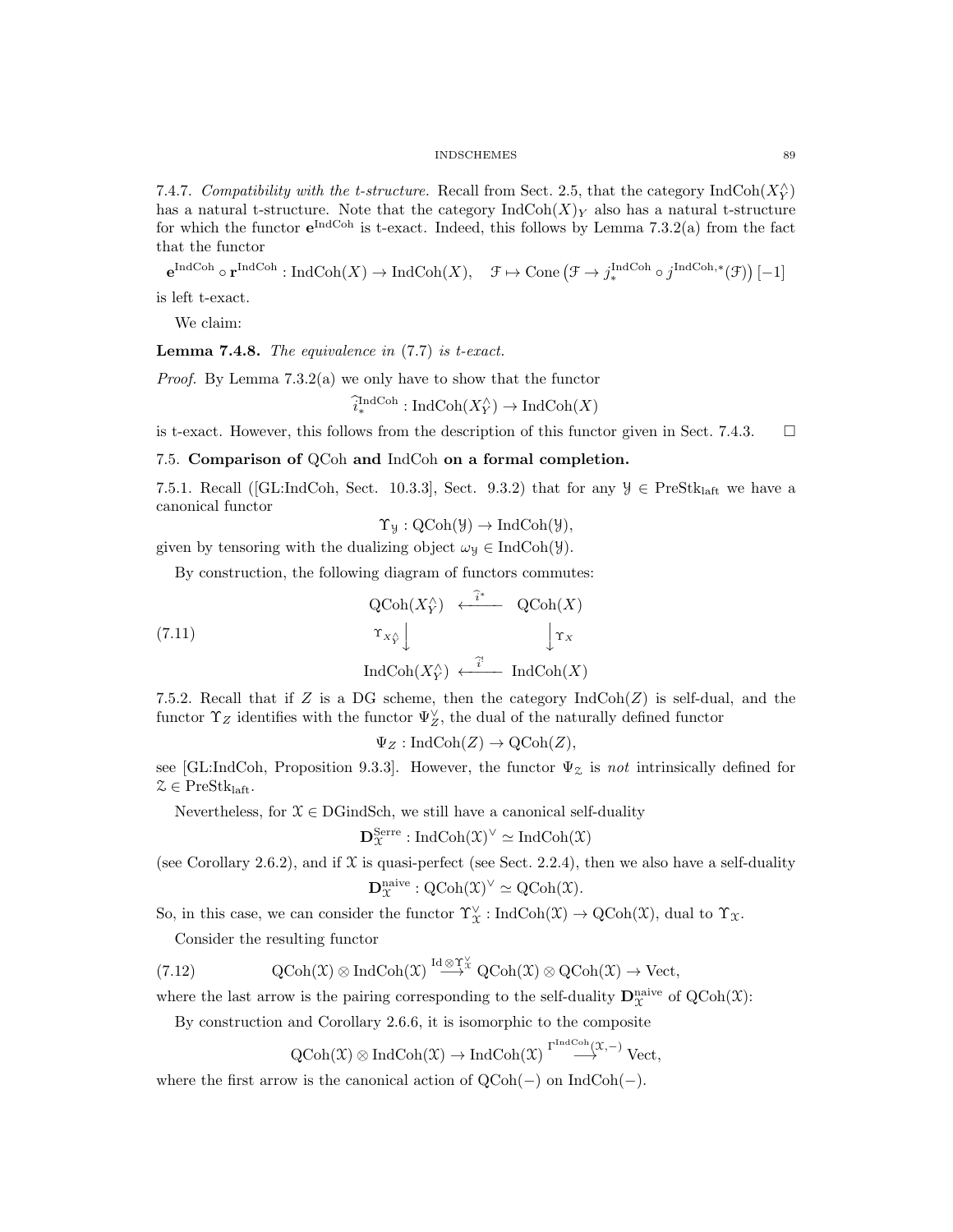7.5.3. The discussion in Sect. 7.5.2 applies in particular to  $\mathfrak{X} = X_Y^{\wedge}$ .

Passing to dual functors in (7.11), and using Corollary 7.2.6 we obtain another commutative diagram:

(7.13) 
$$
\begin{array}{ccc}\n\text{QCoh}(X_Y^{\wedge}) & \xrightarrow{\widehat{i}_?} & \text{QCoh}(X) \\
\uparrow \mathbf{r}_{X^{\wedge}}^{\vee} & \uparrow \mathbf{r}_{X} \\
\text{IndCoh}(X_Y^{\wedge}) & \xrightarrow{\widehat{i}_*^{\text{IndCoh}}} & \text{IndCoh}(X).\n\end{array}
$$

**Lemma 7.5.4.** The functor  $\Upsilon^{\vee}_{X^{\wedge}_Y}$  is t-exact, when we consider the t-structure on  $\text{IndCoh}(X^{\wedge}_Y)$ of Sect. 2.5 and the inductive t-structure on  $\text{QCoh}(X_Y^{\wedge})$  of Sect. 7.3.3.

*Proof.* The assertion follows from the fact that the functors  $\hat{i}_{*}^{\text{IndCoh}}$  and  $\hat{i}_{?}$  are t-exact and conservative, and the fact that  $\Psi_X$  is t-exact.

7.5.5. Consider now the functors

(7.14) 
$$
\hat{i}_? \circ \hat{i}^* : \text{QCoh}(X) \to \text{QCoh}(X)
$$
 and  $\hat{i}_*^{\text{IndCoh}} \circ \hat{i}^! : \text{IndCoh}(X) \to \text{IndCoh}(X)$ .

**Lemma 7.5.6.** The functor  $\Psi_X$ : IndCoh(X)  $\to$  QCoh(X) intertwines the functors of (7.14).

Proof. The functors of (7.14) are isomorphic to

Cone(Id  $\rightarrow j_* \circ j^*$ )[-1] and Cone(Id  $\rightarrow j_*^{\text{IndCoh}} \circ j^{\text{IndCoh},*}$ )[-1],

respectively. So, it is enough to show that the functor  $\Psi_X$  intertwines the functors  $j_* \circ j^*$ and  $j_{\ast}^{\text{IndCoh}} \circ j^{\text{IndCoh},\ast}$ . However, the latter follows from [GL:IndCoh, Propositions 3.1.1 and  $3.5.4$ .

Combining this with the fact that the horizontal arrows in (7.13) are conservative (in fact, fully faithful), we obtain:

Corollary 7.5.7. The diagram of functors

(7.15) 
$$
Q\text{Coh}(X_Y^{\wedge}) \leftarrow \begin{matrix} \widehat{i}^* & Q\text{Coh}(X) \\ \uparrow \downarrow_X \\ \uparrow \downarrow_Y \end{matrix}
$$

$$
\text{IndCoh}(X_Y^{\wedge}) \leftarrow \begin{matrix} \widehat{i}^* & \uparrow \downarrow_Y \\ \text{IndCoh}(X), \downarrow_Y \end{matrix}
$$

obtained from (7.13) by passing to right adjoint functors along the horizontal arrows, and which a priori commutes up to a natural transformation, is commutative.

Passing to dual functors in (7.15), we obtain yet another commutative diagram of functors:

(7.16) 
$$
\operatorname{QCoh}(X_Y^{\wedge}) \xrightarrow{\qquad i?} \operatorname{QCoh}(X)
$$

$$
\operatorname{Tr}_{X_Y^{\wedge}} \downarrow \qquad \qquad \downarrow \Psi_X^{\vee}
$$

$$
\operatorname{IndCoh}(X_Y^{\wedge}) \xrightarrow{\tilde{i}_*^{\operatorname{IndCoh}}} \operatorname{IndCoh}(X).
$$

The diagram (7.16) can be alternatively obtained by passing to left adjoint functors along the horizontal arrows in (7.11). Thus, the resulting diagram, which a priori commutes up to a natural transformation, is actually commutative.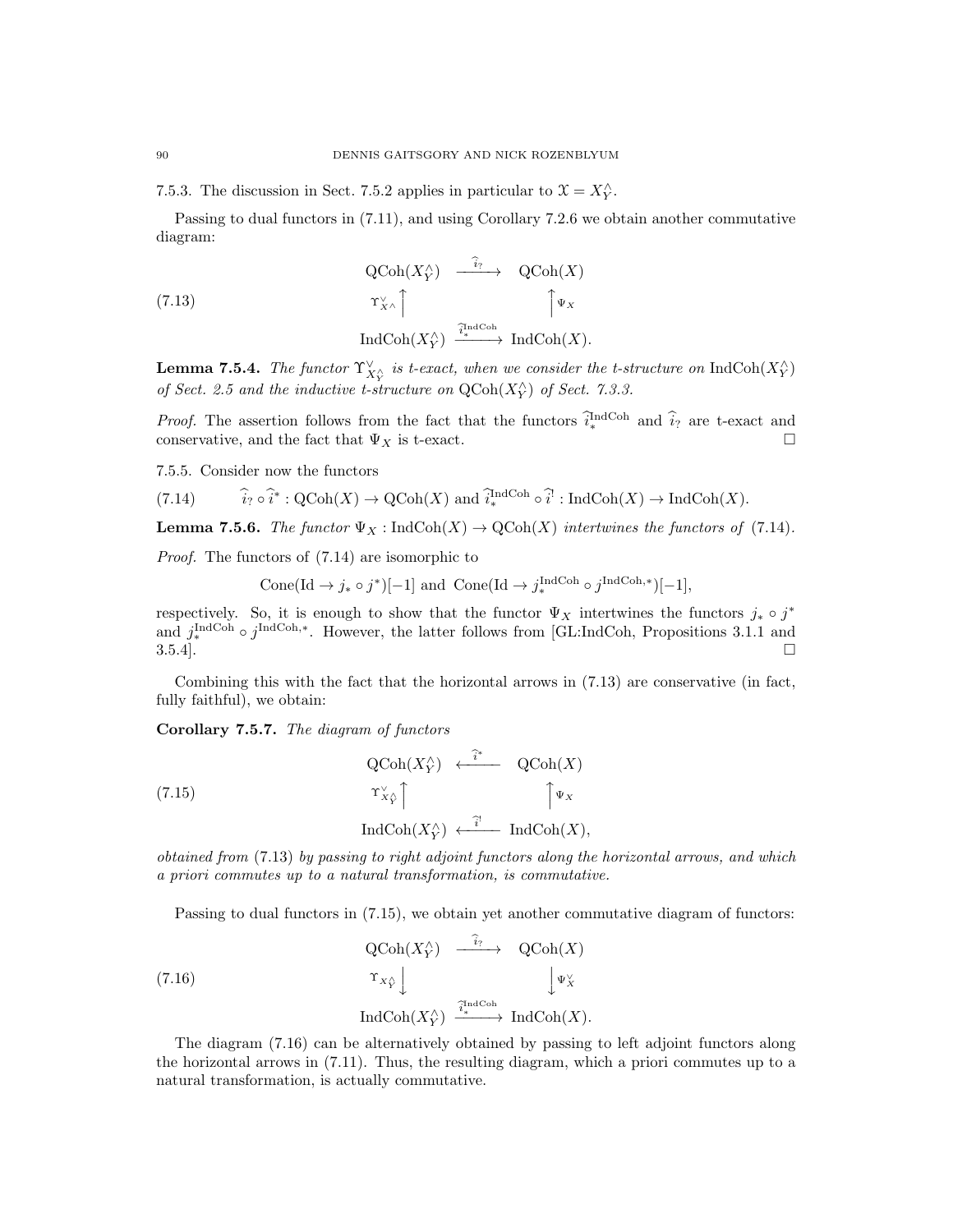7.6. QCoh and IndCoh in the eventually coconnective case. In this subsection we will assume that X is eventually coconnective. By Proposition 6.7.2, the ind-scheme  $X_{Y}^{\wedge}$  is also eventually coconnective.

7.6.1. Recall (see [GL:IndCoh, Proposition 1.5.3]) that for  $X \in \text{DGSch}_{\text{aff}}$  eventually coconnective, the functor  $\Psi_X : \text{IndCoh}(X) \to \text{QCoh}(X)$  admits a left adjoint, denoted  $\Xi_X$ . It is characterized by the property that it sends  $\mathrm{QCoh}(X)^{\mathrm{perf}} \simeq \mathrm{QCoh}(X)^c$  to  $\mathrm{Coh}(X) \simeq \mathrm{IndCoh}(X)^c$  via the tautological map

$$
\mathrm{QCoh}(X)^{\mathrm{perf}} \to \mathrm{Coh}(X),
$$

which is well-defined because  $X$  is eventually coconnective.

Also, recall that the functor  $\Xi_X^{\vee}$ : IndCoh $(X) \to \mathrm{QCoh}(X)$ , dual to  $\Xi_S$ , is the right adjoint of  $\Psi_X^{\vee}$ , and it can be described as

$$
\Xi_X^{\vee} \simeq \underline{\mathrm{Hom}}_{\mathrm{QCoh}(X)}(\omega_X, -),
$$

(see [GL:IndCoh, Lemma 9.6.7]).

We emphasize that the functors  $\Xi$  and  $\Xi^{\vee}$  are defined specifically for DG schemes, and not arbitrary eventually coconnective objects of PreStklaft.

However, for any object  $\mathcal{Y} \in \text{PreStk}_{\text{la}}$  we can still ask whether the right adjoint  $\Xi_{\mathcal{Y}}^{\vee}$  of  $\Upsilon_{\mathcal{Y}}$ is continuous.

If  $\mathcal Y$  is equipped with self-duality data for  $QCoh(\mathcal Y)$  and IndCoh( $\mathcal Y$ ), in which case the functor  $\Upsilon_y^{\vee}$  is well-defined, we can ask whether the left adjoint  $\Xi_y$  of  $\Upsilon_y^{\vee}$  exists.

7.6.2. By passing to right (resp., left) adjoint functors is Diagrams (7.16) and (7.15), respectively, we obtain two more commutative diagrams

(7.17) 
$$
\begin{array}{ccc}\n\text{QCoh}(X_Y^{\wedge}) & \xleftarrow{\hat{i}^*} & \text{QCoh}(X) \\
\equiv_{X_Y^{\vee}}^{\vee} & & \uparrow \equiv_X^{\vee} \\
\text{IndCoh}(X_Y^{\wedge}) & \xleftarrow{\hat{i}^!} & \text{IndCoh}(X),\n\end{array}
$$

and

(7.18) 
$$
\begin{array}{ccc}\n\text{QCoh}(X_Y^{\wedge}) & \xrightarrow{\hat{i}_?} & \text{QCoh}(X) \\
\equiv_{X_Y^{\wedge}} & & \downarrow \equiv_X \\
\text{IndCoh}(X_Y^{\wedge}) & \xrightarrow{\hat{i}_*^{\text{IndCoh}}} & \text{IndCoh}(X).\n\end{array}
$$

In particular, we obtain that the functor  $\Xi_{X,Y}^{\vee}$  is continuous, and  $\Xi_{X,Y}$  is defined, for the DG indscheme  $X_Y^{\wedge}$ .

7.6.3. We now claim the following:

Proposition 7.6.4. The diagrams of functors

(7.19) 
$$
\begin{array}{ccc}\n\text{QCoh}(X_Y^{\wedge}) & \xleftarrow{\hat{i}^*} & \text{QCoh}(X) \\
\equiv_{X_Y^{\wedge}} & & \downarrow \equiv_x \\
\text{IndCoh}(X_Y^{\wedge}) & \xleftarrow{\hat{i}^*} & \text{IndCoh}(X)\n\end{array}
$$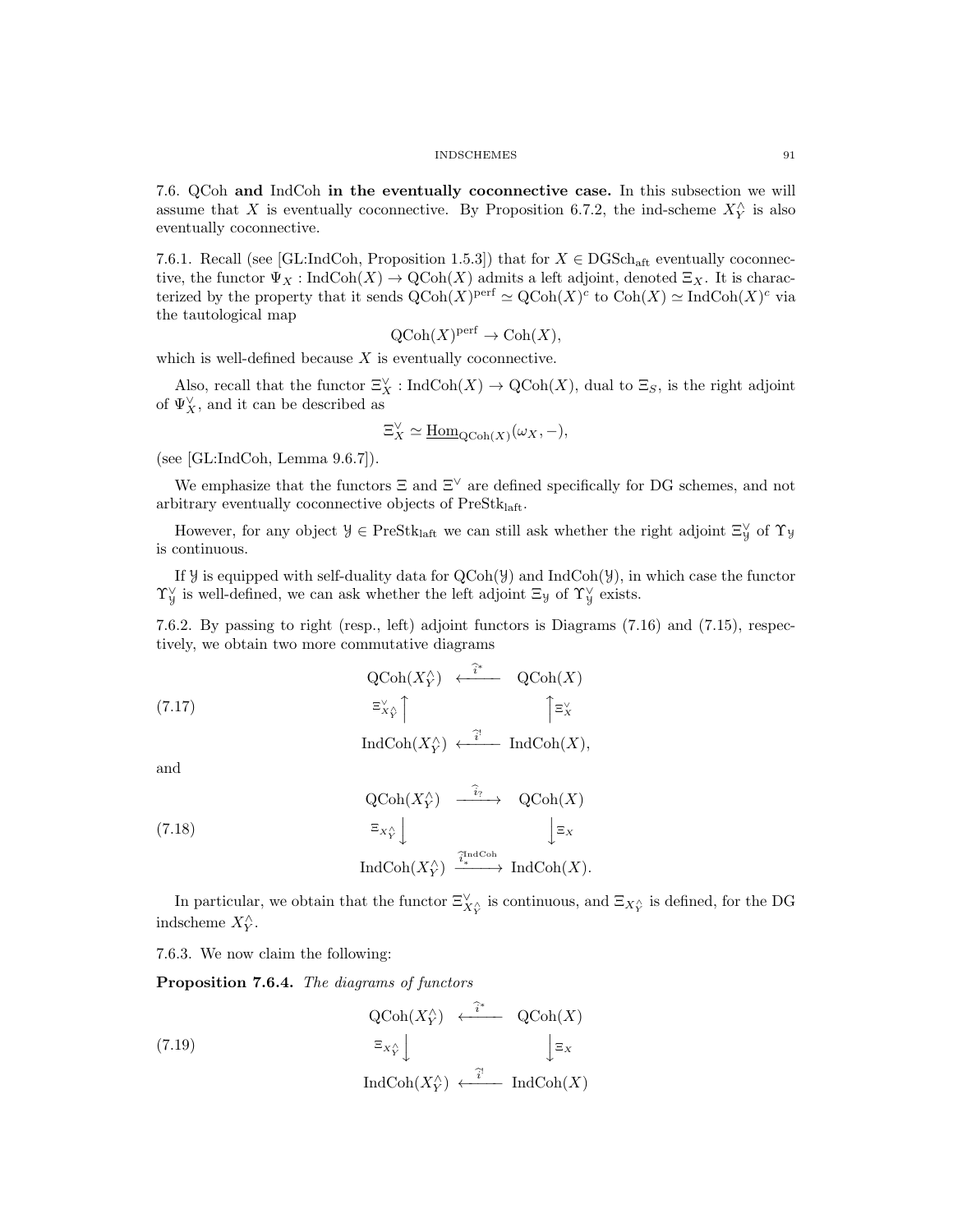and

(7.20)  
\n
$$
\begin{array}{ccc}\n\text{QCoh}(X_Y^{\wedge}) & \xrightarrow{\widehat{i}_?} & \text{QCoh}(X) \\
\equiv_{X\widehat{Y}}^{\vee} & & \uparrow \equiv_{X}^{\vee} \\
\text{IndCoh}(X_Y^{\wedge}) & \xrightarrow{\widehat{i}_*^{\text{IndCoh}}} & \text{IndCoh}(X),\n\end{array}
$$

obtained from the diagrams (7.17) and (7.18), respectively, by passing to adjoint functors along the vertical arrows, and which a priori commute up to natural transformations, are commutative.

Proof. The two diagrams are obtained from one another by passing to dual functors. Therefore, it is sufficient to show that (7.20) is commutative. Taking into account (7.17) and the fact that in the latter diagram the horizontal arrows are co-localizations, it suffices to show that the functor  $\Xi_X^{\vee}$  intertwines the functors

$$
\widehat{i}_? \circ \widehat{i}^* : \mathrm{QCoh}(X) \to \mathrm{QCoh}(X) \text{ and } \widehat{i}_*^{\mathrm{IndCoh}} \circ \widehat{i}^!: \mathrm{IndCoh}(X) \to \mathrm{IndCoh}(X).
$$

As in the proof of Lemma 7.5.6, it suffices to show that  $\Xi_X^{\vee}$  intertwines the functors

$$
j_* \circ j^* : \mathrm{QCoh}(X) \to \mathrm{QCoh}(X)
$$
 and  $j_*^{\mathrm{IndCoh}} \circ j^{\mathrm{IndCoh},*} : \mathrm{IndCoh}(X) \to \mathrm{IndCoh}(X)$ .

It is clear that

$$
j^* \circ \Xi_X^{\vee} \simeq \Xi_U^{\vee} \circ j^{\text{IndCoh}, *}
$$

.

So, we have to show that the natural map

$$
\Xi_X^\vee\circ j^{\mathrm{IndCoh}}_*\to j_*\circ\Xi_U^\vee
$$

is an isomorphism. Let  $\mathcal{F}_X \in \text{QCoh}(X)$  and  $\mathcal{F}_U \in \text{IndCoh}(U)$  be two objects. We have

$$
\mathrm{Maps}_{\mathrm{QCoh}(X)}(\mathcal{F}_X, \Xi_X^{\vee} \circ j_*^{\mathrm{IndCoh}}(\mathcal{F}_U)) \simeq \mathrm{Maps}_{\mathrm{IndCoh}(X)}(\mathcal{F}_X \otimes \omega_X, j_*^{\mathrm{IndCoh}}(\mathcal{F}_U)) \simeq
$$
  

$$
\simeq \mathrm{Maps}_{\mathrm{IndCoh}(U)}(j^{\mathrm{IndCoh},*}(\mathcal{F}_X \otimes \omega_X), \mathcal{F}_U) \simeq \mathrm{Maps}_{\mathrm{IndCoh}(U)}(j^*(\mathcal{F}_X) \otimes j^{\mathrm{IndCoh},*}(\omega_X), \mathcal{F}_U) \simeq
$$
  

$$
\simeq \mathrm{Maps}_{\mathrm{IndCoh}(U)}(j^*(\mathcal{F}_X) \otimes \omega_U, \mathcal{F}_U) \simeq \mathrm{Maps}_{\mathrm{QCoh}(U)}(j^*(\mathcal{F}_X), \Xi_U^{\vee}(\mathcal{F}_U)).
$$

 $\Box$ 

### 8. Formally smooth DG indschemes

# 8.1. The notion of formal smoothness. Let  $\mathfrak{X}_{cl}$  be an object of <sup>cl</sup>PreStk.

**Definition 8.1.1.** We say that  $\mathfrak{X}_{cl}$  is formally smooth if for every closed embedding

$$
S\hookrightarrow S'
$$

of classical affine schemes, such that the ideal of  $S$  inside  $S'$  is nilpotent, the map of sets

$$
\pi_0(\mathfrak{X}_{cl}(S')) \to \pi_0(\mathfrak{X}_{cl}(S))
$$

is surjective.

Clearly, in order to test formal smoothness, it is sufficient to consider closed embeddings of classical affine schemes

 $S \hookrightarrow S',$ 

such that the ideal J of S inside S' satisfies  $\mathcal{I}^2 = 0$ .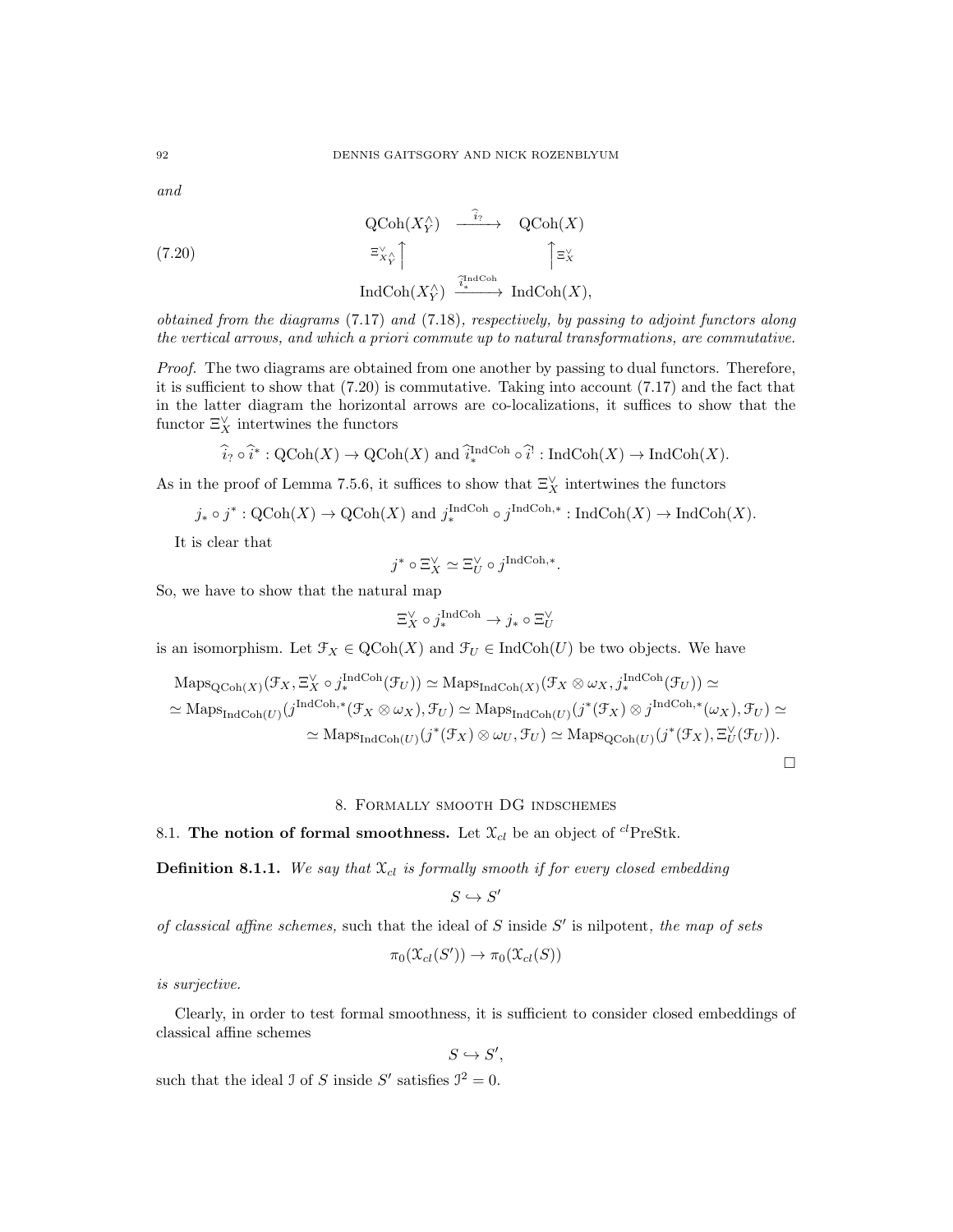8.1.2. Let  $\mathfrak X$  be an object of PreStk.

**Definition 8.1.3.** We say that  $X$  is formally smooth if:

- (1) The classical prestack  ${}^{cl}\mathfrak{X} := \mathfrak{X}|_{\text{Schaff}}$  is formally smooth in the sense of Definition 8.1.1.
- (2) For every n and  $S \in \text{DGSch}^{\text{aff}}$ , the map  $\mathfrak{X}(S) \to \mathfrak{X}^{(\leq n)}S$  induces an isomorphism on  $\pi_n$ .

We can reformulate Definition 8.1.3 as follows.

**Lemma 8.1.4.** Let  $\mathfrak{X} \in \text{PreStk } b$ e such that <sup>cl</sup> $\mathfrak{X}$  is formally smooth. Then  $\mathfrak{X}$  is formally smooth if and only if X is convergent and for any integers  $i \geq j$  and  $S \in \leq^{i}$ DGSch<sup>aff</sup> the map

$$
\mathfrak{X}(S) \to \mathfrak{X}^{(\leq j)}(S)
$$

induces an isomorphism on  $\pi_j$ .

Remark 8.1.5. As was alluded to in the introduction, the property of formal smoothness, in both the classical and derived contexts, has a substantial drawback of being non-local in the Zariski topology. For example, we could have given a different definition by requiring the corresponding properties to hold after Zariski localization with respect to the test affine scheme S. We will see a manifestation of this phenomenon in Sect. 8.2.9 for 0-truncated prestacks that admit connective deformation theory.

However, it will turn out that in the latter case the difference between the two definitions disappears if we restrict ourselves to prestacks locally almost of finite type (see Sect. 8.3), which will be the main case of interest in the rest of this paper.

8.1.6. All the examples of prestacks that we consider in this paper are 0-truncated in the sense of [GL:Stacks, Sect. 1.1.7]. I.e., we consider prestacks  $\mathcal{Y}$  such that for all n and  $S \in \leq^{n}$ DGSch<sup>aff</sup>,

$$
\mathcal{Y}(S) \in n
$$
-Grpd  $\subset \infty$ -Grpd.

In this case, we have the following reformulation of the Definition 8.1.3.

**Lemma 8.1.7.** Let  $\mathcal{X} \in \text{PreStk }$  be a 0-truncated prestack such that  ${}^{cl}\mathcal{X}$  is formally smooth as a classical prestack. Then X is formally smooth if and only if for every n and  $S \in DGSch<sup>aff</sup>$ , the map

$$
\mathfrak{X}(S) \to \mathfrak{X}^{(\leq n)}(S)
$$

identifies the right-hand side with the n-truncation of (the Postnikov tower of)  $\mathfrak{X}(S)$ .

8.1.8. Let  $\mathfrak X$  be a DG indscheme, and let Y be a reduced classical scheme, equipped with a closed embedding  $Y \hookrightarrow {}^{cl,red} \mathfrak{X}$ . Consider the formal completion  $\mathfrak{X}^{\wedge}_Y$ .

Proposition 8.1.9. The following conditions are equivalent:

(a)  $X$  is formally smooth.

(b) For every  $Y \hookrightarrow c^{l, red} \mathfrak{X}$  as above, the formal completion  $\mathfrak{X}^{\wedge}_Y$  is formally smooth.

*Proof.* Since  $\mathfrak{X}_{Y}^{\wedge}(S)$  is a connected component of  $\mathfrak{X}(S)$ , condition (a) implies condition (b). For the opposite implication, write  ${}^{cl}\mathfrak{X}$  as  $\mathcal{colim}_{\alpha}X_{\alpha}$ . We claim that it is enough to show that each  $\mathfrak{X}^{\wedge}_{X_{\alpha}}$  is formally smooth. Indeed, both conditions of formal smoothness can be checked separately over each point of  ${}^{cl,red}S \rightarrow {}^{cl,red}\mathfrak{X}$ , and every such point factors through some  $X_\alpha$ .

### 8.2. Formal smoothness via deformation theory.

 $\Box$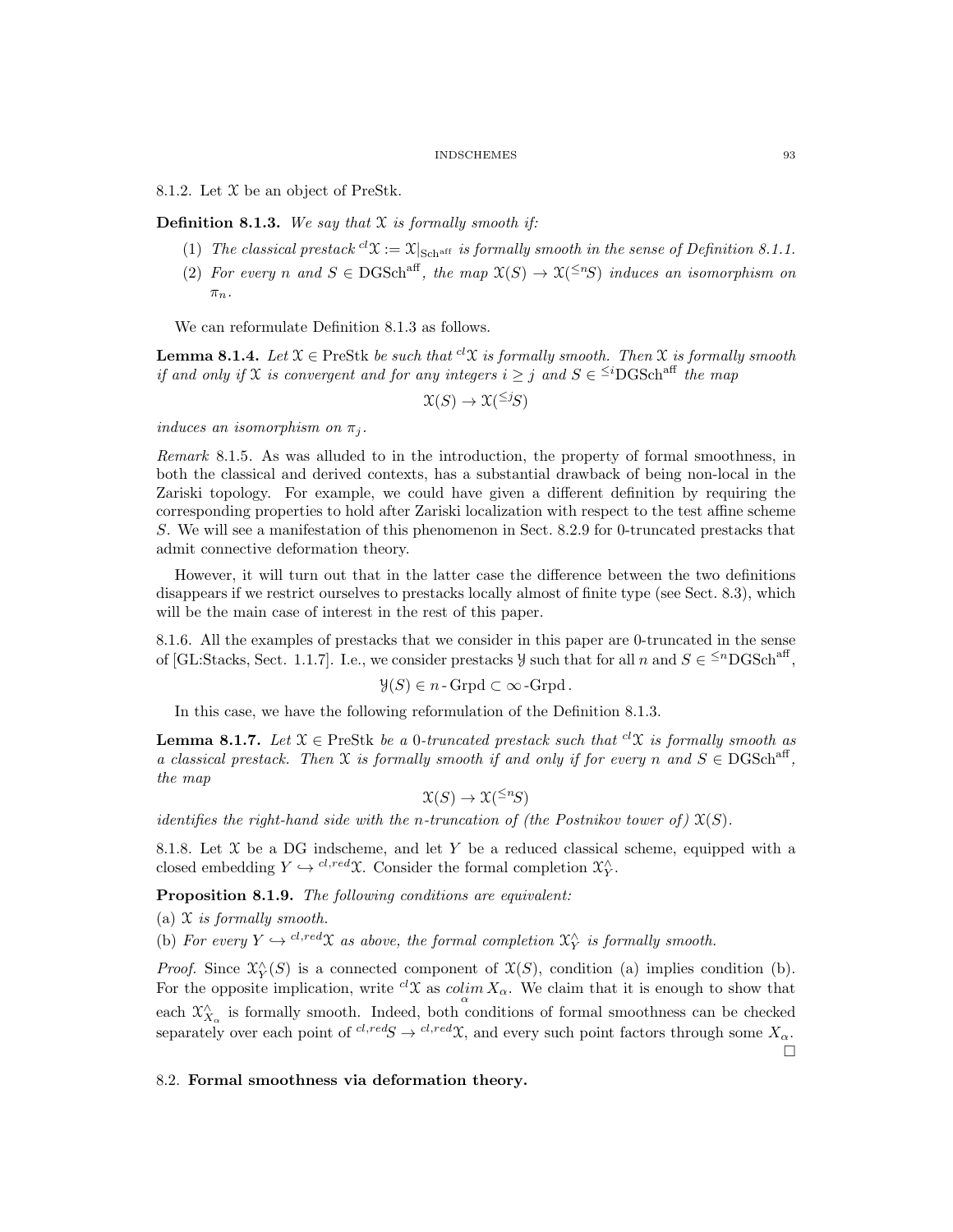8.2.1. Let  $\mathcal{X} \in \text{PreStk}$  admit connective deformation theory (see Definition 4.7.1).

**Proposition 8.2.2.** Suppose that <sup>cl</sup> $X$  is 0-truncated. Then  $X$  is formally smooth if and only if the following equivalent conditions hold:

(a) For every  $S \in \text{DGSch}^{\text{aff}}$  and  $x : S \to \mathfrak{X}$ , the object

$$
T_x^* \mathfrak{X} \in \mathrm{Pro}(\mathrm{QCoh}(S)^{\leq 0})
$$

has the property that

$$
\operatorname{Hom}(T_x^*\mathfrak X,\mathcal F[i])=0,\,\forall \mathcal F\in \operatorname{QCoh}(S)^\heartsuit\,\,and\,\,i>0.
$$

(b) Same as (a), but for S a classical affine scheme.

(c) Under an additional assumption that  $\mathfrak X$  is locally almost of finite type, the same as (b), but for S reduced.

*Proof.* It is clear that if  $\mathfrak X$  is formally smooth, then it satisfies (a): indeed, consider the split square-zero extension of S corresponding to  $\mathcal{F}[i]$ . The converse implication follows from deformation theory using Lemmas 4.5.7, 4.5.9 and Lemma 8.1.4.

Condition (a) implies condition (b) tautologically. The converse implication follows from the fact that every object of  $Q\text{Coh}(S)^{\heartsuit}$  is the direct image under the canonical map  ${}^{cl}S \rightarrow S$ . Indeed, for a point  $x : S \to \mathfrak{X}$ , the pull-back of  $T_x^* \mathfrak{X}$  under  ${}^{cl}S \to S$  identifies with  $T_{c l_x}^* \mathfrak{X}$ , where  ${}^{cl}x$  is the composition  ${}^{cl}S \rightarrow S \stackrel{x}{\rightarrow} \mathfrak{X}$ .

Condition (b) implies condition (c) tautologically. For the converse implication, we note that under the assumption that X is locally of finite type, by Lemma 5.3.4, the functor  $T_x^*\mathfrak{X}$ commutes with colimits in  $QCoh(S)^{\heartsuit}$ . This allows to replace any  $\mathcal{F} \in QCoh(S)^{\heartsuit}$  by one obtained as a direct image from  $\text{red}S$ .

$$
\Box
$$

8.2.3. The following definition will be convenient in the sequel. Let  $S$  be an affine DG scheme, and let F be an object of  $\text{Pro}(\text{QCoh}(S)^{\leq 0})$ .

We shall say that F is *convergent* if for every  $\mathcal{F} \in \text{QCoh}(S)^{\leq 0}$ , the natural map

(8.1) 
$$
F(\mathcal{F}) \to \lim_{n \in \mathbb{N}^{\text{op}}} F(\tau^{\geq -n}(\mathcal{F}))
$$

is an isomorphism in  $\infty$ -Grpd.

We have:

**Lemma 8.2.4.** Let  $\mathcal{X} \in \text{PreStk } \text{ admit connective deformation theory, and let } x : S \to \mathcal{X} \text{ be a}$ map. Then  $T_x^* \mathfrak{X} \in \text{Pro}(\text{QCoh}(S)^{\leq 0})$  is convergent.

Proof. Follows from the fact that the condition of admitting connective deformation theory includes convergence.

8.2.5. Let  $S$  be an affine classical scheme. Let us characterize those objects

$$
F \in \operatorname{Pro}(\operatorname{QCoh}(S)^{\le 0})
$$

that satisfy property (a) of Proposition 8.2.2.

We have: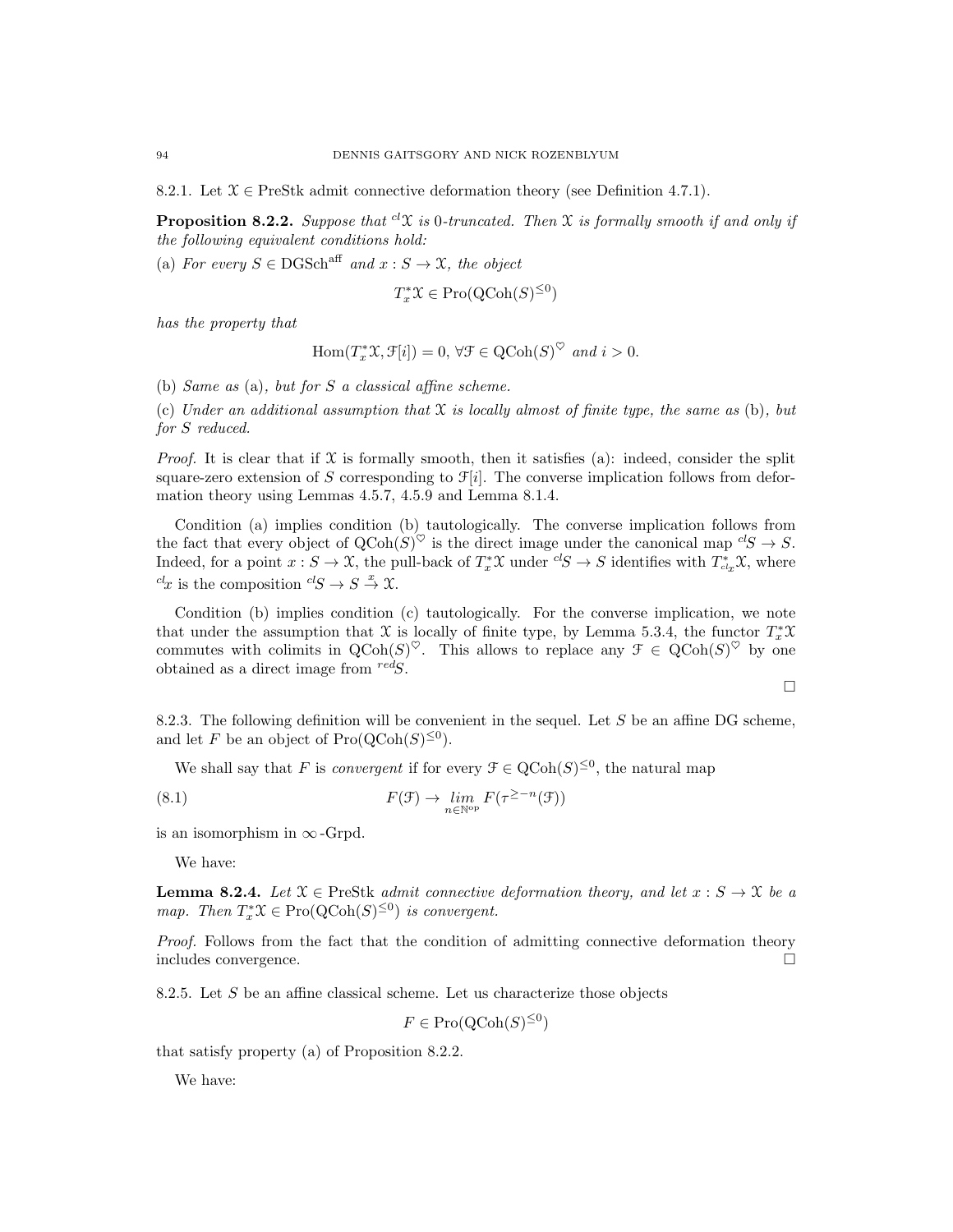**Lemma 8.2.6.** For  $S \in \text{Sch}^{\text{aff}}$  and  $F \in \text{Pro}(\text{QCoh}(S)^{\leq 0})$  the following are equivalent:

(a) F is convergent and  $\pi_0(F(\mathcal{F}[i])) = 0$  for all  $\mathcal{F} \in \text{QCoh}(S)^\heartsuit$  and  $i > 0$ .

(a')  $\pi_0(F(\mathcal{F})) = 0$  for all  $\mathcal{F} \in \text{QCoh}(S)^{<0}$ .

(b)  $F$  belongs to the full subcategory

$$
\mathrm{Pro}(\mathrm{QCoh}(S)^{\heartsuit,\mathrm{proj}}) \subset \mathrm{Pro}(\mathrm{QCoh}(S)^{\leq 0})
$$

where  $\operatorname{QCoh}(S)^{\heartsuit,\text{proj}}$  is the full subcategory of projective objects in  $\operatorname{QCoh}(S)^{\heartsuit}$ .  $(b')$  F is convergent, belongs to the full subcategory

$$
Pro(QCoh(S)^{\heartsuit}) \subset Pro(QCoh(S)^{\leq 0}),
$$

and the functor

$$
\mathcal{F} \mapsto \pi_0 \circ F(\mathcal{F}), \quad \text{QCoh}(S)^{\heartsuit} \to \text{Sets}
$$

is right exact.

Remark 8.2.7. This lemma is not specific to  $Q\text{Coh}(S)$ ; it is applicable to any stable  $\infty$ -category equipped with a t-structure, whose heart has enough projectives and injectives.

*Proof.* The equivalence of (a) and (a') is immediate. It is also clear that (b) implies (a).

Suppose that  $F$  satisfies (a'), and let us deduce (b). Consider the category

$$
\{P \in \text{QCoh}(S)^{\heartsuit,\text{proj}}, f_P \in H^0(F(P))\}.
$$

The assumption implies that this category is cofiltered, and it is easy to see that the resulting map in  $\text{Pro}(\text{QCoh}(S)^{\geq -n, \leq 0})$ 

$$
F \to \lim_{(P, f_P)} P
$$

is an isomorphism.

The implication (b)  $\Rightarrow$  (b') is also immediate. Let us show that (b') implies (a). By assumption,  $F$  is given as an object

$$
\lim_{\alpha \in A} \mathcal{F}_{\alpha} \in \text{Pro}(\text{QCoh}(S)^{\heartsuit}),
$$

where the category of indices A is filtered. By definition,

$$
\pi_0(F(\mathcal{F})) \simeq \underset{\alpha \in \mathsf{A}}{\text{colim}} \text{Hom}(\mathcal{F}_{\alpha}, \mathcal{F}).
$$

Hence, if  $\mathcal{F} \in \text{QCoh}(S)^\heartsuit$  is injective, then  $\pi_0(F(\mathcal{F}[i])) = 0$  for  $i > 0$ . The exactness of F on the abelian category implies that  $\pi_0(F(\mathcal{F}[1])) = 0$  for any  $\mathcal{F} \in \text{QCoh}(S)^\heartsuit$  by the long exact cohomology sequence. The assertion that  $\pi_0(F(\mathcal{F}[i])) = 0$  for  $n > i > 1$  and any  $\mathcal{F} \in \text{QCoh}(S)^\heartsuit$ follows by induction on  $i$ , again by the long exact cohomology sequence.

 $\Box$ 

8.2.8. In what follows, for  $S \in Sch^{aff}$ , we shall refer to objects of  $F \in \text{Pro}(\text{QCoh}(S)^{\leq 0})$  satisfying the equivalent conditions of Lemma 8.2.6 as pro-projective.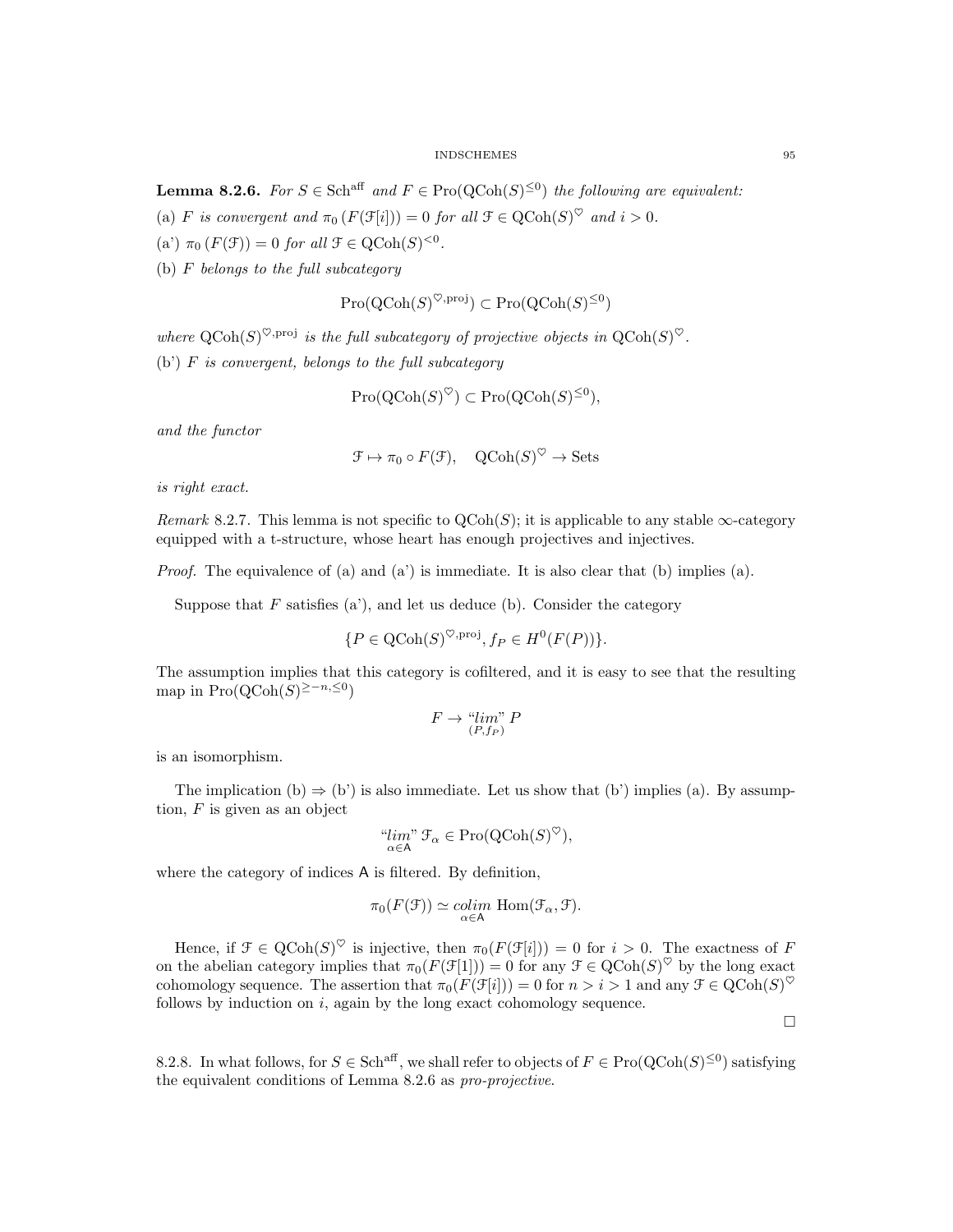8.2.9. We can now better explain the non-locality of the definition of formal smoothness mentioned in Remark 8.1.5:

Let S be an affine classical scheme, and let F be an object of  $\text{Pro}(\text{QCoh}(S)^{\heartsuit})$ . It is a natural question to ask whether the property of  $F$  to be pro-projective is local in the Zariski topology.

Namely, if  $S_i$  is an open cover of S by affine subchemes and  $F|_{S_i} \in \text{Pro}(\text{QCoh}(S_i)^{\heartsuit,\text{proj}})$ , will it be true that F itself belongs to  $\text{Pro}(\text{QCoh}(S)^{\heartsuit,\text{proj}})$ ?

Unfortunately, we do not know the answer to this question, but we think that it is probably negative.

Remark 8.2.10. Note, however, if we ask the same question for F being an object of  $Q\text{Coh}(S)^{\heartsuit}$ , rather than  $\text{Pro}(\text{QCoh}(S)^{\heartsuit})$ , the answer will be affirmative, due to a non-trivial theorem of Raynaud-Gruson, [RG].

### 8.3. Formal smoothness for prestacks locally of finite type.

8.3.1. Let S be an affine DG scheme, and let F be an object of  $\text{Pro}(\text{QCoh}(S)^{\geq -n, \leq 0})$ .

We shall say that  $F$  is pro-coherent if, when viewed as a functor

$$
Q\text{Coh}(S)^{\leq 0} \to \infty\text{-Grpd},
$$

it commutes with filtered colimits.

Note that this condition is satisfied for F arising as <sup>≥−n</sup>( $T_x^* \mathfrak{X}$ ) for  $x : S \to \mathfrak{X}$ , where  $\mathfrak{X}$  admits connective deformation theory and belongs to  $PreStk<sub>laff</sub>$ .

Also note that when S is Noetherian, by Lemma 5.3.4, pro-coherence is equivalent to  $F$ belonging to  $\text{Pro}(\text{Coh}(S)^{\geq -n, \leq 0}).$ 

In general,  $F$  is pro-coherent if and only if it can be represented by a complex

$$
^{-n-1}\rightarrow P^{-n}\rightarrow \ldots \rightarrow P^{-1}\rightarrow P^{0}
$$

in  $\text{Pro}(\text{QCoh}(S)^{\heartsuit})$ , whose terms belong to  $\text{Pro}(\text{QCoh}(S)^{\heartsuit,\text{proj},\text{f.g.}})$ , where

P

$$
\operatorname{QCoh}(S)^{\heartsuit,\operatorname{proj},\operatorname{f.g.}}\subset \operatorname{QCoh}(S)^{\heartsuit}
$$

denotes the category of projective finitely generated quasi-coherent sheaves.

8.3.2. We have:

**Lemma 8.3.3.** Let S be a classical affine scheme and let  $F \in \text{Pro}(\text{QCoh}(S)^{\heartsuit})$  be pro-coherent. Then its property of being pro-projective is local in the Zariski topology.

Proof. We will check the locality of condition (b') of Lemma 8.2.6.

First, it is easy to see that the property for an object of  $\text{Pro}(\text{QCoh}(S)^{\leq 0})$  to be convergent is Zariski-local.

Hence, it remains to check that the property of the functor

$$
\mathcal{F} \mapsto \pi_0(F(\mathcal{F})), \quad \text{QCoh}(S)^{\heartsuit} \to \text{Sets}
$$

to be right exact is also Zariski-local, under the assumption that  $F$  is pro-coherent. We will show that this property is in fact fpqc-local.

Thus, let  $f: S' \to S$  be an fpqc map, where  $S = \text{Spec}(A)$  and  $S' = \text{Spec}(B)$ . We assume that the functor

$$
F' := \text{Pro}(f^*)(F) : B\text{-mod} \to \infty\text{-Grpd}
$$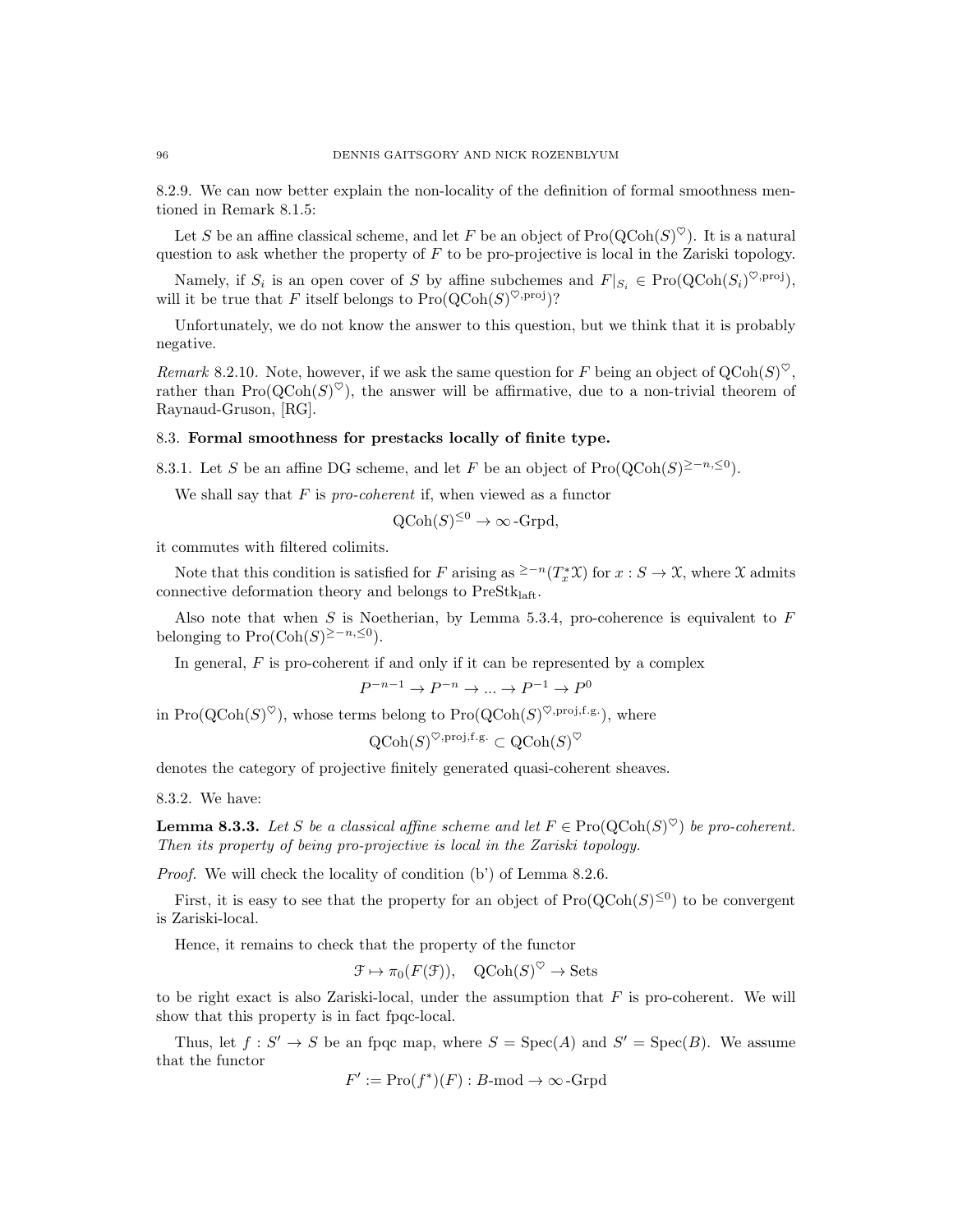is such that

$$
F'^{\heartsuit} := \pi_0 \circ F' : (B\text{-mod})^{\heartsuit} \to \text{Sets}
$$

is right exact, and we wish to deduce the same for

$$
F^{\heartsuit} := \pi_0 \circ F : (A \text{-mod})^{\heartsuit} \to \text{Sets}.
$$

Note that by adjunction,  $F^{\prime\heartsuit}(\mathcal{M}) = F^{\heartsuit}(f_*(\mathcal{M}))$  for  $\mathcal{M} \in (B\text{-mod})^{\heartsuit}$ .

Consider the object  $F^{\heartsuit}(A) \in \text{Sets}$ . The action of A on itself as an A-module defines on  $F^{\heartsuit}(A)$  a structure of an A-module. There is a natural map of functors  $(A\text{-mod})^{\heartsuit} \to \text{Sets}$ 

(8.2) 
$$
\mathcal{N} \underset{A}{\otimes} F^{\heartsuit}(A) \to F^{\heartsuit}(\mathcal{N}),
$$

where in the above formula we are using the *non-derived* tensor product.

Note the map in (8.2) is an isomorphism whenever F is pro-coherent and  $F^{\heartsuit}$  is right exact. Indeed, both functors are right exact and commute with filtered colimits, so the isomorphism for any N follows from the case  $\mathcal{N} = A$ .

And vice versa, if (8.2) is an isomorphism then  $F^{\heartsuit}$  is right exact. Indeed, the left-hand side is a right exact, and the right-hand side is left exact, so if the map in question is an isomorphism, and both functors are actually exact.

Also note that (8.2) is an isomorphism for  $F^{\heartsuit}$  pro-coherent whenever N is A-flat, by Lazard's lemma.

In order to show that (8.2) is an isomorphism under our assumptions, let us tensor both sides with B, and consider the commutative diagram

$$
\begin{array}{ccc}\nN \underset{A}{\otimes} F^{\heartsuit}(A) \underset{A}{\otimes} B & \longrightarrow & F^{\heartsuit}(\mathcal{N}) \underset{A}{\otimes} B \\
\downarrow & & \downarrow & \\
N \underset{A}{\otimes} F^{\heartsuit}(B) & \longrightarrow & F^{\heartsuit}(\mathcal{N} \underset{A}{\otimes} B).\n\end{array}
$$

Since  $B$  is faithfully flat over  $A$ , it is enough to show that the upper horizontal arrow is an isomorphism.

In the above diagram the vertical arrows are isomorphisms since  $B$  is  $A$ -flat. However, the lower horizontal arrow identifies with

$$
\mathcal{N} \underset{A}{\otimes} F'^{\heartsuit}(B) \simeq (\mathcal{N} \underset{A}{\otimes} B) \underset{B}{\otimes} F'^{\heartsuit}(B) \to F'^{\heartsuit}(\mathcal{N} \underset{A}{\otimes} B),
$$

which is an isomorphism by (8.2) applied to  $F'^{\heartsuit}$ .

8.3.4. In view of Proposition 8.2.2, the above lemma implies that for 0-truncated prestacks that admit connective deformation theory and are locally almost of finite type, the definition of formal smoothness is reasonable, in the sense that it is Zariski-local.

As a manifestation of this, we have the following assertion that will be useful in the sequel.

 $\Box$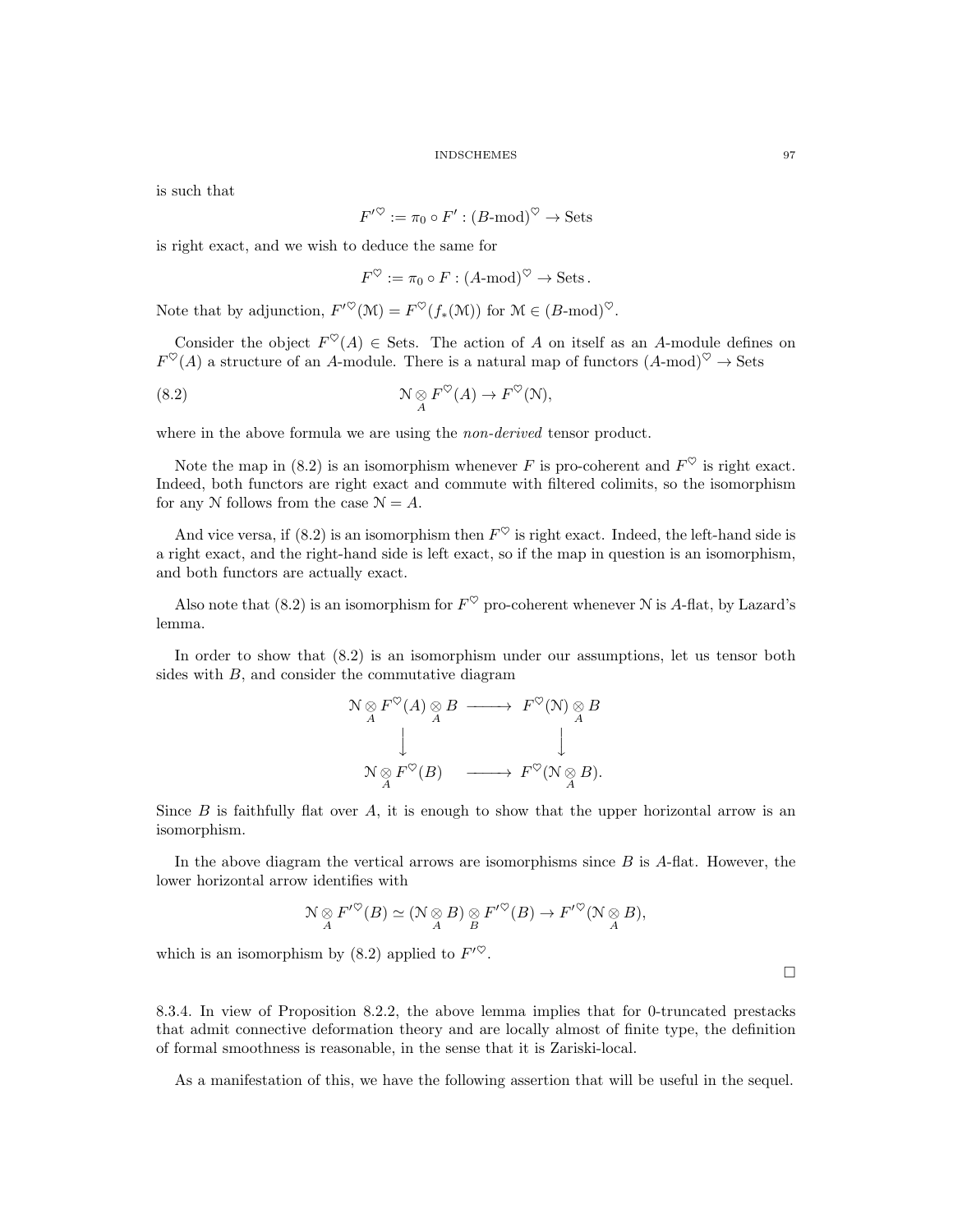8.3.5. Let  $\mathfrak X$  be a formal DG scheme with the underlying reduced classical scheme X. Denote

$$
T^*\mathfrak{X}|_X:=T^*_x\mathfrak{X}
$$

where  $x: X \to \mathfrak{X}$  is the tautological point.

Corollary 8.3.6. Suppose that X is locally almost of finite type, and that  $T^*\mathfrak{X}|_X$  is Zariskilocally pro-projective. Then X is formally smooth.

*Proof.* We will check that the conditions of Proposition 8.2.2(c). Note that every map  $S \to \mathfrak{X}$ , where S is a reduced classical affine scheme, factors through a map  $f : S \to X$ . Thus, we need to show that for every such  $f$ , the object

$$
\mathrm{Pro}(f^*)(T^*\mathfrak{X}|_X) \in \mathrm{Pro}(\mathrm{QCoh}(S)^{\leq 0})
$$

is pro-projective.

First, the Zariski-locality of the t-structure on  $\text{Pro}(\text{QCoh}(X)^{\leq 0})$  implies that  $T^*\mathfrak{X}|_X$  belongs to the full subcategory

$$
Pro(QCoh(X)^{\heartsuit}) \subset Pro(QCoh(X)^{\leq 0}).
$$

Now, since  $\mathfrak X$  is locally almost of finite type, the classical scheme  $X$  is of finite type. Hence, Proposition 5.3.2 implies that  $T^*\mathfrak{X}|_X$  belongs to

$$
\mathrm{Pro}(\mathrm{Coh}(X)^{\heartsuit}) \subset \mathrm{Pro}(\mathrm{QCoh}(X)^{\heartsuit}) \subset \mathrm{Pro}(\mathrm{QCoh}(X)^{\leq 0}).
$$

Finally, by Lemma 8.3.3, we obtain that  $T^*\mathfrak{X}|_X$  belongs to

$$
Pro(\mathrm{Coh}(X)^{\heartsuit,\mathrm{proj}}) \subset Pro(\mathrm{Coh}(X)^{\heartsuit}) \subset Pro(\mathrm{QCoh}(X)^{\heartsuit}) \subset Pro(\mathrm{QCoh}(X)^{\leq 0}),
$$

and in particular to

$$
\mathrm{Pro}(\mathrm{QCoh}(X)^{\heartsuit,\mathrm{proj}}) \subset \mathrm{Pro}(\mathrm{QCoh}(X)^{\leq 0}).
$$

However, it is clear that for any  $f: S \to X$  with  $S \in \text{Sch}^{\text{aff}}$ , the functor  $\text{Pro}(f^*)$  sends pro-projective objects to pro-projective objects, as required.

 $\Box$ 

8.4. Examples of formally smooth DG indschemes. In this subsection we will give three examples of formally smooth DG indschemes.

8.4.1. The first example is the most basic one: we claim that the affine space  $\mathbb{A}^n$ , considered as an object of PreStk, is formally smooth. Indeed, the definition of formal smoothness is satisfied on the nose as

$$
Maps(Spec(A), \mathbb{A}^n) \simeq \Omega^{\infty}(\text{Sp}(A))^{\times n}.
$$

8.4.2. Let X be a classical smooth scheme of finite type over k. We claim that X, considered as an object of PreStk (i.e.,  ${}^L LKE_{(Sch<sup>aff</sup>)^{op}\rightarrow(DGSch<sup>aff</sup>)^{op}}(X)$ ), is formally smooth.

Indeed, it suffices to show that the conditions of Proposition 8.2.2 are satisfied. In fact, we claim that  $T^*X$ , is an object of  $\text{Coh}(X)^\heartsuit$ , and is locally projective.

The question is local on  $X$ , so we can assume that  $X$  fits into a Cartesian square



where the map f is smooth, and where the fiber product is taken in the category of classical schemes.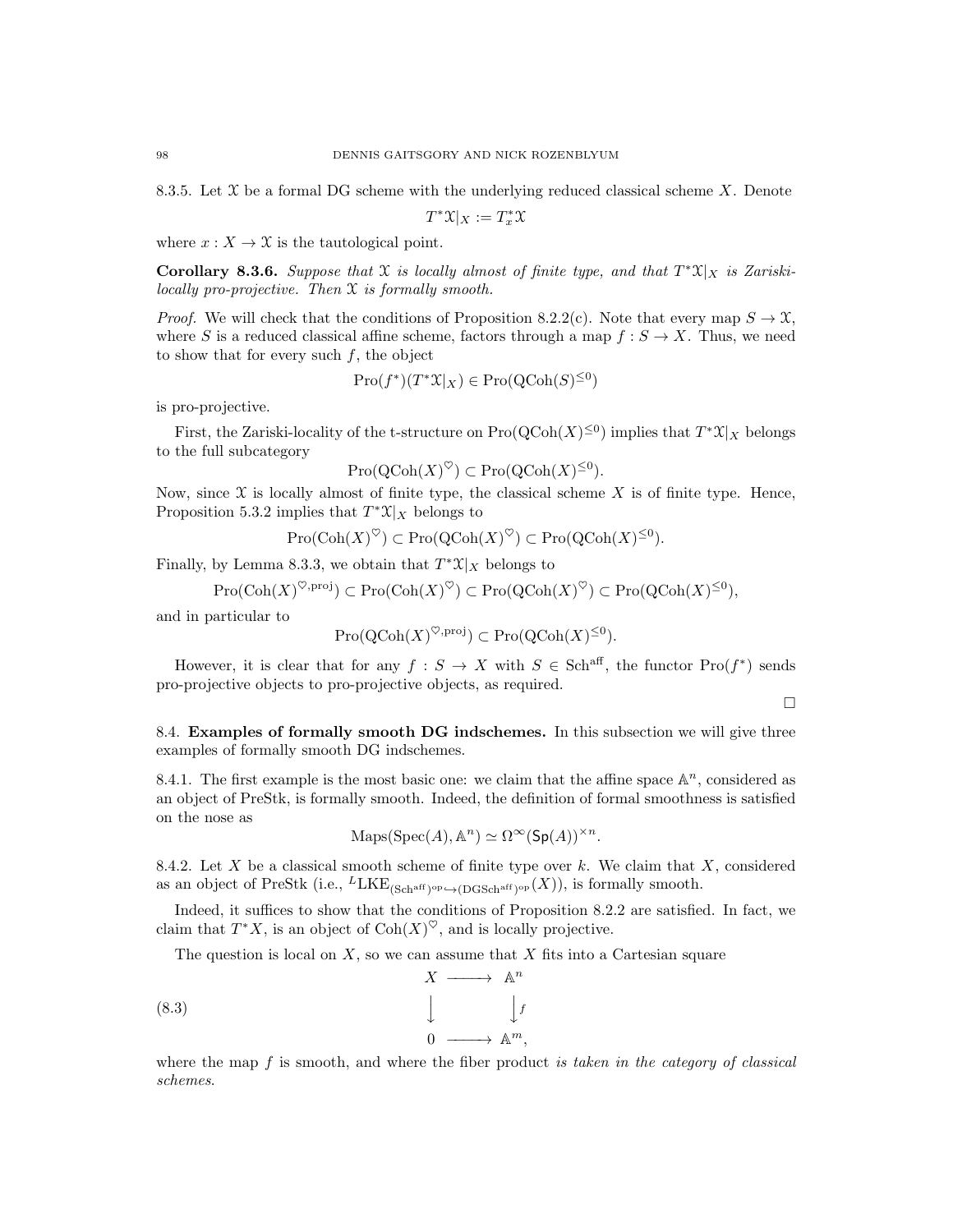Since  $f$  is flat, the above square is also Cartesian in the category of DG schemes. Hence,  $T^*X$  can be calculated as

$$
Cone(f^*(T^*\mathbb{A}^m)|_X \to T^*\mathbb{A}^n|_X),
$$

and the smoothness hypothesis on  $f$  implies the required properties of  $T^*X$ .

Corollary 8.4.3. Let X be a smooth classical scheme locally of finite type, and let  $Y \subset X$ be a Zariski-closed subset. Then the formal completion  $X_{Y}^{\wedge}$  is formally smooth as an object of PreStk.

*Proof.* This follows from Proposition 8.2.2 as  $\hat{i} : X_Y^{\wedge} \to X$  induces an isomorphism on pro- $\Box$ cotangent complexes.

Also, note that by Proposition 6.8.2, the DG indscheme  $X_Y^{\wedge}$  is 0-coconnective, i.e., is a left Kan extension of a classical indscheme.

8.4.4. The following example will be needed for the proof of Theorem 9.1.2. Consider the formal DG scheme  $\mathbb{A}^{n,m} := \text{Spf}(k[x_1,...,x_n][y_1,...,y_m]),$  i.e., the formal completion of  $\mathbb{A}^{n+m}$  along the subscheme  $\mathbb{A}^n \hookrightarrow \mathbb{A}^{n+m}$  embedded along the first n coordinates.

Let  $f_1, ..., f_k$  be elements of  $k[x_1, ..., x_n][[y_1, ..., y_m]]$ , and let  $\bar{f}_1, ... \bar{f}_k$  be their images under

$$
k[x_1, ..., x_n][[y_1, ..., y_m]] \to k[x_1, ..., x_n].
$$

Set

$$
\mathfrak{X} := 0 \underset{\mathbb{A}^k}{\times} \mathbb{A}^{n,m} \text{ and } X := 0 \underset{\mathbb{A}^k}{\times} \mathbb{A}^n.
$$

Suppose that the Jacobi matrix of  $f_1, ..., f_k$  is non-degenerate when restricted to X. I.e., the matrix  $k \times (m + n)$ -matrix  $\partial_i(f_j)|_X$ , viewed as a map

$$
\mathcal{O}_X^{\oplus n+m} \to \mathcal{O}_X^{\oplus k},
$$

is a surjective map of vector bundles when restricted to X.

From Corollary 8.3.6 and Corollary 6.3.2, we obtain:

**Corollary 8.4.5.** Under the above circumstances, the DG indscheme  $\mathfrak X$  is formally smooth.

We now claim:

**Proposition 8.4.6.** The DG indscheme  $\mathfrak X$  is 0-coconnective.

Proof. Consider the scheme

$$
\sim{\mathbb A}^{n,m}:=\mathrm{Spec}\left(k[x_1,...,x_n][[y_1,...,y_m]]\right)
$$

and its map to  $\mathbb{A}^k$  given by  $f_1, ..., f_k$ . The assumption on the Jacobi matrix implies that this map is flat on a Zariski neighborhood U of  $X \subset \Lambda^{n,m}$ . Therefore, the Cartesian product taken in the category of DG schemes

$$
\mathbf{Y} \simeq 0 \underset{\mathbb{A}^k}{\times} U
$$

is 0-coconnective as a DG scheme.

The formal DG scheme X is obtained from  $\alpha$  as a formal completion along X. Since all the schemes involved are Noetherian, the assertion follows from Proposition 6.8.2.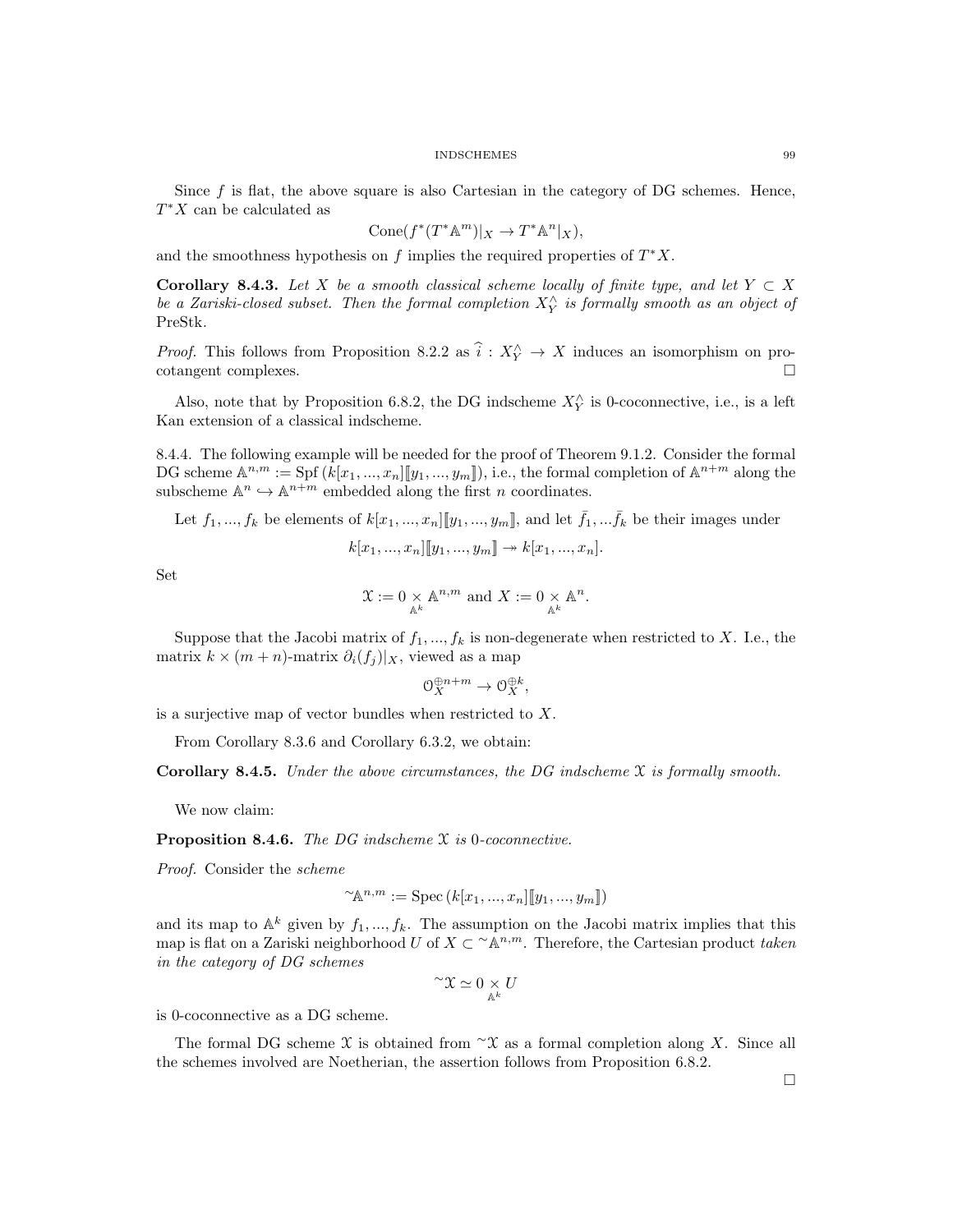8.4.7. In what follows we shall refer to formal DG schemes X of the type described in Sect. 8.4.4 as elementary.

We shall say that a classical formal scheme is elementary if it is of the form  ${}^{cl}\mathfrak{X}$  for  $\mathfrak{X}$  an elementary formal DG scheme.

### 9. Classical vs. derived formal smoothness

The focus of this section is the relation between the notions of formal smoothness in the classical and derived contexts when  $X$  is a DG indscheme. Namely, we would like to know under what circumstances a formally smooth DG indscheme  $\mathfrak X$  is 0-coconnective, i.e., arises as a left Kan extension from a classical indscheme. The reader may have observed that this was the case in all the examples that we considered in Sect. 8.4.

And vice versa, we would like to know when, for a classical formally smooth indscheme  $\mathfrak{X}_{cl}$ , the object

$$
\mathfrak{X} := {}^{L}\text{LKE}_{(\text{Sch}^{\text{aff}})^{\text{op}} \hookrightarrow (\text{DGSch}^{\text{aff}})^{\text{op}}}(\mathfrak{X}_{\text{cl}}) \in \text{Stk}
$$

is a formally smooth DG indscheme. (Note that it is not clear that  $\mathfrak X$  defined as above is a DG indscheme, since the convergence condition is not a priori guaranteed.)

Unfortunately, we do not have a general answer for this question even in the case of schemes: we do not even know that the DG scheme

$$
X:= {}^L{\rm LKE}_{({\rm Sch}^{\rm aff})^{\rm op}\hookrightarrow ({\rm DGSch}^{\rm aff})^{\rm op}}(X_{cl})
$$

is smooth when  $X_{cl}$  is a smooth classical scheme, except when  $X_{cl}$  is locally of finite type.

9.1. The main result. The main result of this section and the first of the two main results of this paper is a partial answer to the above questions, under the assumption that our (DG) indschemes are locally (almost) of finite type.

9.1.1. Let  $\mathfrak{X}_{cl}$  be a classical formally smooth  $\aleph_0$  indscheme. Assume that  $\mathfrak{X}_{cl}$  is locally of finite type. Set

$$
\mathfrak{X} := {}^{L}\text{LKE}_{(\text{Sch}^{\text{aff}})^{\text{op}} \hookrightarrow (\text{DGSch}^{\text{aff}})^{\text{op}}}(\mathfrak{X}_{cl}) \in \text{PreStk}.
$$

We will prove:

**Theorem 9.1.2.** Under the above circumstances,  $\mathfrak X$  is a formally smooth DG indscheme.

This theorem gives a partial answer to the second of the two questions above. We shall presently show that it also gives a partial answer to the first question.

9.1.3. We have the following observation:

**Proposition 9.1.4.** If  $X$  is a formally smooth DG indscheme such that

$$
{}^{L}LKE_{(\text{Schaff})^{\text{op}} \hookrightarrow (\text{DGSch}^{\text{aff}})^{\text{op}}} ({}^{cl}\mathfrak{X}) \in \text{Stk}
$$

is also a formally smooth DG indscheme, then the natural map

 ${}^{L}\text{LKE}_{(\text{Sch}^{\text{aff}})^{\text{op}} \leftrightarrow (\text{DGSch}^{\text{aff}})^{\text{op}}} (^{cl}\mathfrak{X}) \to \mathfrak{X}$ 

is an isomorphism. In particular, X is 0-coconnective.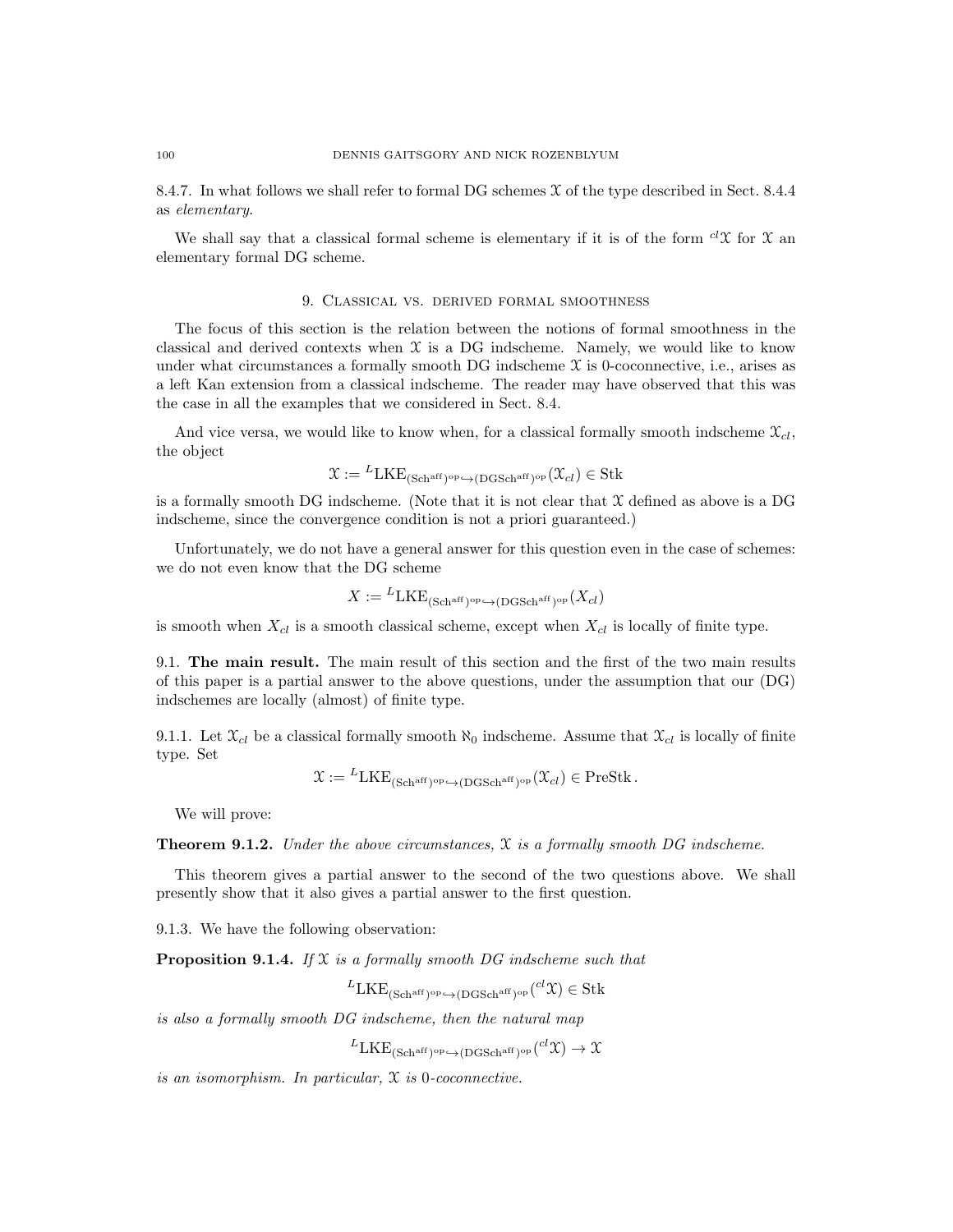Proof. By assumption, both sides in

(9.1) 
$$
\mathcal{X}' := {}^{L}LKE_{(Sch^{aff})^{op} \hookrightarrow (DGSch^{aff})^{op}}(^{cl}\mathcal{X}) \to \mathcal{X}
$$

are formally smooth DG indschemes, and the above map induces an isomorphism of the underlying classical indschemes.

By deformation theory, it suffices to show that for every affine DG scheme S and a map  $x': S \to \mathfrak{X}'$ , the map

$$
T^*_x\mathfrak{X}\to T^*_{x'}\mathfrak{X}'
$$

is an isomorphism, where x is the composition of  $x'$  and the map  $(9.1)$ .

Using Proposition 8.2.2(a), we obtain that it suffices to check that the map

(9.2) 
$$
T_{x'}^* \mathcal{X}'(\mathcal{F}) \to T_x^* \mathcal{X}(\mathcal{F})
$$

is an isomorphism for every  $\mathcal{F} \in \mathrm{QCoh}(S)^\heartsuit$ . Since any such  $\mathcal F$  comes as a direct image from  ${}^{cl}S$ , this reduces the assertion to the case when S is classical.

We have

$$
T^*_{x'}\mathfrak{X}'(\mathfrak{F})\simeq \mathrm{Maps}(S_{\mathfrak{F}},\mathfrak{X}') \underset{\mathrm{Maps}(S,\mathfrak{X}')}{\times} x',
$$

and similarly for  $T_x^* \mathfrak{X}(\mathfrak{F})$ . When S is classical and  $\mathfrak{F} \in \text{QCoh}(S)^\heartsuit$ , the DG scheme  $S_{\mathfrak{F}}$  is also classical. So, both sides of (9.2) only depend on the restrictions of  $\mathfrak{X}|_{Sch^{aff}}$  and  $\mathfrak{X}|_{Sch^{aff}}$ , respectively, and, hence are isomorphic by construction.

 $\Box$ 

9.1.5. Combining Proposition 9.1.4 and Theorem 9.1.2, we obtain:

**Theorem 9.1.6.** Let X be a formally smooth DG indscheme, such that  ${}^{cl}\mathfrak{X} := \mathfrak{X}|_{Sch^{aff}}$  is locally of finite type and  $\aleph_0$ . Then X is 0-coconnective, i.e., the natural map

$$
{}^{L}\text{LKE}_{(\text{Sch}^{\text{aff}})^{\text{op}} \leftrightarrow (\text{DGSch}^{\text{aff}})^{\text{op}}} ({}^{cl}\mathfrak{X}) \to \mathfrak{X}
$$

is an isomorphism. Moreover,  $\mathfrak X$  is locally almost of finite type and weakly  $\aleph_0$ .

Proof. The first assertion is immediate.

Writing  $c^l\mathfrak{X}$  as a colimit in  $c^l$ PreStk of  $X_\alpha$ , with  $X_\alpha$  being classical schemes closed in  $c^l\mathfrak{X}$ and hence of finite type, we obtain that

$$
\mathfrak{X}\simeq \operatornamewithlimits{colim}_{\alpha}X_{\alpha},
$$

where the colimit is taken in PreStk, and  $X_{\alpha}$  are now understood as objects of DGSch<sub>aft</sub>. Hence,  $\mathcal{X} \in \text{PreStk}_{\text{left}}$ .

The fact that X is weakly  $\aleph_0$  follows from Proposition 5.2.3.

Thus, we obtain:

Corollary 9.1.7. There exists an equivalence of categories between the category of classical formally smooth  $\aleph_0$  indschemes locally of finite type and that of formally smooth weakly  $\aleph_0$  DG indschemes locally almost of finite type.

9.1.8. Prior to proving Theorem 9.1.2, let us see some of its corollaries in concrete geometric situations.

### 9.2. Loop spaces.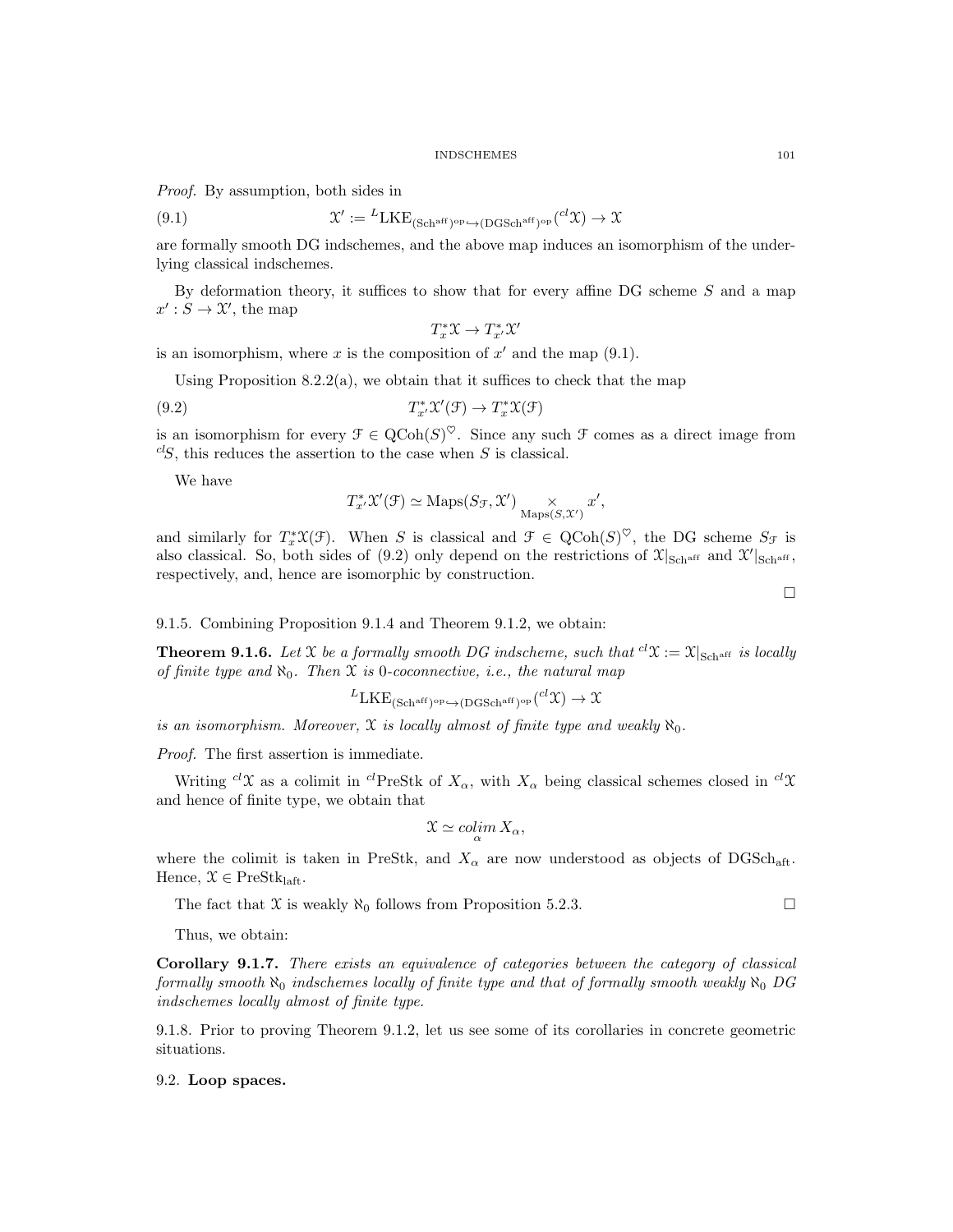9.2.1. Let Z be an object of PreStk. We define the objects  $Z[t]/t^k$ ,  $Z[t]$  and  $Z(t)$  of PreStk as follows: for  $S = \text{Spec}(A) \in \text{DGSch}^{\text{aff}},$ 

 $\text{Maps}(S, Z[t]/t^k) := \text{Maps}(\text{Spec}(A[t]/t^k), Z), \text{ Maps}(S, Z[t]) := \text{Maps}(\text{Spec}(A[t]), Z)$ 

and

$$
Maps(S, Z(\mathcal{t})) := Maps(Spec(A(\mathcal{t}))), Z).
$$

Note that by definition,

$$
Z[\![t]\!]\simeq \lim_k Z[t]/t^k,
$$

as objects of PreStk.

**Lemma 9.2.2.** Assume that Z is formally smooth as an object of PreStk. Then so are  $Z[t]/t^k$ ,  $Z[[t]]$  and  $Z(\mathfrak(t))$ .

*Proof.* This is immediate from the fact that for a DG algebra  $A$ , the maps

$$
\tau^{\leq n}(A[t]/t^k) \to (\tau^{\leq n}(A))[t]/t^k, \ \tau^{\leq n}(A[\![t]\!]) \to (\tau^{\leq n}A)[\![t]\!]) \text{ and } \tau^{\leq n}(A(\!(t)\!)) \to (\tau^{\leq n}A)(\!(t)\!))
$$

are isomorphisms, and that for a surjection of classical algebras  $A_1 \rightarrow A_2$  with a nilpotent kernel, the corresponding maps

$$
A_1[t]/t^k \to A_2[t]/t^k
$$
,  $A_1[t] \to A_2[t]$  and  $A_1(t) \to A_2(t)$ 

have the same property.

9.2.3. From now on we are going to consider the case when 
$$
Z \in \text{DGSch}_{\text{aff}}
$$
. We have:

Proposition 9.2.4. Under the above circumstances, we have:

(a)  $Z[t]/t^k \in \text{DGSch}_{\text{aff}}$ , and is affine if Z is affine.

- (b)  $Z[[t]] \in DGSch$ , and it is affine if Z is affine.
- (c) If Z is affine, then  $Z(t)$  is a DG indscheme.

*Proof.* For all three statements, it is enough to assume that Z is affine. Note that  $Z[t]/t^k$ ,  $Z[t]$ and  $Z(t)$ , considered as objects of PreStk are convergent. Hence, it is sufficient to show that

$$
\leq^n (Z[t]/t^k) := Z[t]/t^k |_{\leq^n \text{DGSch}^{\text{aff}}}, \leq^n (Z[t]) := Z[t]|_{\leq^n \text{DGSch}^{\text{aff}}}
$$
 and  

$$
\leq^n (Z(t))) := Z((t))|_{\leq^n \text{DGSch}^{\text{aff}}}
$$

are representable by objects from  $\leq^n$ DGSch<sup>aff</sup> (for the first two) and  $\leq^n$ DGindSch, respectively. Note that the above objects only depend on the truncation  $\leq nZ$ . The assertions of the proposition result from combining the following observations:

(i) The assignments  $Z \mapsto Z[t]/t^k$ ,  $Z \mapsto Z[t]$  and  $Z \mapsto Z(t)$  commute with limits.

(ii) Every object of  $\leq^n$ DGSch<sup>aff</sup> can be obtained as the totalization of a truncated cosimplicial object whose terms are isomorphic to affine spaces  $\mathbb{A}^n$ .

(iii) The subcategories

$$
\leq^n \text{DGSch}_{\text{ft}}^{\text{aff}} \subset \leq^n \text{DGSch}^{\text{aff}} \subset \leq^n \text{PreStk} \text{ and } \leq^n \text{DGindSch} \subset \leq^n \text{PreStk}
$$

are stable under finite products.

(iv) For  $Z = \mathbb{A}^n$ , both assertions of the proposition are manifest.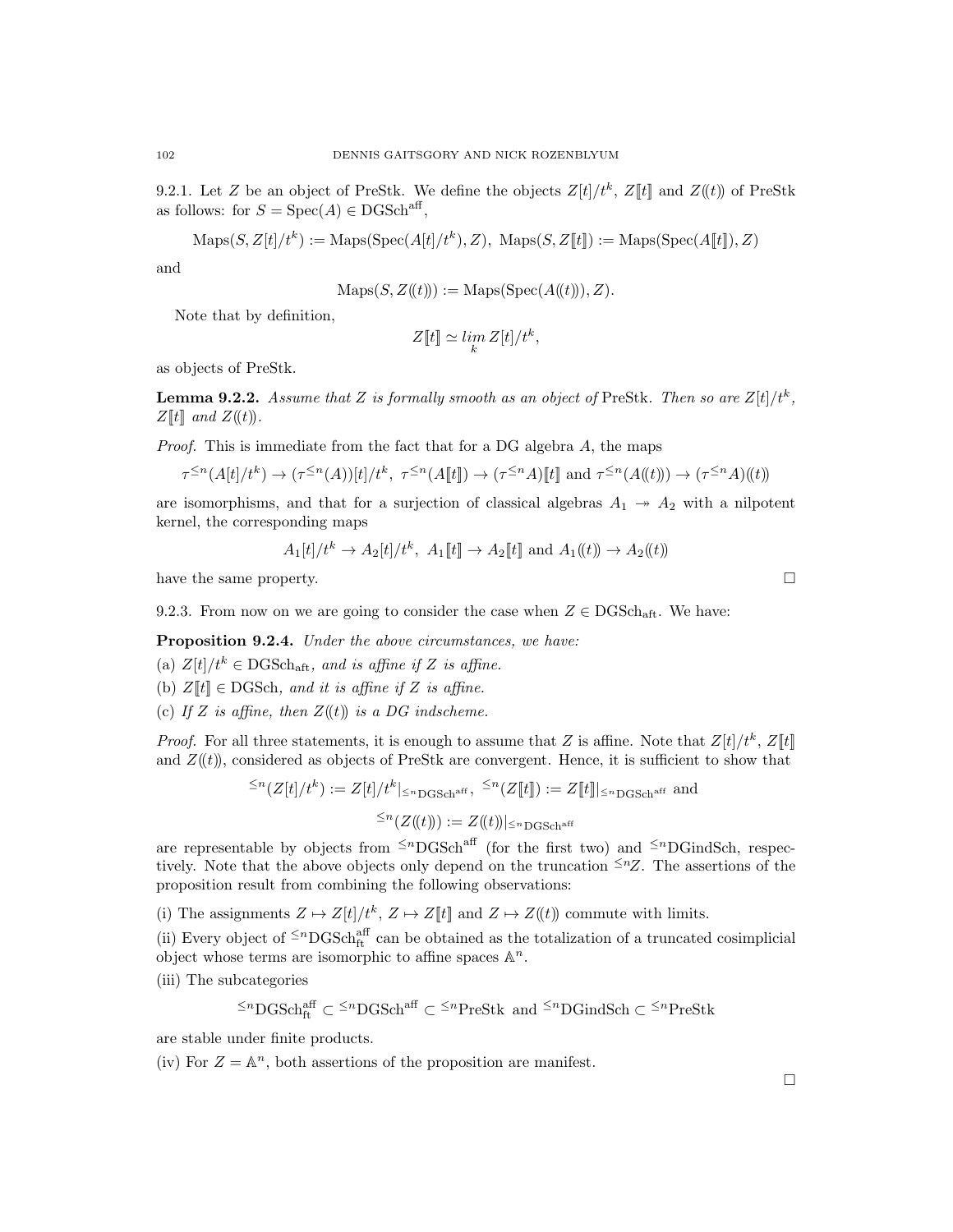9.2.5. Suppose now that  $Z$  is a classical scheme which is smooth over  $k$  (and in particular, locally of finite type). We have:

# **Proposition 9.2.6.** The DG schemes  $Z[t]/t^k$  and  $Z[t]$  are 0-coconnective.

*Proof.* To prove that  $Z[t]/t^k$  is 0-coconnective, by Proposition 9.1.4 and Sect. 8.4.2, it is sufficient to show that the classical scheme

$$
^{cl}(Z[t]/t^{k}):=Z[t]/t^{k}|_{\text{Sch}^{\operatorname{aff}}}
$$

is smooth. By Lemma 9.2.2,  ${}^{cl}(Z[t]/t^k)$  is formally smooth as a classical scheme, which implies that it is smooth, since  ${}^{cl}(Z[t]/t^k)$  is locally of finite type by Proposition 9.2.4(a).

To treat the case of  $Z[t]$ , we will have to go back to the proof of Proposition 9.2.4. We can assume that  $Z$  is affine and that it fits into a Cartesian square  $(8.3)$ . Hence, we have a Cartesian square

$$
Z[\![t]\!] \longrightarrow \mathbb{A}^n[\![t]\!]\n\downarrow \qquad \qquad \downarrow f[\![t]\!]\n\downarrow
$$
\n
$$
0 \longrightarrow \mathbb{A}^m[\![t]\!].
$$

Since the affine schemes  $\mathbb{A}^n[[t]]$  and  $\mathbb{A}^m[[t]]$  are 0-coconnective, to show that  $Z[[t]]$  is also 0coconnective, it suffices to show that the map  $f[[t]]$  is flat. The latter is the limit of the maps  $f[t]/t^k : \mathbb{A}^n[t]/t^k \to \mathbb{A}^m[t]/t^k$ , and smoothness of f implies that each of these maps is flat. Hence,  $f[t]/t^k$  is flat as well.

 $\Box$ 

9.2.7. Question. What are the conditions on a classical scheme of finite type Z (viewed as a 0-coconnective DG scheme), that will guarantee that  $Z[\![t]\!]$  will also be 0-coconnective?

It is easy to see that this is not always the case: for instance, consider  $Z = \text{Spec}(k[t]/t^2)$ . However, the smoothness condition on  $Z$  is not necessary, as can be seen from the following example:

Let  $\mathfrak g$  be a semi-simple Lie algebra, and let  $\mathcal N \subset \mathfrak g$  be its nilpotent cone. We have:

Corollary 9.2.8. The DG scheme  $N[[t]]$  is 0-coconnective.

Proof. By definition, N fits into a Cartesian square

$$
\begin{array}{ccc}\n\mathcal{N} & \longrightarrow & \mathfrak{g} \\
\downarrow & & \downarrow \varpi \\
0 & \longrightarrow & \mathfrak{g}/\!/G,\n\end{array}
$$

taken in the category of classical schemes, where  $g//G$  is the GIT quotient of g by the adjoint action of G, i.e.,  $Spec(Sym(\mathfrak{g}^*)^G)$ , and  $\varpi$  is the Chevalley map.

However, by Kostant's theorem, the map  $\varpi$  is flat, so the above square is also Cartesian in the category of DG schemes. Hence, we have a Cartesian square

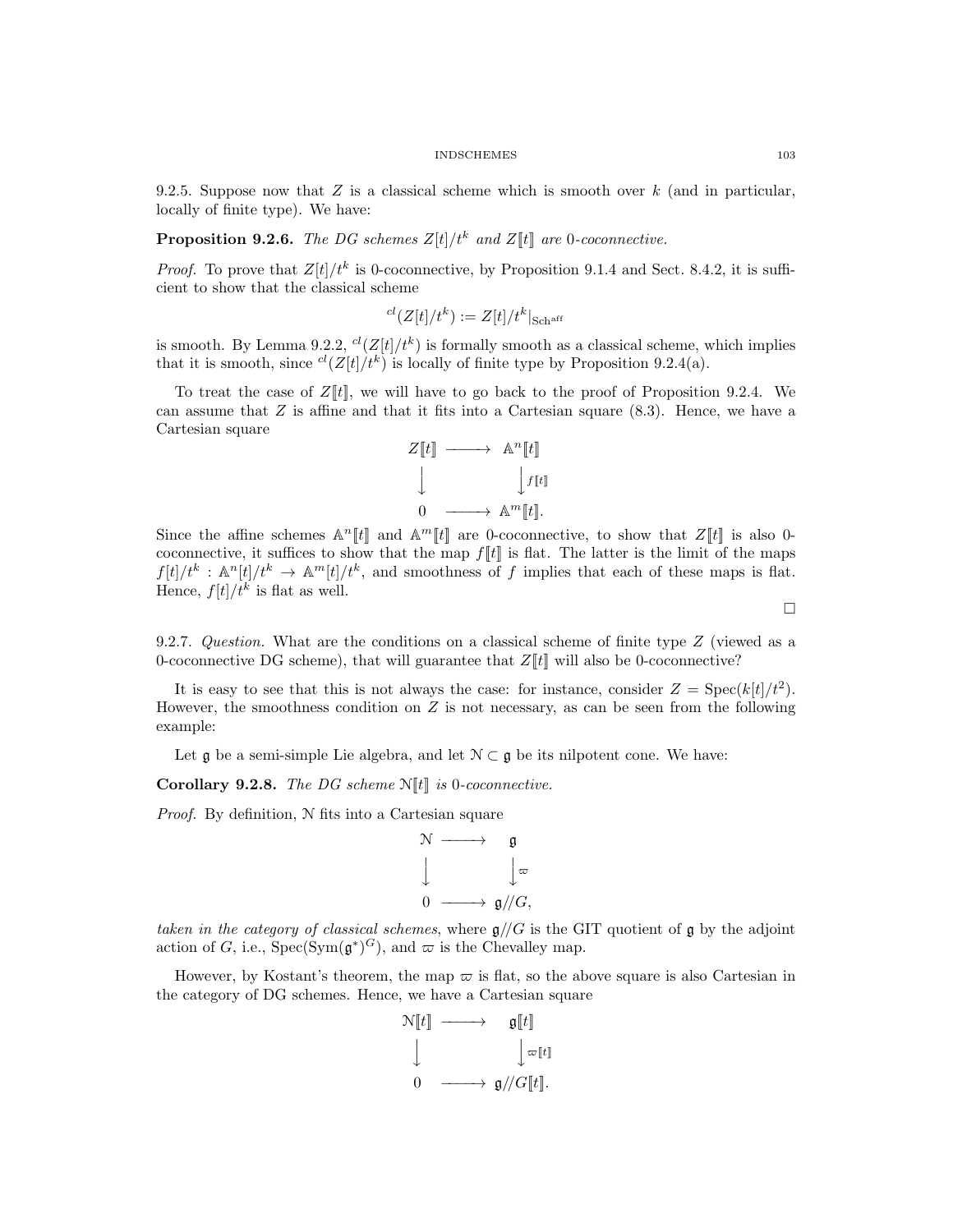Since  $\mathfrak g$  and  $\mathfrak g//G$  are smooth schemes of finite type (in fact, isomorphic to affine spaces), the DG schemes  $\mathfrak{g}[t]$  and  $\mathfrak{g}/G[t]$  are 0-coconnective. Hence, to show that  $\mathcal{N}[t]$  is 0-coconnective, it suffices to know that the map  $\varpi[[t]]$  is flat. However, the latter is Theorem A.4 in [EF].

9.2.9. The case of loops. Let  $Z$  be an affine smooth scheme of finite type over the ground field. We propose:

**Conjecture 9.2.10.** The DG indscheme  $Z(\ell t)$  is 0-coconnective.

In this next subsection we will prove this conjecture in a particular case when  $Z$  is an algebraic group G.

### 9.3. Loop groups and the affine Grassmannian.

9.3.1. Let G be an algebraic group. We define the affine Grassmannian  $\text{Gr}_G$  as an object of PreStk as follows:

Maps(Spec(A),  $\text{Gr}_G$ ) is the  $\infty$ -groupoid of principal G-bundles on Spec(A[t]) equipped with a trivialization over  $Spec(A(\mathcal{L}))$ .

It is easy to show that  $Gr_G$  is convergent and that it belongs to Stk (i.e., it satisfies fppf descent). We have a naturally defined map  $G(t) \to \text{Gr}_G$ , which identifies  $\text{Gr}_G$  with the quotient of  $G(\ell)$  by  $G[\ell]$  in the fppf and the étale topology (indeed, it is easy to see that any G-bundle on Spec $(A[[t]])$  admits a trivialization after an étale localization with respect to Spec $(A)[t]$ .

It is well-known that the underlying object  ${}^{cl}Gr_G \in {}^{cl}Stk$  is a classical indscheme, which is  $\aleph_0$  and locally of finite type.

# **Proposition 9.3.2.** Gr<sub>G</sub> is a DG indscheme. Moreover, it is formally smooth.

*Proof.* To prove that Gr<sub>G</sub> is a DG indscheme, we will apply Theorem 5.1.1. For  $S \in DGSch<sup>aff</sup>$ and a point  $g: S \to \text{Gr}_G$  we need to study the category of extensions of g to a point  $g': S' \to$  $\text{Gr}_G$  for square-zero extensions  $S \hookrightarrow S'$ . The question is local in the étale topology on S, so we can assume that the point g admits a lift to a point  $\tilde{g}: S \to G(\ell t)$ . Multiplication by  $\tilde{g}$  defines a map

 $\text{SplitSqZExt}(S, 1_{G[\![t]\!]} ) \rightarrow \text{SplitSqZExt}(S, \tilde{g}),$ 

where  $1_{G[\![t]\!]} : S \to G[\![t]\!]$  is the constant map to the unit point of  $G[\![t]\!]$ . Consider the corresponding map

$$
\alpha: T^*_{\tilde{g}}G(\!(t)\!) \to T^*_{1_{G[\![t]\!]} }G[\![t]\!].
$$

We claim that Cone $(\alpha)$ [-1] represents  $T_g^*$  Gr<sub>G</sub>. This follows from the fact that any extension  $g': S' \to \text{Gr}_G$  also admits a lift to  $\tilde{g}' : S' \to G(\text{t})$  and if  $\mathcal{F} \in \text{QCoh}(S)$  is the ideal of S inside S', the ambiguity for such lift is given by the fiber of SplitSqZExt(S,  $1_{G[[t]]}$ ) over  $S_f \in \text{SplitSqZExt}(S)$ . This shows that  $\text{Gr}_G$  satisfies scheme-like Conditions (A) and (C), while Condition (B) follows from the construction.

To show that Gr<sub>G</sub> is formally smooth, it suffices to show that Cone( $\alpha$ )[−1] satisfies property (b) of Proposition 8.2.2. Multiplication by the inverse  $\tilde{g}$  defines an isomorphism between Cone( $\alpha$ ) and the situation when  $\tilde{g} = 1_{G(\ell t)}$ . In the latter case, Cone( $\alpha$ ) isomorphic to the object of Pro( $\text{Coh}(S)^{\heartsuit}$ ) equal to " $\lim_{\alpha \to \infty} \mathfrak{O}_S \otimes V^*_{\alpha}$ , where  $\alpha \mapsto V_{\alpha}$  is the filtered family of finitedimensional  $k$ -vector spaces, such that

$$
\operatornamewithlimits{colim}_\alpha V_\alpha\simeq \mathfrak{g}(\!(t)\!)/\mathfrak{g}[\![t]\!].
$$

 $\Box$ 

 $\Box$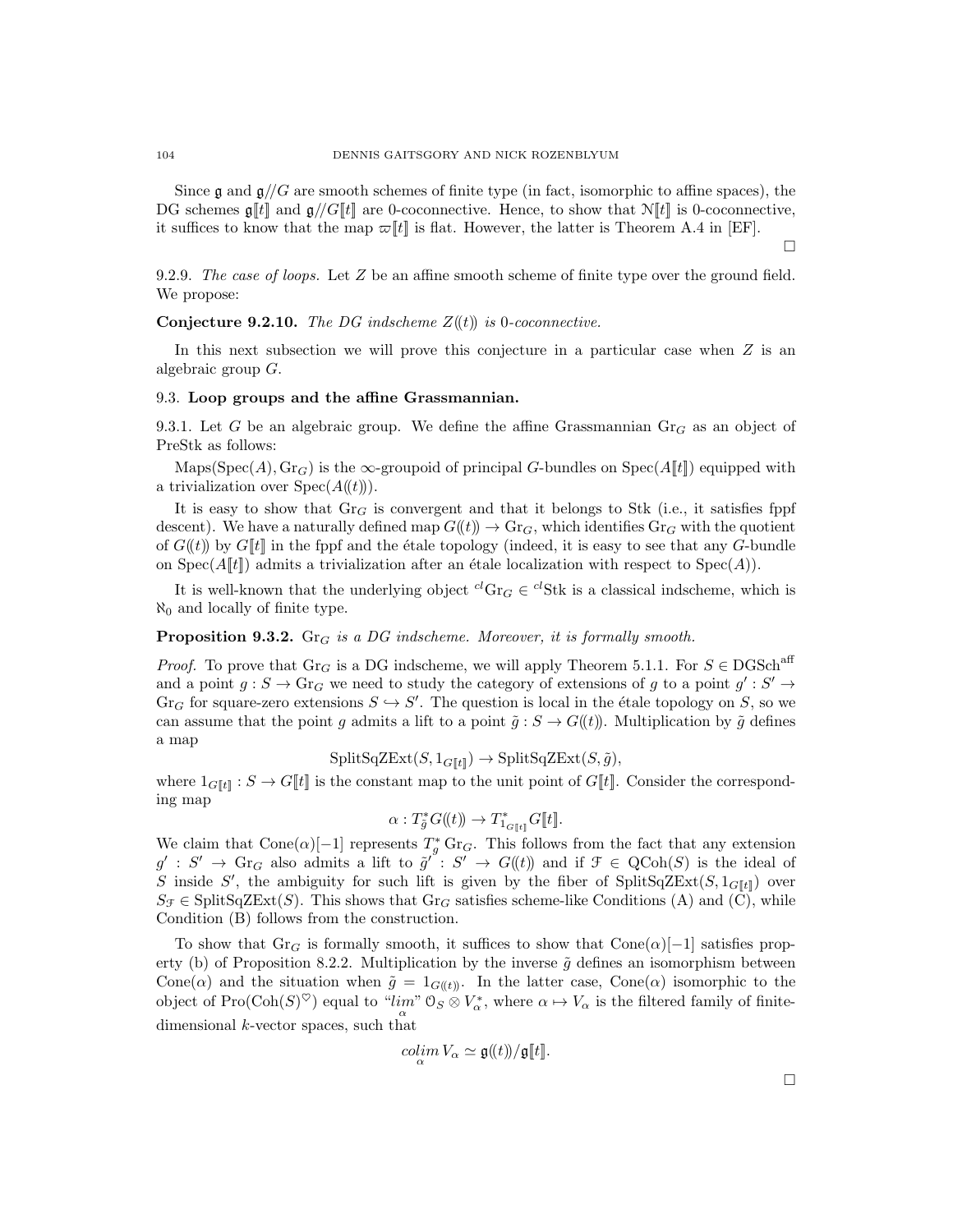9.3.3. Let us now observe the following corollary of Theorem 9.1.6:

**Theorem 9.3.4.** Gr<sub>G</sub> is 0-coconnective. Moreover, it is weakly  $\aleph_0$ , and locally almost of finite type.

We shall now use Theorem 9.3.4 to prove the following:

**Theorem 9.3.5.** The indscheme  $G(\ell t)$  is 0-coconnective.

*Proof.* Let  $f : \mathfrak{X}_1 \to \mathfrak{X}_2$  be a map in Stk such that  $\mathfrak{X}_2$  is 0-coconnective, and for any  $S \in \mathbf{Sch}^{\mathrm{aff}}$ and a map  $S \to \mathfrak{X}_2$ , the fiber product  $S \times \mathfrak{X}_2 \in \text{Stk}$  is also 0-coconnective.

**Lemma 9.3.6.** Under the above circumstances,  $\mathfrak{X}_2$  is also 0-coconnective.

We apply this lemma to  $\mathfrak{X}_1 = G(\mathfrak{t})$  and  $\mathfrak{X}_2 = \text{Gr}_G$ . It remains to verify that for a classical affine scheme S and a map  $g : S \to \text{Gr}_G$ , the fiber product  $S \times G(\ell)$  is 0-coconnective. The question is local in the étale topology on  $S$ . Hence, we can assume that  $g$  admits a lift to an S-point of  $G(\mathfrak{t})$ . However, this left defines an isomorphism

$$
S \underset{\text{Gr}_G}{\times} G(\!(t)\!) \simeq S \times G[\![t]\!],
$$

and the assertion follows from Theorem 9.3.4 and Proposition 9.2.6.

 $\Box$ 

9.4. The (pro)-cotangent complex of a classical formally smooth (ind)scheme. For the proof of Theorem 9.1.2 we will need to establish several facts concerning the pro-cotangent complex of classical formally smooth indschemes.

9.4.1. Let  $\mathfrak{X}_{cl}$  be a classical indscheme; set

$$
\mathfrak{X} := {}^{L}\mathrm{LKE}_{(\mathrm{Sch}^{\mathrm{aff}})^{\mathrm{op}} \hookrightarrow (\mathrm{DGSch}^{\mathrm{aff}})^{\mathrm{op}}}(\mathfrak{X}_{cl}) \in \mathrm{PreStk}\,.
$$

**Proposition 9.4.2.** The indscheme  $\mathfrak{X}_{cl}$  is classically formally smooth if and only if for every  $S \in \text{Sch}^{\text{aff}}$  and  $x : S \to \mathfrak{X}_{cl}$ , the object

$$
^{\geq -1}(T_x^*\mathfrak{X}) \in \mathrm{Pro}(\mathrm{QCoh}(S)^{\geq -1, \leq 0})
$$

is pro-projective.

*Proof.* Let <sup>≥-1</sup>( $T_x^*$ X) ∈ Pro(QCoh(S)<sup>≥-1,≤0</sup>) be pro-projective. By Lemma 4.5.9, it suffices to show that

$$
\pi_0\left(\text{Maps}(\geq -1(T_x^*\mathfrak{X}), \mathcal{F}[1])\right) = 0
$$

for  $\mathcal{F} \in \mathrm{QCoh}(S)^\heartsuit$ . However, the latter is given by condition (a) Lemma 8.2.6.

For the opposite implication, let us assume that  $\mathfrak{X}_{cl}$  is formally smooth. We will check that <sup>2-1</sup>( $T_x^*\mathfrak{X}$ ) satisfies condition (b') of Lemma 8.2.6. Let x be a map  $S \to \mathfrak{X}$ , where  $S \in \text{Sch}^{\text{aff}}$ .

The fact that the functor

$$
\mathcal{F} \mapsto \pi_0 \left( \text{Maps}^{2-1}(T_x^*\mathfrak{X}), \mathfrak{F} \right), \quad \text{QCoh}(S)^\heartsuit \to \text{Sets}
$$

is right exact follows from the assumption on  $\mathfrak{X}_{cl}$  and the definition of  $T_x^*\mathfrak{X}$  in terms of split square-zero extensions in Sect. 4.1.3. Hence, it remains to show that  $H^{-1}(T_x^*\mathfrak{X})=0$ .

Let

$$
\mathfrak{X}_{cl}\simeq \underset{\alpha\in\mathsf{A}}{\operatorname{colim}} X_{\alpha},
$$

where  $X_{\alpha} \in \text{Sch}_{qsep-qc}$ . Let  $\alpha_0$  be an index such that x factors through a map  $x_{\alpha_0} : S \to X_{\alpha_0}$ .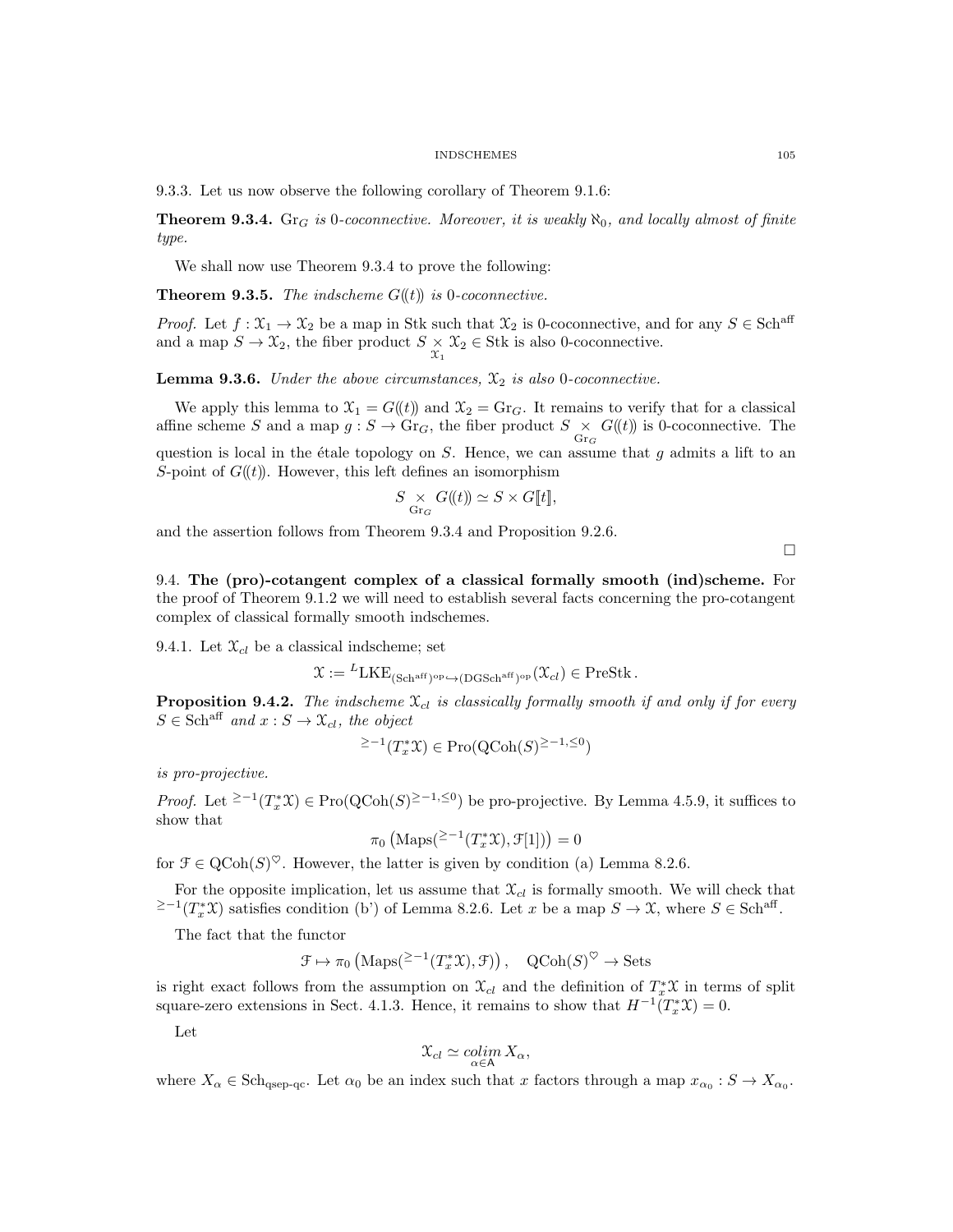Since the t-structure on  $Pro(QCoh(S))$  is Zariski-local, we can assume that the map  $x_{\alpha_0}$ factors as

$$
S \to U_{\alpha_0} \xrightarrow{j} X_{\alpha_0},
$$

where  $U_{\alpha_0}$  is an open affine inside  $X_{\alpha_0}$ .

Let  $\iota_{\alpha_0}: X_{\alpha_0} \to \mathfrak{X}_{cl}$  denote the tautological map. For  $(\alpha_0 \to \alpha) \in A$ , let  $\iota_{\alpha_0,\alpha}$  denote the corresponding closed embedding  $X_{\alpha_0} \to X_{\alpha}$ .

It is easy to see that it is sufficient to show that

$$
H^{-1}\left(T^*_{\iota_{\alpha_0}\circ j}\mathfrak{X}\right)=0
$$

as an object of  $\text{Pro}(\text{QCoh}(U_{\alpha_0})^{\heartsuit}).$ 

By  $(4.11)$ , we have

$$
H^{-1}\left(T_{\iota_{\alpha_0}\circ j}^*\mathfrak{X}\right)\simeq\lim_{\alpha\in A_{\alpha_0/}}H^{-1}\left(T_{\iota_{\alpha_0,\alpha}\circ j}^*X_{\beta}\right).
$$

So, we need to show that for a given  $\mathcal{M} \in \text{QCoh}(U_{\alpha_0})^{\heartsuit}$ ,  $\alpha_0 \to \alpha$  and

$$
\phi: H^{-1}(T^*_{\iota_{\alpha_0,\alpha}\circ j}X_\alpha)\to \mathcal{M},
$$

there exists  $\alpha \to \beta$ , such that the composition

$$
H^{-1}(T_{\iota_{\alpha_0,\beta}\circ j}^* X_\beta) \to H^{-1}(T_{\iota_{\alpha_0,\alpha}\circ j}^* X_\alpha) \stackrel{\phi}{\to} \mathcal{M}
$$

vanishes.

Since  $\iota_{\alpha_0,\alpha}$  is a closed embedding,  $U_{\alpha_0}$  is the pre-image of an open affine  $U_{\alpha}$  in  $X_{\alpha}$ . Replacing M by its direct image under  $U_{\alpha_0} \to U_{\alpha}$ , we can assume that  $\alpha = \alpha_0$ . Further, embedding M into an injective sheaf, we can assume that the map  $\phi$  extends to a map  $\psi: T^*U_{\alpha} \to \mathcal{M}[1]$ . We wish to find an index  $\beta \in A_{\alpha}$  such that the composition

(9.3) 
$$
T_{\iota_{\alpha,\beta}\circ j}^* X_{\beta} \to T^* U_{\alpha} \stackrel{\psi}{\to} \mathcal{M}[1]
$$

vanishes.

However, the data of  $\psi$  as above is equivalent to that of a square-zero extension  $U'_{\alpha}$  of  $U_{\alpha}$ . And the data of a splitting of (9.3) is equivalent to that of an extension of the map  $\iota_{\alpha,\beta} \circ j : U_{\alpha} \to X_{\beta}$  to a map  $U'_{\alpha} \to X_{\beta}$ . Thus, giving such an index  $\beta$  is equivalent to extending the map  $U_{\alpha} \to \mathfrak{X}_{cl}$  to a map  $U'_{\alpha} \to \mathfrak{X}_{cl}$ . The existence of such an extension follows from the classical formal smoothness of  $\mathfrak{X}_{cl}$ .

 $\Box$ 

**Corollary 9.4.3.** Let  $X_{cl}$  be a classical scheme, and consider it as a DG scheme. Then  $X_{cl}$  is classically formally smooth if and only if  $T^*X_{cl}$  satisfies:

(a)  $H^{-1}(T^*X_{cl})=0.$ 

(b)  $H^0(T^*X_{cl})$  is projective over every affine subscheme of  $X_{cl}$ .

*Proof.* We only need to show that if S is an affine scheme mapping to  $X_{cl}$ , then the pull-back of  $T^*X_{cl}$  to it is projective. By assumption, we know this locally in the Zariski topology on S. The assertion now follows from the theorem of Raynaud-Gruson mentioned earlier that projectivity of a module is a Zariski-local property.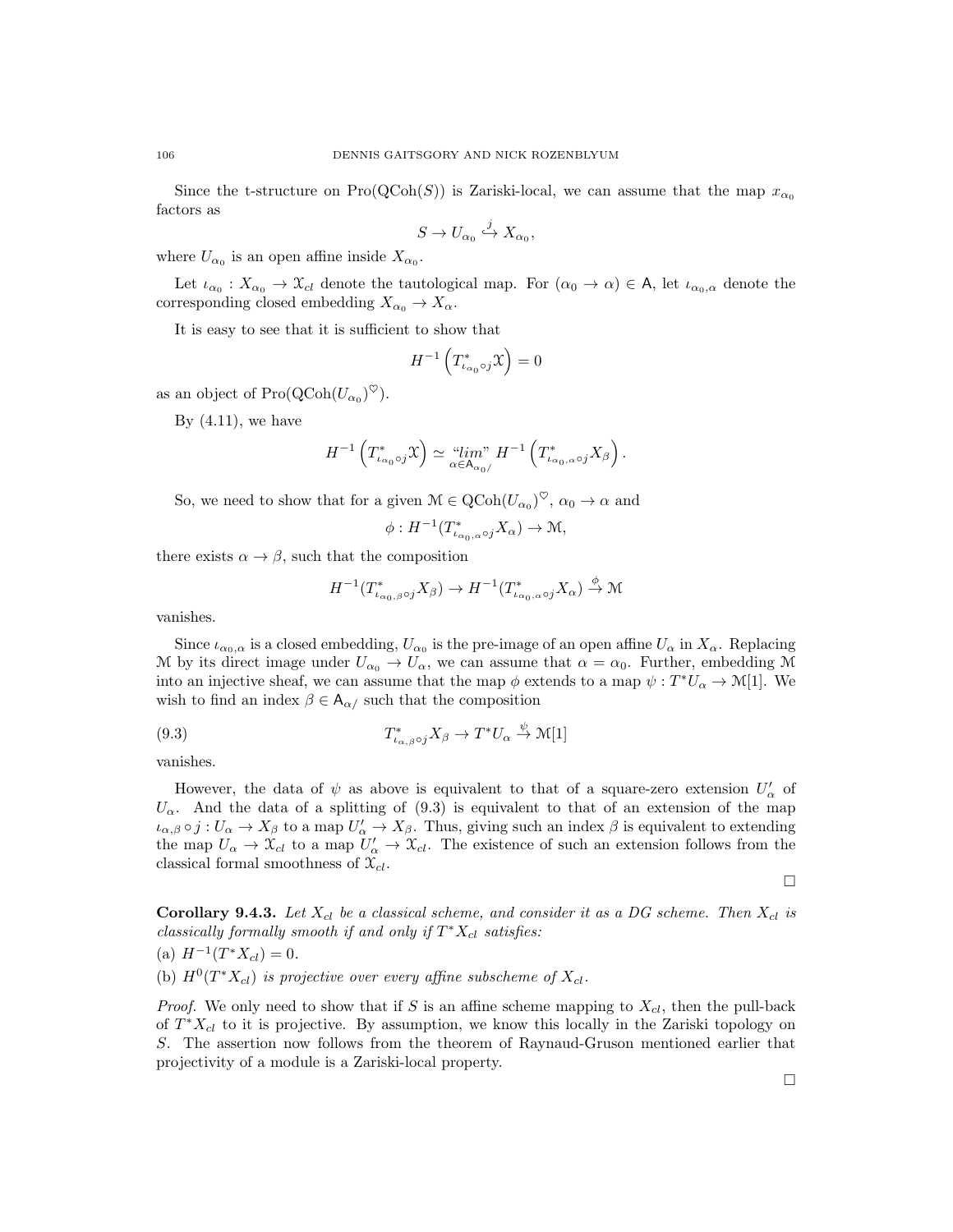9.4.4. The following somewhat technical assertion will be needed in the sequel:

Let  $\mathfrak{X}_{cl}$  be a classical formal scheme with the underlying reduced scheme X, and set

$$
\mathfrak{X} :=^{L} \text{LKE}_{(\text{Sch}^{\text{aff}})^{\text{op}} \hookrightarrow (\text{DGSch}^{\text{aff}})^{\text{op}}}(\mathfrak{X}_{cl}).
$$

**Corollary 9.4.5.** Suppose that  $\mathfrak{X}_{cl}$  is locally of finite type, and that  $\geq -1$  $(T^*\mathfrak{X}|_X)$  is locally pro-projective. Then  $\mathfrak{X}_{cl}$  is classically formally smooth.

This follows from Proposition 9.4.2 in the same way as Corollary 8.3.6 follows from Proposition 8.2.2.

9.5. Classical formally smooth indschemes locally of finite type case. In this subsection we will reduce Theorem 9.1.2 to a key proposition (Proposition 9.5.2) that describes the general shape of formal classical schemes locally of finite type.

9.5.1. Let  $\mathfrak{X}_{cl}$  be as in Theorem 9.1.2. Let Y be a reduced classical scheme and let  $Y \subset {}^{red}(\mathfrak{X}_{cl})$ be a closed embedding. (Note that such a  $Y$  is automatically locally of finite type.)

By Proposition 8.1.9, in order to prove Theorem 9.1.2, it suffices to show that the formal completion  $\mathfrak{X}_{Y}^{\wedge}$  is formally smooth. Moreover, by Proposition 8.2.2 and Lemma 8.3.3, we can assume that  $Y$  is affine.

We will prove that  $\mathfrak{X}^{\wedge}_Y$  is formally smooth by quoting/reproving the following result (see [BD, Proposition 7.12.22]). This proposition will also be useful to us in the sequel.

**Proposition 9.5.2.** Let  $\mathcal{Z}_{cl}$  be a classical formal scheme. Assume that:

- As a classical indscheme,  $\mathcal{Z}_{cl}$  is locally of finite type and  $\aleph_0$ .
- The classical scheme  $\frac{red(\mathcal{Z}_{cl})}{red(\mathcal{Z}_{cl})}$  is affine.
- $\mathcal{Z}_{cl}$  is classically formally smooth.

Then  $\mathfrak{Z}_{cl}$  is isomorphic to retract of a filtered colimit, taken in <sup>cl</sup>PreStk, of classical formal schemes each of which is elementary (see Sect. 8.4.7).

9.5.3. Let us deduce Theorem 9.1.2 from Proposition 9.5.2. This will be done via a series of lemmas. First, we have:

**Lemma 9.5.4.** For any  $\mathfrak{X}_{cl} \in {}^{\leq 0}DG$  ind Sch<sub>lft</sub>, a reduced classical scheme Y and a closed embedding  $Y \subset {}^{red}(\mathfrak{X}_{cl})$ , the canonical map

$$
{}^{L}LKE_{(Sch^{\mathrm{aff}})^{\mathrm{op}} \hookrightarrow (DGSch^{\mathrm{aff}})^{\mathrm{op}}} ({}^{cl}(\mathfrak{X}^{\wedge}_{Y})) \to \mathfrak{X}^{\wedge}_{Y},
$$

where  $\mathfrak{X} := {}^{L}LKE_{(Sch<sup>aff</sup>)^{op}} \rightarrow (DGSch<sup>aff</sup>)^{op}}(\mathfrak{X}_{cl})$ , is an isomorphism.

*Proof.* Let  $\mathcal{X}_{cl} \simeq \text{colim } X_{\alpha}$ , where the colimit is taken in <sup>cl</sup>PreStk. Then

$$
\mathfrak{X}\simeq \operatorname{colim}_{\alpha} X_{\alpha},
$$

where the colimit is taken in Stk.

Without loss of generality, we can assume that Y is contained in each  $X_{\alpha,cl}$ . Then

$$
{}^{cl}(\mathfrak{X}_Y^\wedge) \simeq \operatorname{colim}_\alpha {}^{cl}((X_\alpha)_Y^\wedge),
$$

and the left-hand side in the lemma is

 $\mathop{colim}\limits_{\alpha}^{L}\mathrm{LKE}_{(\mathrm{Sch}^{\mathrm{aff}})^{\mathrm{op}} \hookrightarrow (\mathrm{DGSch}^{\mathrm{aff}})^{\mathrm{op}}}\mathop{cl}((X_{\alpha})_{Y}^{\wedge}),$ 

where the colimit is taken in Stk.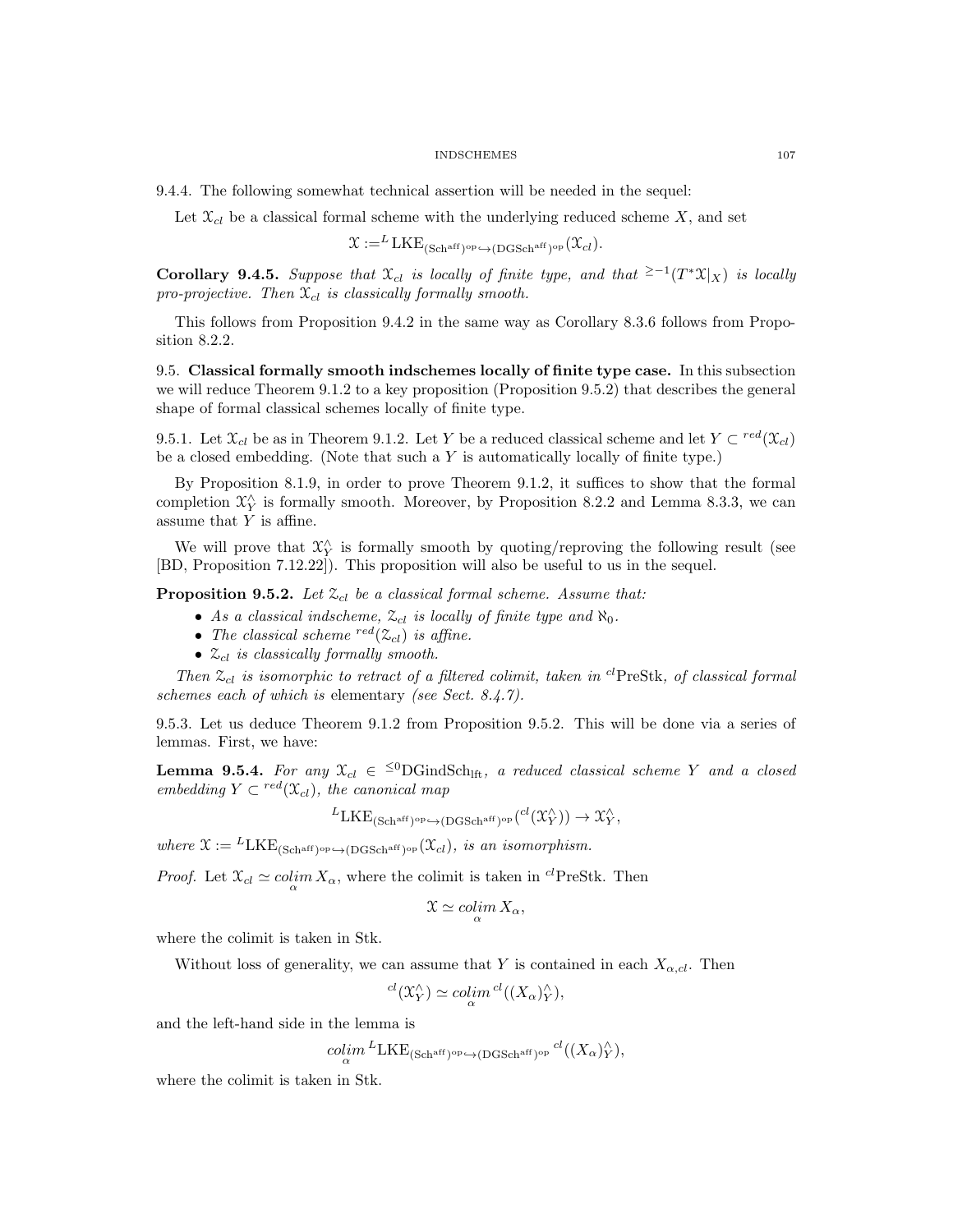We now claim that the map

$$
L\left(\mathop{colim}_\alpha \left((X_\alpha)_Y^{\wedge}\right)\right)\to \left(L(\mathop{colim}_\alpha X_\alpha)\right)_Y^{\wedge}=\mathfrak{X}_Y^{\wedge},
$$

where both colimits are taken in PreStk, is an isomorphism. This follows from Lemma 6.2.5 and Sect. 6.1.3(iii).

Thus, the right-hand side in the lemma identifies with  $\operatorname{colim}_{\alpha}(X_{\alpha})_Y^{\wedge}$ , where the colimit is taken in Stk.

Hence, to prove the lemma, it suffices to show that for every  $\alpha$ , the canonical map

 ${}^L \text{LKE}_{(\text{Sch}^{\text{aff}})^{\text{op}} \hookrightarrow (\text{DGSch}^{\text{aff}})^{\text{op}}} \xrightarrow{cl} ((X_{\alpha})_Y^{\wedge}) \to (X_{\alpha})_Y^{\wedge}$ 

is an isomorphism. However, this is the content of Proposition 6.8.2, which is applicable since  $X_{\alpha}$  is of finite type, and in particular, Noetherian.

**Lemma 9.5.5.** Let  $\mathcal{Z}_{cl}$  be as in Proposition 9.5.2. Then

 ${}^{L} \text{LKE}_{\text{(Schaff)}}$ op $\leftrightarrow$ (DGSch<sup>aff</sup>)op $(\mathcal{Z}_{cl})$ 

is a formally smooth DG indscheme.

Let us assume this lemma and finish the proof of Theorem 9.1.2.

*Proof of Theorem 9.1.2.* We need to show that  $\mathcal{X}_Y^{\wedge}$  is formally smooth. By Lemma 9.5.4, this is equivalent to  ${}^L LKE_{(Schaff)op \hookrightarrow (DGSchaff)op} ({}^{cl}(\mathfrak{X}_Y^{\wedge}))$  being formally smooth. The required assertion follows Lemma 9.5.5 applied to  $\mathcal{Z}_{cl} := {}^{cl}(\mathfrak{X}^{\wedge}_Y)$ .

9.5.6. Proof of Lemma 9.5.5. Since the notion of formal smoothness is stable under taking retracts, we can assume that

$$
\mathcal{Z}_{cl} \simeq \operatorname{colim}_{\alpha} \mathcal{Z}_{\alpha,cl},
$$

(colimit taken in <sup>cl</sup>PreStk), where each  $\mathcal{Z}_{\alpha,cl}$  is elementary.

Hence,  $\mathfrak{X} := {}^{L}LKE_{(Sch<sup>aff</sup>)^{op}} \hookrightarrow (DGSch<sup>aff</sup>)^{op}} (\mathfrak{X}_{cl})$  is isomorphic to

$$
\operatornamewithlimits{colim}_\alpha {\mathfrak Z}_\alpha,
$$

where the colimit is taken in Stk, where

$$
\mathcal{Z}_{\alpha} := {}^{L}LKE_{(Sch^{aff})^{op} \hookrightarrow (DGSch^{aff})^{op}}(\mathcal{Z}_{\alpha,cl}).
$$

By Proposition 8.4.6 combined with Corollary 8.4.5, each  $\mathcal{Z}_{\alpha}$  is a formally smooth DG indscheme. Thus, it remains to prove the following:

**Lemma 9.5.7.** Let  $\alpha \mapsto \mathcal{Z}_{\alpha}$  be filtered family of objects if Stk, each of which is formally smooth as an object of PreStk. Assume that for every n, all  $\mathcal{Z}_{\alpha}|_{\leq n}$  and  $\alpha$  is a reference k. Then  $\mathfrak{X} := \operatornamewithlimits{colim}_{\alpha} \mathfrak{X}_{\alpha}$  is also formally smooth as an object of PreStk, where the colimit is taken in Stk.

*Proof.* Consider the object  $\mathcal{Z}' := \operatorname{colim}_{\alpha} \mathcal{Z}_{\alpha}$ , where the colimit is taken in PreStk. Since homotopy groups commute with filtered colimits, we obtain that  $\mathcal{Z}'$  is formally smooth as an object of PreStk. In particular, it is convergent. It remains to show that the canonical map  $\mathcal{Z}' \to \mathcal{Z}$ is an isomorphism. To show this, it suffices to show that  $\mathcal{Z}'$  satisfies descent. By convergence, it is enough to check the descent condition on  $\leq^n$ DGSch<sup>aff</sup>. But the latter follows from the truncatedness assumption by Lemma 1.3.3.

 $\Box$ 

 $\Box$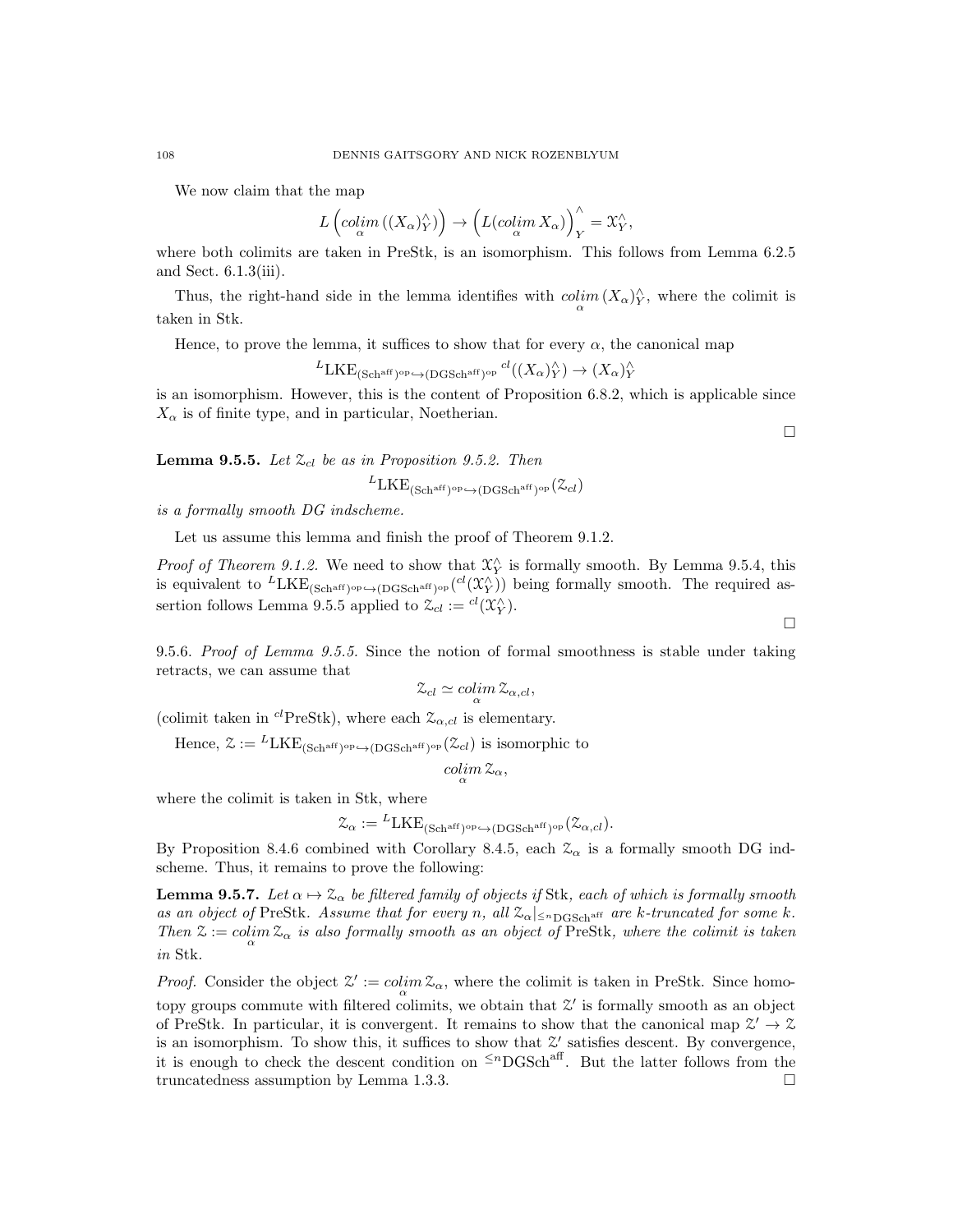#### INDSCHEMES 109

 $\Box$ (Lemma 9.5.5)

9.6. Proof of the key proposition. In this subsection we will prove Proposition 9.5.2, reproducing a slightly modified argument from [BD], pages 328-331. <sup>24</sup>

Remark 9.6.1. Note that the statement of [BD, Proposition 7.12.22] is slightly stronger: it asserts that, under the (innocuous) additional assumption that  $\frac{red(\mathcal{Z}_{cl})}{\mathcal{Z}_{cl}}$  is connected, we have an isomorphism

$$
\mathcal{Z}_{cl} \simeq \mathcal{Z}_{0,cl} \times {}^{cl}(\mathrm{Spf}\left(k[\![z_1,z_2,\ldots]\!]\right)),
$$

where  $\mathcal{Z}_{0,cl}$  is elementary. The reason we choose the formulation given in Proposition 9.5.2 is that it makes it more amenable for generalization in the non-finite type situation.

9.6.2. Step 0: initial remarks. Denote  $Z := {}^{red}(\mathcal{Z}_{cl})$  and  $\mathcal{Z} := {}^{L}LKE_{(Sch<sup>aff})^{op} \hookrightarrow (DGSch<sup>aff})^{op}(\mathcal{Z}_{cl})</sup></sup>$ .

By Proposition 5.3.2, the finite type condition implies that the object  $T^*\mathcal{Z}|_Z$  belongs to  $Pro(Coh(Z)^{\leq 0}),$  where

$$
T^*\mathcal{Z}|_Z := T_z^*\mathcal{Z},
$$

where  $z: Z \to \mathcal{Z}$  is the tautological map. Proposition 5.2.3 implies that  $T^* \mathcal{Z}|_Z$  is  $\aleph_0$  as an object of  $\text{Pro}(\text{Coh}(Z)^{\leq 0}).$ 

By Proposition 9.4.2 and [BD, Proposition 7.12.6(iii)],  $T^*\mathcal{Z}|_Z$  is the dual of a Mittag-Leffler quasi-coherent sheaf M on Z. By [BD, Theorem 7.12.8], the  $\aleph_0$  condition implies that M is actually projective.

Multiplying Z by a suitable formally smooth classical indscheme as in [BD, Proposition 7.12.14], we can assume that M is a free countably generated  $\mathcal{O}_Z$ -module. <sup>25</sup>

Thus, we obtain that we can assume that

(9.4) 
$$
H^0(T^*\mathcal{Z}|_Z) \in \mathrm{Pro}(\mathrm{Coh}(Z)^\heartsuit)
$$

can be represented as  $P := \lim_{k \in \mathbb{N}} P_k$ , where  $P_k$  are locally free (in fact, free) sheaves on Z of finite rank, and the maps  $P_{k+1} \to P_k$  are surjective.

Let us write  $\mathcal{Z}_{cl} \simeq \operatorname{colim}_{n \in \mathbb{N}} Z_n$  with  $Z = Z_0$ . Let  $\mathcal{I}_n$  denote the sheaf of ideals of Z in  $Z_n$ . The finite type hypothesis implies that  $\mathcal{I}_n \in \text{Coh}(Z_n)^\heartsuit$ . Consider  $\mathcal{I}_n|_Z \simeq \mathcal{I}_n/\mathcal{I}_n^2 \in \text{Coh}(Z)^\heartsuit$  and denote

$$
\mathfrak{I}|_Z := \mathfrak{N}^m_n \mathfrak{I}_n|_Z \in \mathrm{Pro}(\mathrm{Coh}(Z)^\heartsuit).
$$

By Proposition 9.4.2, the long exact cohomology sequence for the map  $Z \hookrightarrow \mathcal{Z}$  gives rise to a 4-term exact sequence in  $\text{Pro}(\text{Coh}(Z)^{\heartsuit})$ :

(9.5) 
$$
0 \to H^{-1}(T^*Z) \to \mathbb{I}|_Z \to H^0(T^*\mathbb{Z}|_Z) \to H^0(T^*Z) \to 0.
$$

9.6.3. Step 1: "the finite-dimensional case". Let us first assume that  $H^0(T^*\mathbb{Z}|_Z)$  is an object of Coh(Z). In this case we will prove that  ${}^{cl}Z$  is elementary.

By (9.4),  $H^0(T^*\mathcal{Z}|_Z)$  is locally free of finite rank over Z.

As in [BD], top of page 329, it suffices to show that the system of coherent sheaves  $n \mapsto \mathcal{I}_n|_Z$ stabilizes. However, (9.5) implies that  $\mathbb{I}_Z$  is in fact an object of  $\text{Coh}(Z)^\heartsuit$ . Since the maps  $\mathcal{I}_{n+1}|_Z \to \mathcal{I}_n|_Z$  are surjective, this implies the stabilization statement.

 $^{24}$ The reason that we include the proof instead of just quoting the result from [BD] is that it seems that the considerations that involve derived pro-cotangent spaces that we introduce help to make the argument of loc. cit. more conceptual.

 $^{25}$ This last procedure is the reason the word "retract" appears in the formulation of Proposition 9.5.2.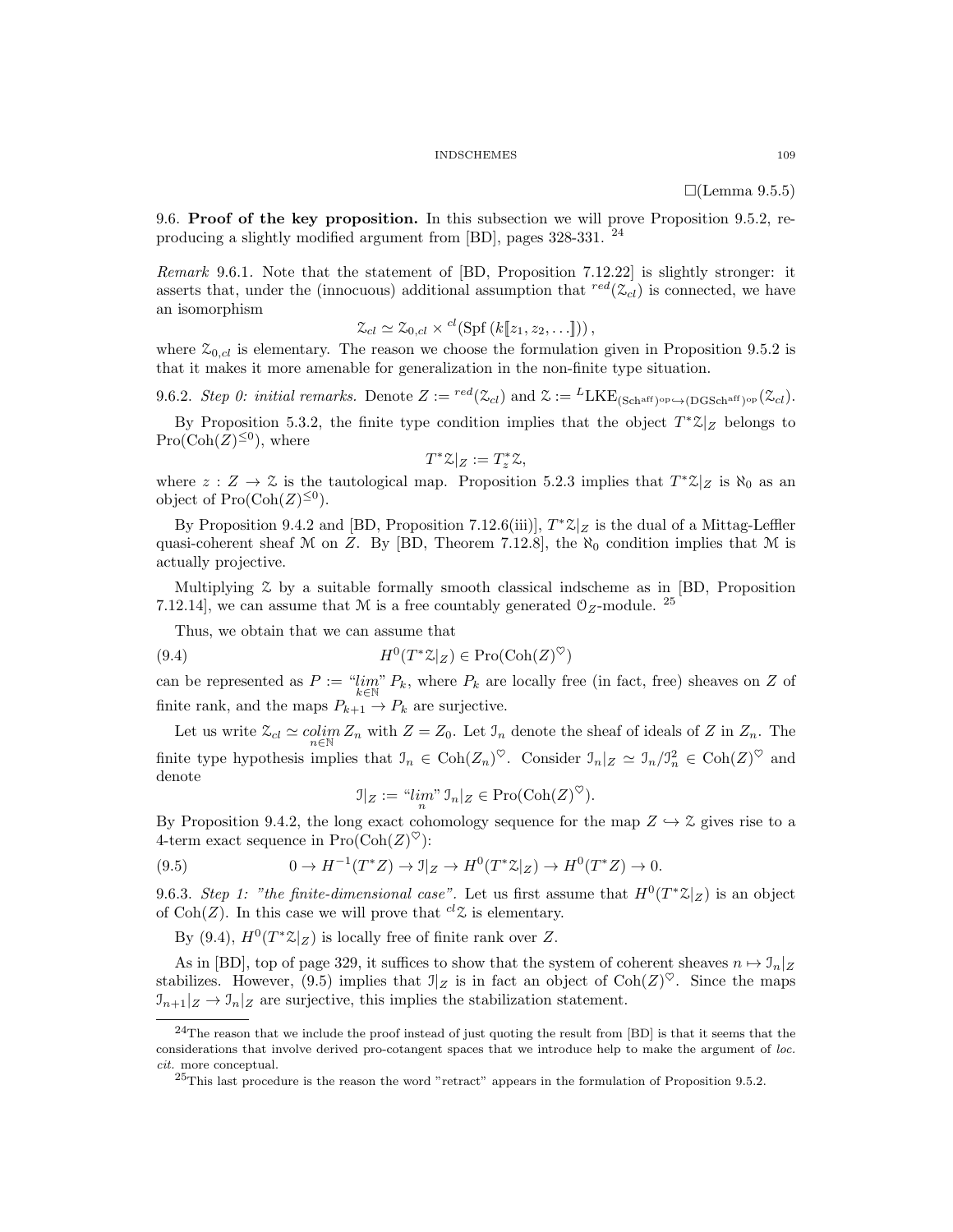9.6.4. Step 2: choosing generators for the ideal. For a general  $\mathcal{Z}_{cl}$  we will construct an object  $Q \in \mathrm{Pro}(\mathrm{Coh}(Z)^\heartsuit)$  of the form

$$
Q \simeq \lim_{m \in \mathbb{N}} Q_m,
$$

where  $Q_m$  are locally free sheaves on Z of finite rank, and the maps  $Q_{m+1} \to Q_m$  are surjective, and a map  $f: Q \to \mathcal{I}|_Z$ , such that the composition

$$
Q \to \mathcal{I}|_Z \to H^0(T^*\mathcal{Z}|_Z) =: P
$$

in injective and has the property that  $\mathrm{coker}(Q \to P)$  belongs to  $\mathrm{Coh}(Z)$  and is locally free.

Consider again (9.5). Let k be an index such that the map  $P \to H^0(T^*Z)$  factors through a map  $P_k \to H^0(T^*Z)$ , and let  $Q := \text{ker}(P \to P_k)$ . Set

$$
R:=\mathbb{I}|_Z\times\underset{P}{\times}Q.
$$

By construction, the map  $R \to Q$  is surjective, i.e., we have the following short exact sequence in  $\text{Pro}(\text{Coh}(Z)^{\heartsuit})$ :

$$
0 \to H^1(T^*Z) \to R \to Q \to 0.
$$

Since Q is pro-projective and the category of indices is N, the map  $R \to Q$  admits a right inverse, which gives rise to the desired map  $f: Q \to R \to \mathbb{I}|_Z$ .

9.6.5. Step 3. We shall now use the above pair  $(Q, f: Q \to \mathcal{I}|_Z)$  to construct the desired family of sub-indschemes of  $\mathcal{Z}_{cl}$ , each being as in Step 1.

For every  $n$  consider the object

$$
\mathfrak{I}|_{Z_n} := \lim_{n' \ge n} \mathfrak{I}_{n'}|_{Z_n} \in \mathrm{Pro}(\mathrm{Coh}(Z_n)^\heartsuit).
$$

We can extend the locally free sheaves  $Q_m$  to a compatible family of locally free finite rank coherent sheaves  $n \mapsto Q_m|_{Z_n}$  and a compatible family of maps

$$
f|_{Z_n}:Q|_{Z_n}:=\lim_m{}^{\hspace{-0.5mm}n}Q_m|_{Z_n}\to\mathfrak I|_{Z_n}.
$$

Let  $Q^m|_{Z_n}$  be the kernel of the map  $Q|_{Z_n} \to Q_m|_{Z_n}$ . For each m we define the closed sub-scheme  $Z_n^m$  of  $Z_n$  to be given by the ideal  $\mathcal{J}_n^m$  equal to the image of

$$
Q^m|_{Z_n} \hookrightarrow Q|_{Z_n} \xrightarrow{f|_{Z_n}} \mathfrak{I}|_{Z_n} \to \mathfrak{I}_n.
$$

We set

$$
\mathcal{Z}_{cl}^m := \operatornamewithlimits{colim}_n Z_n^m.
$$

It is clear from the construction that

$$
\mathcal{Z}_{cl} \simeq \operatorname{colim}_{m} \mathcal{Z}_{cl}^{m}.
$$

9.6.6. Step 4. It remains to show that each  $\mathcal{Z}_{cl}^{m}$  is a classical indscheme satisfying the assumptions of Step 1. Let

$$
\mathcal{Z}^m := {}^L \text{LKE}_{(\text{Sch}^{\text{aff}})^{\text{op}} \leftrightarrow (\text{DGSch}^{\text{aff}})^{\text{op}}}(\mathcal{Z}^m_{cl}).
$$

Using Corollary 9.4.5, it suffices to show that  $H^0(T^*\mathcal{Z}^m|_Z) \in \text{Pro}(\text{Coh}(Z)^\heartsuit)$  is locally free of finite rank and that  $H^{-1}(T^*\mathcal{Z}^m|_Z)=0$ .

For that it suffices to show that the map

"
$$
\lim_{n}
$$
"  $\mathcal{J}_{n}^{m}|_{Z} \to H^{0}(T^{*}\mathcal{Z}|_{Z})$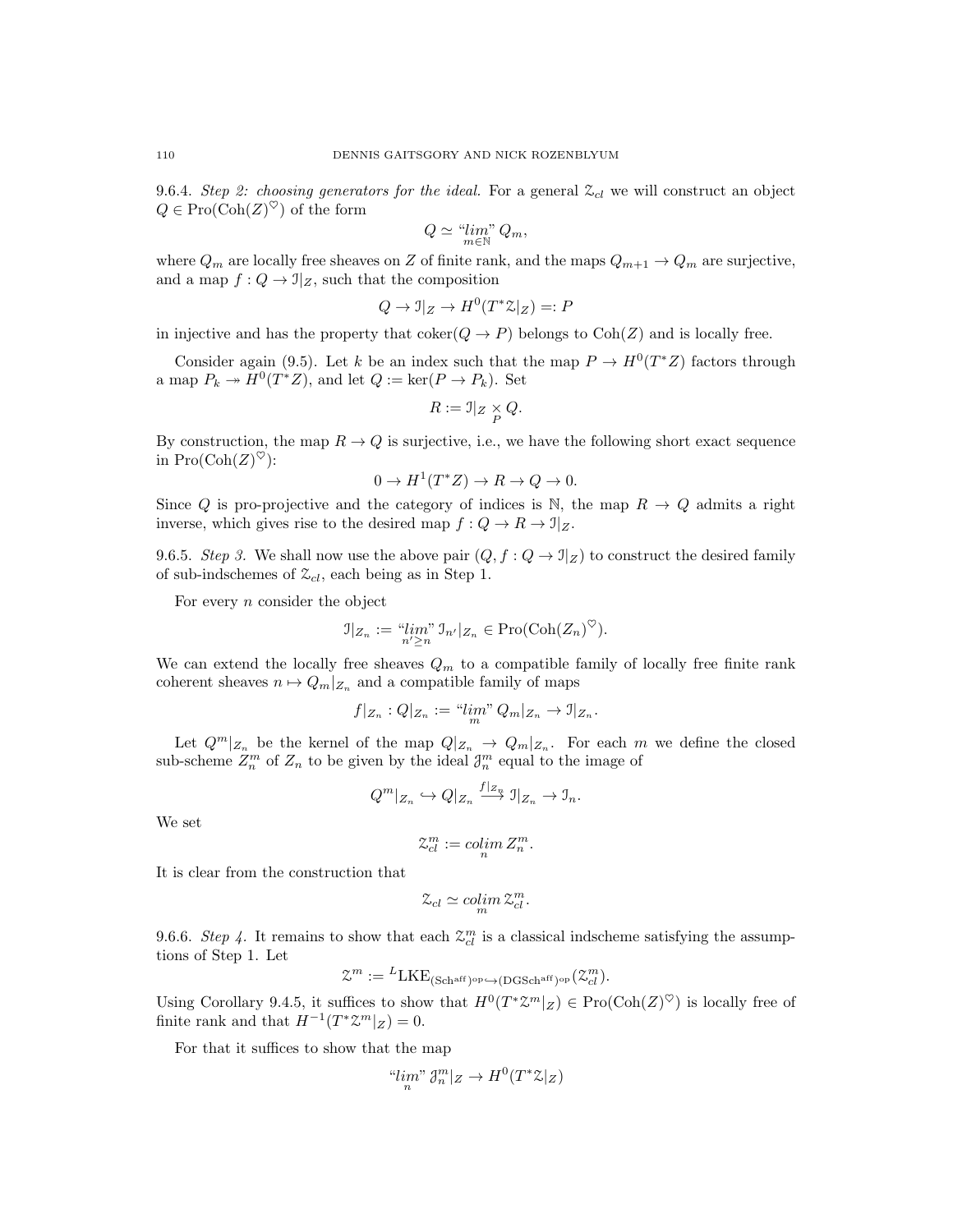### INDSCHEMES 111

is injective and that the quotient belongs to  $\text{Coh}(Z)^{\heartsuit}$  and is locally free of finite rank. However, by construction, we have a surjective map

$$
Q^m := \ker(Q \to Q_m) \twoheadrightarrow \left\langle \lim_n v \, \mathcal{J}_n^m \right|_Z,
$$

and the required properties follow from the corresponding properties of the map  $f$ .  $\Box$ (Proposition 9.5.2)

## 10. QCoh and IndCoh on formally smooth indschemes

10.1. The main result. The goal of this section is to prove the following result, originally established by J. Lurie using a different method:

**Theorem 10.1.1.** Let X be a formally smooth DG indscheme, which is weakly  $\aleph_0$  and locally almost of finite type. Then the functor

$$
\Upsilon_{\mathfrak{X}} := -\underset{\mathfrak{O}_{\mathfrak{X}}}{\otimes} \omega_{\mathfrak{X}} : \text{QCoh}(\mathfrak{X}) \to \text{IndCoh}(X)
$$

is an equivalence.

Note that by Theorem 9.1.2, the DG indscheme  $\mathfrak X$  is 0-coconnected, so  $QCoh(\mathfrak X)$  is equivalent to

$$
\mathrm{QCoh}(\,^{L}\tau^{cl}(\mathfrak{X})) \simeq \mathrm{QCoh}(\tau^{cl}(\mathfrak{X})),
$$

where the latter equivalence is because of [GL:QCoh, Corollary 1.3.7].

We also note the following corollary of Theorem 10.1.1 and Corollary 2.4.4:

**Corollary 10.1.2.** Let X be a formally smooth DG indscheme, which is weakly  $\aleph_0$  and locally almost of finite type. Then the category  $QCoh(\mathfrak{X})$  is compactly generated.

The rest of this section is devoted to the proof of Theorem 10.1.1.

### 10.2. Reduction to the "standard" case.

10.2.1. Write  ${}^{cl}\mathfrak{X}$  as  $\mathop{colim}\limits_{\alpha} X_{\alpha}$ , where  $X_{\alpha}$  are classical schemes locally of finite type. Let  $\mathfrak{X}_{\alpha} :=$  $\chi_{redX_{\alpha}}^{\wedge}$  be the formal completion of X along  $redX_{\alpha}$ . Each  $\chi_{\alpha}$  is DG indscheme satisfying the assumptions of the theorem.

Since

$$
\operatornamewithlimits{colim}_\alpha \mathfrak{X}_\alpha \to \mathfrak{X},
$$

is an isomorphism (the above colimit taken in PreStk), the functors

 $\operatorname{QCoh}(\mathfrak X) \to \lim_{\alpha} \operatorname{QCoh}(\mathfrak X_{\alpha})$  and  $\operatorname{IndCoh}(\mathfrak X) \to \lim_{\alpha} \operatorname{IndCoh}(\mathfrak X_{\alpha})$ 

are both equivalences, where the first limit is taken with respect to the \*-pullback functors, and the second limit is taken with respect to the !-pullback functors.

Since for  $\alpha \to \beta$  the diagrams

$$
\begin{array}{ccc}\n\text{QCoh}(\mathfrak{X}) & \longrightarrow & \text{QCoh}(\mathfrak{X}_{\beta}) & \longrightarrow & \text{QCoh}(\mathfrak{X}_{\alpha}) \\
\uparrow \mathfrak{x}_{x} & \downarrow \mathfrak{x}_{\beta} & \downarrow \mathfrak{x}_{\alpha} \\
\text{IndCoh}(\mathfrak{X}) & \longrightarrow & \text{IndCoh}(\mathfrak{X}_{\beta}) & \longrightarrow & \text{IndCoh}(\mathfrak{X}_{\alpha})\n\end{array}
$$

are commutative, it suffices to show that each of the functors

 $(10.1)$  $\Upsilon_{\mathfrak{X}_{\alpha}}: \mathrm{QCoh}(\mathfrak{X}_{\alpha}) \to \mathrm{IndCoh}(\mathfrak{X}_{\alpha})$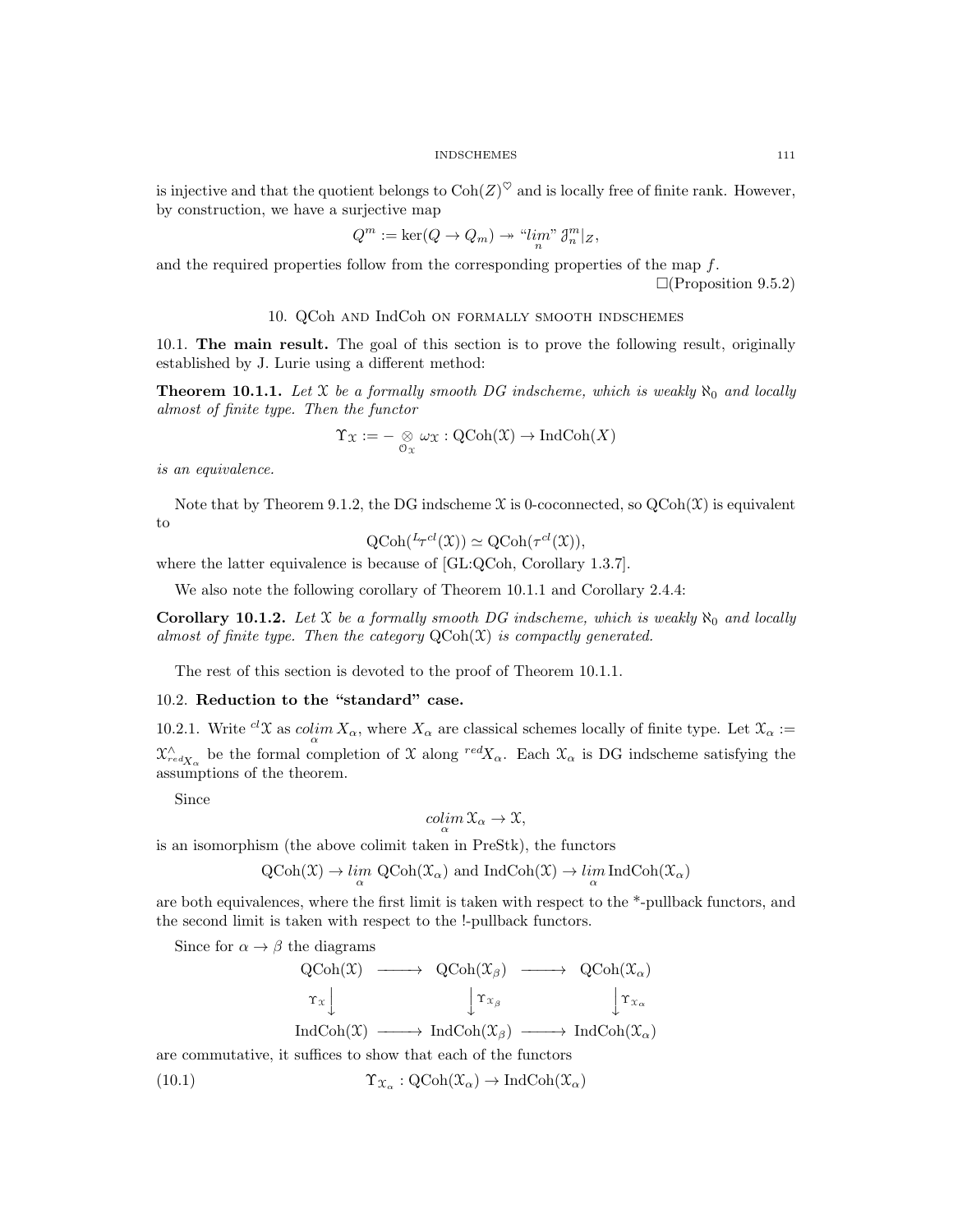is an equivalence.

So, from now on we will assume that  $X$  is formal.

10.2.2. By [GL:IndCoh, Proposition 4.2.1], the functor IndCoh satisfies Zariski descent. So, the statement about equivalence in (10.1) is local in the Zariski topology. Therefore, we can assume that  $X$  is affine, and thus apply Proposition 9.5.2.

10.2.3. Since the statement of the theorem survives taking retracts and colimits of DG indschemes, we can assume that  $X$  is *elementary* (see Sect. 8.4.7). The proof that the functor  $\Upsilon_{\mathcal{X}}$  is an equivalence in this case is a rather straightforward but somewhat tedious verification, which we shall presently perform.

# 10.3. The functor  $\Upsilon_{\mathfrak{X}}^{\vee}$ .

10.3.1. Recall the notation of Sect. 8.4.4. Let us denote by  $\mathcal{Y}$  the DG indscheme  $\mathbb{A}^{n,m}$ . Let  $f: \mathfrak{X} \hookrightarrow \mathcal{Y}$  denote the corresponding closed embedding.

Since

$$
\mathfrak{X} \simeq 0 \underset{\mathbb{A}^k}{\times} \mathcal{Y},
$$

by [GL:QCoh, Proposition 3.2.1], we have:

(10.2) 
$$
\mathrm{QCoh}(\mathfrak{X}) \simeq \mathrm{Vect} \underset{\mathrm{QCoh}(\mathbb{A}^k)}{\otimes} \mathrm{QCoh}(\mathcal{Y}).
$$

By Sect. 7.2, the indscheme  $\mathcal Y$  is quasi-perfect (i.e., the category  $\text{QCoh}(\mathcal Y)$  is compactly generated and its compact objects are perfect). We claim:

**Lemma 10.3.2.** The DG indscheme  $\mathfrak X$  is quasi-perfect.

*Proof.* From (10.2) we obtain that a generating set of compact objects of  $QCoh(\mathcal{X})$  is obtained as the essential image under the functor  $f^*$  of compact objects of  $QCoh(\mathcal{Y})$ . The assertion of the lemma follows from the fact that the pullback functor preserves perfectness.  $\Box$ 

In particular, from Lemma 10.3.2 we obtain a self-duality equivalence

(10.3)  $\mathbf{D}_{\mathcal{X}}^{\text{naive}} : (\text{QCoh}(\mathcal{X}))^{\vee} \simeq \text{QCoh}(\mathcal{X}),$ 

Using also

$$
\mathbf{D}_{\mathfrak{X}}^{\mathrm{Serre}} : (\mathrm{IndCoh}(\mathfrak{X}))^{\vee} \simeq \mathrm{IndCoh}(\mathfrak{X}),
$$

we can consider the functor

 $\Upsilon_{\mathfrak{X}}^{\vee}:\text{IndCoh}(\mathfrak{X})\to \text{QCoh}(\mathfrak{X}),$ 

dual to  $\Upsilon_{\mathfrak{X}}$ .

Showing that  $\Upsilon_{\mathcal{X}}$  is an equivalence is equivalent to showing that  $\Upsilon_{\mathcal{X}}^{\vee}$  is an equivalence.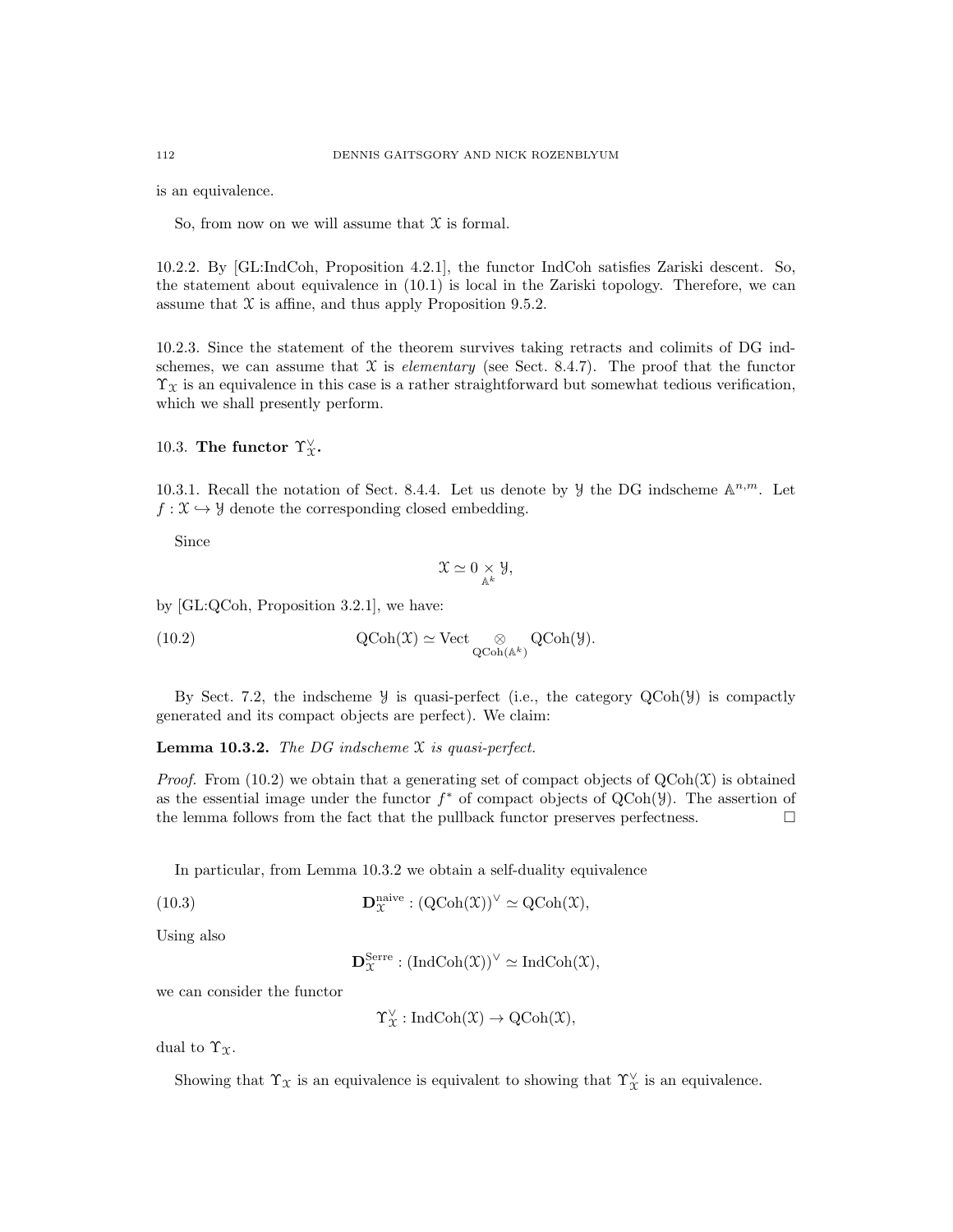10.3.3. Let ~ $\mathcal{Y} := \mathcal{X}^{n,m}$  be the *scheme* introduced in the course of the proof of Proposition 8.4.6. Let <sup>∼</sup>X be the DG scheme

$$
0 \underset{\mathbb{A}^k}{\times} \mathcal{Y}.
$$

As we saw in Sect. 8.4.4, the DG scheme  $\mathfrak X$  is also 0-coconnective.

The formal (DG) scheme X is obtained as a formal completion of  $\gamma$ X along a Zariski-closed subset X. Let  $\hat{i} : \mathfrak{X} \to \hat{\mathfrak{X}}$  denote the corresponding map, and let

$$
\char 94 \widetilde{\;} X-X=:U_{\mathfrak{X}}\stackrel{j}{\hookrightarrow}\char 94 \widetilde{\;} X
$$

be the complementary open embedding.

Since the DG scheme  $\sim$ X is Noetherian, the category IndCoh(X) and the functor

$$
\Psi_{\mathfrak{X}}: \mathrm{IndCoh}(\mathfrak{X}) \to \mathrm{QCoh}(\mathfrak{X})
$$

are well-defined (see [GL:IndCoh, Sect. 1.1]).

10.3.4. We will deduce the fact that  $\Upsilon^{\vee}_{\mathfrak{X}}$  is an equivalence from the following statement:

### Proposition 10.3.5. The diagram of functors

$$
\begin{array}{ccc}\n\text{IndCoh}(\mathfrak{X}) & \xrightarrow{\widetilde{i}_{\ast}^{\text{IndCoh}}} \text{IndCoh}(\sim \mathfrak{X}) \\
\uparrow \chi \downarrow & \downarrow \downarrow \\
\text{QCoh}(\mathfrak{X}) & \xrightarrow{\widehat{i}_{?}} \text{QCoh}(\sim \mathfrak{X})\n\end{array}
$$

commutes.

Remark 10.3.6. This proposition does not formally follow from the commutativity of (7.13), because the latter relied on the finite type assumption of the ambient DG scheme (in our case the ambient scheme is  $\sim$ X, and it is not of finite type).

10.3.7. Let us assume this proposition for a moment and finish the proof of the fact that  $\Upsilon^{\vee}_x$  is an equivalence (and thereby of Theorem 10.1.1).

Proof. We have a commutative diagram

$$
\operatorname{IndCoh}(\sim \mathfrak{X}) \xrightarrow{j^{\operatorname{IndCoh},*}} \operatorname{IndCoh}(U_{\mathfrak{X}})
$$
  
\n
$$
\Psi \sim x \downarrow \qquad \qquad \downarrow \Psi_{U_{\mathfrak{X}}}
$$
  
\n
$$
\operatorname{QCoh}(\sim \mathfrak{X}) \xrightarrow{j^{*}} \operatorname{QCoh}(U_{\mathfrak{X}})
$$

(see [GL:IndCoh, Proposition 3.5.4]).

By Proposition 7.1.3, the category  $Q\text{Coh}(\mathcal{X})$  identifies with the kernel of the functor

$$
j^*:\text{QCoh}(\text{Y})\to \text{QCoh}(U_{\mathfrak{X}}).
$$

By Proposition 7.4.5, the category  $\text{IndCoh}(\mathfrak{X})$  identifies with the kernel of the functor

 $j^{\text{IndCoh},*}: \text{IndCoh}(\sim \mathfrak{X}) \to \text{IndCoh}(U_{\mathfrak{X}}).$ 

(We remark that in Proposition 7.4.5 it was assumed that the ambient scheme is almost of finite type over the field, but the proof applies in the case when it is only assumed Noetherian, which is the case for  $\sim$  X.)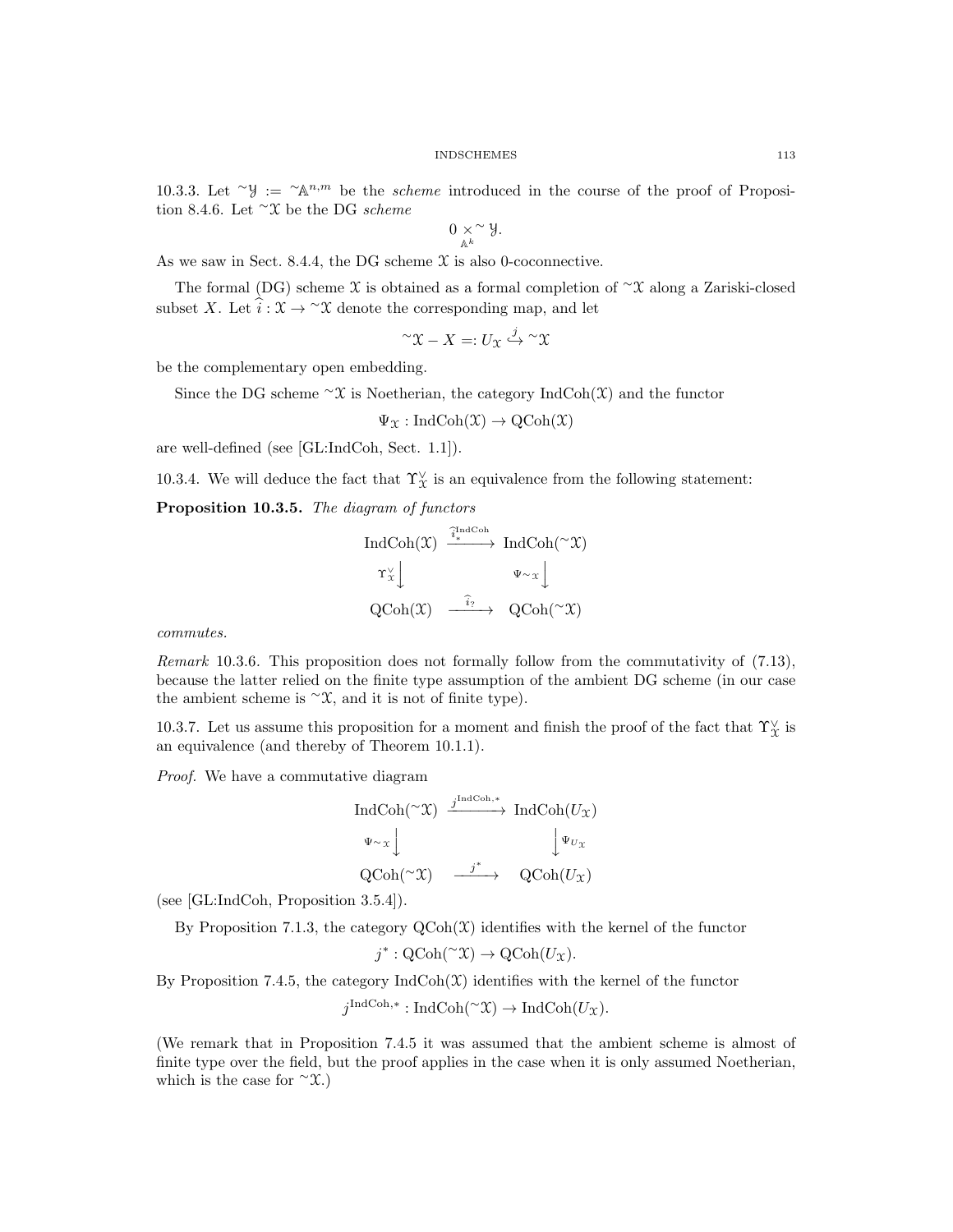## 10.4. Proof of Proposition 10.3.5. We shall compare the functors

$$
QCoh(\sim \mathfrak{X}) \otimes IndCoh(\mathfrak{X}) \rightrightarrows Vect
$$

that arise from the two circuits of the diagram and the duality pairing

$$
\langle -, -\rangle_{\mathrm{QCoh}(\sim \mathfrak{X})} : \mathrm{QCoh}(\sim \mathfrak{X}) \otimes \mathrm{QCoh}(\sim \mathfrak{X}) \to \mathrm{Vect},
$$

corresponding to the functor  $\mathbf{D}_{\mathcal{X}}^{\text{naive}}$  of (10.3).

For  $\mathcal{F} \in \mathrm{QCoh}(\sim \mathfrak{X})$  and  $\mathcal{F}' \in \mathrm{IndCoh}(\mathfrak{X})$  we have:

$$
(10.4) \qquad \langle \mathfrak{F}, \widehat{i}_{?}\circ \Upsilon_{\mathfrak{X}}^{\vee}(\mathfrak{F}_{1}) \rangle_{\mathrm{QCoh}(^\sim\mathfrak{X})}\simeq \langle \widehat{i}^{*}(\mathfrak{F}), \Upsilon_{\mathfrak{X}}^{\vee}(\mathfrak{F}_{1}) \rangle_{\mathrm{QCoh}(\mathfrak{X})}\simeq \Gamma^{IndCoh}(\mathfrak{X}, \widehat{i}^{*}(\mathfrak{F})\underset{\mathfrak{O}_{\mathfrak{X}}}{\otimes}\mathfrak{F}_{1}),
$$

where the first isomorphism follows from Corollary 7.2.6, and the second one from Sect. 7.5.2.

The description of the functor  $\hat{i}^{\text{IndCoh}}_{*}$  given in Sect. 7.4.3 (which is valid for all Noetherian schemes) implies that we have a canonical isomorphism

$$
\Gamma^{\operatorname{IndCoh}}(\mathfrak X, -) \simeq \Gamma^{\operatorname{IndCoh}}(\ulcorner \mathfrak X, -) \circ \widetilde{i}_*^{\operatorname{IndCoh}}.
$$

Hence, the expression in (10.4) can be further rewritten as

$$
\Gamma^{\operatorname{IndCoh}}\left(\text{``}\mathfrak{X},\widehat{i}_*^{\operatorname{IndCoh}}(\widehat{i}^*(\mathfrak{F})\underset{\mathcal{O}_{\mathfrak{X}}}{\otimes}\mathfrak{F}_1)\right),
$$

which by the projection formula is canonically isomorphic to

$$
\Gamma^{\operatorname{IndCoh}}\left({}^\sim\! \mathfrak{X}, \mathcal{F} \underset{\mathcal{O} \sim \mathfrak{X}}{\otimes} \widehat{i}_*^{\operatorname{IndCoh}}(\mathcal{F}_1)\right).
$$

Now,

$$
\langle \mathcal{F}, \Psi \sim_{\mathfrak{X}} \circ \widehat{i}_*^{\operatorname{IndCoh}}(\mathcal{F}_1) \rangle_{\operatorname{QCoh}(\simeq \mathfrak{X})} \simeq \Gamma^{\operatorname{IndCoh}}(\simeq \mathfrak{X}, \mathcal{F} \underset{\mathcal{O} \sim_{\mathfrak{X}}} \otimes \widehat{i}_*^{\operatorname{IndCoh}}(\mathcal{F}_1)),
$$

as required.

 $\Box$ 

### **REFERENCES**

- [BD] A. Beilinson and V. Drinfeld, *Quantization of Hitchin's integrable system and Hecke eigensheaves*, available at http://math.uchicago.edu/ mitya/langlands.html.
- [Dr] V. Drinfeld, Infinite-dimensional vector bundles, in: Algebraic Geometry and Number Theory, Progr. Math. 253 (2006), 264–304, Birkhauser Boston.
- [EF] D. Eisenbud and E. Frenkel, appendix to the paper: M. Mustata, Jet schemes of locally complete intersection canonical singularities, Invent. Math. 145, 397-424 (2001).

[GL:DG] D. Gaitsgory, Notes on Geometric Langlands: Generalities on DG categories, available at http://www.math.harvard.edu/ gaitsgde/GL/.

[GL:Stacks] D. Gaitsgory, Notes on Geometric Langlands: Stacks,

available at http://www.math.harvard.edu/ gaitsgde/GL/.

[GL:QCoh] D. Gaitsgory, Notes on Geometric Langlands: Quasi-coherent sheaves on stacks,

available at http://www.math.harvard.edu/ gaitsgde/GL/.

[GL:IndCoh] D. Gaitsgory, Ind-coherent sheaves, arXiv:1105.4857.

[GR] D. Gaitsgory and N. Rozenblyum, A study in derived algebraic geometry, in preparation, preliminary version will gradually become available at http://www.math.harvard.edu/ gaitsgde/GL/.

[Lu0] J. Lurie, Higher Topos Theory, Princeton Univ. Press (2009).

[Lu1] J. Lurie, DAG-VIII, available at http://www.math.harvard.edu/ lurie.